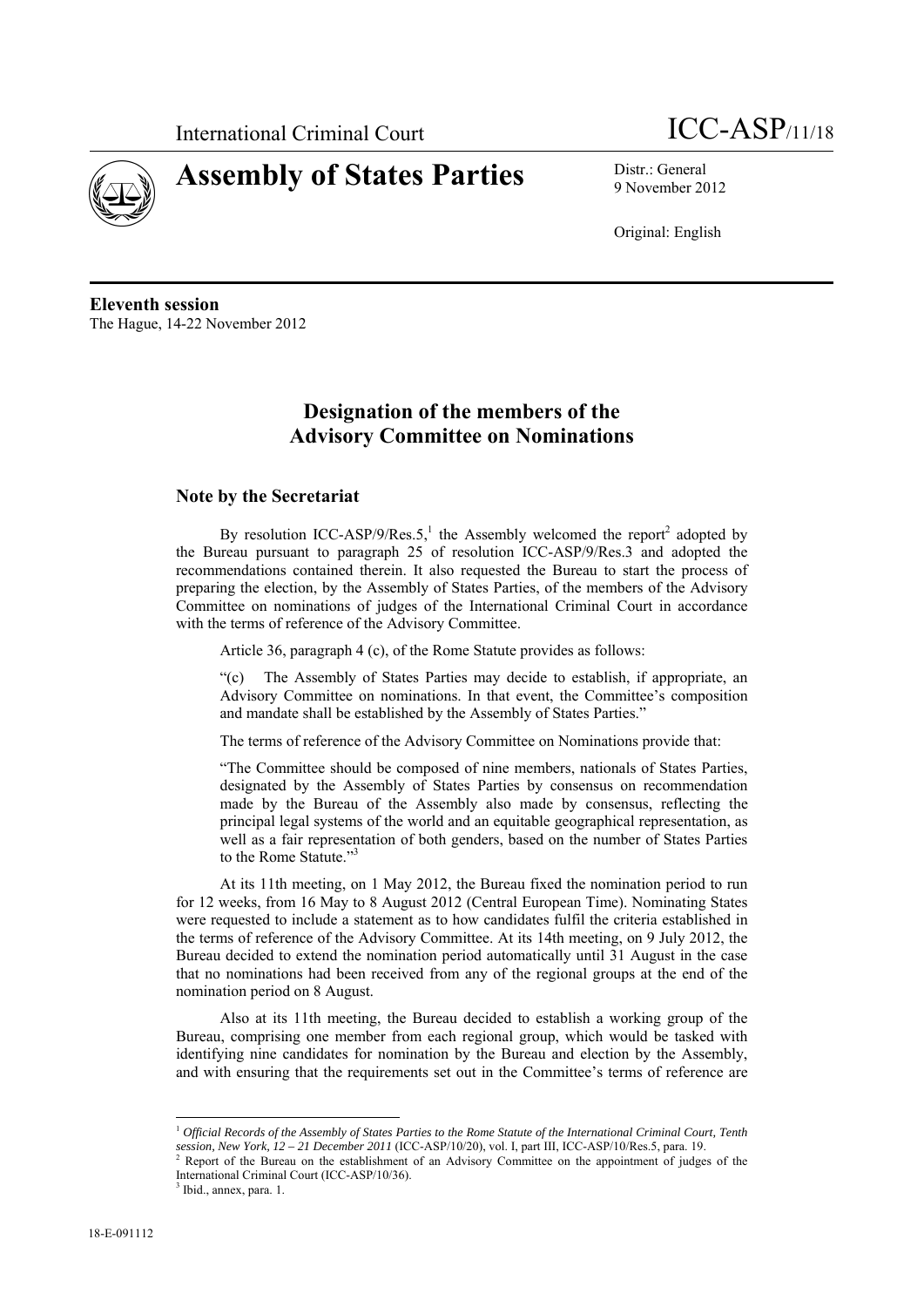respected. The following members were appointed by the Bureau: Brazil, Czech Republic, Japan, South Africa and Switzerland.

Further to its 9 July 2012 decision on the automatic extension of the nomination period until 31 August 2012, the Secretariat conveyed to States note verbale ICC-ASP/11/S/61, dated 10 August 2012, informing them of the extension of the nomination period. As at 31 August 2012, 14 candidates had been nominated for the nine available seats.

The Working Group of the Bureau held four meetings, on 9, 16, 23 and 24 October 2012. The recommendations of the Working Group are reflected in the report of the Bureau Working Group on the Advisory Committee on Nominations (ICC-ASP/11/47.

The nominations received by the Secretariat are contained in the annex to the present note.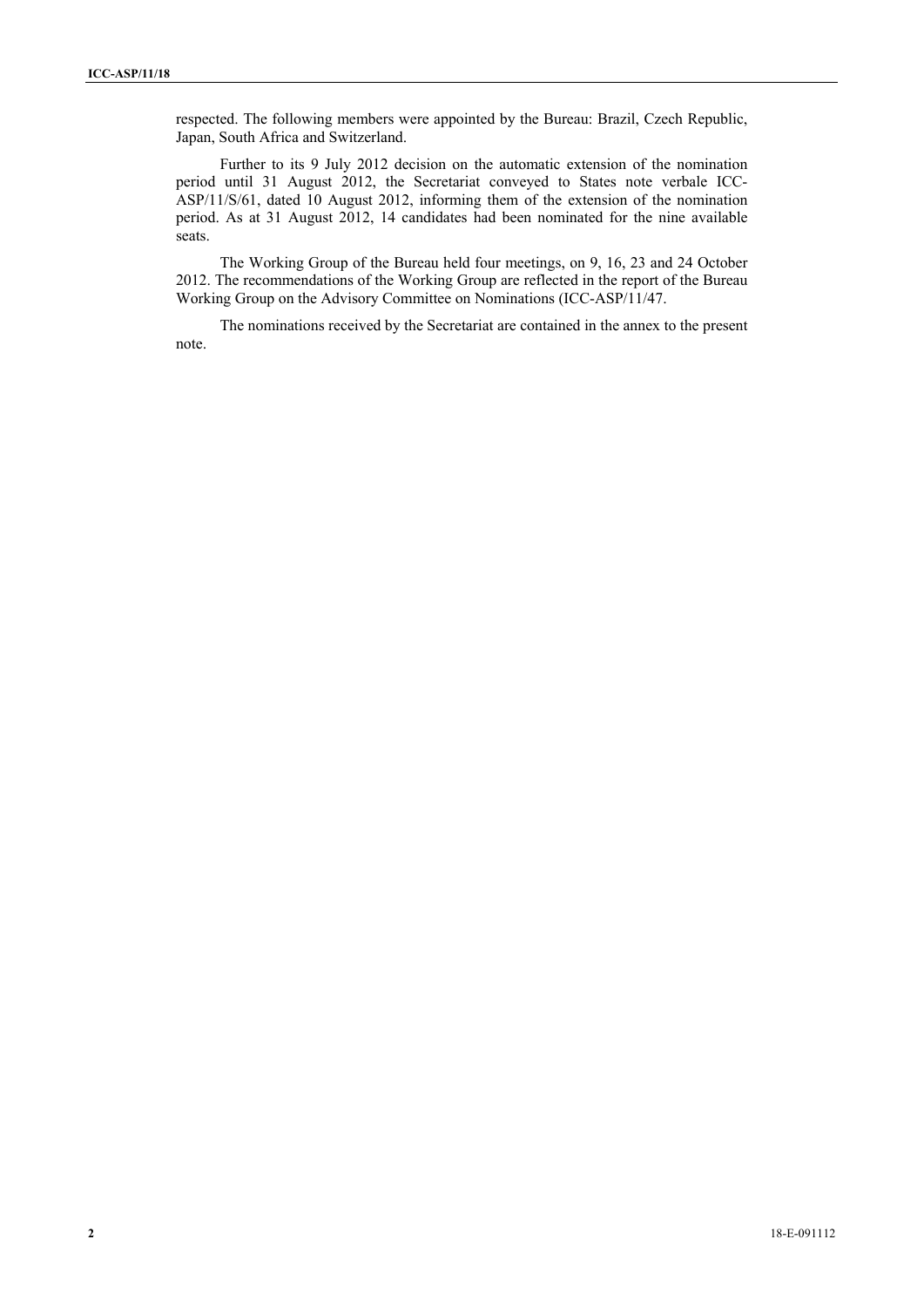# **Annex**

# Alphabetical list of candidates (with statements of qualifications)

# Contents

|     | Name and nationality | Page           |
|-----|----------------------|----------------|
| 1.  |                      | $\overline{4}$ |
| 2.  |                      | 12             |
| 3.  |                      | 14             |
| 4.  |                      | 21             |
| 5.  |                      | 23             |
| 6.  |                      | 26             |
| 7.  |                      | 39             |
| 8.  |                      | 42             |
| 9.  |                      | 45             |
| 10. |                      | 52             |
| 11. |                      | 58             |
| 12. |                      | 60             |
| 13. |                      | 63             |
| 14. |                      | 68             |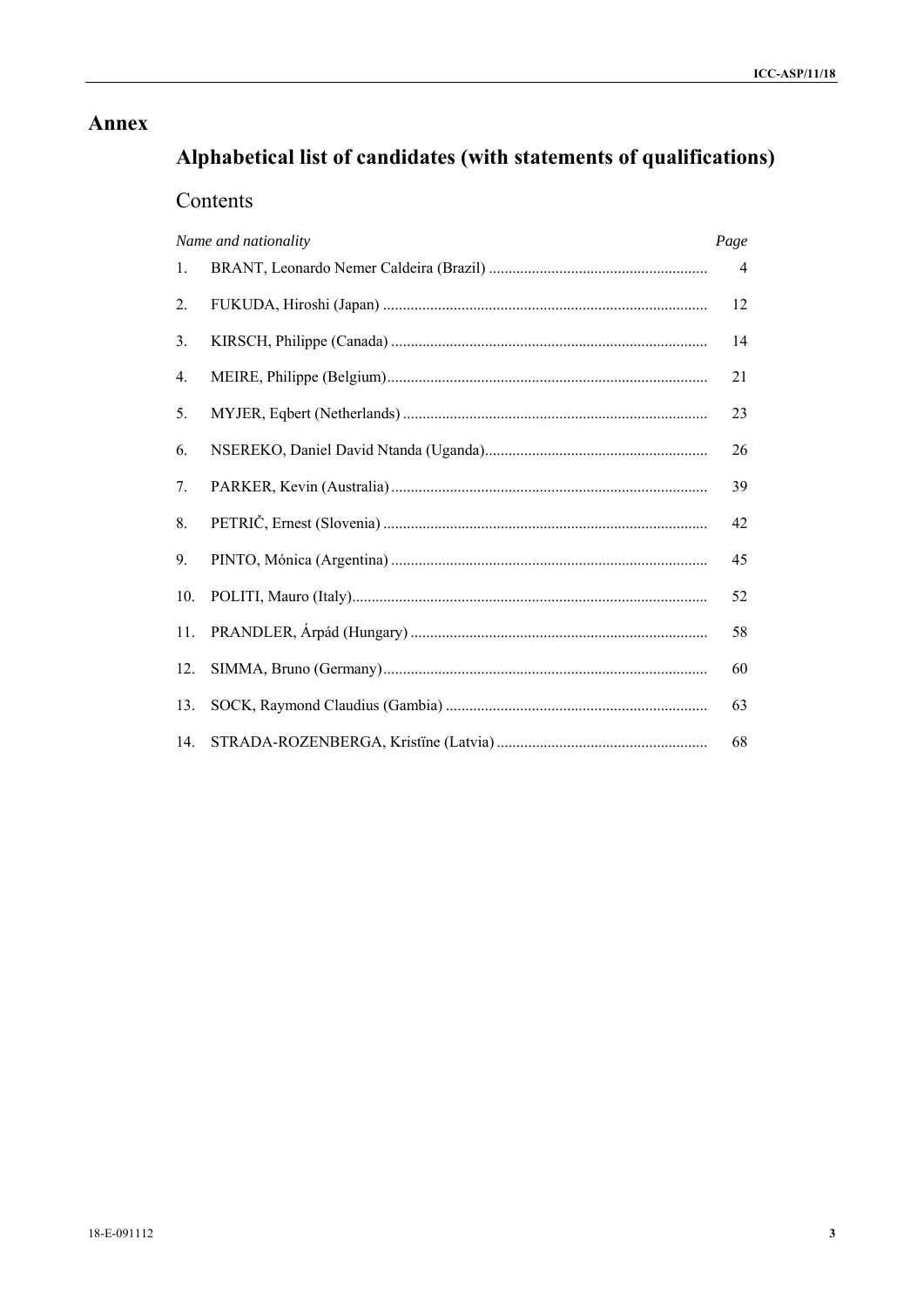# **1. BRANT, Leonardo Nemer Caldeira (Brazil)**

(Original:English)

# **Note verbale**

The Embassy of the Federative Republic of Brazil presents its compliments to the Secretariat of the Assembly of States Parties to the Rome Statute of the International Criminal Court and, with reference to the Notes ICC-ASP/11/S/07 of 14 May 2012 and ICC-ASP/11/S/61 of 10 August 2012, has the honor to inform that the Government of Brazil has decided to nominate Professor Leonardo Nemer Caldeira Brant for election to the Advisory Committee on Nominations.

Professor Brant fully meets the requirements for election as a member of the Advisory Committee on Nominations, as established in the terms of reference included in Resolution ICC-ASP/10/Res.5. He is an eminent person of a high moral character with established competence in international law, as his professional and academic career clearly demonstrate.

In the academic field, Professor Brant's excellence has been recognized both nationally and internationally. He has published extensively in the field of international law, including on human rights and international criminal law. Professor Brant has published books and articles in French, English and Portuguese, three of his four working languages. He is currently the International Law Professor of two top universities in Brazil and one of the Directors of the Brazilian Branch of the International Law Association. He was also Visiting Professor at the "Institut des Hautes Études Internationales – Université Panthéon-Assas Paris II" and Visiting Fellow at the Lauterpacht Centre in Cambridge.

Professor Brant is a law practitioner in Brazil, in the fields of international and constitutional law. He is the President of the International Law Center in Brazil and of the Brazilian Yearbook of International Law.

For the aforementioned reasons, the Federative Republic of Brazil fully recommends Prof. Brant's nomination, as it is confident that his qualities will add to the very important tasks of the Advisory Committee on Nominations. Professor Brant's curriculum vitae is attached herewith.

\* \* \*

#### **Personal data**

Name: Leonardo Nemer Caldeira Brant

Date of birth: 15 July 15 1966, Belo Horizonte, Minas Gerais, Brazil

#### **Academic background**

2000 PhD in International Law, Université Paris X – Nanterre, with the thesis "The Authority of Res Judicata In International Law". PhD thesis laureated with the "Prix du Ministère de la Recherche", Paris, France.

*Grantee of:* National Council for Scientific and Technological Development, CNPq, Brazil.

1994 LL.M in Law, Federal University of Minas Gerais, UFMG, Brazil, with the thesis "The Right to Development as a Human Right".

*Grantee of:* National Council for Scientific and Technological Development, CNPq, Brazil.

- 1991 LL.B. in Law, Federal University of Minas Gerais, UFMG, Brazil.
- 1997 Diploma of advanced studies in United Nations Reforms. United Nations Study Programme. Geneva, Switzerland.
- 1996 Diploma of advanced studies in Human Rights. Institut International des Droits de L'Homme. Strasbourg, France.
- 1993 Diploma of advanced studies in International Law. The Hague Academy of International Law. The Hague, Netherlands.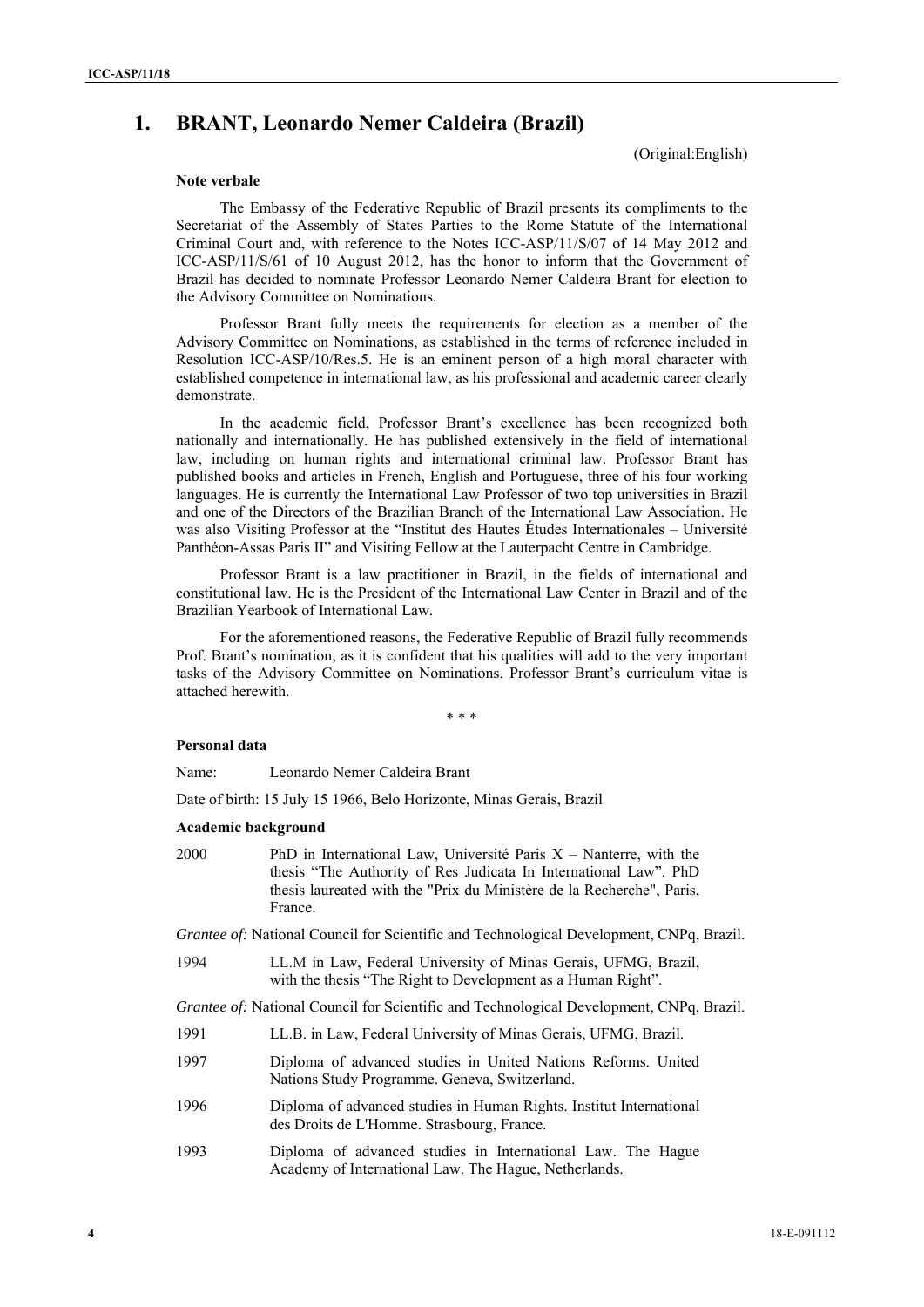1991 Diploma of advanced studies in Humam Rights. Instituto Interamericano de Derechos Humanos. San Jose, Costa Rica.

### **Academic/teaching experience**

Professor of Public International Law at the Federal University of Minas Gerais, Brazil.

Professor of Public International Law at the Pontifical Catholic University of Minas Gerais.

Visiting Professor at the the Université Caen Basse-Normandie, France (2007).

Visiting Professor at the "Institut des Hautes Études Internationales of the Université Panthéon-Assas Paris II", France (2009).

Visiting Fellow at the Lauterpacht Centre, Cambridge University, UK (2009).

Visiting Professor at the Gilberto Amado Memorial Lecture - International Law Commission (ILC) – United Nations. "La portée comme du consentement fondement l Autorité de la sentence Internationale de la Cour de Justice". Geneva, France (2011).

Visiting Professor at the XXXVII Course on International Law. Organization of American States (OAS), Rio de Janeiro, Brazil (2010).

Visiting Professor at the 73rd biennial conference of the International Law Association." Where Can The Security Council Modify States Obligations On Human Rights? Legal Innovation, Opinio Juris and Control": Tensions between Politics and Law. Rio de Janeiro, Brazil (2008).

Visiting Professor at the Réseau franco-brésilien (Internationalisation du droit). Création d'un vocabulaire propre au droit international: Multilinguisme et pluralisme. São Paulo - Paris (2007).

Visiting Professor at the 5th Conference on International Law. "The growing influence of non-governmental organizations: chances and risks". Konrad Adenauer Stiftung. Koln, Germany (2007).

Visiting Professor at the 5th Congresso Brasileiro de Direito Internacional. "Justiça e Direito Internacional: avanços e retrocessos". Curitiba, Brasil (2007).

Conferencist at the 4th Meeting of the Supreme Courts of Mercosur and Associates. Brasília, Brasil. (2006).

Visiting Professor at the Dijon University. "L'autorité des arrêts de la Cour internationale de Justice". Dijon, France. (2003).

Visiting Professor at the "Curso de Formação de Diplomatas". Ministério das Relações Exteriores (MRE), Brasília, Brasil.

#### **Professional experience**

Founder and President of the International Law Center (CEDIN - Brazil).

Senior Partner at "Nemer Caldeira Brant" Law Firm.

Founder and President of the Brazilian Yearbook of International Law.

Former Legal Officer at the International Court of Justice (ICJ) (2003-2004).

Chairman of International Relations at the Brazilian Bar Association in Minas Gerais  $(OAB - MG)$ .

Legal Officer at the 73rd meeting of the Institut de Droit International (IDI), Santiago, Chile, 2007.

Director of the Brazilian branch of the International Law Association (ILA Brazil). Founder and President of the International Law Winter Course, Belo Horizonte, Brazil. Counselor for foreign affairs. City Hall of Belo Horizonte (1994-1995) (2005-2009). Dean of the Law Faculty of the UNA University.

Member of the Advisory Board of the Konrad Adenauer Stiftung, Brazil.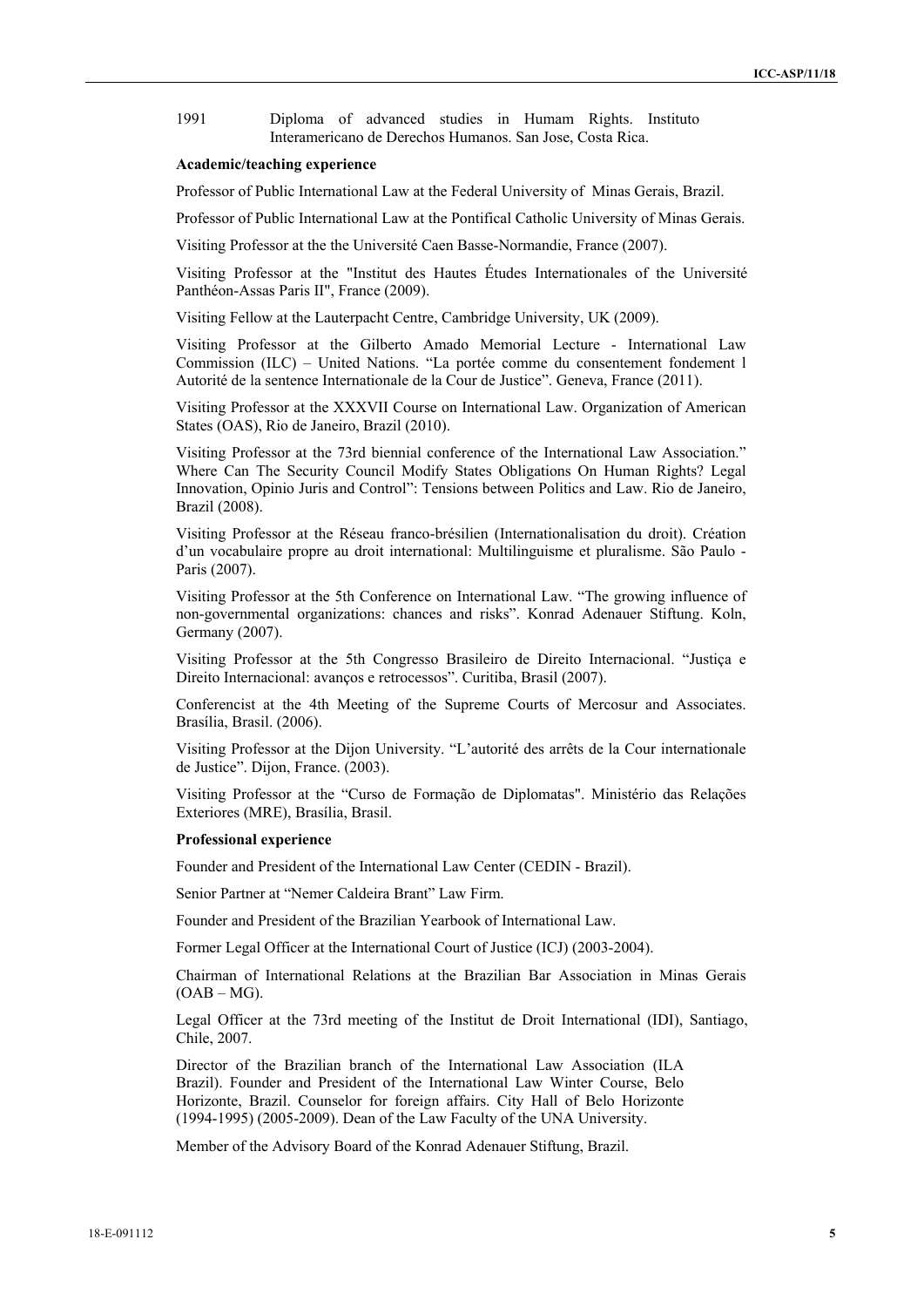### **Member of Editorial Board**

Brazilian Yearbook of International Law (BYIL).

Journal of the Faculdade Mineira de Direito - Pontifícia Universidade Católica de Minas Gerais. Journal of the Law School - Universidade Federal de Minas Gerais.

Electronic Journal of International Law – International Law Center.

# **Professional and academic awards and distinctions**

"Inconfidência Medal", Government of the State of Minas Gerais, Brazil (2006). Honorary member of the "Academia Mineira de Letras Jurídicas" (2004).

Featured Legal Personality of the Year, "Associação Brasileira das Mulheres de Carreira

Juridica" (2002).

Thesis awarded with the Prix de Subvention du Ministère de la Recherche – "Département Sciences de la Société de la République Française" (2001).

Honorable Mention in competition of monograph, InterAmerican Bar Association (1991).

### **Working Languages**

Portuguese (mother language) English French Spanish

### **Summary of publications**

*Published/organized book* 

Brant, L. N. C.; Lage, D. A.; Cremasco, S.S. Direito Internacional Contemporâneo. Ed. Juruá, Curitiba. 2011. 872p.

Brant, L. N. C. Comentário à Carta das Nações Unidas - artigo por artigo. Ed. Cedin, Belo Horizonte. 2008. 1340p.

Brant, L. N. C. A Corte Internacional de Justiça e a Construção do Direito Internacional. Ed. Cedin, Belo Horizonte. 2005. 1291p.

Brant, L. N. C. L´autorité de la chose jugée en droit international public. Ed. LGDJ, Paris. 2004. 396p.

Brant, L. N. C. O Brasil e os novos desafios do direito internacional. Ed. Forense, Rio de Janeiro. 2004. 712p .

Brant, L. N. C. Direito e Terrorismo: Os impactos do terrorismo na Comunidade internacional e no Brasil - Perspectivas jurídico-políticas. Ed. Forense, Rio de Janeiro. 2002. 570p .

Brant, L. N. C. A autoridade da coisa julgada no direito internacional público. Ed. Forense, Rio de Janeiro. 2002. 510p .

Collection: Understanding International Law

GRIBEL, G. F.; Brant, L. N. C. Para Entender As Cortes Domésticas e a Garantia do Cumprimento do Direito Internacional. , 2011.

REIS, O. D. R.; Brant, L. N. Para Entender As Origens do Mercosul - A Construção da Ordem Política no Cone Sul. Juruá, 2011.

Zahredinne, D.; Lasmar, J. M.; Brant, L. N. C.; Teixeira, R. C. Para Entender O Oriente Médio. Juruá, 2011.

Brant, L. N. C.; Silva, C. V. Para Entender A Cidadania na União Européia. Juruá, 2011.

Brant, L. N. C.; Diniz, P.I.R. Para Entender A tutela internacional dos direitos autorais na era digital. Belo Horizonte: Del Rey, 2010.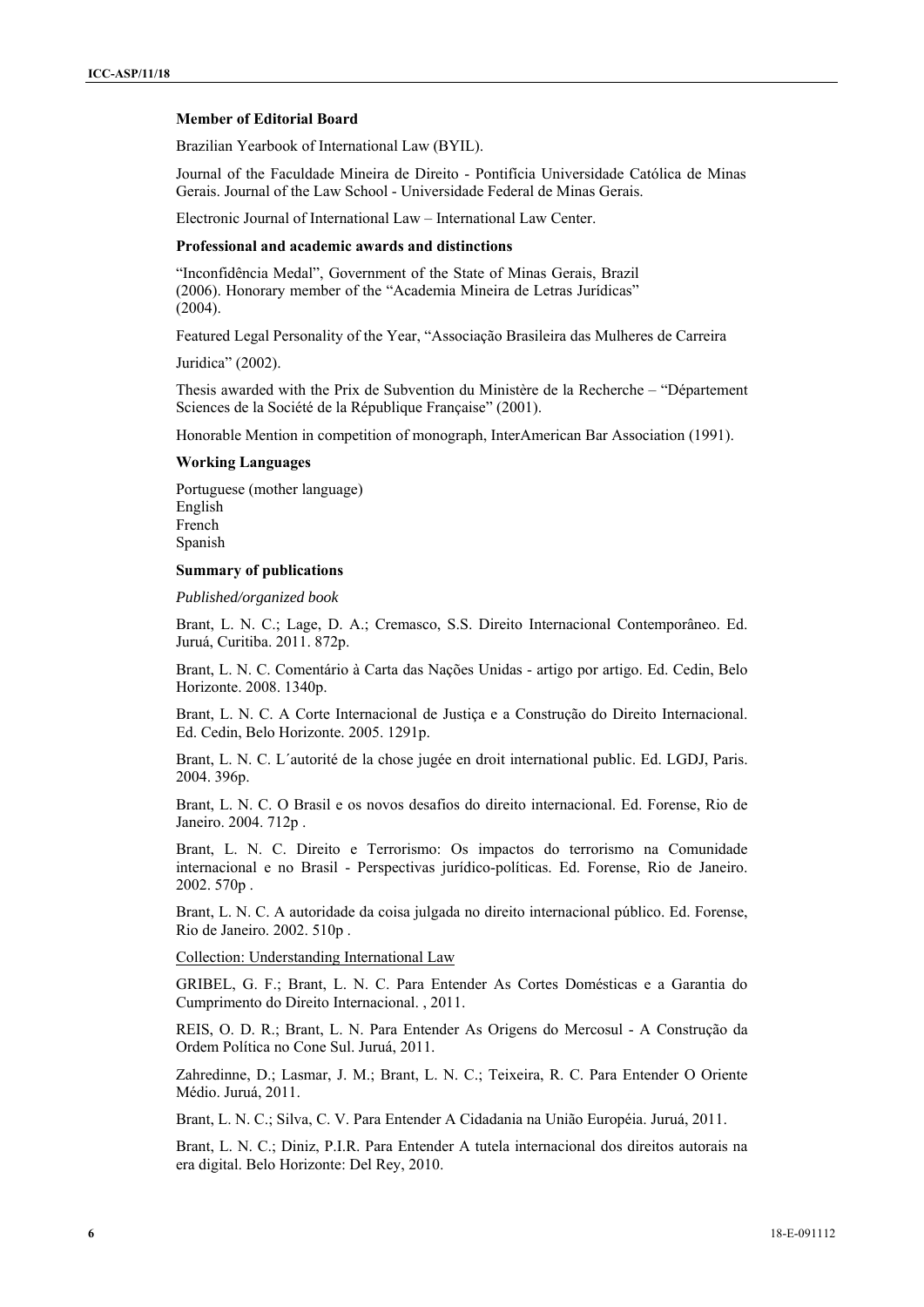Brant, L. N. C.; Lage, T.A.; Cremasco, S.S. Para Entender A Arbitragem comercial nacional e internacional. Belo Horizonte: Del Rey, 2010.

Brant, L. N. C.; Albertina, M.L. Para Entender O sistema de soluções de controvérsias multilateral da OMC. Belo Horizonte: Del Rey, 2010.

Brant, L. N. C. Para Entender A Convergência entre práticas humanitárias e segurança internacional. Belo Horizonte: Del Rey, 2010.

Brant, L. N. C. Para Entender o Direito Ambiental Internacional. Ed. Belo Horizonte: Del Rey, 2009. 130p.

Brant, L. N. C.; Pereira, L. D. D. Para Entender o Direito Internacional dos Refugiados. Ed. Belo Horizonte: Del Rey, 2009. 148p.

Brant, L. N. C.; Vieira, D.R. Para Entender a Sociedade Civil e o Direito Internacional. Ed. Belo Horizonte: Del Rey, 2009.

Brant, L. N. C.; Barros, M. A. E. Para Entender A Atuação Internacional dos Governos Subnacionais. Ed. Belo Horizonte: Del Rey, 2009. 149p.

Brant, L. N. C.; Ávila, Rafael; Rangel, L. A. Para Entender a Guerra e o Direito Internacional. Ed. Belo Horizonte: Del Rey, 2008. 164p.

Brant, L. N. C.; Japiassú, C.E. Para Entender o Direito Penal Internacional. Ed. Belo Horizonte: Del Rey, 2008. 134p.

Brant, L. N. C.; Ramos, L; Jesus, D. S. V.; Marques, S. F. Para Entender a União Européia e os Estudos de Integração Regional. Ed. Belo Horizonte: Del Rey, 2008. 145p.

Brant, L. N. C.; Lage, D. A. Para Entender a Jurisdicionalização do Direito Internacional. Ed. Belo Horizonte: Del Rey, 2008. 194p.

Brant, L. N. C.; MACEDO, L. A. Para Entender o Fundo Monetário Internacional e seus Acordos Stand-By. Ed. Belo Horizonte: Del Rey, 2007. 123p.

Brant, L. N. C. Para Entender o Direito das Relações Diplomáticas. Belo Horizonte: Del Rey, 2007. 201p.

Brant, L. N. C.; Barral, W. Para Entender o Comércio Internacional. Ed. Belo Horizonte: Del Rey, 2007. 154p.

Brant, L. N. C.; Carneiro, C.S. Para Entender o Direito da Integração Regional. Ed. Belo Horizonte: Del Rey, 2007. 189p.

Brina, M. M. C.; Lima, R. M.; Brant, L. N. C. Para entender o Tribunal Penal Internacional. Ed. Belo Horizonte: Del Rey, 2006. 210p.

Brant, L. N. C.; Borges, L. E. Para Entender o Direito Internacional Humanitário. Ed. Belo Horizonte: Del Rey, 2006. 182p.

Brant, L. N. C.; Lasmar, J. M.; Casaroes, Guilherme Stolle Paixão e Casarões. Para Entender a Organização das Nações Unidas. Ed. Belo Horizonte: Del Rey, 2006. 214p.

Brant, L. N. C.; Godinho, F. O. Para Entender a Proteção Internacional dos Direitos Humanos. Ed. Belo Horizonte: Del Rey, 2006. 188p.

Published book chapter

Brant, L. N. C.; Leite, F. M. Terrorismo Internacional e os Desafios para o Direito Internacional. In: Leonardo Nemer Caldeira Brant; Délber Andrade Lage; Suzana Santi

Cremasco. Direito Internacional Contemporâneo. Direito Internacional Contemporâneo. Curitiba: Juruá, 2011, p. 815-839.

Brant, L. N. C. Eficácia e coerção: uma análise sobre o Sistema de Garantia do cumprimento das normas jurídicas internacionais. In: Leonardo Nemer Caldeira Brant; Délber Andrade Lage; Suzana Santi Cremasco. Direito Internacional Contemporâneo. Direito Internacional Contemporâneo. 22ed. Curitiba: Juruá, 2011, p. 467-510.

Brant, L. N. C.; Leite, F. M. Terrorismo Internacional e os Desafios para o Direito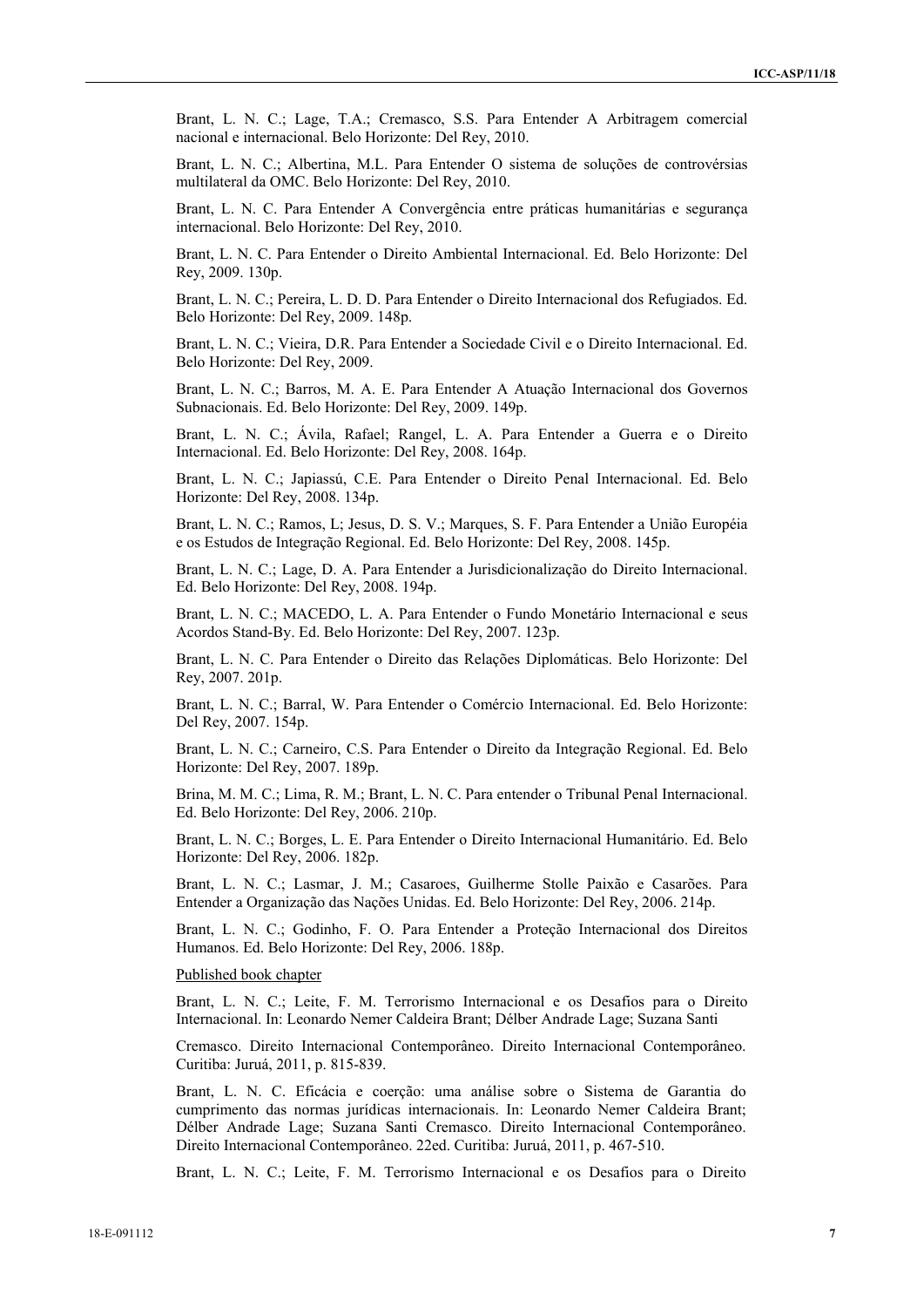Internacional. In: Reginaldo Mattar Nasser. Novas Prespectivas sobre os Conflitos Internacionais. Novas Prespectivas sobre os Conflitos Internacionais. São Paulo: UNESP, 2010, p. 65-75.

Brant, L. N. C. . O processo de revisão da sentença perante a Corte Internacional de Justiça à luz de suas últimas decisões (Iugoslávia v. Bósnia e El Salvador v. Honduras). In: Paulo Borba Casella; André de Carvalho Ramos. (Org.). Direito Internacional: Uma Homenagem a Adherbal Meira Mattos. Direito Internacional: Uma Homenagem a Adherbal Meira Mattos. São Paulo: Quartier Latin, 2010, v. , p. 179-202.

Brant, L. N. C. ; Franco, K. M. . Artigo 5º, Parágrafos 1º ao 3º. In: Paulo Bonavides; Jorge Miranda; Walber de Moura Agra. (Org.). Comentários à Constituição Federal de 1998. Comentários à Constituição Federal de 1998. 1ªed.Rio de Janeiro: Forense, 2009, v. 1, p. 327-338.

Brant, L. N. C. . O Processo de Revisão da Sentença perante a Corte Internacional de Justiça à Luz de suas Últimas Decisões (Iugoslávia vs. Bósnia e El Salvador vs. Honduras). In: CASELLA, Paulo Borba; RAMOS, André de Carvalho. (Org.). Direito Internacional: Homenagem a Adherbal Meira Mattos. Direito Internacional: Homenagem a Adherbal Meira Mattos. 1ªed.São Paulo: Quartier Latin, 2009, v. único, p. 179-202.

Brant, L. N. C. ; Soares, Larissa Campos de Oliveira . A Internacionlização dos Direitos Humanos e a Ordem Constitucional. In: VIEIRA, José Ribas. (Org.). 20 Anos da Constituição Cidadã de 1988. 20 Anos da Constituição Cidadã de 1988. 1ed.Rio de Janeiro: Forense, 2008, v. I, p. 457-482.

Brant, L. N. C. ; Vieira, D.R. . Artigo 33. In: Brant, L.N.C.. (Org.). Comentário à Carta das Nações Unidas. Comentário à Carta das Nações Unidas. 1ed.Belo Horizonte: Cedin, 2008, v. 1, p. 505-521.

Brant, L. N. C. ; Vieira, D.R. . Artigos 92 a 96. In: Brant, L.N.C.. (Org.). Comentário à Carta das Nações Unidas. Comentário à Carta das Nações Unidas. 1ed.Belo Horizonte: Cedin, 2008, v. 1, p. 1099-1156.

Proenca JR, D. ; Rocha, A J R ; Brigagao, C. ; Diniz, E ; Resene, P. E. A. ; Moreira, F. K. ; Brant, L. N. C. . Terrorismo Internacional: A Guerra Preventiva e a Desconstrução do Dirieto Internacional. In: Brigagão, Clóvis; Proença Jr, Domício. (Org.). O Brasil e os Novos Conflitos Internacionais. O Brasil e os Novos Conflitos Internacionais. Rio de Janeiro: Gramma, 2006, v. , p. 139-167.

Brant, L. N. C. . L'autorité des arrêts de la Cour Internationale de Justice. In: Charalambos Apostolidis. (Org.). Les arrêts de la Cour internationale de Justice. Les arrêts de la Cour internationale de Justice. Dijon: Éditions Universitaires de Dijon, 2006, v. , p. 141-168.

Brant, L. N. C. . Medidas preventivas e de combate ao terrorismo implementadas nos fóruns internacionais e possíveis implicações para o Brasil.. In: Presidência da República, Gabinete de

Segurança Institucional, Secretaria de acompanhamento e estudos institucionais. (Org.). Encontro de Estudos Terrorismo. Encontro de Estudos Terrorismo. Brasília: Secretaria de Acompanhamento e Estudos Institucionais da Presidência da República, 2006, v. , p. 74-87.

Brant, L. N. C. . O terrorismo internacional e os impasses do Direito Internacional. In: Marcelo Campos Galuppo. (Org.). O Brasil que queremos reflexões sobre o Estado Democrático de Direito. O Brasil que queremos reflexões sobre o Estado Democrático de Direito. Belo Horizonte: Editora PUC Minas, 2006, v. 1, p. 377-410.

Brant, L. N. C. . A res judicata na Corte Interamericana de Direitos Humanos. In: Renato Zerbini Ribeiro Leão. (Org.). Os rumos do direito internacional dos direitos humanos - Ensaios em homenagem ao Professor Antônio Augusto Cançado Trindade. Os rumos do direito internacional dos direitos humanos - Ensaios em homenagem ao Professor Antônio Augusto Cançado Trindade. 1ed.Porto Alegre: Sergio Antônio Fabris Editor, 2005, v. 2, p. 393-424.

Brant, L. N. C. . O Tribunal Penal Internacional como Agente Jurisdicional no Combate ao Terrrismo. In: Kai Ambos; Carlos Eduardo Adriano Jupiassú. (Org.). Tribunal Penal Internacional: Possibilidades e Desafios. Tribunal Penal Internacional: Possibilidades e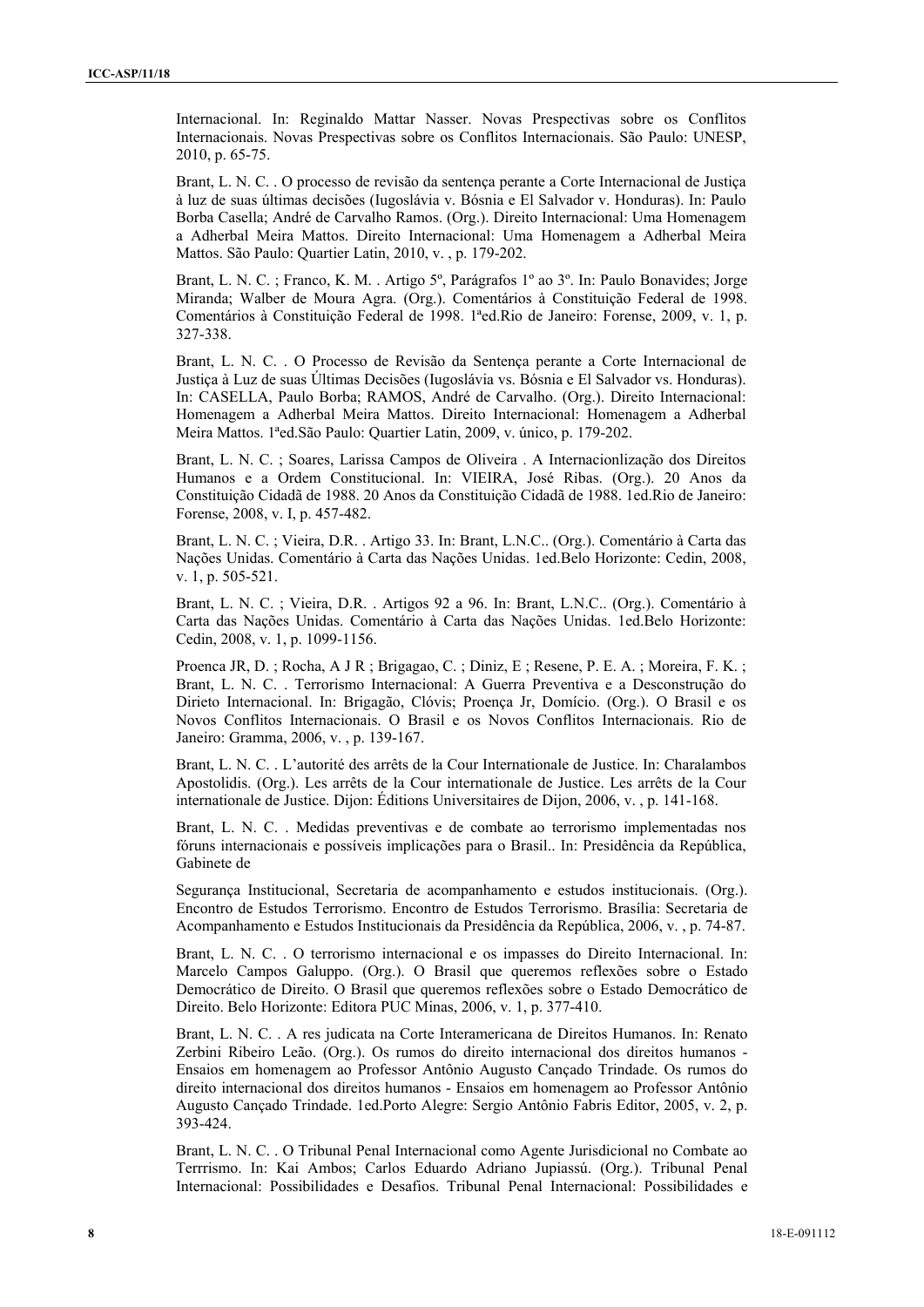Desafios. 1ed.Rio de Janeiro: Lumen-juris, 2005, v. 1, p. 149-161.

Brant, L. N. C. . L'Article 12 de La Charte des Nations Unies. In: Jean-Pierre Cot; Alain Pellet; Mathias Forteau. (Org.). La Charte des Nations Unies - Commentaire article par article. La Charte des Nations Unies - Commentaire article par article. 3ed.Paris: Economica, 2005, v. 1, p. 683-690.

Brant, L. N. C. . A competência da Corte Internacional de Justiça na busca de uma paz durável. In: Leonardo Nemer Caldeira Brant. (Org.). O Brasil e os novos desafios do direito internacional. O Brasil e os novos desafios do direito internacional. 1ed.Rio de Janeiro: Forense, 2004, v. , p. 39-92.

Brant, L. N. C. . O sistema de proteção internacional dos direitos humanos. In: Carlos A. Canêdo da Silva; Érica A. Costa. (Org.). Direito internacional moderno: Estudos em homenagem ao Prof. Gerson de Brito Mello Boson. Direito internacional moderno: Estudos em homenagem ao Prof. Gerson de Brito Mello Boson. 1ed.Belo Horizonte: Mandamentos, 2004, v. , p. 117-165.

Brant, L. N. C. . O direito internacional e terrorismo internacional: novos desafios à construção da paz. In: Clóvis Brigagão e Domício Proença Jr. (Org.). Paz e terrorismo. Paz e terrorismo. Rio de Janeiro: Hucitec, 2004, v. , p. 179-196.

Brant, L. N. C. . Os efeitos da sentença da Corte Internacional de Justiça. In: José Adercio Leite Sampaio. (Org.). Jurisdição constitucional e direitos fundamentais. Jurisdição constitucional e direitos fundamentais. 1ed.Belo Horizonte: Del Rey, 2003, v. 1, p. 495- 537.

Brant, L. N. C. . O duplo grau de jurisdição no direito internacional penal. In: Antonio Celso alves Pereira, Celso D. de Albuquerque Mello. (Org.). Estudos em homenagem a Carlos Alberto Menezes Direito. Estudos em homenagem a Carlos Alberto Menezes Direito. 1ed.Rio de Janeiro: Editora Renovar, 2003, v. 1, p. 399-422.

Brant, L. N. C. . A Proteção Internacional dos Direitos Humanos. In: PUC-Minas. (Org.). Direitos Humanos e Direitos dos Cidadãos. Direitos Humanos e Direitos dos Cidadãos. 1ed.Belo Horizonte: PUC-Minas, 2001, v. 2, p. 83-102.

Brant, L. N. C. . La Rareté de l'Intervention du Juge International au Plan Universel. In: Olivier Audéoud; Géraud de la Pradelle; Habibi Gherari. (Org.). Traité de Droit de l'Economie

Internationale. Traité de Droit de l'Economie Internationale. 1ed.Paris: Pedone, 2000, v. , p. 432-443.

Brant, L. N. C. . Les Voies de Recours. In: Hervé Ascencio; Alain Pellet. (Org.). Traité de Droit International Pénal - Le Droit International face aux crimes. Traité de Droit International Pénal - Le Droit International face aux crimes. 1ed.Paris: Pedone, 2000, v. , p. 855-866.

### *Articles in scientific journals*

Brant, L. N. C. ; Lage, D. A. . A Natureza Normativa da Ordem Jurídica Internacional. Anuario brasileiro de direito internacional, v. 2, p. 73-89, 2011.

Brant, L. N. C. ; Rota, M. . La réforme du Conseil de sécurité: ses perspectives en Amérique du Sud. L'Observateur des Nations Unies, v. 24, p. 127-152, 2010.

Brant, L. N. C. ; Lage, D. A. . O Aumento do Número de Órgãos Judiciais Internacionais e suas Repercussões para a Sociedade Internacional. Anuario brasileiro de direito internacional, v. V, p. 155-206, 2010.

Brant, L. N. C. ; Soares, Larissa Campos de Oliveira . A inter-relação entre o Direito Internacional dos Direitos Humanos e o Direito Internacional Humanitário na perspectiva universal e interamericana. Anuario de Derecho Constitucional Latinoamericano, v. I, p. 603-620, 2009.

Brant, L. N. C. ; Vieira, D.R. . A Corte Internacional de Justiça: Papel e Perspectivas Atuais. Cadernos ADENAUER (São Paulo), v. 3, p. 141-158, 2009.

Brant, L. N. C. ; Vieira, D.R. . Os Desafios da Corte Internacional de Justiça na Atualidade.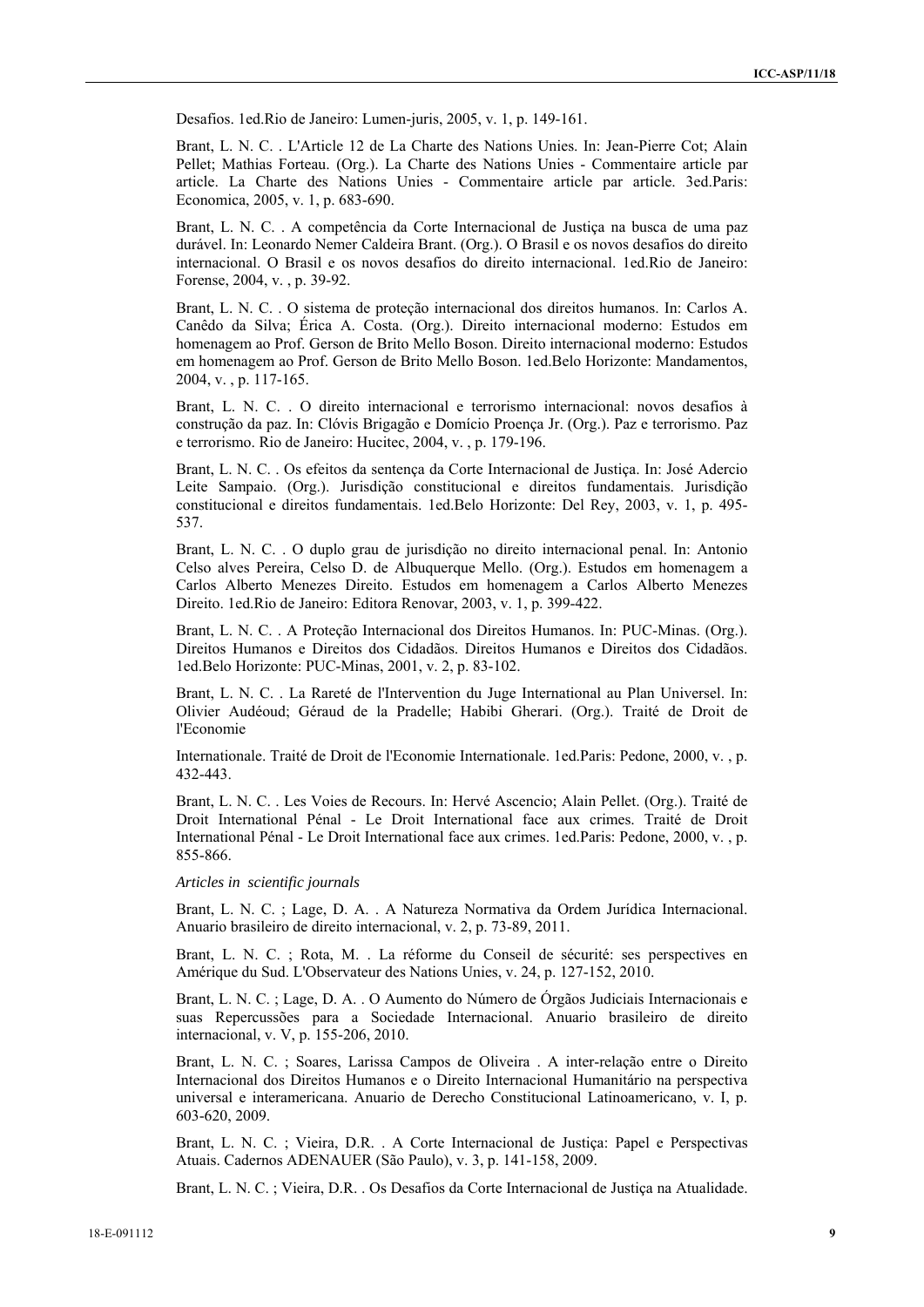Anuario brasileiro de direito internacional, v. 1, p. 113-125, 2009.

Brant, L. N. C. ; Lage, D. A. . The Growing Influence of Non-Governmental Organizations: Chances and Risks. Anuário Brasileiro de Direito Internacional, v. 1, p. 79-93, 2008.

Brant, L. N. C. ; Pereira, L. D. D. . O Conflito de Competência entre a Assembléia Geral e o Conselho de Segurança à Luz do Artigo 12, Parágrafo 1º da Carta das Nações Unidas. Revista da Faculdade de Direito da Universidade Federal de Minas Gerais (Impresso), v. 53, p. 219-236, 2008.

Brant, L. N. C. . O processo de revisão da sentença perante a Corte Internacional de Justiça à luz de suas últimas decisões (Iugoslávia vs. Bósnia e El Salvador vs. Honduras). Anuário Brasileiro de Direito Internacional, v. 2, p. 132-152, 2007.

Brant, L. N. C. . Le rapport entre l´Assemblée générale et le Conseil de securité à la lumière de l´article 12, paragrafe 1, de La Charte de Nations Unies. Anuário Brasileiro de Direito Internacional, v. 1, p. 38-44, 2006.

Brant, L. N. C. . Terrorismo internacional: a guerra preventiva e a desconstrução do direito internacional. Revista Brasileira de Estudos Políticos, Belo Horizonte, v. 90, p. 199-237, 2005.

Brant, L. N. C. . O Conflito de competência entre a Assembléia Geral e o Conselho de Segurança à Luz do Artigo 12, parágrafo 1.º da Carta das Nações Unidas. Revista Brasileira de Estudos Políticos, Belo Horizonte - MG, v. 92, p. 135-148, 2005.

Brant, L. N. C. . O recurso no direito internacional penal:jurisdição complementar ou concorrente?. Revista da Faculdade de Direito. Universidade Federal de Minas Gerais, Belo Horizonte, v. 44, p. 217-239, 2004.

Brant, L. N. C. . L'autorité de la chose jugée et la révision devant la Cour internationale de Justice à la lumière des derniers arrêts de celle-ci (Yougoslavie c. Bosnie et El Salvador c. Honduras. Annuaire français de droit international, Paris, v. XLIX, n.XLIX-2003, p. 248- 265, 2004.

Brant, L. N. C. . A Guerra no Iraque e a desconsideração do Direito Internacional. Revista da Faculdade de Direito de Conselheiro Lafaiete, v. 3, p. 100-102, 2003.

Brant, L. N. C. . O Direito ao Desenvolvimento como Direito Humano. Revista Brasileira de Estudos Políticos, Belo Horizonte-MG, v. 81, n.julho/95, p. 91-118, 1995.

Brant, L. N. C. . A Integração Econômica da América Latina-Perspectivas de Futuro. Revista de Informação Legislativa, Brasília-DF, v. 29, n.114, p. 463-472, 1992.

Brant, L. N. C. . O Ideal de Justiça. Jornal da Ordem dos Advogados do Brasil, Belo Horizonte-MG, n.Jan/92, p. 6-6, 1992.

Brant, L. N. C. . A Participação da Indústria no Desenvolvimento Socioeconômico do Brasil. Revista Jurídica Mineira, Belo Horizonte-MG, v. 81, n.Dez/91, p. 18-40, 1991.

Published complete works in proceedings of conferences

Brant, L. N. C. ; Lage, D. A. . The growing influence of non-governmental organizations: chances and risks. In: Conferência da Associação Americana de Direito Internacional Privado (ASADIP), 2011. Conferência da Associação Americana de Direito Internacional Privado (ASADIP), 2010.

Brant, L. N. C. . A Formulação da Política Agrícola na União Européia. In: XVI Congresso Nacional do Conselho Nacional de Pesquisa e Pós-Graduação em Direito, 2007, Belo Horizonte. Anais do XVI Congresso Nacional do Conselho Nacional de Pesquisa e Pós-Graduação em Direito, 2007.

Brant, L. N. C. ; Pereira, L. D. D. ; Barros, M. A. E. . Sistema Africano de Proteção dos Direitos Humanos. In: XVI Anal do Congresso Nacional do CONPEDI, 2007, Belo Horizonte. Sistema Africano de Proteção dos Direitos Humanos, 2007.

Brant, L. N. C. . O Direito Internacional e o Terrorismo. In: O Brasil e os novos desafios do direito internacional, 2002, Belo Horizonte. Faculdade de direito da UFMG, 2002.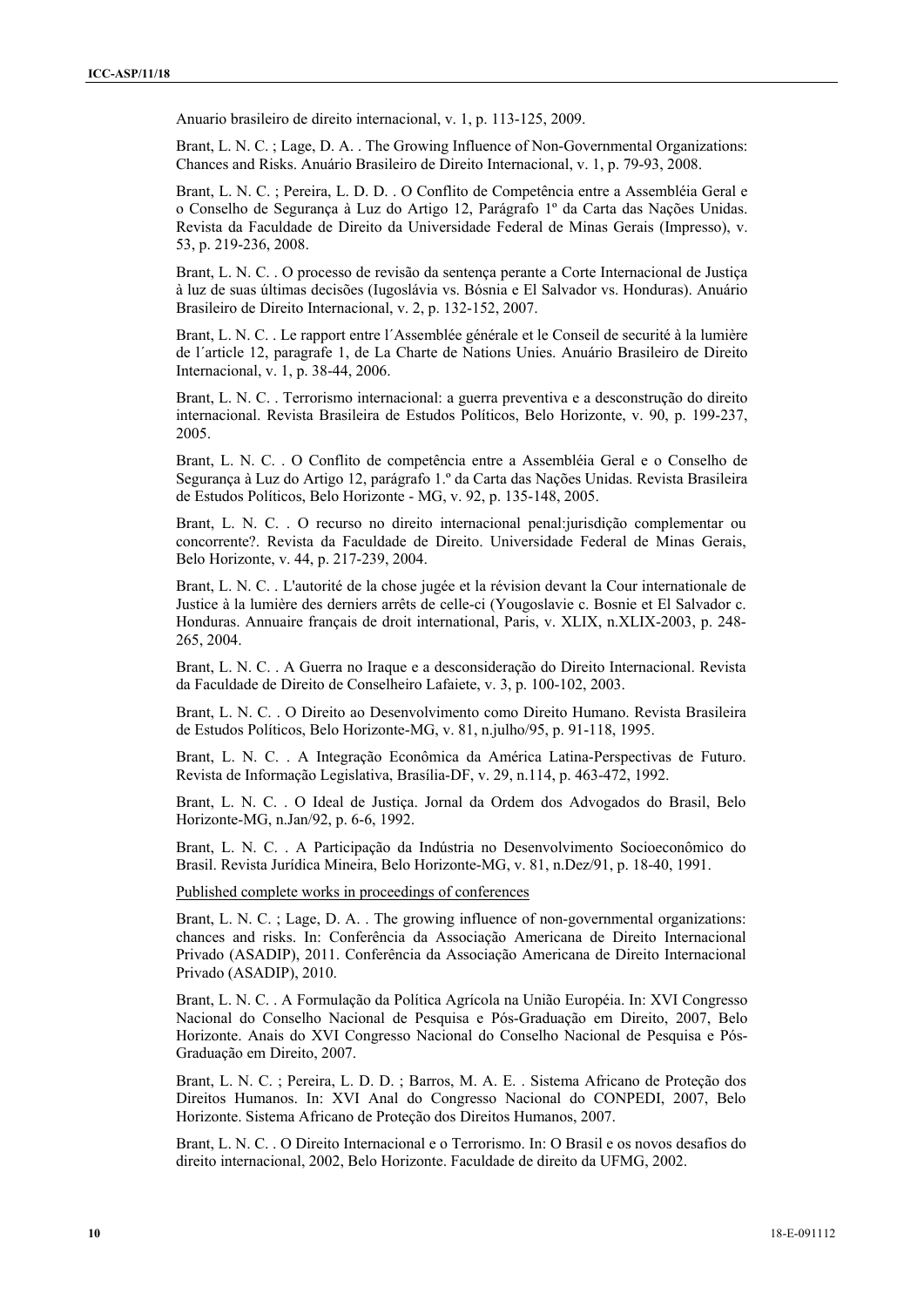Brant, L. N. C. . O Direito Internacional em transição. In: Estratégias de Relações Internacionais, 2002, Rio de Janeiro. Anais da Universidade Cândido Mendes, 2002.

Brant, L. N. C. . O Papel da Justiça nas Relações Internacionais. In: I Congresso de Direito, Comércio e Relações Internacionais - O Brasil e sua Inserção na Atual Conjuntura Internacional, 2002, Riberão Preto. Anais da Universidade de Ribeirão Preto - UNAERP, 2002.

Brant, L. N. C. . Processo Constitucional, Direitos Fundamentais e Globalização. In: Jurisdição Constitucional e Direitos Fundamentais, 2001, Belo Horizonte. Anais da Procuradoria da República, 2001.

Brant, L. N. C. . O Direito Internacional em Transição. In: Semana de Seminários Jurídicos, 2001, Uberaba. Anais da Universidade de Uberaba, 2001.

Brant, L. N. C. . História do Direito Internacional da Antiguidade à 1917. In: Boletim da Sociedade Brasileira de Direito Internacional, 1992, Brasília. Boletim da Sociedade Brasileira de Direito Internacional. Brasília-DF, 1992. v. 81. p. 258-259.

\* \* \*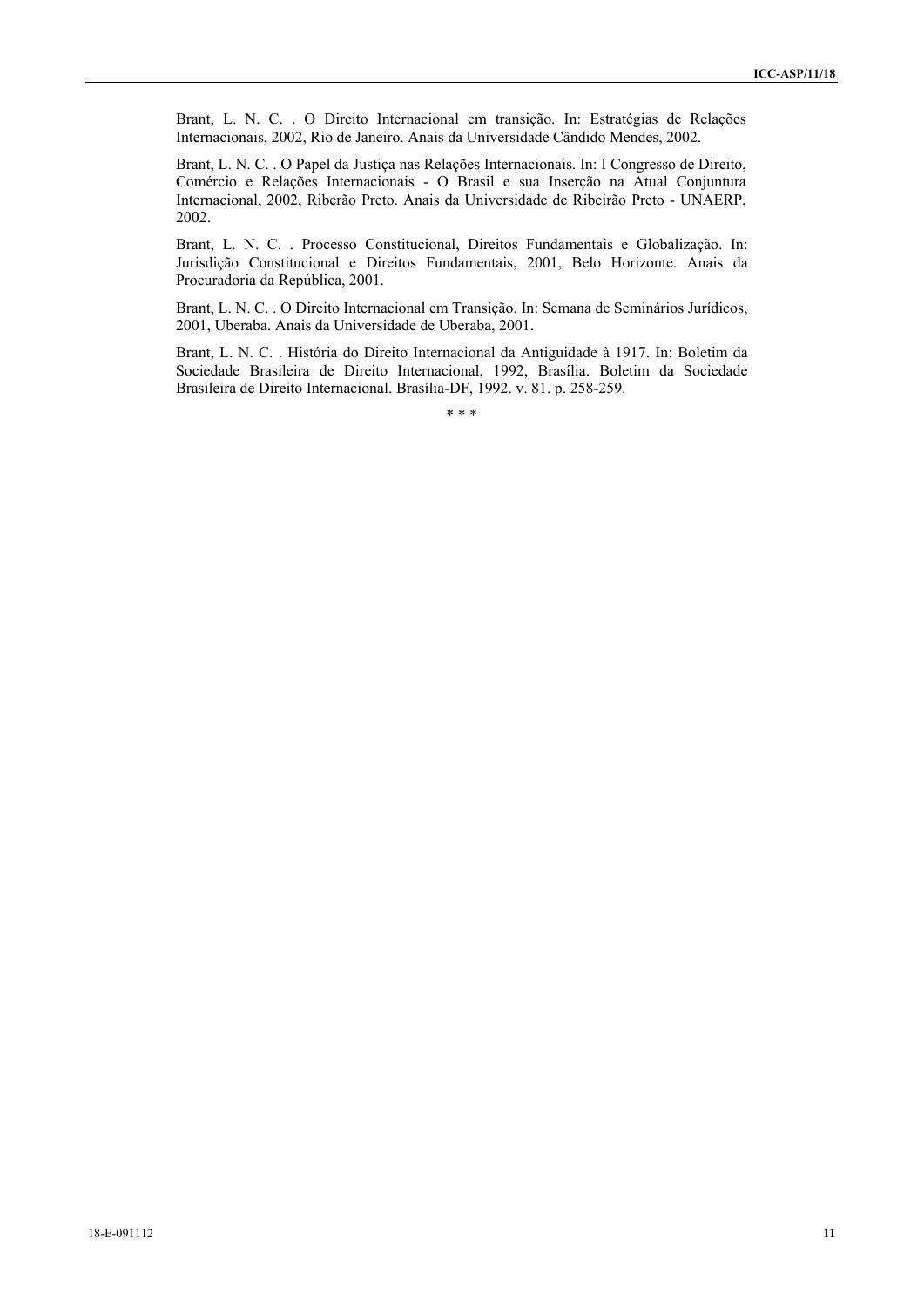# **2. FUKUDA, Hiroshi (Japan)**

(Original: English)

# **Note verbale**

The Embassy of Japan in the Netherlands presents its compliments to the Secretariat of the Assembly of States Parties to the Rome Statute of the International Criminal Court and, with reference to the note ICC ASP/11/S/07 of 14 May 2012, has the honour to inform the latter that the Government of Japan has decided to nominate Mr. Hiroshi Fukuda, former Justice of the Supreme Court of Japan, as a candidate for the election of the members of the Advisory Committee on Nominations to be held during the eleventh session of the Assembly of States Parties in The Hague from 14 to 22 November 2012.

Attached to this note are the curriculum vitae of Mr. Hiroshi Fukuda and a statement of his qualifications.

\* \* \*

### **Statement of qualifications**

Mr. Hiroshi Fukuda completely fulfills the criteria established in the terms of reference of the Advisory Committee: "Members of the Committee should be drawn from eminent interested and willing persons of a high moral character, who have established competence and experience in criminal or international law."

His career as a diplomat and a judge shows how abundant knowledge and experience he has as an expert in both criminal and international law. Since joining the Ministry of Foreign Affairs in 1960, he had developed expertise of international law through his 35-year career as a diplomat, in which he served as Deputy Minister for Foreign Affairs (1993-1995), Ambassador of Japan to Malaysia (1990-1993) and Director-General of Treaties Bureau (1989-1990). After leaving the Ministry, he was appointed as Justice of the Supreme Court of Japan in 1995. As a highly respected judge, he vigorously contributed to the realization of justice through rendering judgments during his term of ten years. Since his retirement as a judge, Mr. Fukuda has dedicated himself to the realization of rule of law as an attorney of a leading private law firm in Japan, Nishimura and Asahi. He is also a member of the Panel of Conciliators of the International Centre for Settlement of Investment Disputes (ICSID).

His broad first-hand experience and in-depth knowledge of international and criminal law, and plentiful experience of working with people from different cultural backgrounds in international settings are highly appropriate to the work of the Advisory Committee on Nominations, whose aim is to ensure that the most-qualified individuals be appointed as judges of the International Criminal Court.

He has been broadly recognized as a person of high moral character. He is Senior Director of the Japan Bar Association since 2009. In 2007, he received the Grand Cordon of the Order of the Rising Sun.

\* \* \*

### **Personal data**

| Name         | Hiroshi Fukuda |
|--------------|----------------|
| <b>Birth</b> | 2 August 1935  |
| <b>Sex</b>   | Male           |
| Nationality  | Japanese       |

# **Current position**

Of Counsel for Nishimura and Asahi Law Firm (since 2006).

#### **Former positions**

Justice of the Supreme Court of Japan.

Deputy Minister for Foreign Affairs, Ministry of Foreign Affairs.

Ambassador of Japan to Malaysia.

Director-General, Treaties Bureau, Ministry of Foreign Affairs.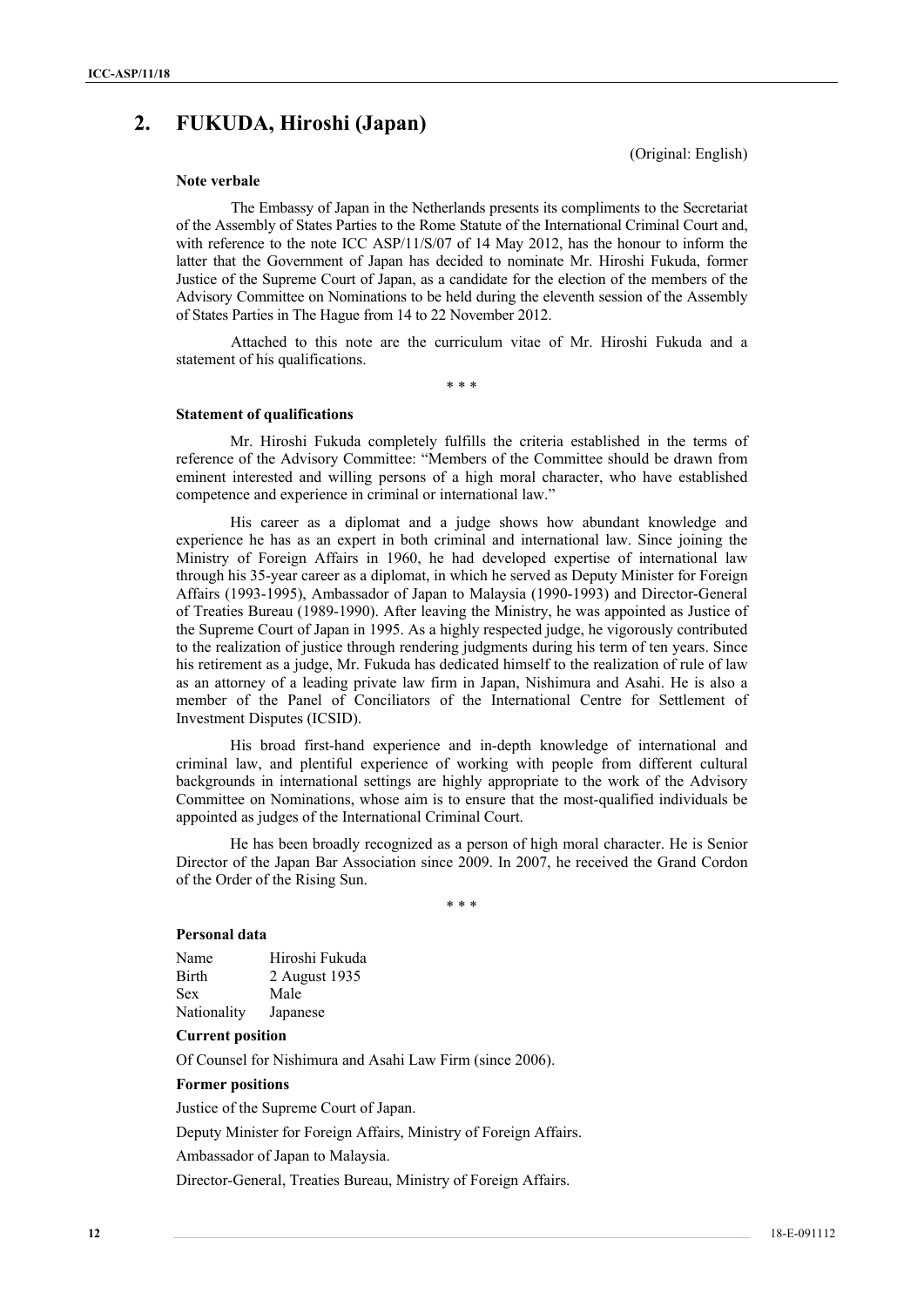| <b>Education</b>               |                                                                                                                                                        |
|--------------------------------|--------------------------------------------------------------------------------------------------------------------------------------------------------|
| 1996                           | Carleton College (Honorary Degree of Doctor of Laws).                                                                                                  |
| 1962                           | Yale Law School (LL.M.).                                                                                                                               |
| 1960                           | University of Tokyo (Private law course) (LL.B.).                                                                                                      |
| 1959                           | University of Tokyo (Public law course) (LL.B.).                                                                                                       |
| <b>Professional experience</b> |                                                                                                                                                        |
| 2012                           | Trustee, Nippon Music Foundation.                                                                                                                      |
| 2012                           | Investment Disputes (ICSID).                                                                                                                           |
| 2010                           | Trustee, Kajima Institute of International Peace.                                                                                                      |
| 2009                           | Senior Director, The Japan Bar Association.                                                                                                            |
| 2008                           | Chair, International Exchange Committee, The Japan Bar Association.                                                                                    |
| 2006                           | Corporate Auditor, Tokio Marine Holdings, Inc.                                                                                                         |
| 1995-2005                      | Justice of the Supreme Court of Japan.                                                                                                                 |
| 1993-1995                      | Deputy Minister for Foreign Affairs, Ministry of Foreign Affairs.                                                                                      |
| 1990-1993                      | Ambassador of Japan to Malaysia.                                                                                                                       |
| 1989-1990                      | Director-General, Treaties Bureau, Ministry of Foreign Affairs.                                                                                        |
| 1986-1987                      | <b>Executive Assistant to Prime Minister Nakasone.</b>                                                                                                 |
| 1985-1986                      | Deputy Director-General, Asian Affairs Bureau, Ministry of Foreign Affairs.                                                                            |
| 1983-1985                      | Director, Personnel Division, Minister's Secretariat, Ministry of Foreign<br>Affairs.                                                                  |
| 1980-1983                      | Counselor, Japanese Embassy in the United States of America.                                                                                           |
| 1978-1980                      | Director, First North America Division (political affairs with the United States<br>and Canada), American Affairs Bureau, Ministry of Foreign Affairs. |

- 1976-1978 Director, Second North America Division (economic affairs with the United States and Canada), American Affairs Bureau, Ministry of Foreign Affairs.
- 1975-1976 Director, Second International Organizations Division (OECD affairs), Economic Affairs Bureau, Ministry of Foreign Affairs.

# **Publications**

November 2009 Articles "Why Are There So Many Hereditary Politicians in Japan?" Asia-Pacific Review, volume 16 (2), pgs. 1-14.

# **Decoration**

April 2007 The Grand Cordon of the Order of the Rising Sun.

# **Languages**

English (fluent)

Japanese (mother tongue)

\* \* \*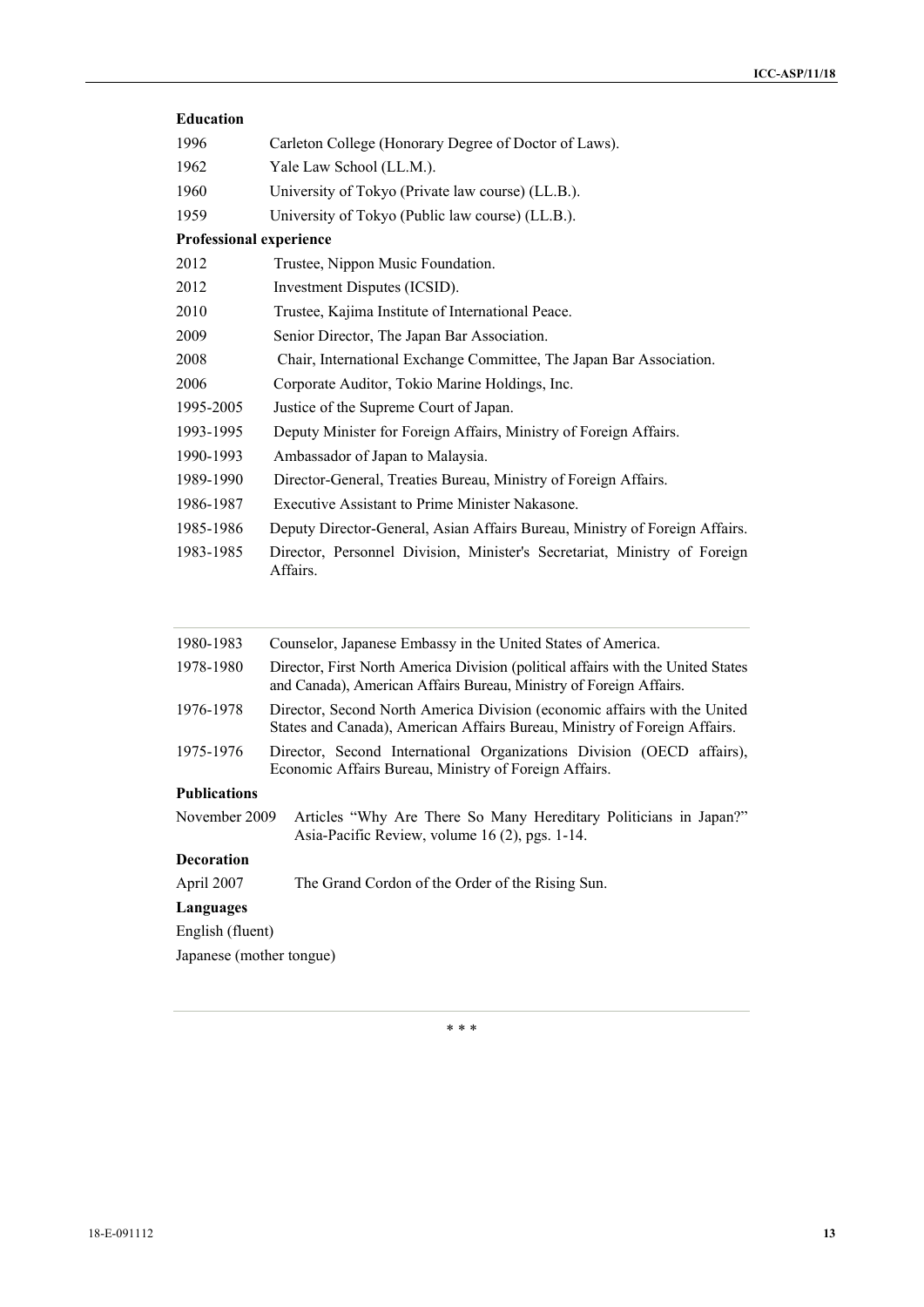# **3. KIRSCH, Philippe (Canada)**

(Original: English)

### **Note verbale**

The Embassy of Canada to the Kingdom of the Netherlands presents its compliments to the Secretariat of the Assembly of States Parties and has the honour to refer to the decision of the Bureau of the Assembly of States Parties, taken at its eleventh meeting on 1 May 2012, regarding the election of members of the Advisory Committee on Nominations, which will take place at the eleventh session of the Assembly.

The Government of Canada has the honour to nominate Justice Philippe Kirsch, Q.C. for election to the Advisory Committee on Nominations. Justice Kirsch served as a judge of the International Criminal Court from 2003 to 2009 and was the Court's first President. Prior to serving as a judge of the International Criminal Court, Justice Kirsch served as Chairman of the Committee of the Whole of the United Nations Diplomatic Conference of Plenipotentiaries on the Establishment of an International Criminal Court (the Rome Conference), and also as Chairman of the Preparatory Commission for the International Criminal Court. Justice Kirsch's curriculum vitae is enclosed.

Justice Kirsch fulfils the requirements of article 36, paragraphs a), b) and c) of the Rome Statute. He is a member of the bar of the Province of Quebec and was appointed Queen's Counsel in 1988. He is a person of high moral character, impartiality and integrity and possesses the qualifications required for appointment to the highest judicial office in Canada. Justice Kirsch is one of the foremost authorities on international criminal law and public international law, and has extensive experience with the International Criminal Court. Justice Kirsch is fluent in both French and English.

\* \* \*

### **Personal data**

Name Philippe Kirsch, Q.C. Date of birth 1 April 1947 Languages English, French, Spanish

### **Current position**

2009-2012 Judge *ad hoc* in the case *Questions relating to the Obligation to Prosecute or extradite* (*Belgium v. Senegal)* at the International Court of Justice.

# **Education and professional training**

| 1979 | Academy of International Law, The Hague, Netherlands.   |
|------|---------------------------------------------------------|
| 1972 | LL.M., University of Montreal, Canada.                  |
| 1970 | Called and Admitted to Quebec Bar.                      |
| 1969 | LL.L. University of Montreal, Canada.                   |
| 1966 | Bachelor's degree, Stanislas College, Montreal, Canada. |
|      |                                                         |

### **Professional background**

| 2012 |  | Member of the International Bar Association's Human Rights Institute |  |  |  |
|------|--|----------------------------------------------------------------------|--|--|--|
|      |  | (IBAHRI) Fact-finding mission to Myanmar-Burma.                      |  |  |  |

- 2011-2012 Chair, International Commission of Inquiry to investigate all alleged violations of international human rights law in Libya, UN Human Rights Council.
- 2011 Commissioner, Bahrain Independent Commission of Inquiry.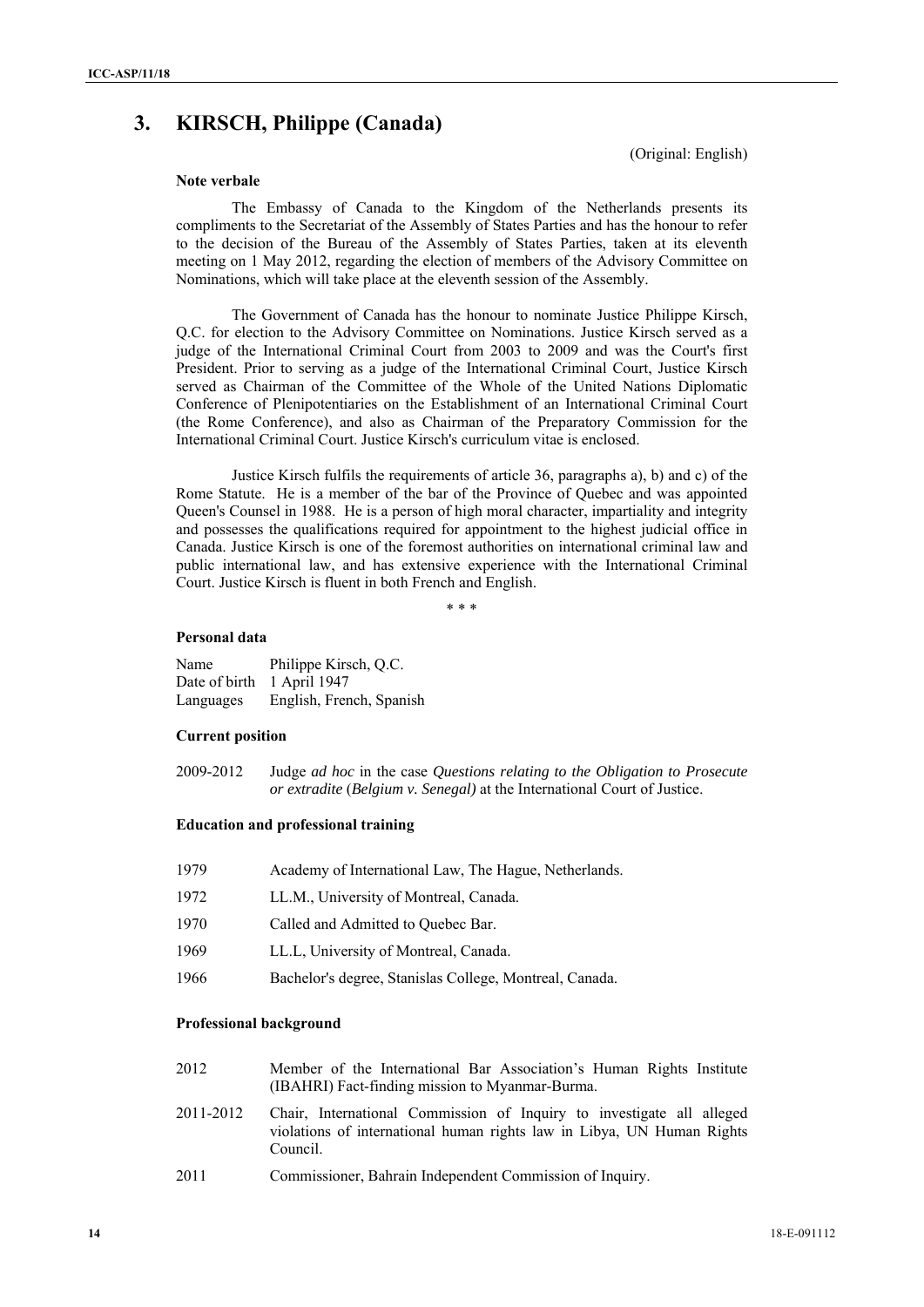- 2003-2009 President of the International Criminal Court, and a judge on its Appeals Chamber.
- 1999-2003 Ambassador of Canada to the Kingdom of Sweden.
- 1999-2003 Ambassador and Agent for Canada in the *Legality of Use of Force Case*  before the International Court of Justice.
- 1994-1999 Legal Adviser, Department of Foreign Affairs and International Trade, Ottawa.
- 1994-1996 Assistant Deputy Minister for Legal and Consular Affairs, Department of Foreign Affairs and International Trade, Ottawa..
- 1995-1998 Ambassador and Agent for Canada in the *Fisheries Jurisdiction Case* before the International Court of Justice.
- 1992-1994 Director General, Bureau of Legal Affairs, Department of Foreign Affairs and International Trade, Ottawa.
- 1988-1992 Ambassador and Deputy Permanent Representative of Canada to the United Nations, New York.
- 1983-1988 Director, Legal Operations Division, Department of External Affairs, Ottawa..
- 1985-1986 Ambassador and Agent for Canada in the Dispute concerning Filleting within the Gulf of St. Lawrence ("Bretagne" arbitration).

Earlier assignments with the Bureau of Legal Affairs and United States Division of the Department of External Affairs (Ottawa), Canadian Embassy to Peru (with accreditation to Bolivia) and Canadian Mission to the United Nations in New York.

### **Related professional experience**

- 1999-2002 Chairman of the Preparatory Commission for the International Criminal Court.
- 1998 Chairman of the Committee of the Whole of the United Nations Diplomatic Conference of Plenipotentiaries on the Establishment of an International Criminal Court.
- 1997 1999 Chairman of the United Nations Ad Hoc Committee and the General Assembly's Sixth (Legal) Committee Working Group for the suppression of acts of terrorism, which adopted the International Convention for the Suppression of Terrorist Bombings and the International Convention for the Suppression of the Financing of Terrorism.
- 1979 Alternate representative of Canada to the Ad Hoc Committee on International Terrorism.
- 1993-1994 Chairman of the United Nations Ad Hoc Committee and the General Assembly's Sixth (Legal) Committee Working Group, which adopted the Convention on the Safety of United Nations and Associated Personnel.
- 1987-1988 President of the International Conference on Air Law on the drafting of a Protocol for the Suppression of Unlawful Acts of Violence at Airports Serving International Civil Aviation; Head of the Canadian delegation to the 26<sup>th</sup> session of the Legal Committee of the International Civil Aviation Organization and Chairman of the Committee's Working Group.
- 1987-1988 Chairman of the Committee of the Whole of the International Conference on the Suppression of Unlawful Acts against the Safety of Maritime Navigation; Chairman of the Preparatory Committee of the International Maritime Organization.
- 1981 Vice-Chairman of the Ad Hoc Committee on the drafting of an International Convention against the Recruitment, Use, Financing and Training of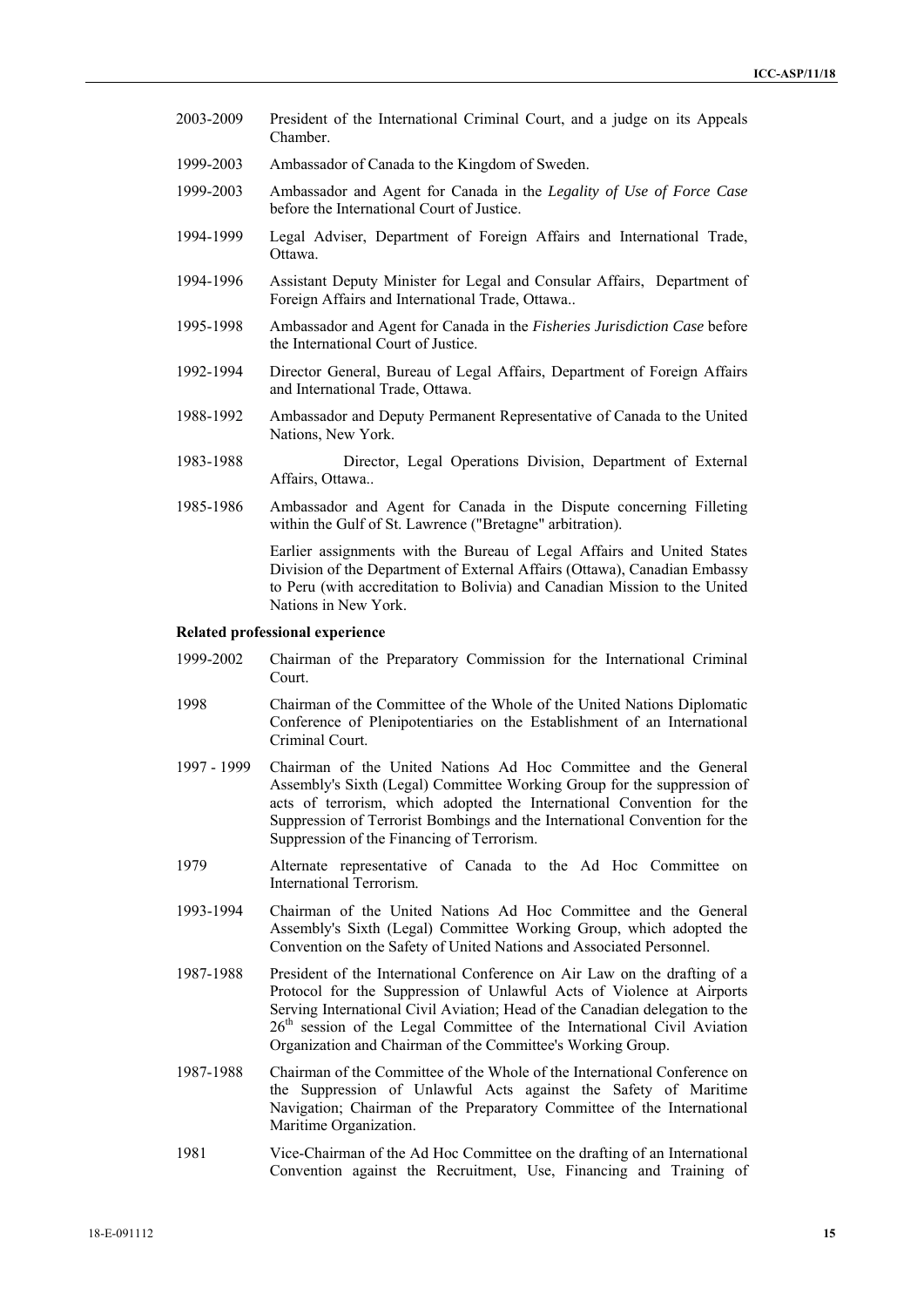Mercenaries.

| 1979                    | Head of the Canadian delegation to the Ad Hoc Committee on the Drafting<br>of an International Convention against the Taking of Hostages.                                                                                                            |
|-------------------------|------------------------------------------------------------------------------------------------------------------------------------------------------------------------------------------------------------------------------------------------------|
| 2000-2003               | Member of the Group of International Advisers to the International<br>Committee of the Red Cross.                                                                                                                                                    |
| 1999                    | Vice-President and Chairman of the Drafting Committee, of the 27th<br>International Conference of the Red Cross and the Red Crescent.                                                                                                                |
| 1998-1999               | Chairman of the Canadian National Committee on Humanitarian Law.                                                                                                                                                                                     |
| 1998                    | Head of the Canadian delegation at the First Periodical Meeting of the States<br>Parties to the Geneva Conventions.                                                                                                                                  |
| 1995                    | Chairman of the Drafting Committee at the 26th International Conference of<br>the Red Cross and the Red Crescent.                                                                                                                                    |
| 1993                    | Chairman of the Drafting Committee of the International Conference on the<br>Protection of War Victims.                                                                                                                                              |
| 1993, 1995              | Chairman of the preparatory and subsequent intergovernmental working<br>groups of government experts on the protection of war victims.                                                                                                               |
| 1995-1999               | Member of the Permanent Court of Arbitration.                                                                                                                                                                                                        |
| 1983-1985               | Representative of Canada to the Ad Hoc Committee of Legal Advisers on<br>Public International Law of the Council of Europe.                                                                                                                          |
| 1993-1994               | Representative of Canada to the Committee of Experts on Public<br>International Law, Council of Europe.                                                                                                                                              |
| 1993                    | Head of the Canadian delegation before the Panel convened pursuant to<br>chapter 18 of the Canada-United States Free Trade Agreement in the Matter<br>of Puerto Rico Regulations on the Import, Distribution and Sale of U.H.T.<br>milk from Quebec. |
| 1982-1983               | Chairman of the United Nations General Assembly's Sixth (Legal)<br>Committee and member of the General Committee of the United Nations<br>General Assembly, and Vice-Chairman (1980).                                                                |
| 1980                    | Chairman-Rapporteur of the Sixth Committee's Working Group on Peaceful<br>Settlement of Disputes.                                                                                                                                                    |
| 1988-1991, 1987,        |                                                                                                                                                                                                                                                      |
| 1986, 1984,<br>and 1982 | Representative of Canada to the Sixth Committee.                                                                                                                                                                                                     |
| 1977-1980               | Alternate representative of Canada to the Sixth Committee.                                                                                                                                                                                           |
| 1988-1991               | Representative of Canada to the United Nations General Assembly, its<br>Special Political Committee and Fourth Committee (Decolonization).                                                                                                           |
| 1980-1981 and           |                                                                                                                                                                                                                                                      |
| 1989-1992               | Vice-Chairman of the United Nations Special Committee on Peacekeeping<br>Operations, and Chairman of its Working Group (1989-1992).                                                                                                                  |
| 1989-1990               | Deputy Representative of Canada on the Security Council.                                                                                                                                                                                             |
| 1990                    | Vice-Chairman of the Committee on Sanctions Against Iraq.                                                                                                                                                                                            |
| 1990                    | Chairman of the Sub-Committee on States confronted with Economic<br>Problems as a Result of Sanctions.                                                                                                                                               |
| 1984-1988               | Head of the Canadian delegation to the Preparatory Commission for the<br>International Seabed Authority and for the International Tribunal for the<br>Law of the Sea.                                                                                |
|                         | Vice-Chairman of Special Commission 2 (Enterprise).                                                                                                                                                                                                  |
| 1974                    | Adviser to the Canadian delegation to the Third United Nations Conference                                                                                                                                                                            |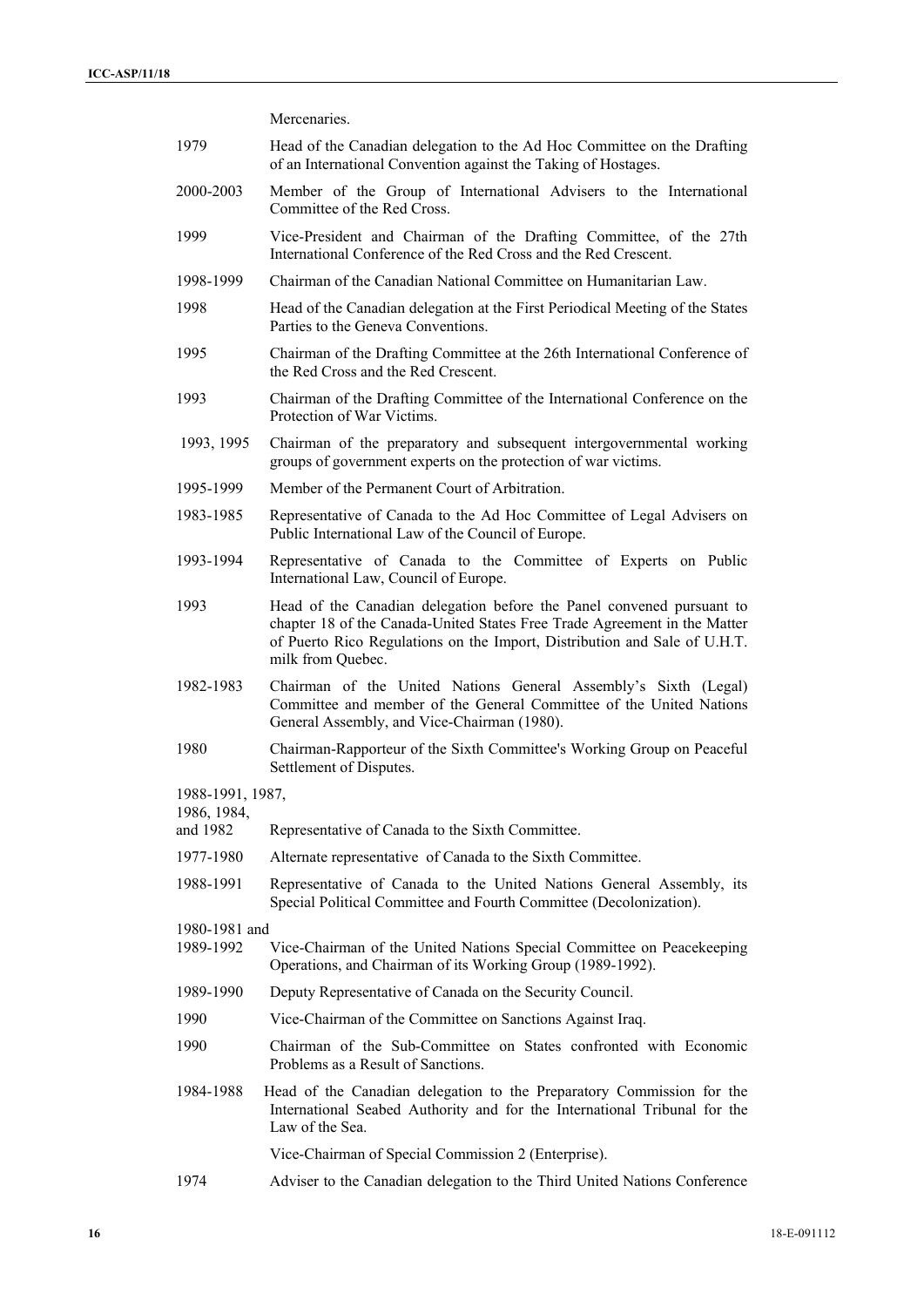on the Law of the Sea, Caracas, Venezuela.

- 1983-1985 Chairman of the Working Group of Experts on the Protection of the Marine Environment against Marine Pollution from Land-based Sources, United Nations Environment Programme.
- 1984 Alternate chief delegate of Canada to the  $25<sup>th</sup>$  session (extraordinary) of the Assembly of the International Civil Aviation Organization.
- 1983 Alternate representative of Canada to the United Nations Conference on Succession of States in Respect of State Property, Archives and Debts.
- 1983 and 1981 Chairman of the Committee on Application for Review of United Nations Administrative Tribunal Judgments.
- 1982 Representative of Canada to the Intergovernmental Working Group on a Code of Conduct, United Nations Commission on Transnational Corporations, 1982.
- 1981 Canadian observer to the Working Group on the New International Economic Order, United Nations Commission on International Trade Law.
- 1979-1981 Delegate to the Committee on the Peaceful Uses of Outer Space and to its Legal and Scientific and Technical subcommittees.
- 1977-1981 Vice-Chairman of the United Nations Committee on Relations with the Host Country.

### **Professional associations**

- 2012- present Member of the Group of Professionals for the Harvard Project on Monitoring, Reporting and Fact-finding Missions.
- 2012- present Member of the Board of Editors, Brill New International Criminal Law Series.
- 2012 Member of ABA ICC Project Board of Advisors.
- 2009 Member of the Honorary Council of the Canadian Centre for International Justice.
- 2005 Member of the Institute of International Law, 2005.
- 2002 Member of the Board of Advisors, Parliamentarians for Global Action.
- 2002 Member of the Board of Advisors, Journal of International Criminal Justice.
- 1994-1999 Member of the Executive Committee, Canadian Council of International Law.
- 1994-1999 Member of the American Society of International Law.
- 1970 Member of the Bar of the Province of Quebec (ret.).

# **Honours**

- 2010 Commander of the Order of the Cross of Oak (Luxembourg).
- 2009 Officer of the Order of Canada, December 2009.
- 2009 Grand Cross of the Order of the Crown (Belgium).
- 2007 Honorary Doctorate of Laws from the Academic Council of Odessa National Academy of Law.
- 2004 Honorary Doctorate of Laws from the National University of Ireland.
- 2004 Honorary Doctorate of Laws from the University of Ottawa.
- 2003 Honorary Doctorate of Laws from the University of Montreal.
- 2003 Honorary Doctorate of Laws from the University of Quebec in Montreal.
- 2005 International Humanitarian Award for Advancing Global Justice, Frederick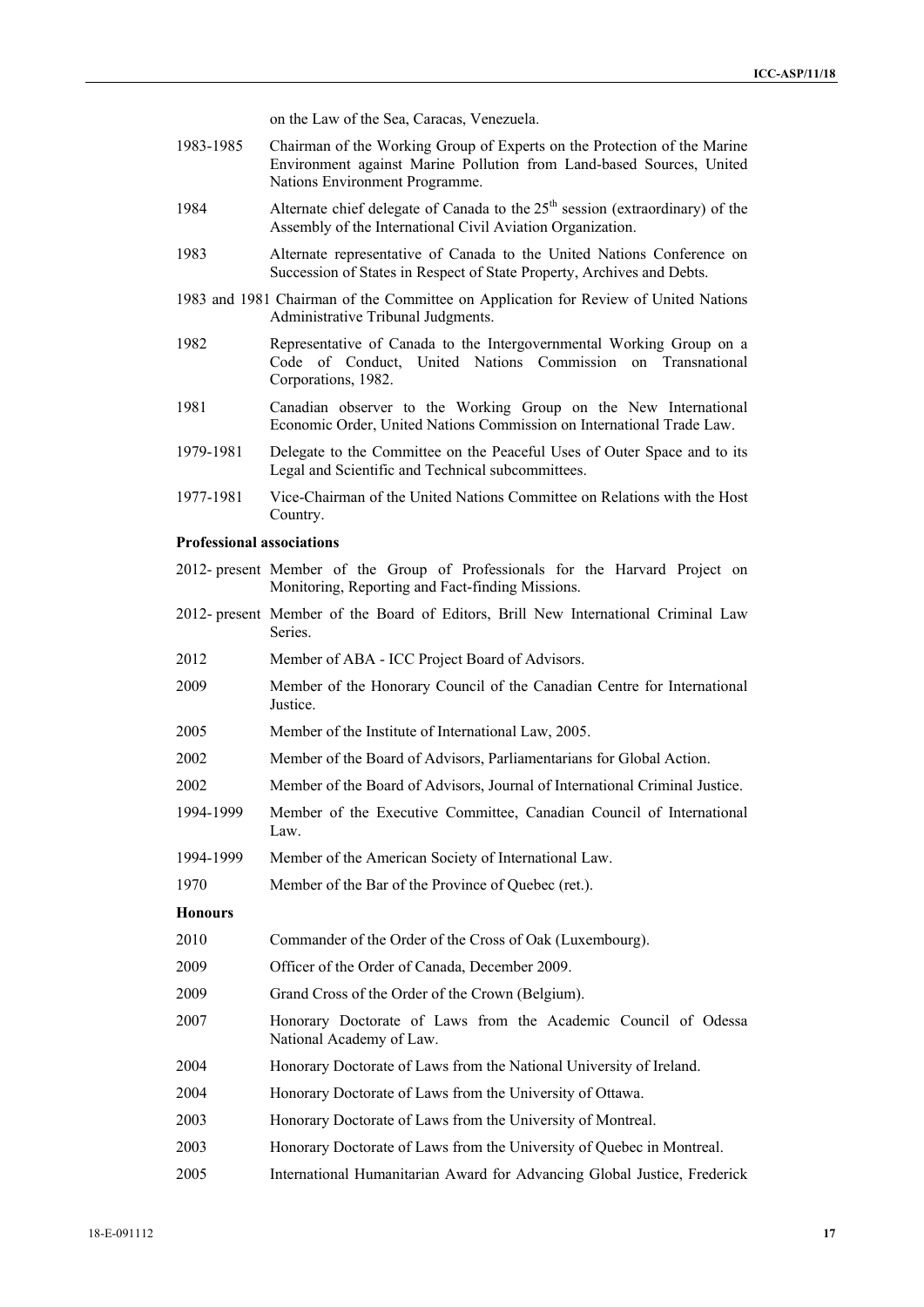|      | K. Cox, International Law Center, Case Western Reserve University.                                                                                   |
|------|------------------------------------------------------------------------------------------------------------------------------------------------------|
| 2004 | World Peace Award from the World Federalist Movement, Canada.                                                                                        |
| 2003 | Distinguished Achievement Award for the Advancement of the Rule of Law<br>and Civil Society, Faculty of Law, University of British Columbia, Canada. |
| 2003 | Medal of the Law Faculty of the University of Montreal, Canada.                                                                                      |
| 2003 | Canada Sweden Human Rights Awards.                                                                                                                   |
| 2002 | Parliamentarians For Global Action Defender of Democracy Award.                                                                                      |
| 2001 | William J. Butler Human Rights Medal Award.                                                                                                          |
| 1999 | Minister of Foreign Affairs' Award for Foreign Policy Excellence.                                                                                    |
| 1999 | Robert S. Litvack Human Rights Memorial Award.                                                                                                       |
| 1988 | Queen's Counsel (O.C.)                                                                                                                               |

### **Publications and communications**

 "The Work of the International Commission of Inquiry for Libya" in "New Challenges for the UN Human Rights Machinery" (What Future for the UN Treaty Body System and Human Rights Council Procedures?), Intersentia, December 2011.

"La Cour pénale internationale : les premières années », in *Commentaire du Statut de Rome de la Cour pénale internationale* (Pedone 2011) *(forthcoming).*

"La Cour pénale internationale: de Rome à Kampala », Annuaire français des relations internationales (*forthcoming).*

"The International Criminal Court: from Rome to Kampala", 43 J. Marshall L. Rev.Volume 43, Spring 2010, Number 3.

« Le rôle moteur de l'Europe dans un système déjà international » in *Vers une mise en dialogue des modèles de justice? Justice Et Mondialisation : Enjeux Et Défis*, Cahiers de la Justice, Dalloz, numéro spécial consacré au cinquantenaire de l'École nationale de la Justice *(forthcoming)*.

 "The International Criminal Court: Building on the Principal Legal Systems of the World", in *Multiculturalism and Contemporary International Law: Essays in Honor of Edward McWhinney*, edited by Sienho Yee and Jacques-Yves Morin, Brill Academic Publishers, 2009.

"ICC marks five years since entry into force of Rome Statute" in *The Emerging Practice of the International Criminal Court, edited by* Carstten Stahn et Göran Sluiter, Martinus Nuihof Publishers, Leiden - Boston 2009.

Introduction to *Commentary on the Rome Statute of the International Criminal Court: Observers' Notes, Article by Article*, edited by Otto Triffterer, Second Edition, Hart Publishing, Oxford, 2008.

An introduction to *The ICC and Domestic Legal Order, Volume II: Constitutional Issues, Cooperation and Implementation*, edited par Bruce Broomhall and al., 2005.

Introduction to *Archbold: International Criminal Courts: Practice, Procedure and Evidence*, edited by Karim Khan & Rodney Dixon, 2005.

"The International Criminal Court and the Enforcement of International Justice", Nineteenth Annual Blaine Sloan Lecture on International Law, *Pace International Law Review*, vol. XVII, No.1, Spring 2005.

"The International Criminal Court: a New and Necessary Institution Meriting Continued International Support", *Fordham International Law Journal*, vol. 28, No.2, January 2005.

"The International Criminal Court and International Criminal Justice", in *Developing a Culture of Conflict Prevention*, Anna Lindh Programme on Conflict Prevention, 2004.

"International Tribunals and Courts" published in *The Security Council in the Post-Cold*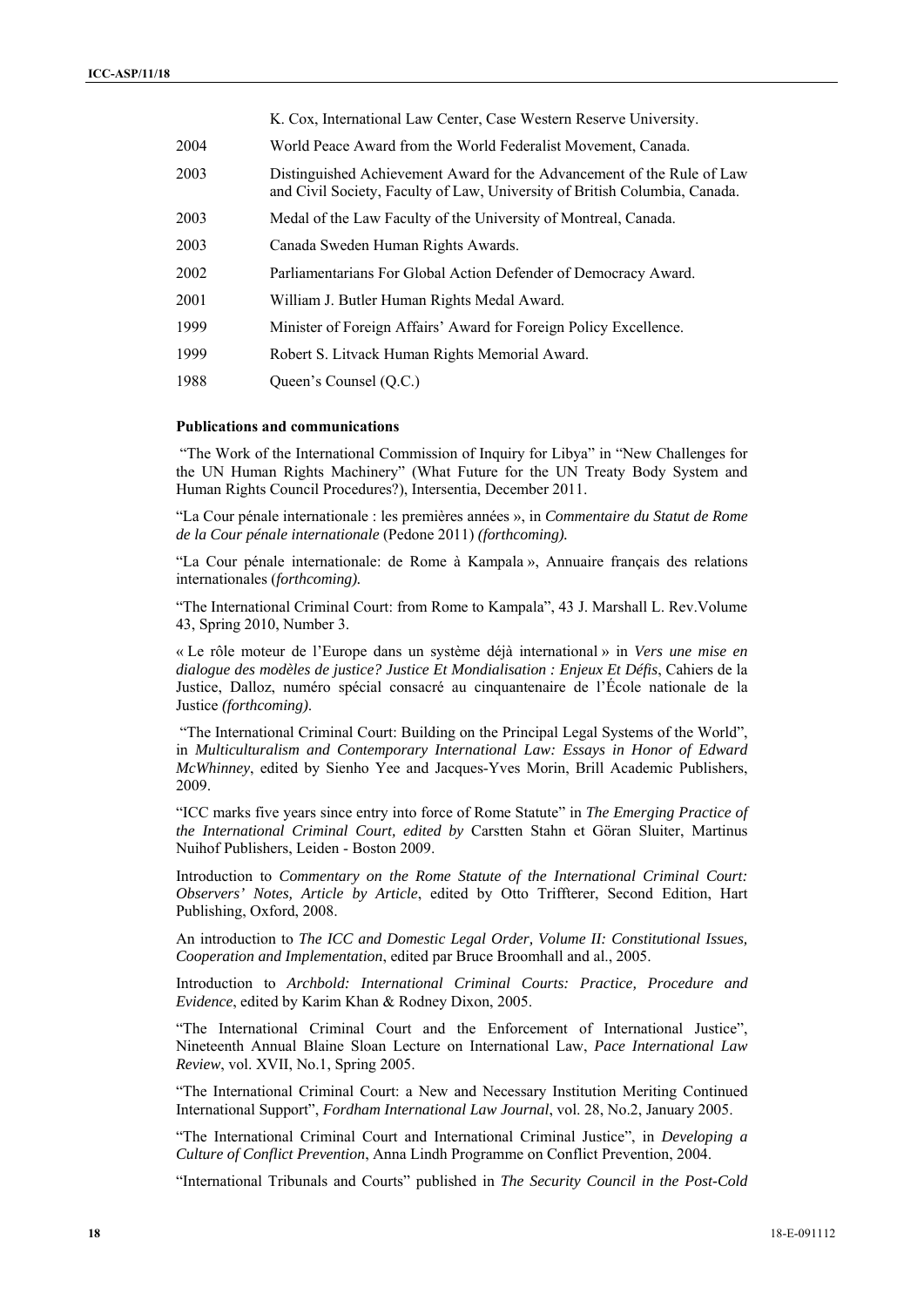*War Era",* edited by David Malone, Lynne Rienner Publisher, 2004.

Introduction to *Elements of War Crimes under the Rome Statute of the International Criminal Court – Sources and Commentary,* edited by Knut Dörmann, Cambridge University Press, 2003.

"The Highway to the International Criminal Court: all Roads lead to Rome", Journées Maximilien-Caron, 1-2 May 2003, Canadian Institute for the Administration of Justice and Faculty of Law of the University of Montreal, 2003.

 "International Humanitarian Law and the ICC Statute: Problems and Process", in *International Criminal Court, A new dimension in international justice. Questions and Prospects for a new humanitarian order, Proceedings of the Santorini Colloquium*, edited by Professor S. Perrakis, 2002.

"La Cour pénale internationale face à la souveraineté des Etats » in *Crimes internationaux et juridictions internationales,* A. Cassese and M. Delmas-Marty (director), P.U.F., 2002.

"Reaching Agreement at the Rome Conference", "Referral by State Parties" and "Initiation of Proceedings by the Prosecutor" (with Darryl Robinson); "The Post-Rome Conference Preparatory Commission" (with Valerie Oosterveld), and "The Contribution of the Rome Statute to International Criminal Law" (with the Board of Editors), in *The Rome Statute of the International Criminal Court - A Commentary,* edited by Antonio Cassese, Paola Gaeta and John R.W.D. Jones, Oxford University Press, 2002.

"The Preparatory Commission for the International Criminal Court", *Fordham International Law Journal,* vol. 25, No.3, March 2002.

« Terrorisme, Crimes contre l'humanité et la Cour pénale internationale », in *Livre Noir,*  edited by S.O.S. Attentats, February 2002.

Introduction to *Reflections on the International Criminal Court* - *Essays in Honour of Adriaan Bos,* edited by Herman A.M. Von Hebel, Johan G. Lammers and Jolien Schukking, Kluwer Academic Publishers, 2001.

"The International Criminal Court: Current Issues and Perspectives", and *Law and Contemporary Problems,* School of Law, Duke University*,* vol. 64, No.1, Winter 2001.

"The Work of the Preparatory Commission", in *The International Criminal Court: Elements of Crimes and Rules of Procedure and Evidence,* edited by Roy S. Lee, Transnational Publishers, 2001.

"Negotiating an Institution for the Twenty-First Century: Multilateral Diplomacy and the International Criminal Court" (with Valerie Oosterveld), *McGill Law Journal,* vol. 46, No.4, August 2001.

"The International Criminal Court", *McGill Law Journal,* vol. 46, No.1, November 2000.

"The Preparatory Commission Today", in *Establishment of the International Criminal Court,* UM Publications of the Ministry of Foreign Affairs (Finland), February 2000.

"The International Criminal Court: Consensus and Debate on the International Adjudication of Genocide, Crimes Against Humanity, War Crimes, and Aggression", *Cornell International Law Journal,* vol. 32, Number 3, 1999.

Introduction to *Commentary on the Rome Statute of the International Criminal Court: Observers' Notes, Article by Article,* edited by Otto Triffterer, Nomos Verlagsgesellschaft, Baden-Baden, 1999.

"The Rome Conference on an International Criminal Court: The Negotiating Process" (with John T. Holmes), *The American Journal of International Law,* vol. 93, No.1, 1999.

"The Development of the Rome Statute", in *The International Criminal Court: The Making of the Rome Statute: Issues, Negotiations, Results,*" edited by Roy S. Lee, Kluwer Law International, 1999.

"The Birth of the International Criminal Court: The 1998 Rome Conference" (with John T. Holmes), *The Canadian Yearbook of International Law,* Volume XXXVI, 1998.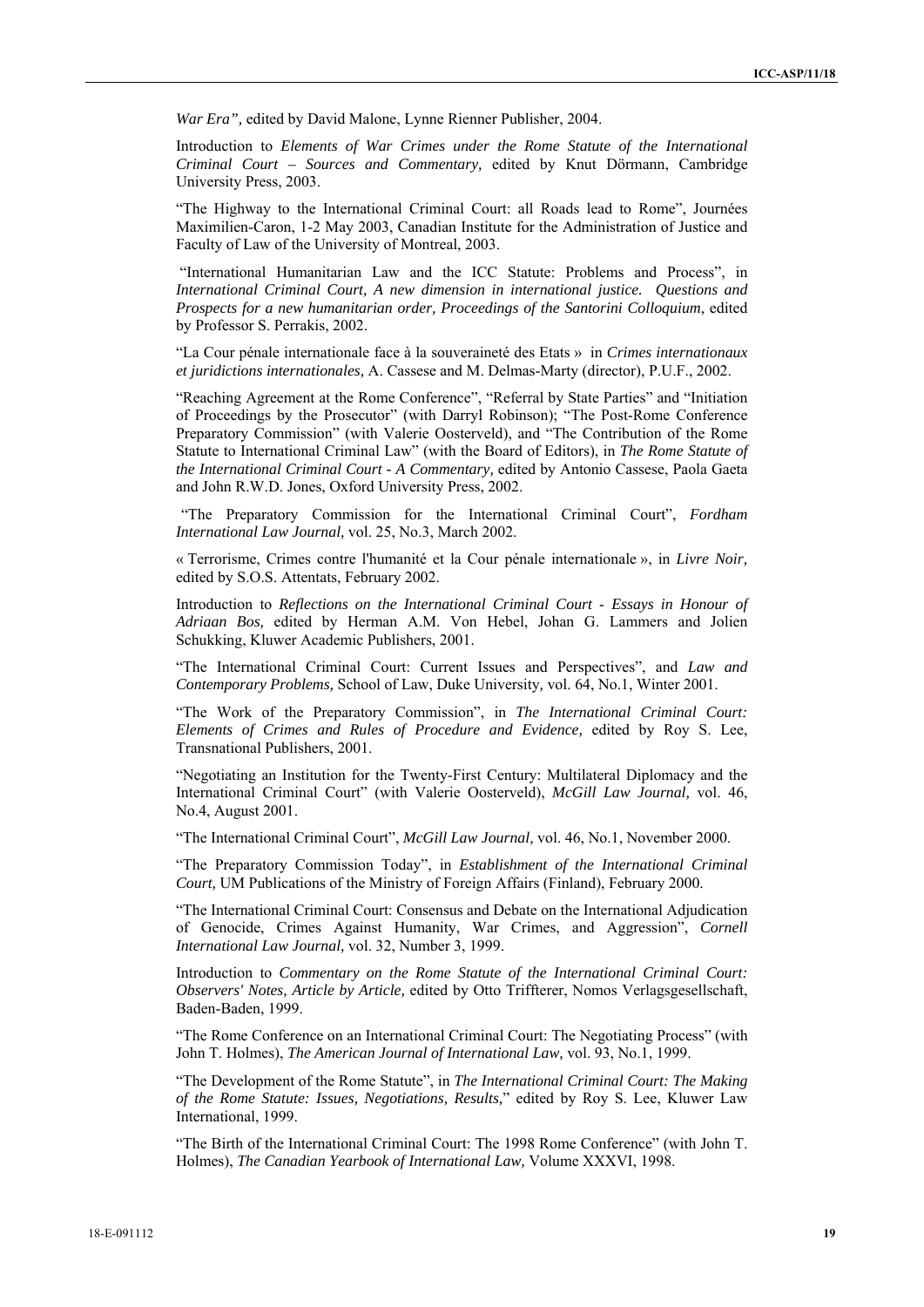"The Convention on the Safety of United Nations and Associated Personnel", *Conference "Les casques bleus: policiers ou combattants?* / *Blue Helmets: policemen or combatants?",*  Faculty of Law (Civil Law), University of Ottawa, 1995; Collection Bleue, Wilson & Lafleur ltée, Montreal, 1997.

"Legal Aspects of Peacekeeping", *Canadian Defence Quarterly,* vol. 23, No.1, Special No.2, September 1993.

"International Law and Arms Control in Outer Space: New Approaches for a New Era", in *Outer Space in the 1990's: The Role of Arms Control* - *Security, Technical and Legal Implications. Proceedings of the Symposium at McGill University,* Montreal, November 1992, McGill Institute of Air and Space Law Association Newsletter, Winter 1992-1993.

"Weaponry and Institutions", chapter 9 in Glen Plant, *Environmental Protection and the*  Law of War: a "fifth Geneva Convention" on the Protection of the Environment in Time of *Armed Conflict,* Belhaven Press, London and New York, 1992.

"The Expanding Peacemaking Role of the United Nations"*, Proceedings of the 86th Annual Meeting of the American Society of International Law,* Washington, D.C., 1992; Moscow Journal of International Law, No.3, 1992.

"L'impact des événements actuels sur le droit de la paix et de la sécurité internationales", *Revue québécoise de droit international,* vol. 7, No.2, 1991-1992.

"The Changing Role of the Security Council", *Occasional Papers Series,* No. II, The Ralph Bunche Institute on the United Nations, The City University of New York, New York, 1990.

"The 1988 ICAO and IMO Conferences: an International Consensus against Terrorism", *Dalhousie Law Journal,* vol. 12, No.1, April 1989.

"The Law of the Sea Preparatory Commission after Six Years" (with Douglas Fraser), *Canadian Yearbook of International Law,* vol. XXVI, 1988.

"Law-Making through International Institutions" (with Professor D .M. McRae) in *International Law: Critical Choices for Canada 1985* - *2000,* Queen's Law Journal, 1986.

Numerous speeches, lectures and interviews (television, radio and written media) on international criminal justice, international humanitarian law and public international law.

\* \* \*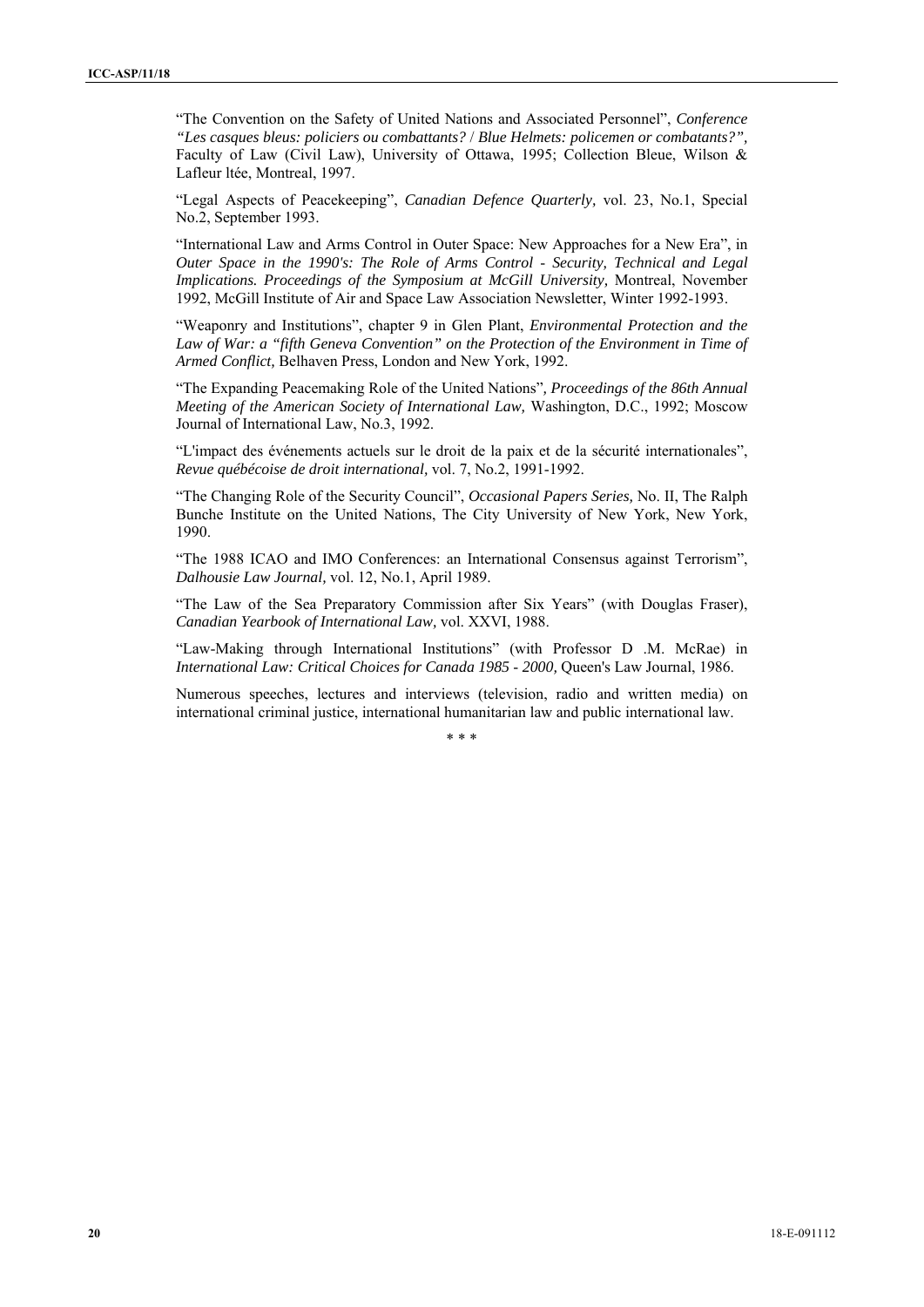# **4. MEIRE, Philippe (Belgium)**

(Original: French)

### **Note verbale**

The Permanent Representation of the Kingdom of Belgium in The Hague presents its compliments to the Secretariat of the Assembly of States Parties to the Rome Statute of the International Criminal Court, and, with reference to its note verbale ICC-ASP/11/S/07 dated 14 May 2012, has the honour to inform it that the Belgian government has decided to nominate Mr. Philippe Meire for election to the Advisory Committee on Nominations of judges.

Attached to this note are the curriculum vitae of Mr. Philippe Meire and a statement of his qualifications.

The Permanent Representation of the Kingdom of Belgium in The Hague avails itself of this opportunity to renew to the Secretariat of the Assembly of States Parties to the Rome Statute of the International Criminal Court the assurance of its highest consideration.

\* \* \*

#### **Statement of qualifications**

Belgium has decided to nominate Mr. Philippe Meire as a candidate for election to the Advisory Committee on nominations of judges.

The nomination of Mr. Philippe Meire, whose curriculum vitae accompanies this statement of qualifications, meets all the requirements set out in the terms of reference for the establishment of an Advisory Committee on nominations of judges, in annex to resolution ICC-ASP/10/Res.5, adopted by the Assembly of States Parties to the Rome Statute of the International Criminal Court on 20 December 2011, and which provide that:

"Members of the Committee should be drawn from eminent interested and willing persons of a high moral character, who have established competence and experience in criminal or international law."

Mr. Philippe Meire has extensive experience in criminal and international criminal law. He has been a Federal Prosecutor since 2002. Since joining the Federal Prosecutor's Office, he is responsible for matters related to international humanitarian law, terrorism and organised crime, and in 2007 he was appointed Assistant Federal Prosecutor responsible for the international humanitarian law and military expertise section.

As the first Belgian Prosecutor responsible for prosecuting serious violations of international humanitarian law, Mr. Philippe Meire has been the Belgian judicial point of contact for relations with international criminal jurisdictions since 2002: International Criminal Court, International Criminal Tribunal for the Former Yugoslavia, International Criminal Tribunal for Rwanda, Special Court for Sierra Leone, and Special Tribunal for Lebanon. Since 2002 he is also the Belgian member of the European Network of contact points in respect of persons responsible for genocide, crimes against humanity and war crimes.

Mr. Philippe Meire is also an elected member of the Belgian High Council of Justice responsible, in particular, for the nomination and appointment of prosecutors (with effect from 1 September 2012) and a member of the International Society of Military Law and the Law of War. He also teaches international humanitarian law at the National Research Institute of the Belgian federal police and at the Belgian Judicial Training Institute.

He has written articles, books and reports on international humanitarian law both at the national and international level.

Belgium is confident that Mr. Philippe Meire's professional experience and qualifications would greatly benefit the work of the Advisory Committee on Nominations of judges.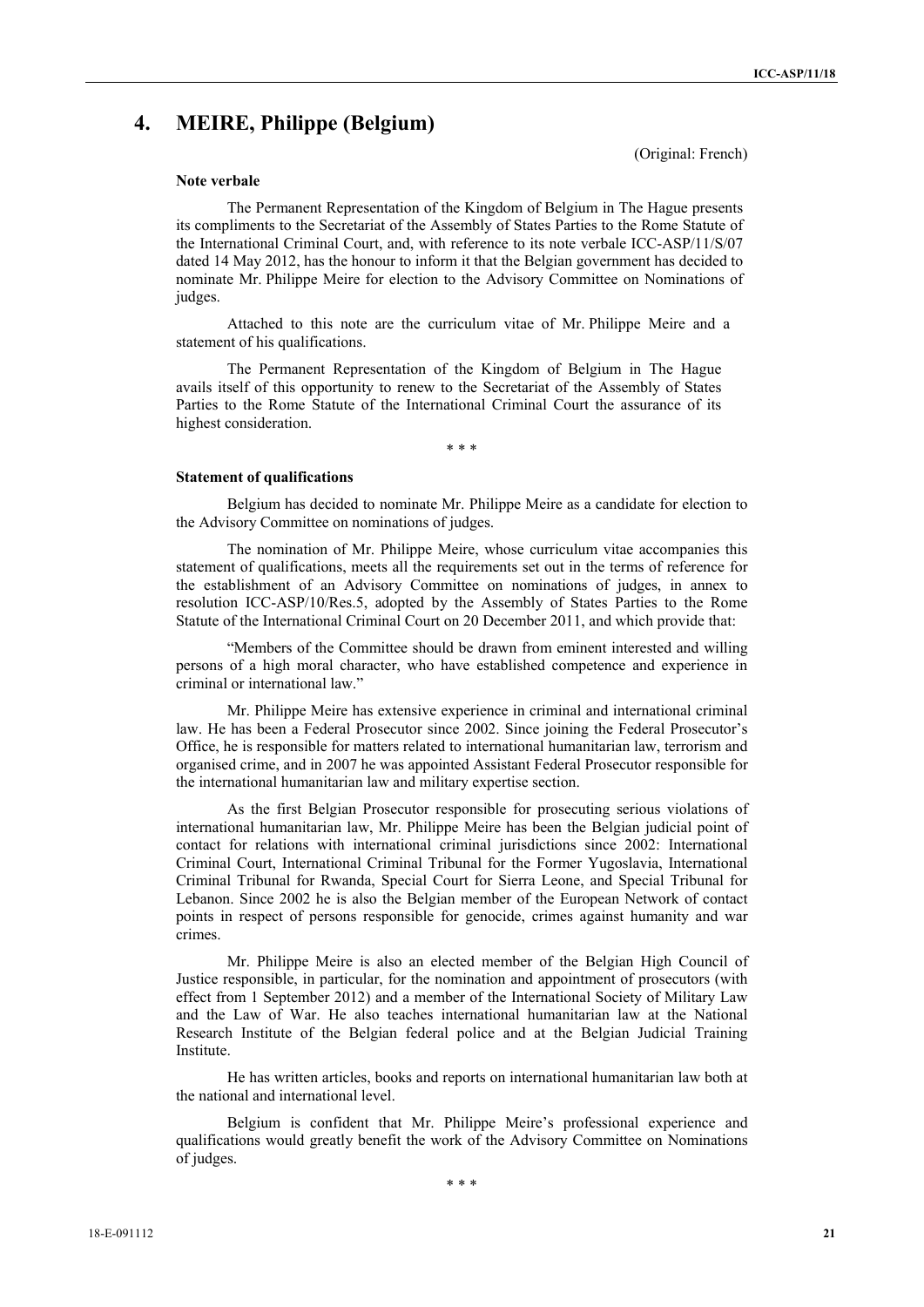### **Personal data**

Born in Etterbeek (Brussels), Belgium, on 14 January1960

Law Graduate, Catholic University of Leuven (1983)

Federal Prosecutor, Assistant Federal Prosecutor, responsible for the international humanitarian law and military expertise section  $(2007 - 2012)$ 

Federal Prosecutor responsible for matters related to international humanitarian law, terrorism and organized crime (2002 – 2007)

Prosecutor for the Federal Prosecutor's Office during trials conducted before the Brussels Assize Court with regard to serious violations of international humanitarian law (2005 – 2007)

Belgian member of the European Network of contact points in respect of persons responsible for genocide, crimes against humanity and war crimes (2002 – 2012)

Belgian judicial contact point for relations with international criminal jurisdictions: International Criminal Court, International Criminal Tribunal for the Former Yugoslavia, International Criminal Tribunal for Rwanda, Special Court for Sierra Leone, Special Tribunal for Lebanon (2002 – 2012)

Adviser to the Belgian delegation before the International Court of Justice in The Hague "in the case concerning Questions relating to the Obligation to Prosecute or Extradite (Belgium v. Senegal)" (2009 – 2012)

Deputy Crown Prosecutor at the Brussels Court of First Instance (1992 – 2002)

Legal Officer at the Administration of Civil and Criminal Cases of the Ministry of Justice (1984 – 1992)

Member of the Brussels Bar (1983 – 1984)

Elected member of the Belgian High Council of Justice, responsible in particular for nominating and appointing prosecutors (with effect from 1 September 2012)

Member of the International Society for Military Law and the Law of War (2005 – 2012)

Member of the Working Group on Legislation of the Belgian Interministerial Commission for International Humanitarian Law (2006 – 2012)

Guest lecturer at the University of Liege in the course on international humanitarian law  $(2010 - 2012)$ 

Lecturer at the Belgian Judicial Training Institute on international humanitarian law (2007  $-2012$ 

Instructor at the National Research Institute of the Belgian federal police in the area of international humanitarian law (2009 – 2012)

Alternate Chairman of the body overseeing the management of Belgian police information  $(2002 - 2012)$ 

Author of articles, books and reports on international humanitarian law at the national and international level

\* \* \*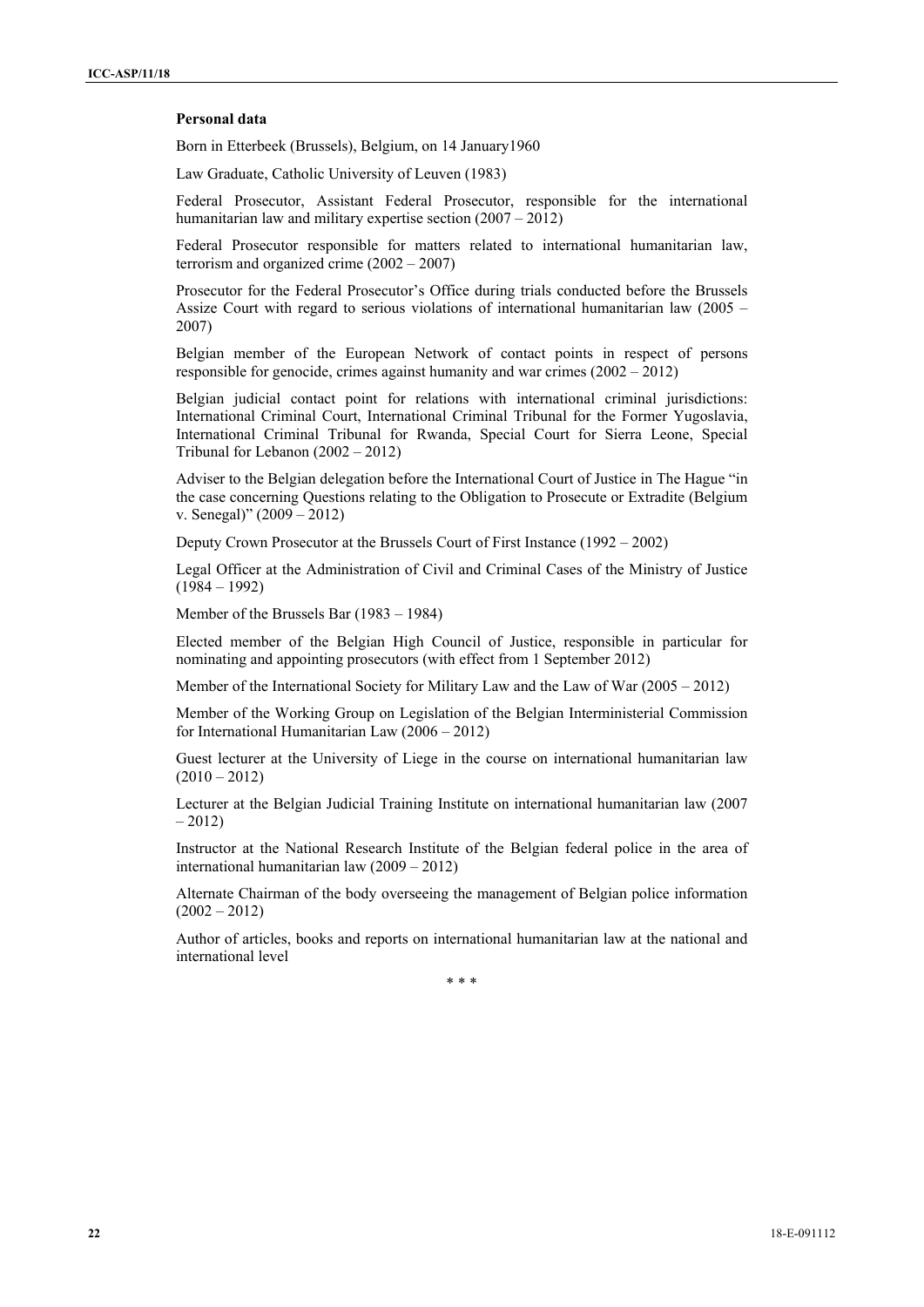# **5. MYJER, Eqbert (Netherlands)**

(Original:English)

#### **Note verbale**

The Ministry of Foreign Affairs of the Kingdom of the Netherlands presents its compliments to the Secretariat of the Assembly of States Parties and has the honour to refer to the decision of the Bureau of the Assembly of States Parties, taken at its eleventh meeting on 1 May 2012, regarding the election of members of the Advisory Committee on Nominations, which will take place at the eleventh session of the Assembly.

The Ministry informs the Secretariat that the Government of the Kingdom of the Netherlands has decided to nominate Judge Egbert Myjer for the Advisory Committee on the Nomination of Judges.

A statement in support of Judge Myjer's nomination and his curriculum vitae are attached to this note.

\* \* \*

### **Statement of qualifications**

The Kingdom of the Netherlands has the honour to nominate Judge Egbert Myjer for the Advisory Committee on nominations of judges of the International Criminal Court. Judge Myjer is an eminent person of a high moral character, with established competence and experience in criminal and international law, and fully meets the requirements for membership of the Advisory Committee as adopted by the Assembly of States Parties with resolution ICC-ASP/10/Res.5.

Judge Myjer has had a long and distinguished legal career both in the Netherlands and at the European Court of Human Rights (ECtHR). Before serving as a judge at the ECtHR, he was a judge and Vice-President of Zutphen District Court, Advocate General at the Hague Court of Appeal and Chief Advocate General at the Amsterdam Court of Appeal. His extensive domestic and international legal experience confirms his competence and experience in human rights and criminal law.

Furthermore, Judge Myjer has excellent academic credentials. He is currently professor of criminal law and human rights at the Free University Amsterdam and visiting lecturer at Catholic University Leuven. He has published numerous books, articles and annotations on human rights law and criminal law. He is co-author of the *Human Rights Manual for Prosecutors* of the International Association of Prosecutors.

Throughout his professional and academic career, Judge Myjer has been involved in many activities in the field of criminal law and human rights law. As a founding editor of the *Netherlands Human Rights Law Review* (NCJM-bulletin), he contributed substantially to the development of human rights law in the Netherlands. He was the chairman of the Human Rights Forum of the International Association of Prosecutors (2000-2004) and sat on the Association's Executive Committee from 2001 to 2004.

Judge Myjer's outstanding contribution to justice was acknowledged in 2000 when Queen Beatrix appointed him Officer in the Order of Orange-Nassau. Additionally, Judge Myjer received the Council of Europe Pro Merito Medal in 2001 and the International Association of Prosecutors' Certificate of Merit in 2004. He was appointed an Honorary Bencher of Lincoln's Inn in 2011.

As a judge of the European Court of Human Rights, Judge Myjer demonstrated a full command of the two working languages of the International Criminal Court, English and French. He reads, speaks and writes both languages fluently. Besides Dutch, his mother tongue, he also reads, speaks and writes German.

The Kingdom of the Netherlands has the highest confidence that Judge Myjer's professional talents and personal qualities would be a valuable contribution to the important work of the Advisory Committee on the nomination of judges.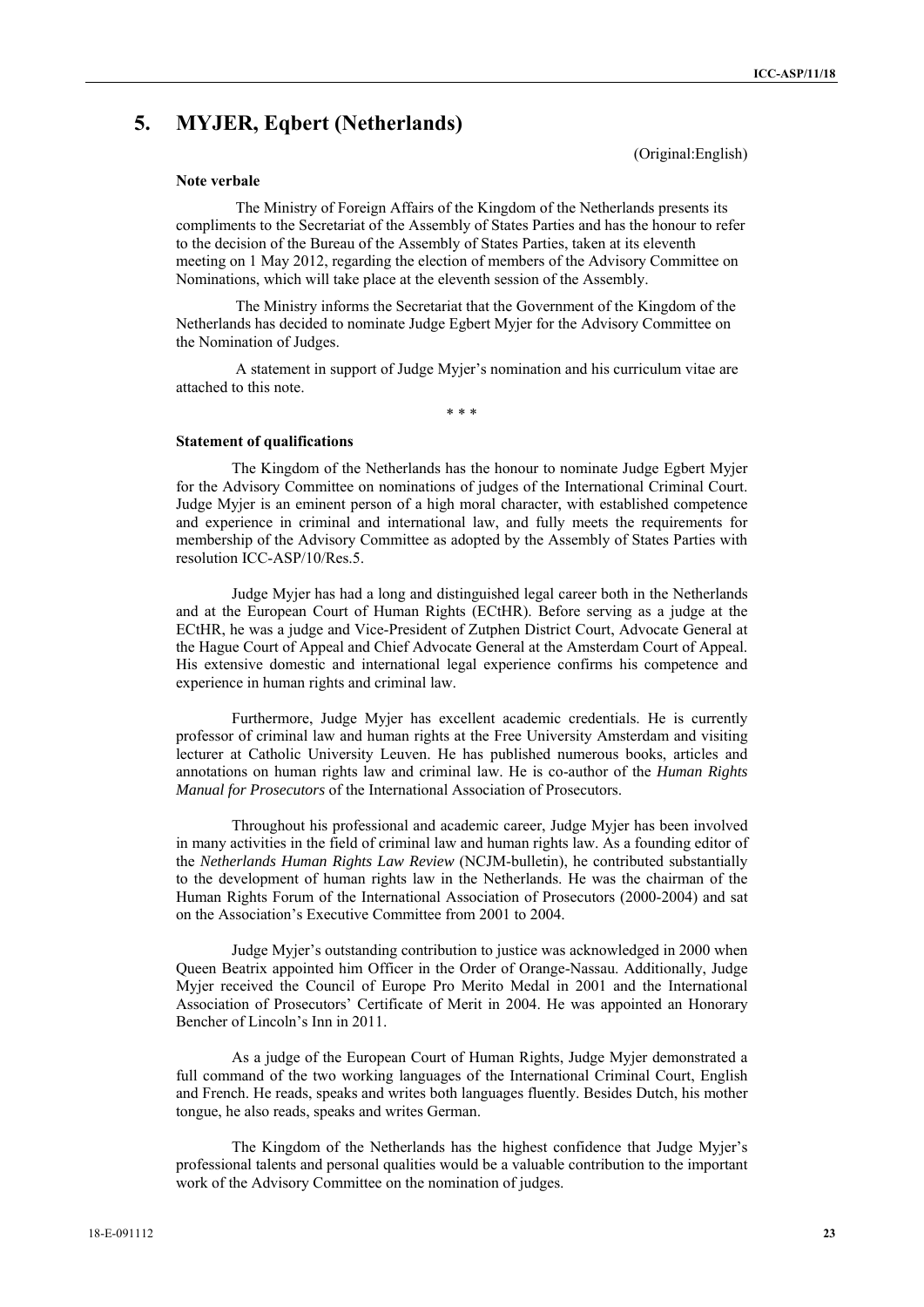\* \* \*

# **Personal data**

| Name:          | Bernard Egbert Paul Myjer |
|----------------|---------------------------|
| Date of birth: | 31 July 1947              |

### **Education**

1972 Utrecht State University- Law; specialization criminal law.

#### **Current professional activities**

- 2004-2012 Judge of the European Court of Human Rights, elected in respect of The Netherlands. Tendered his resignation, effective 1 November 2012.
- 2000 present Professor of Criminal Law and Human Rights Amsterdam Free University, Netherlands.
- 2009-2012 Visiting lecturer Katholieke Universiteit Leuven.

### **Past professional activities**

| 1996-2004 | Deputy Prosecutor-General, since 1998 renamed in: Chief advocate-<br>general Amsterdam Court of Appeal, Netherlands.                                                                       |
|-----------|--------------------------------------------------------------------------------------------------------------------------------------------------------------------------------------------|
| 1991-1995 | Advocate-General, The Hague Court of Appeal, Netherlands.                                                                                                                                  |
| 1986-1991 | Vice-president of the Zutphen District Court, President, criminal<br>chambers, Zutphen, Netherlands.                                                                                       |
| 1981-1986 | Judge, Zutphen District Court: member criminal chambers; investigating<br>judge criminal cases; single judge criminal cases; single judge civil and<br>family cases,. Zutphen, Netherlands |
| 1979-1981 | Trainee judge, Zutphen District Court; Vice-Dean, Netherlands Training<br>and Study Centre for the Judiciary, Zutphen, Netherlands.                                                        |
| 1972-1979 | Research assistant criminal law Leiden State University, Netherlands.                                                                                                                      |

#### **Past activities in the field of criminal law and/or human rights**

(As of 1 November 2012) member of the board of UAF (Foundation for Refugee Students).

 (As of 1 November 2012) member of the editorial board of the Netherlands Human Rights Quarterly.

International moot courts.

Expert-reports Council of Europe.

Lectures on criminal law and human rights all over Europe, Australia, China, South Africa.

Member, Executive Committee, International Association of Prosecutors (2001-2004).

Chairman of the Human Rights Forum of the International Association of Prosecutors (2000-2004).

Curriculum human rights for the Netherlands judiciary, organizer/head of delegation study visits of Netherlands judiciary to Strasbourg (1982-2004).

Founding editor, NJCM-bulletin (Netherlands Human Rights Law Review) (1976-2004).

Deputy Secretary, Editorial board Delikt en Delinkwent (Netherlands Criminal Law Review) (1972-1979).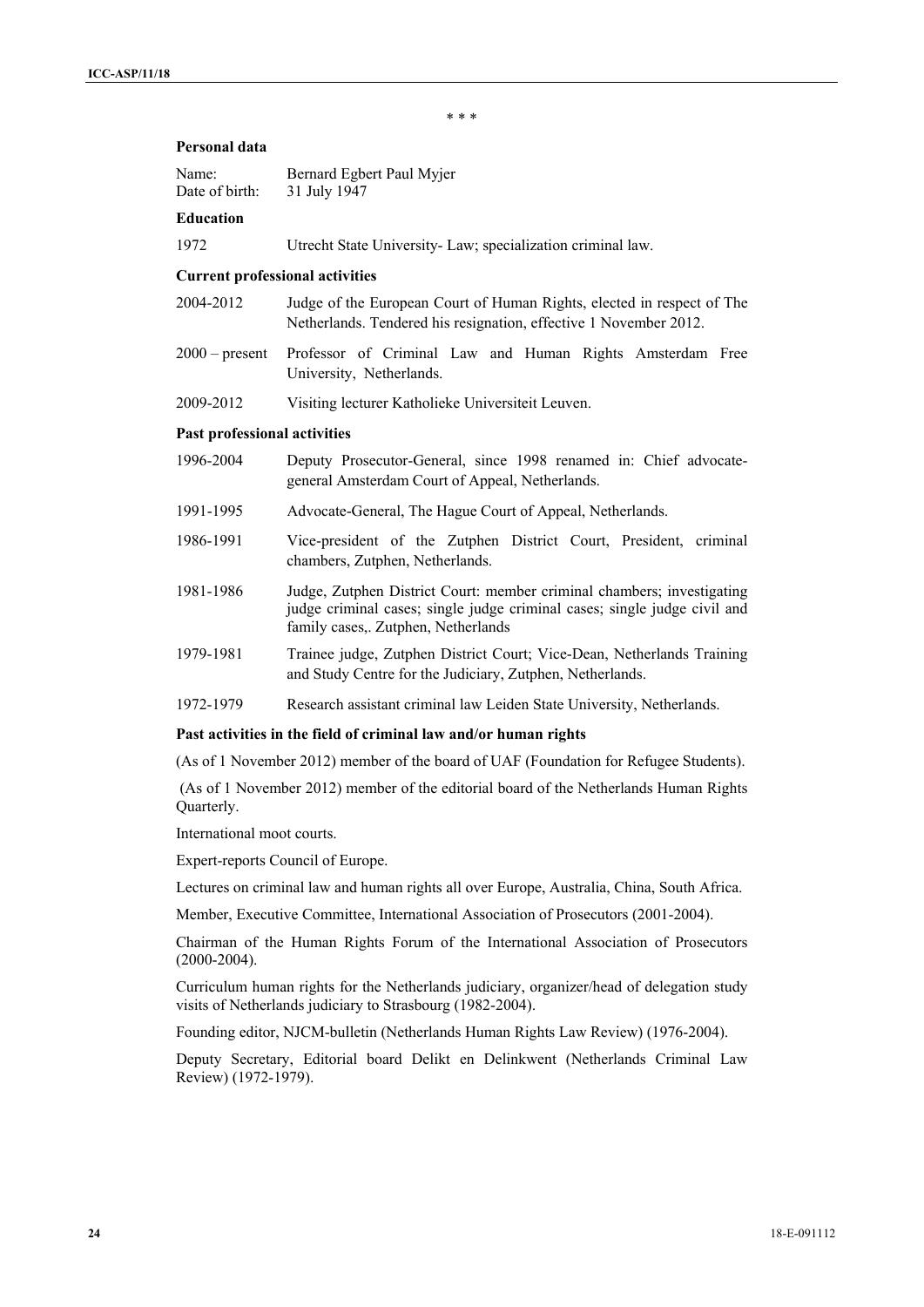# **Publications**

Books, articles and annotations on human rights and criminal law, among which together with Nicolas Cowdery and Barry Hancock the IAP Human Rights Manual for Prosecutors (2002; second revised edition 2009), which has been translated in French, Russian, Ukrainian, Turkish, Armenian, Spanish and Arabic.

### **Honors**

- 2011 Honorary Bencher, Lincoln's Inn.
- 2004 Certificate of Merit, International Association of Prosecutors.
- 2001 Medal of Merit ,Council of Europe.
- 2000 Officer in the Order of Orange-Nassau, The Netherlands.

\* \* \*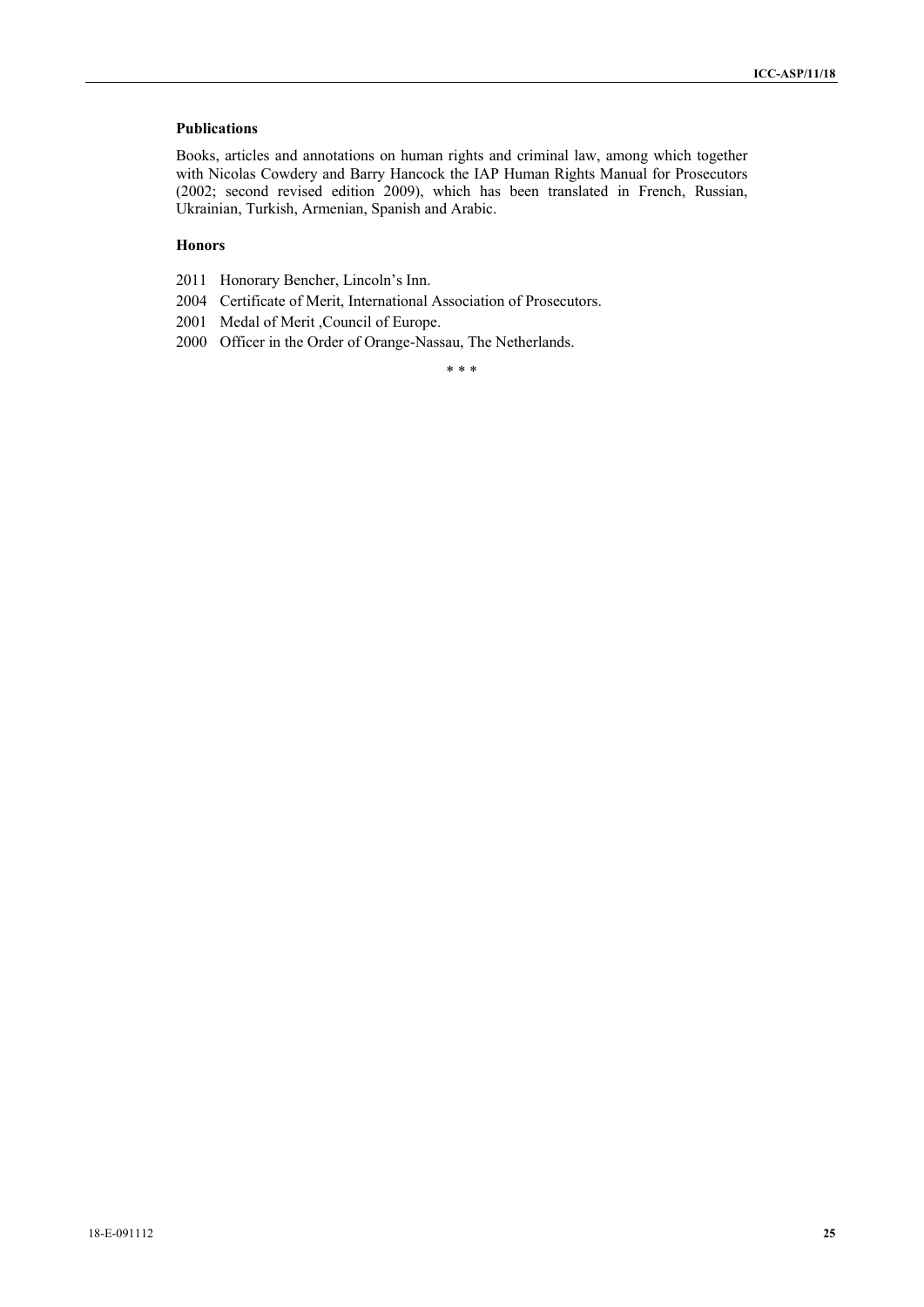# **6. NSEREKO, Daniel David Ntanda (Uganda)**

(Original: English)

#### **Note verbale**

The Permanent Mission of the Republic of Uganda to the Benelux countries and the European Union presents its compliments to the Secretariat of the Assembly of States Parties of the International Criminal Court and has the honour to inform you that the Government of Uganda hereby nominates Judge Daniel David Ntanda Nsereko as candidate for election as member of the Advisory Committee on Elections at the election to be held at the eleventh session of the Assembly of States Parties, in November 2012.

Judge Nsereko is recognized for his experience as a Judge and his outstanding scholarship in international law, international criminal law, international humanitarian law and human rights as well as his skills as a trial lawyer. For purposes of this nomination, please find enclosed his curriculum vitae, the accompanying statement and other supporting documents.

\* \* \*

### **Statement of qualifications**

Judge Daniel David Ntanda Nsereko fulfils the requirements for election as a member of the Advisory Committee on Elections in that:

He enjoys a reputation of high moral character, impartiality and integrity as Judge and Advocate of the High Court of Uganda.

He possesses established competence in criminal law and procedure. He is currently serving as Judge of the Appeals Chamber at the Special Tribunal for Lebanon (STL). Prior to that, he served as Judge of the Appeals Chamber at the International Criminal Court (ICC) and as President of the Appeals Division. He is an Advocate of the High Court of Uganda and has in that capacity practised law before Uganda's superior and subordinate courts. Prior to his election as Judge of the International Criminal Court, Judge Nsereko was included on the List of Counsel who are eligible to be appointed to represent accused persons and victims before the International Criminal Court.

He possesses established and internationally acknowledged competence in international law, international criminal law, international humanitarian law and the law of human rights. He taught these subjects at both Makerere University in Uganda and at the University of Botswana where he served as Professor and Head of the Department of Law. He has conducted research and has published numerous scientific/scholarly pieces in internationally reputable works. He has also been involved in professional activities that require a thorough grasp of the law in these fields, such as rendering expert legal opinions and serving on the Advisory Committee of the War Crimes Research Office of the American University College of Law and on missions to investigate alleged violations of human rights and of humanitarian law.

He possesses an excellent command of both written and spoken English.

The election of Judge Nsereko, who comes from the African region and from a common law country, will serve the need for the representation of the principal legal systems of the world; it will also give Africa a fairer representation on the Committee.

Given his strong personal character and integrity, internationally recognized competence in criminal law and procedure, as well as international law, international criminal law, international humanitarian law and the law of human rights (as attested by his curriculum vitae), Judge Nsereko, when elected, is bound to make a substantial contribution to the work of the Advisory Committee.

\* \* \*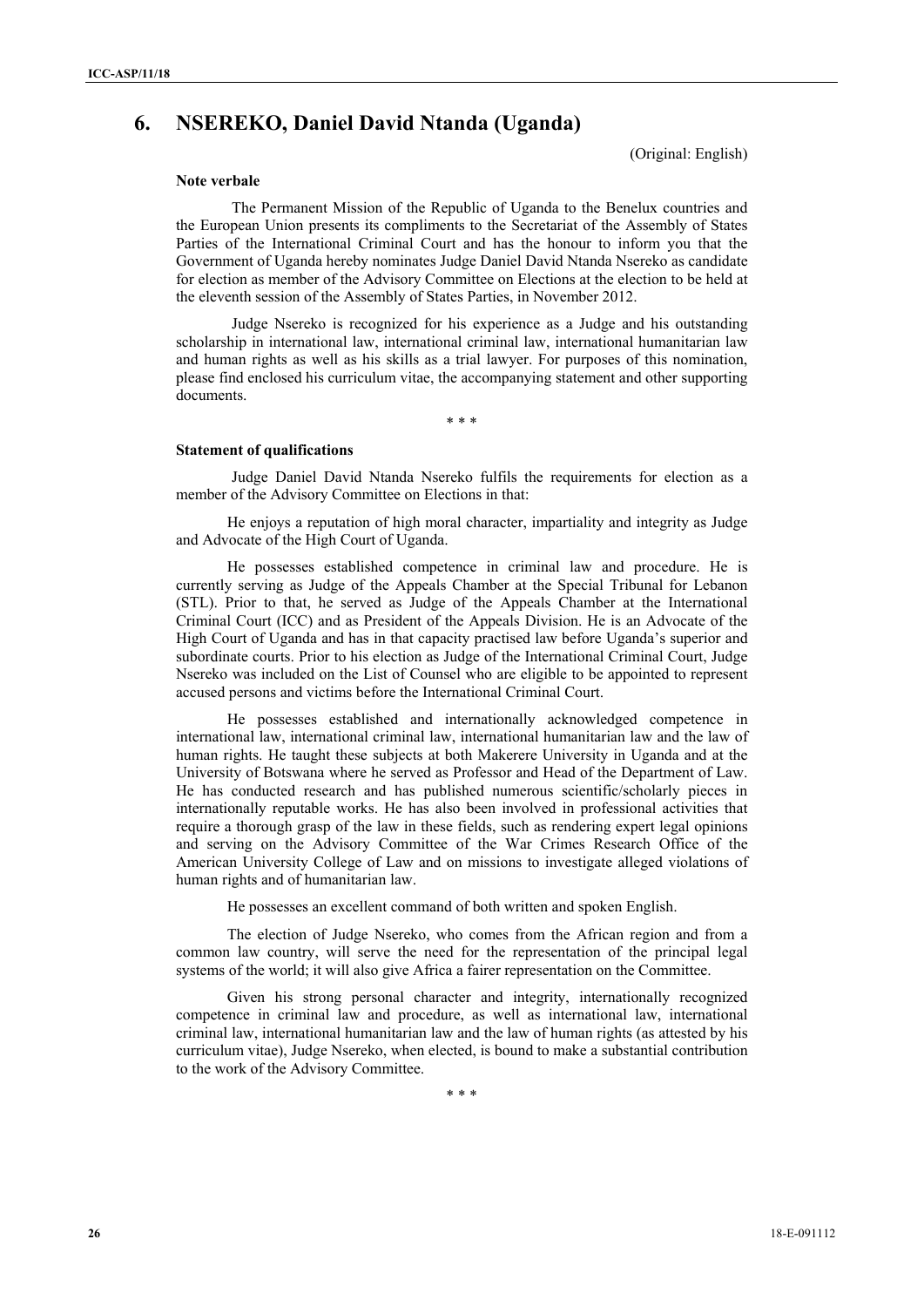### **Personal data**

| Nationality:<br>Gender:<br>Marital Status: Married | Ugandan<br>Male                                                                                               |
|----------------------------------------------------|---------------------------------------------------------------------------------------------------------------|
| <b>Education</b>                                   |                                                                                                               |
| 1973-75                                            | <i>Doctor of Juridical Science</i> (J.S.D.), New York University School of Law,<br>New York, New York, U.S.A. |
| 1971                                               | Master of Laws (LL.M), New York University School of Law                                                      |
|                                                    | New York, New York, U.S.A.                                                                                    |
| 1972                                               | Certificate in International Law, Hague Academy.                                                              |
| 1970                                               | Master of Comparative Jurisprudence (M.C.J.), Howard University School<br>of Law, Washington, D.C., U.S.A.    |
| 1968                                               | <i>Bachelor of Laws</i> (LL.B), University of East Africa                                                     |
|                                                    | Dar Es Salaam, Tanzania.                                                                                      |

#### **Professional Qualifications**

| $1972$ - present | Advocate, High Court of Uganda.                                                                                          |
|------------------|--------------------------------------------------------------------------------------------------------------------------|
| 2007             | List of Counsel and eligible for appointment to represent accused or<br>victims before the International Criminal Court. |

#### **Work experience**

*Work History* 

| March 2012- present Judge, Appeals Chamber, Special Tribunal for Lebanon, The Hague, |
|--------------------------------------------------------------------------------------|
| The Netherlands.                                                                     |

- 2009 2010 President, Appeals Division, International Criminal Court, The Hague, The Netherlands.
- 2008 March 2012 The Hague, The Netherlands

Judge of the International Criminal Court, The Hague, Netherlands (Trial Division, January – July 2008: August 2008 – March 2012, Appeals Division)

Acted as Presiding Judge in the following appeals:

- (1) *Situation in Darfur, Sudan, Prosecutor v. Abdallah Banda Abakaer Nourain & Saleh Mohammed Jerboa Jamaus*, Appeal against Trial Chamber IV's "Decision on the Prosecution's Application for Leave to Appeal the 'Reasons for the Order on translation of witness statements (ICC-02/05- 03/09-199) and additional instructions on translation";
- (2) *Situation in the Republic of Kenya*, Appeal of the Government of Kenya against the "Decision on the Request for Assistance Submitted on Behalf of the Government of the Republic of Kenya Pursuant to Article 93(10) of the Statute and Rule 194 of the Rule of Procedure and Evidence", 4 July 2011;
- (3) *Prosecutor v. Ruto et al.* and *Prosecutor v. Mathaura et al.* , Appeal of the Government of Kenya against the Decision on the Application by the Government of Kenya Challenging the Admissibility of the Case Pursuant to Article 19(2)(b) of the Staute, 20 June 2011;
- (4) *Prosecutor v. Germain Katanga and Mathieu Ngudjolo Chui*: Appeal against the "Decision on the Motion for the Defence for Germain Katanga for a Declaration on Unlawful Detention and Stay of Proceedings" 12 July 2010;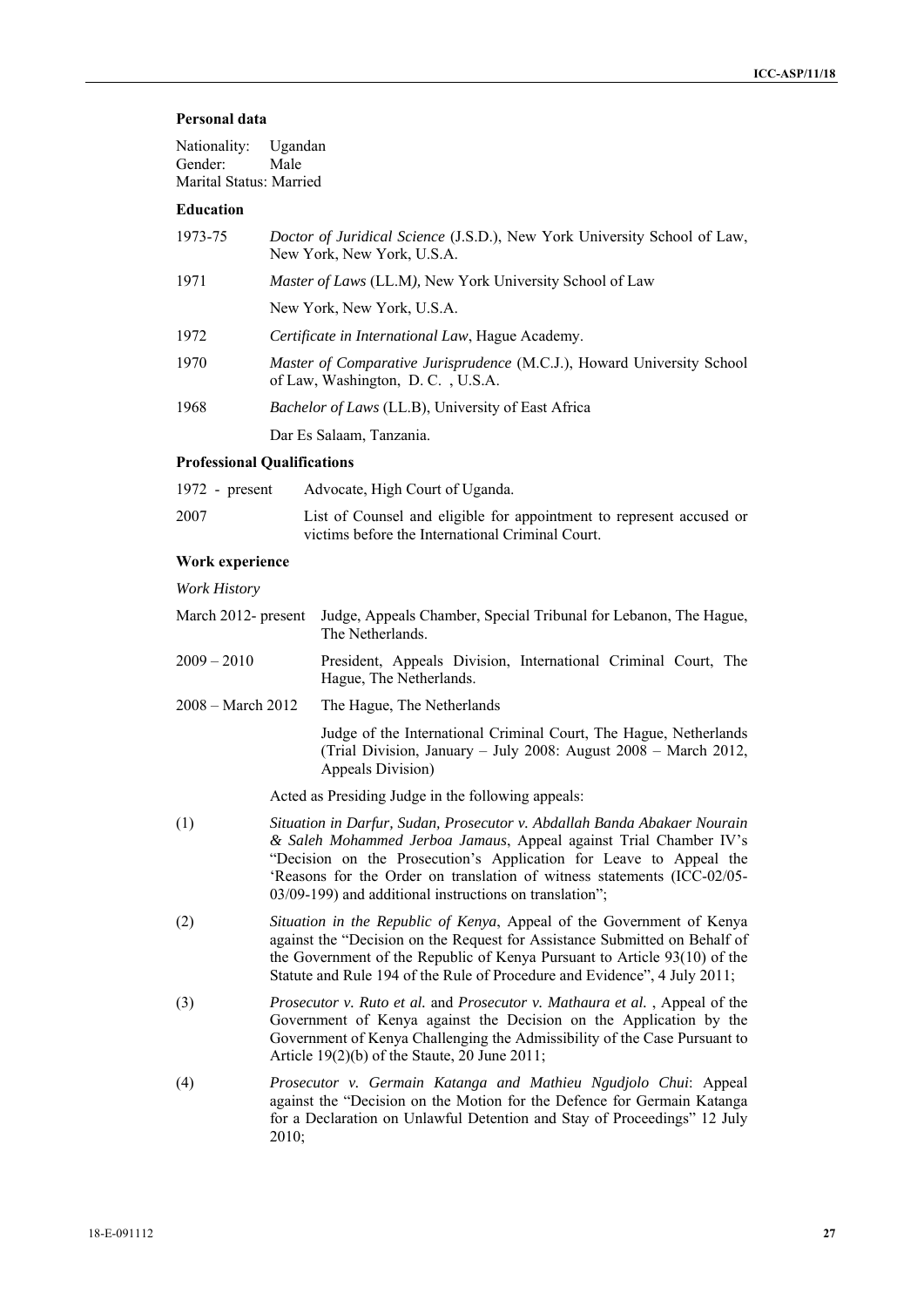| (5)                            | Prosecutor v. Germain Katanga and Mathieu Ngudjolo Chui: Appeal of Mr.<br>Katanga against the "Oral Decision of the Trial Chamber II of 12 June 2009<br>on the Admissibility of the Case", 2 5 September 2009; |  |
|--------------------------------|----------------------------------------------------------------------------------------------------------------------------------------------------------------------------------------------------------------|--|
| (6)                            | <i>Prosecutor v. Joseph Kony</i> : Appeal of the Defence against the "Decision on<br>the admissibility of the Case Under article 19 (1) of the Statute", 16<br>September 2009.                                 |  |
| $1996 - 2007$                  | Professor of Law, University of Botswana, Gaborone                                                                                                                                                             |  |
| $1992 - 96$                    | Associate Professor of Law, University of Botswana                                                                                                                                                             |  |
| 1984 - 92                      | Senior Lecturer in Law, University of Botswana                                                                                                                                                                 |  |
| 1993 - 94                      | Walter S. Owen Visiting Professor of Law,<br>of<br>British<br>University<br>Columbia, Faculty of Law, Vancouver, Canada.                                                                                       |  |
| 1983                           | Social Affairs Officer, United Nations Centre for                                                                                                                                                              |  |
|                                | Development and Humanitarian Affairs, New York, New York, U.S.A.                                                                                                                                               |  |
| 1983 - 84                      | Expert Consultant, Crime Prevention and Criminal                                                                                                                                                               |  |
|                                | Justice Branch of the United Nations Centre for Social Development and<br>Humanitarian Affairs, New York, New York, U.S.A.                                                                                     |  |
| $1978 - 82$                    | Full - time Private Law Practice, Kampala, Uganda                                                                                                                                                              |  |
| $1975 - 78$                    | Senior Lecturer in Law, Makerere University, Kampala, Uganda                                                                                                                                                   |  |
| 1971 - 75                      | Lecturer in Law, Makerere University                                                                                                                                                                           |  |
| 1968                           | Pupil Advocate with Kiwanuka & Co., Advocates, Kampala, Uganda.                                                                                                                                                |  |
| <b>Professional activities</b> |                                                                                                                                                                                                                |  |

*Law Practice* 

1972 - 2007 Private law practitioner (initially on a part-time basis 1972 - 76 and full time 1976-82); represented clients in criminal and civil cases in Magistrates' Courts, High Court, and the Court of Appeal. Some of the cases resulted in precedent - setting decisions; 2003 – 07 was attached as a consultant to the law firm of *Ssendege, Senyondo & Co*., Advocates and Solicitors, in Kampala, Uganda.

# *Trial Observer*

- 1996 Served as an Amnesty International Trial Observer to Ethiopia; duties included observing a criminal trial of over 50 defendants of the former Government of Ethiopia charged with genocide and crimes against humanity; writing a comprehensive confidential report on the trial in the context of international human rights standards.
- 1990 Served as an Amnesty International Trial Observer to Swaziland; duties included observing a criminal trial of about 10 defendants charged with offences of a political character; writing a comprehensive confidential report in the context of international human rights standards.

#### *Special Missions*

- 1998 Served as Head of an Amnesty International Delegation to Lesotho to investigate allegations of human rights and humanitarian law violations and inspecting prison conditions following the South African and Botswana military intervention into that country.
- 1991 Served on a two-person Amnesty International Mission to Swaziland to investigate allegations of human rights abuses and to inspect prison conditions. Authored the mission's report.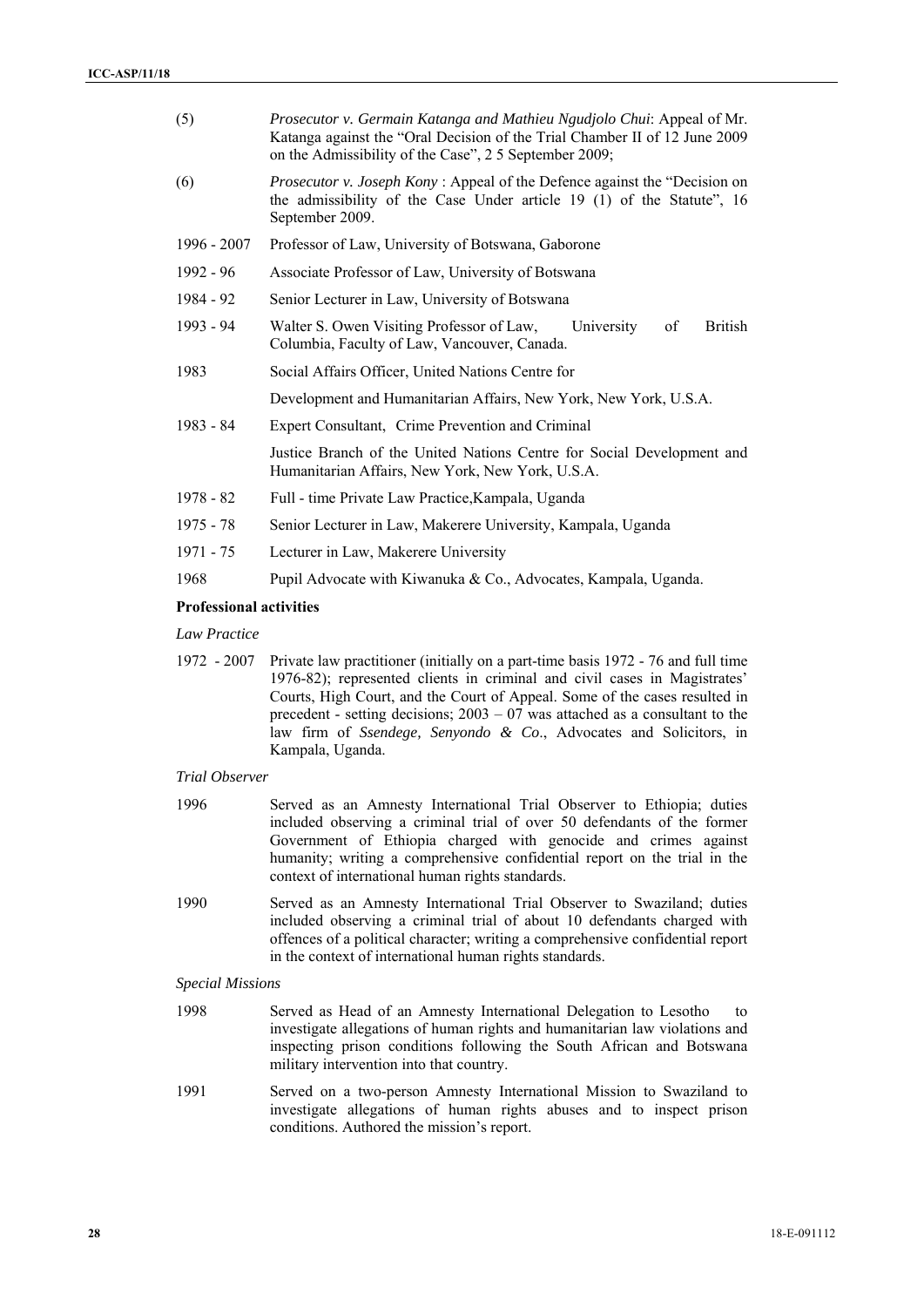# *Expert/Consultant*

| 2007 | At the request of Minority Rights Group International, wrote an expert legal<br>opinion in a case that was pending before the African Commission on<br>Human and Peoples' Rights.                                                                                                                                          |
|------|----------------------------------------------------------------------------------------------------------------------------------------------------------------------------------------------------------------------------------------------------------------------------------------------------------------------------|
| 2007 | Participated as expert at the Resumed 5th Session of the Assembly of States<br>Parties to the Rome Statute of the International Criminal Court, at New<br>York, 29 January $-$ 2 February 2007, dealing with crime of aggression as<br>part of the International NGO Coalition for the ICC.                                |
| 2006 | Participated as expert at the Inter-Sessional Meeting of the Special Working<br>Group on the Crime of Aggression of the Assembly of States Parties to the<br>Rome Statute of the International Criminal Court, at Princeton, New Jersey,<br>June 2005, as part of the NGO Coalition for the ICC.                           |
| 2005 | Served as Legal Advisor to the Uganda Government Delegation to the<br>second Inter-Sessional Meeting of the Special Working Group on the Crime<br>of Aggression of the Assembly of States Parties to the Rome Statute of the<br>International Criminal Court, at Princeton University, New Jersey, $11 - 13$<br>June 2005. |
| 2004 | At the request of the Chief Prosecutor of the International Criminal Court,<br>wrote an expert legal opinion on the interpretation and scope of certain<br>provisions of the Rome Statute of the International Criminal Court.                                                                                             |
| 2004 | Served as Legal Advisor to the Uganda Government Delegation to the Inter-<br>Sessional Meeting of the Special Working Group on the Crime of<br>Aggression of the Assembly of States Parties to the Rome Statute of the<br>International Criminal Court, Princeton University, New Jersey, 21 - 23 June<br>2004.            |
| 2004 | Participated in the Roundtable of African Experts on the Transitional Codes<br>for Post-Conflict Criminal Justice Project, organised by the United States<br>Institute of Peace and the Irish Centre for Human Rights of the National<br>University of Ireland, Galway, Abuja, Nigeria, 7 – 8 June 2004.                   |
| 2002 | Served as Member of the Uganda Government Delegation to the first session<br>of the Assembly of States Parties to the Statute of the International Criminal<br>Court, New York, 3 to 11 September 2002.                                                                                                                    |
| 2002 | Participated as an expert at the 9 <sup>th</sup> session of the Preparatory Commission<br>for the International Criminal Court, New York, 8 - 19 April 2002 as part of<br>the NGO Coalition for the International Criminal Court and served as co-<br>leader of the Coalition's team on the Crime of Aggression.           |
| 2001 | Participated as an expert at the $8th$ session of the Preparatory Commission<br>for the International Criminal Court, New York, 24 September - 5 October<br>2001 as part of the NGO Coalition for the International Criminal Court and<br>served as co-leader of the Coalition's team on the Crime of Aggression.          |
| 2000 | Participated as an expert at the $5th$ , $6th$ and $7th$ session (June/July and<br>December 2000) meetings of the Preparatory Commission for the<br>International Criminal Court as member of the NGO Coalition for the<br>International Criminal Court.                                                                   |
| 1999 | Acted as an expert consultant to the International Criminal Tribunal for<br>Rwanda (ICTR): wrote a legal opinion for the Tribunal on some complex<br>legal issues in a case before the Tribunal.                                                                                                                           |
| 1998 | Participated as an expert in the Diplomatic Conference of Plenipotentiaries<br>for the Establishment of an International Criminal Court on the invitation of<br>the NGO Coalition for the Establishment of an international Criminal Court,<br>Rome, Italy, 15 June to July 1998.                                          |
| 1997 | Participated as an expert in the August and December meetings of the UN<br>Preparatory Committee for the Establishment of an International Criminal                                                                                                                                                                        |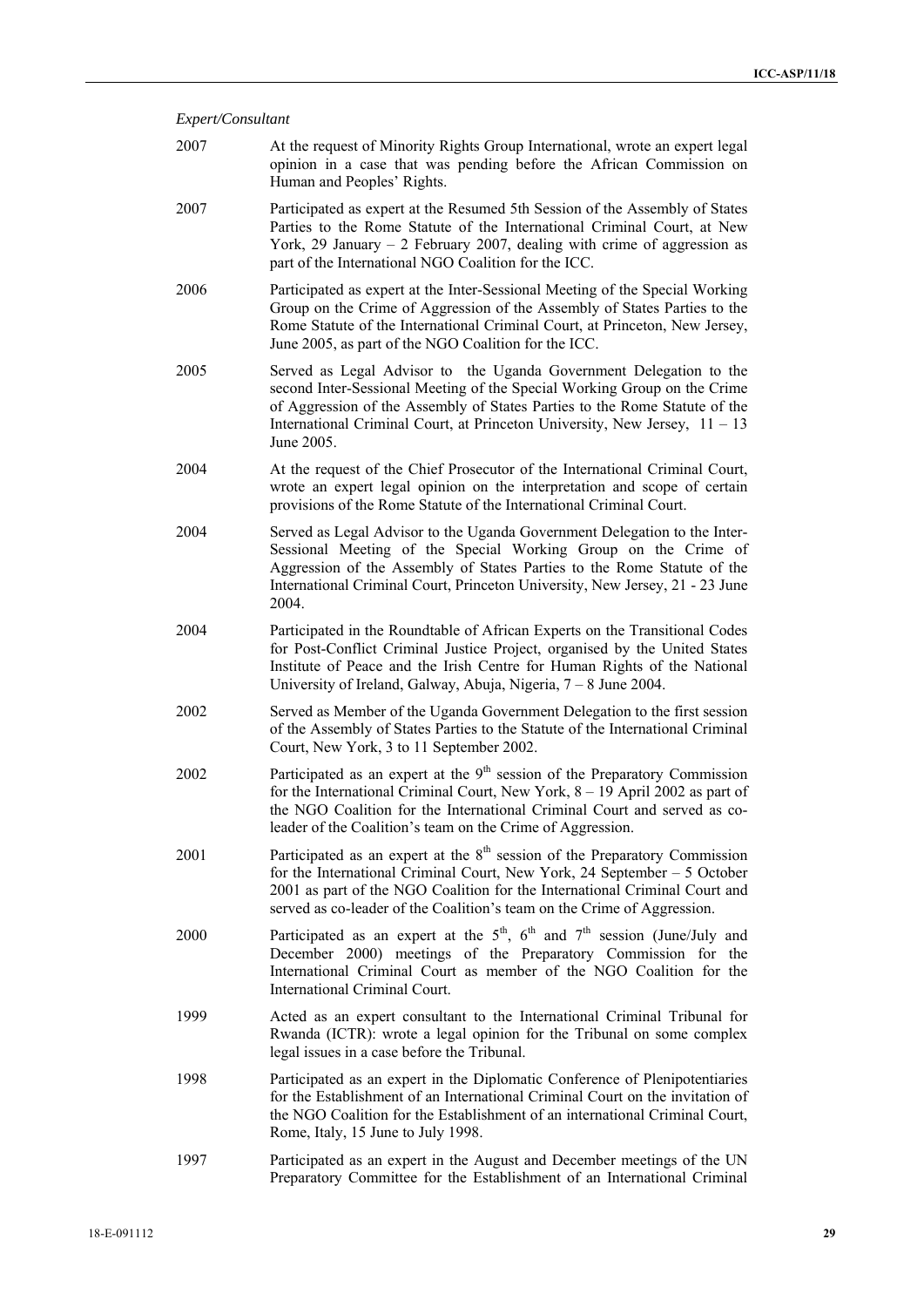Court at New York as a member of the NGO Coalition for the Establishment of an International Criminal Court.

- 1995 Participated in and was elected rapporteur for an Expert Group Meeting on "Victims of crime and Abuse of Power in the International Setting", convened by the United Nations Crime Prevention and Criminal Justice Branch at Vienna Austria. The Committee drew up a comprehensive plan of action for the prevention of victimisation, protection and assistance for victims of crime and abuse of power, in pursuance of the United Nations Declaration on Victims of Crime.
- 1995 Served on the Committee of Experts to review and propose amendments to the Draft Statute of the International Criminal Court. The Association Internationale De Droit Pénal and the Max Planck Institute for Foreign and International Penal Law set up the Committee.
- 1985 Served as Expert Consultant for the UN on a Project on the Preparation for Plans for Reform of the Criminal Justice System for Namibia, Rome, Italy.
- 1985 Served as Expert Consultant for United Nations Congresses for the Prevention of Crime and Treatment of Offenders, at Milan, Italy (1985), and Caracas, Venezuela (1980); and at regional and inter-regional preparatory meetings at The Hague, The Netherlands (1980), Addis Ababa, Ethiopia (1978) and Lusaka, Zambia (1975).
- 1984 Served as Expert Consultant for the Crime Prevention and Criminal Justice Branch of the United Nations Centre for Social Development and Humanitarian Affairs and participated in the drafting of the United Nations Declaration for the Rights of Victims of Crime.

*Resource Person/Guest Lecturer* 

2011 Delivered a talk on "Calling African Female Lawyers" as a part of a campaign spearheaded by the Office of the ICC Registrar, at the Imperial Resort Beach Hotel, Entebbe, Uganda, 6 May 2011.

> Delivered a lecture on "The ICC: An Overview of the basic features and recent developments" at the Kwazulu Natal University Faculty of Law, Durban, South Africa, 10 May 2011.

2010 Presented a paper on "New Perspectives after the Kampala Review Conference and African Issues" at the  $12<sup>th</sup>$  Salzburg Law School on International Criminal Law, Humanitarian Law and Human Rights, at Salzburg, Austria 12-20 August 2010.

> Chaired a panel discussion on "The Post-colonial African State and Impunity" at a conference on Africa and the future of the International Criminal Justice at the Witswaterand School of Law, Johannesburg, South Africa, 14-16 July 2010.

> Participated on a panel discussion on "Crimes against Humanity and State Responsibility to Prevent" at a conference on Forging Convention on Crimes against Humanity, convened by the Washington University Law School, Whitney R. Harris World Law Institute at the Brookings Institute, Washington DC, 11-12 March 2011.

2009 Presented a paper on "Children in armed conflict and the International Criminal Court" at the 10<sup>th</sup> International Conference of the Chief Justices of the World, Lucknow, India, 11-14 December 2009.

> Delivered a paper on "Africa and the ICC" at a workshop for Members of Parliament, organised by Parliamentarians for Global Action, Kampala, Uganda, 30 June 2009.

> Delivered a lecture on "Basic Features of the International Criminal Court" at a course for Judges and Prosecutors from Jordan, organised by the Hague Forum for Judicial Expertise, The Hague 22 April 2009.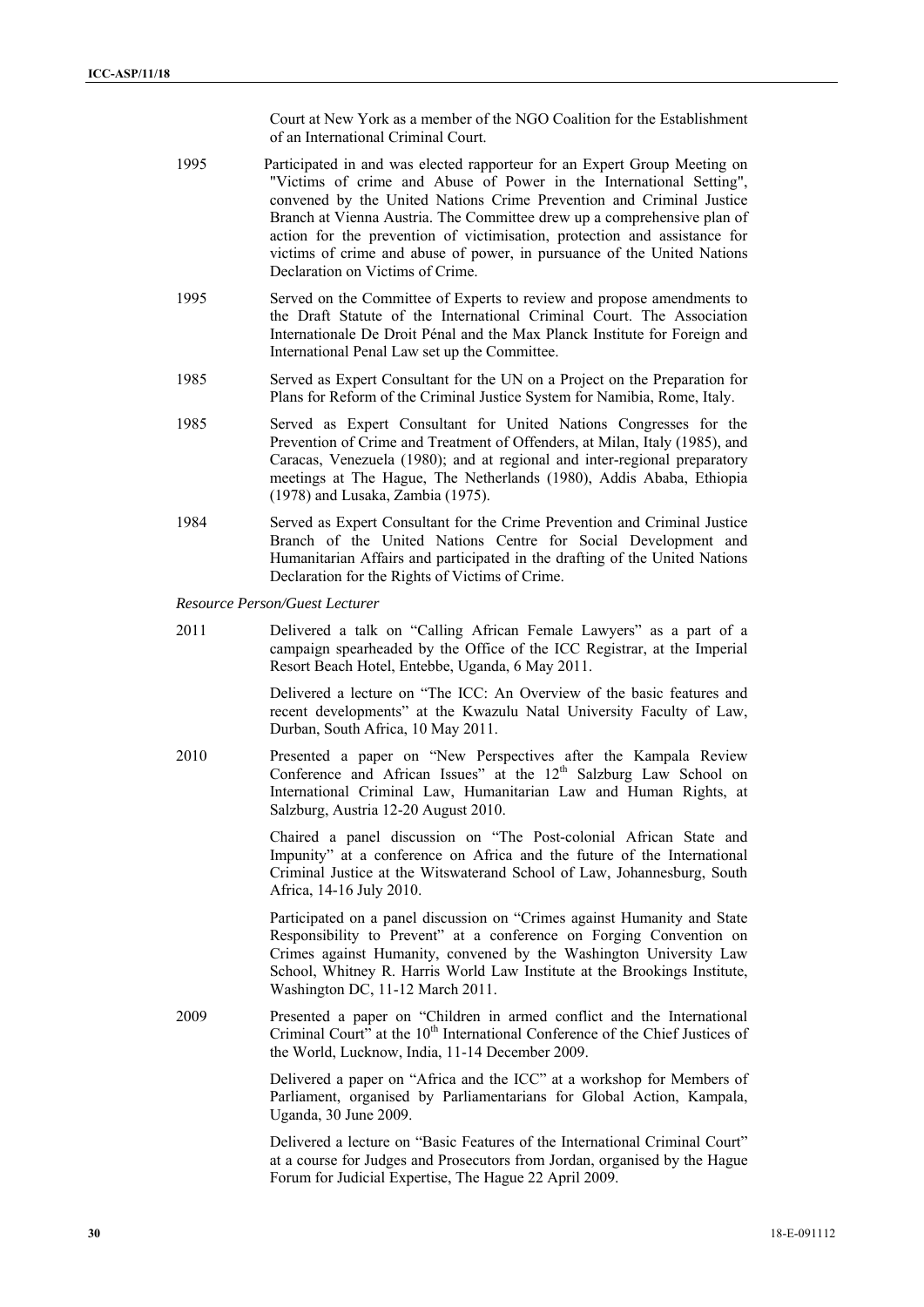Presented a paper on "The ICC Six Years On" at the Future of International Criminal Justice Conference, convened by West Point Centre for the Rule of Law, Department of Law, United States Military Academy, West Point, New York, 15-17 April 2009.

2008 Presented a paper on "The Rights of Children and the International Criminal Court" at the  $9<sup>th</sup>$  International Conference of Chief Justices of the World. Lucknow, India 15 December 2008.

> Presented a paper on "Trial Proceedings at the International Criminal Court" at the International Conference on the ICC organized by the Supreme Court of the Philippines Judicial Academy in partnership with the Italian Embassy in Manila, the Philippines, 25-26 September 2008.

- 2006 Served as resource person at a seminar organized by the Mozambican Bar Association under the sponsorship of the Friedrich Ebert Foundation on "The International Criminal Court: a Court for the Future" at Maputo, Mozambique 9 March 2006 and presented a paper on "The International Criminal Court: Botswana's Experience."
- 2005 Served as guest lecturer and delivered lectures on "The Relationships between the International Criminal Court and the UN Security Council" at the  $7<sup>th</sup>$ session of the Salzburg Law School, Salzburg, Austria, 8 – 10 August 2005.
- 2004 Served as guest lecturer and delivered a lecture on the Crime Genocide at the International Criminal Court Training Course for African Government Officials organised by the University of Nottingham and the University of Cape Town, Cape Town, South Africa, 28 June to 3 July 2004.
- 2003 Served as guest lecturer and delivered a lecture on "Prosecutorial Discretion before National and International Tribunals" in a series of Guest Lectures at the Office of the Prosecutor of the International Criminal Court, The Hague, Netherlands, 19 December 2003. See website: http://www.icccpi/otp/lecturers\_dn.html
- 2002 Served as guest lecturer to LLM students of the Law Department, *Universita degli Studi di Teramo*, Italy, 25 February – 1 March 2000. Delivered lectures on the status of the individual under International Law, the Use of force under the UN Charter and on the Crimes of Genocide and Aggression.
- 2001 Served as guest lecturer to LLM students of the Faculty of Law, University of Cape Town, South Africa, August 2001. Delivered lectures on the crimes of aggression and genocide.
- 2000 Served as resource person at a Workshop for Women of Africa on Gender Justice & the International Criminal Court organised by the Women's Caucus for Gender Justice in collaboration with the Law, Race and Gender Research Unit of the University of Cape Town, Cape Town South Africa, 24 – 26 August 2000.
- 2000 Served as guest lecturer at the Salzburg School of International Criminal Law, Salzburg, Austria, and August 2002. Delivered lectures on the Crimes of Aggression and Genocide as well as on the International criminal Tribunal for Rwanda.
- 1999 Served as scientific director for the Gaborone School for International Criminal Jurisdictions, Gaborone, Botswana (October 1999).
- 1999 Served as guest lecturer at the Salzburg School of International Law, Salzburg, Austria. Delivered lectures on the Crime of Genocide.
- 1999 Served as Resource Person at a SARPCCO Training Course for Police Trainers organized by the UN High Commissioner for Human Rights, at Gaborone, Botswana.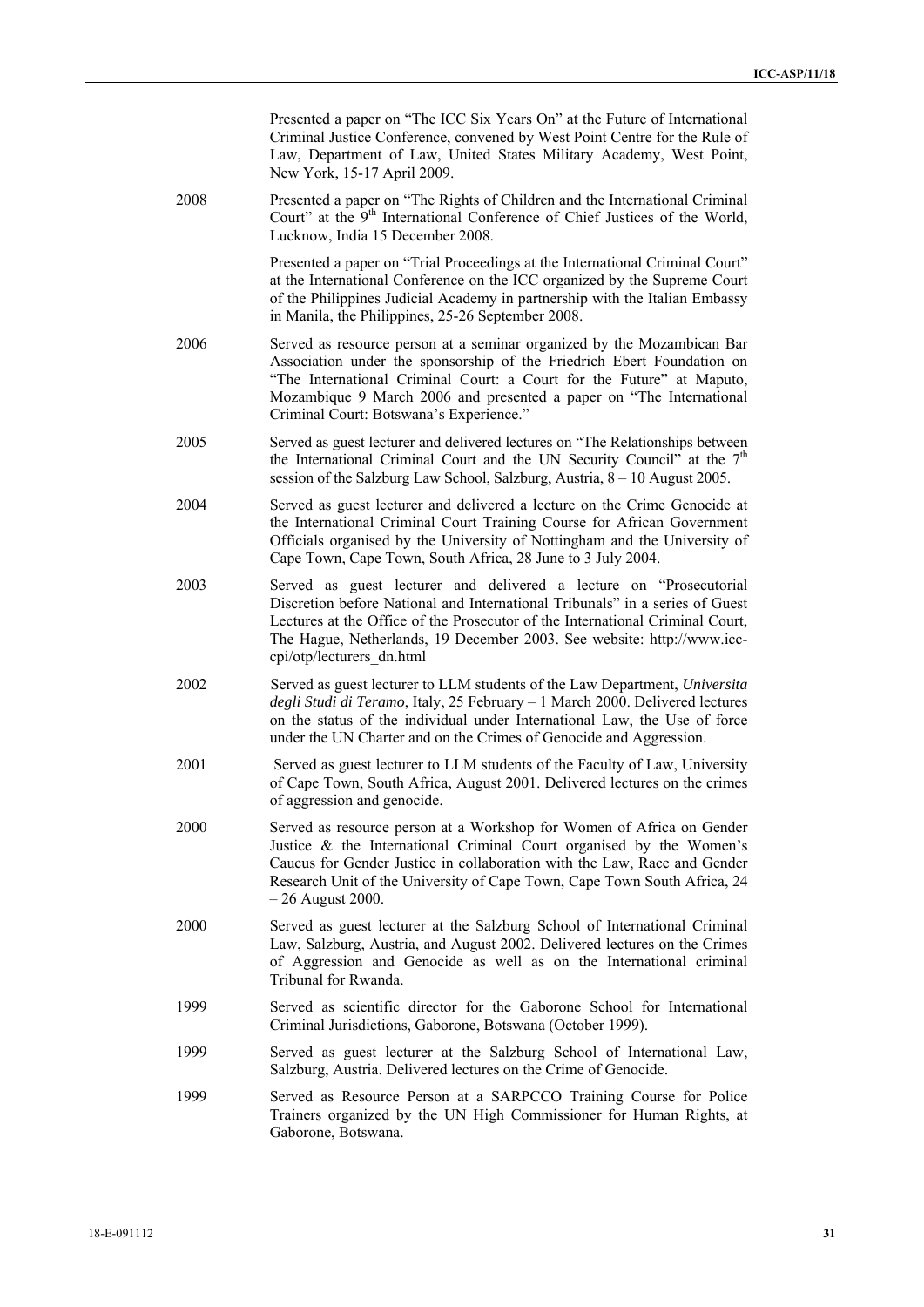### **Memberships**

| 2006 - 2008      | Member, Advisory Committee, War Crimes Research Office, American<br>University, Washington, DC.                                     |
|------------------|-------------------------------------------------------------------------------------------------------------------------------------|
| 2006             | Member, International Advisory Board of the <i>International Doctorate</i><br>School of Excellence, University of Cologne, Germany. |
| $2005$ - present | Member, Editorial Board of the University of Botswana Law Journal.                                                                  |
| $2004$ - present | Member, East African Law Society.                                                                                                   |
| $1972$ - present | Member, Uganda Law Society.                                                                                                         |
| 1988 - $present$ | Member of the Board of the International Society for the Reform of<br>Criminal Law.                                                 |
| 1990 - $present$ | Member of the Editorial Board of the Criminal Law Forum:<br>an<br>International Journal.                                            |
| 1986 - 1990      | Member of the Editorial Board of the Journal Violence, Aggression and<br>Terrorism.                                                 |
| $1985$ - present | Member of the Editorial Council of the Journal Church and State                                                                     |
| 1975 - 1980      | Member of the Executive Committee of the Uganda Red Cross Society.                                                                  |
| 1975 - 1980      | Member of the Law Council (Executive Committee) of the Uganda Law<br>Society.                                                       |

### **Academic activities**

*Courses Taught* 

1984 - 2007 *University of Botswana*, Botswana:

Public International Law, International Criminal Law, International Human Rights Law, Criminal Law, Criminal Procedure, Evidence, Constitutional Law, Administrative Law, and Legal Ethics.

1993 - 1994 *University of British Columbia*, Vancouver, Canada:

International Law of Human Rights.

1971- 1978 *Makerere University,* Uganda:

Public International Law, Criminal Procedure, Civil Procedure, Evidence, Family Law, and Law of Business Associations.

*Academic Leadership* 

1985 - 1993 Served as Head Department of Law, University of Botswana.

*External Examiner* 

(As external examiner I act as "watch dog" for the appointing universities over academic standards; I approve examinations; I check examination scripts; and examine theses and dissertations)

- 2003 2006 University of Swaziland, Kwaluseni, Swaziland
- 1998 2002 University of Dar Es Salaam, Tanzania.
- 1993 University of Swaziland, Kwaluseni, Swaziland.
- 1992 1993 National University of Lesotho, Roma, Lesotho.
- 1991 1993 University of Zambia, Lusaka, Zambia.
- 1987 1990 University of Nairobi, Nairobi, Kenya.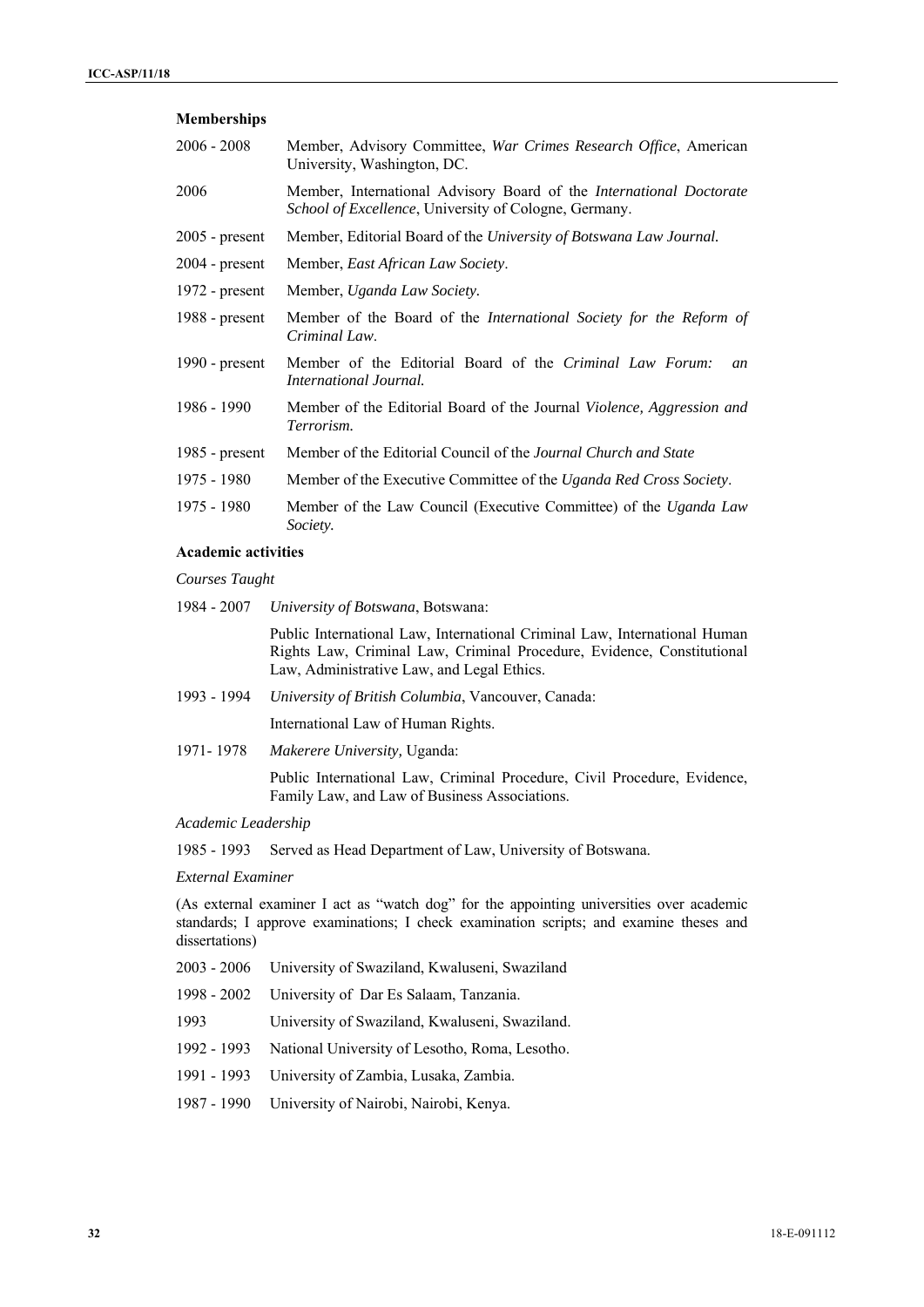| 2010 - 2011 Served on the Doctorate Committee, University of Amsterdam, tasked with |
|-------------------------------------------------------------------------------------|
| assessing the quality of a thesis submitted for the award of the Degree of          |
| Doctor of Laws.                                                                     |

- 2000 Served as external assessor for the University of Dar Es Salaam: read and wrote detailed assessment of publications of candidates for promotion to the rank of associate professor and full professor.
- 1994 Served as external assessor for the University of Lagos, Akoka, Yaba, Nigeria; read and wrote detailed assessment of the publications for the candidate for promotion to the rank of associate professor.

### *Journal Refereeing*

- 2004 Refereed article submitted to South African Law Journal and advised on its publishable quality.
- 2000 Refereed article submitted to the Melbourne Journal of International Law and advised on its publishable quality.

### **Publications**

*Books* 

- (i) *Criminal Law in Botswana* (Wolters Kluwer, Deventer, The Netherlands, 2011) – ISBN 9789-041-136-213 [369 pages]
- (ii) With K. Solo, *Legal Ethics in Botswana: Cases and Materials* (University of Botswana, Department of Law, Private Bag 0022 Gaborone. 2004). ISBN No. 99912-949-5-3) [448 pages]
- (iii) *Constitutional Law in Botswana* (in the INTERNATIONAL ENCYCLOPAEDIA OF LAWS (Kluwer International Publishers, Deventer, The Netherlands. 2002. ISBN 90 6544 9442 and ISBN 90K 330 022X). Republished by Pula Press, Gaborone, Botswana , 2002. ISBN 999 61 97 4 [323 pages]
- (iv) *Twejjukanye Oluganda [Luganda Language Grammer]* (University of Botswana 2001) ISBN 99912-950-0-3 [150 pages]
- (v) *Criminal Procedure in Botswana: Cases and Materials (3r<sup>d</sup>ed.) (Pula Press,* Gaborone.2002. ISBN 99912-61-61-3). [506 pages]
- (vi) *Criminal Law and Procedure in Uganda* (in the INTERNATIONAL ENCYCLOPAEDIA OF LAWS, Prof. Dr. L. Dupont and Prof. Dr. C. Fijnaut of Leuven University, (eds.), (Kluwer Law International Publishers, Deventer, The Netherlands. 1996. ISBN 900 T 337 0085). [329 pages]
- (vii) *Eddembe Lyaffe* [a treatise written in the Luganda language, literally meaning "Our Rights"; it discusses various aspects of human rights and has four appendices which are translations of key UN human rights instruments], (Nabinene Emporium Ltd., P.O. Box 3675 Kampala, Uganda. 1995). Published with the assistance of the Danish Agency for International Development (DANIDA). [201 pages]
- (viii) *English Luganda Law Dictionary* (University of Botswana. 1993 ISBN 99912-0-082-7). (Indexed in *The African Book Publishing Record*, West Sussex, England, 1994). [149 pages]
- (ix) *Antigone: a Greek Play by Sophocles* (a translation into the Luganda Language. Marianum Press, Kampala,Uganda. 1989). [63 pages]

*Mimeographs* 

(i) *The International Protection of Refugees* (Doctoral dissertation submitted to New York University School of Law, 1975). [379 pages]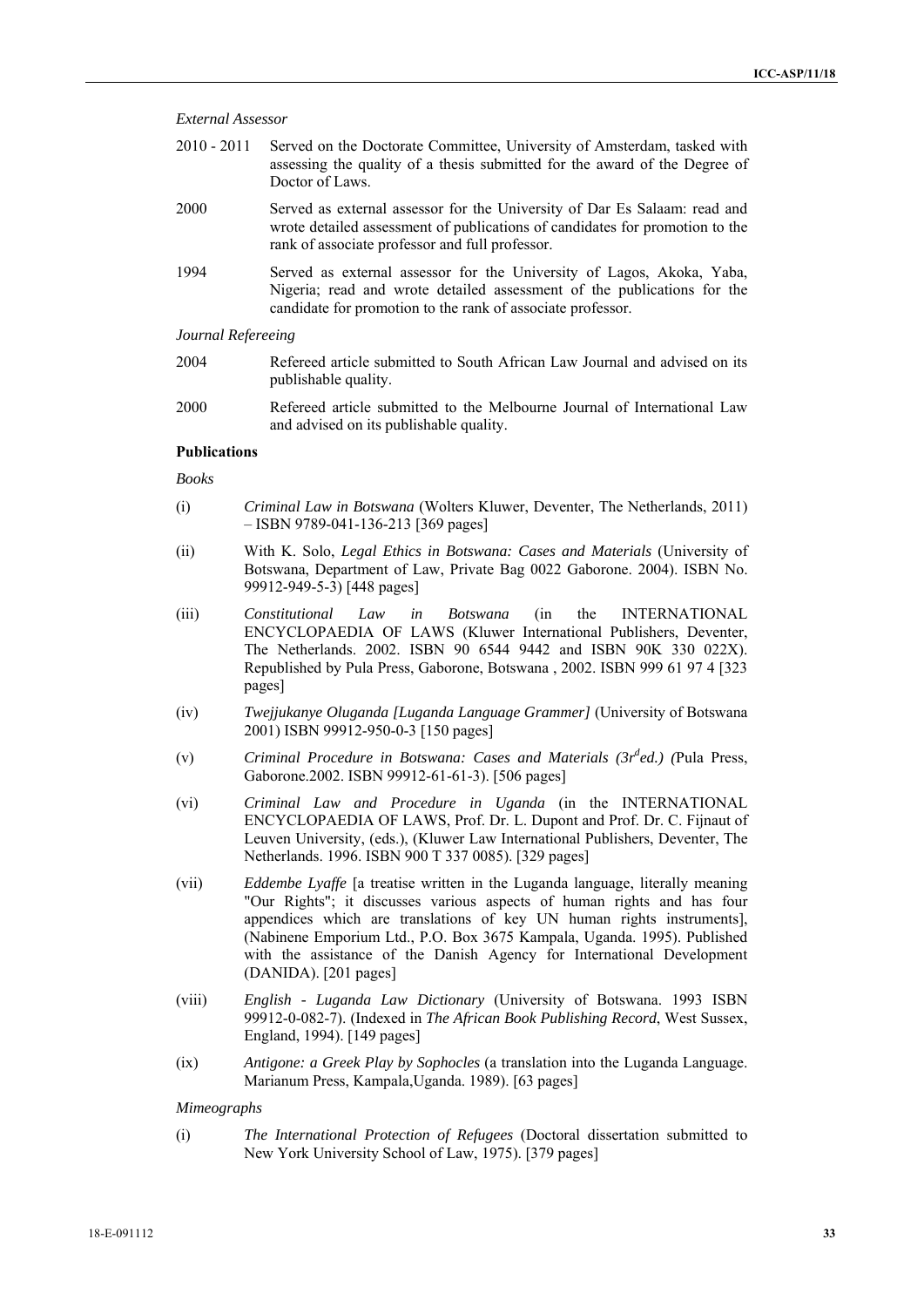(ii) *Police Powers and the Rights of the Individual in Uganda* (Makerere University - Kampala, Uganda 1973). [134 pages]

*Chapters in Books* 

- (i) "The International Criminal Court and Africa," in Manisuli Ssenyonjo. (ed.) *African regional Human Rights System: Thirty Years after the Adoption of the African Charter on Human and Peoples' Rights* (Koninklijke Brill NV, Leiden, 2011)
- (ii) "Cooperation with the Court in Matters of Arrest and Surrender of Indicted Fugitives: Lessons from the ad hoc Tribunals and National Jurisdictions," in Jose Doria, Hans-Peter Gasser and M. Cherif Bassiouni, *The Legal Regime of the International Criminal Court: Essays in (eds) Honour of Professor Igor Blishshenku*, (Martinus Nijhoff Publishers, 2009) ISBN 978 90-041630-89 [at pp.975-999]
- (iii) "Sentencing at the International Criminal Tribunal for the former Yugoslavia" in Andre Klip and Goran Sluiter (eds), *Annotated Leading Cases of International Criminal Tribunals: The International Criminal Tribunal for Yugoslavia,* Vol. XV (Intersentia, Antwerp, 2008) ISBN 978-90-5095-794-6 [at pp.723-730]
- (iv) "Participation in Crime in Botswana" in Ulrich Sieber (ed.) *Participation in Crime: Criminal Liability of Leaders of Criminal Groups and Networks – A Comparative Analysis* (Max Planck Institute for Foreign and International Criminal Law, Freiberg.,2007).
- (v) "Expeditious Trial" in Andre Klip and Goran Sluiter (eds), *Annotated Leading Cases of International Criminal Tribunals: The Special Court for Sierra Leone,*  Vol 9 (Intersentia, Antwerp, 2006. ISBN 90-5095.[at pp. 690-697]
- (vi) "Right to Counsel" in Andre Klip and Goran Sluiter (eds), *Annotated Leading Cases of International Criminal Tribunals: The International Criminal Tribunal for Yugoslavia*, Vol. 8 (Intersentia, Antwerp, 2005. ISBN 90-5095- 397-2).[at pp. 375-386]
- (vii) "Forcible Transfer of Children" in Shelton, Dinah (ed.) *Encyclopaedia of Genocide and Crimes Against Humanity*, 3 vols. (Detroit, Mich: Macmillan Reference USA, 2005. ISBN 0028658477). [at pp. 370-376]
- (viii) "The Indictment", in Andre Klip and Goran Sluiter (eds), *Annotated Leading Cases of International Criminal Tribunals: The International Criminal Tribunal for Rwanda*, Vol. 6 (Intersentia, Antwerp, 2003. ISBN 90-5095-319-0). [at pp.  $49 - 58$ ]
- (ix) "Preliminary Matters: the Indictment", in Adre Klip and Goran Sluiter (eds), *Annotated Leading Cases of International Criminal Tribunals: The International Criminal Tribunal for Yugoslavia*, Vol. IV (Intersentia, Antwerp, 2002. ISBN 90-5095-213-5). [at pp. 58-68]
- (x) "Social Change and Organised Crime in Southern Africa", in Apollo
- Rwomire (ed.), *Social Problems in Africa* (Praeger Publishers, Westport, CT., U.S.A., 2001. ISBN 0-275-96343-8) [at pp.209-228]
- (xi) "The African Great Lakes Region and the International Criminal Tribunal for Rwanda", in ELSA (eds.), *International Law as we Enter the 21st Century* (BERLIN VERLAG Arno Spitz GmbH, 2001. ISBN 3-8305-0249-4). [at pp. 73 – 85]
- (xii) "The Implementation of the ICC Statute within the Southern African Community (SADC)", in Claus Kress & Flavia Lattanzi (eds.), *The Rome Statute and Domestic Legal Orders Volume I: General Aspects and Constitutional Issues* (Nomos Verlagsgesellschaft, Baden-Baden, Germany, 2000. ISBN 88-8784-00-2). [at pp. 169-182]
- (xiii) "Preliminary Rulings Regarding Admissibility" in Otto Triffterer (ed.), *Commentary on the Rome Statute of the International Criminal Court* (Nomos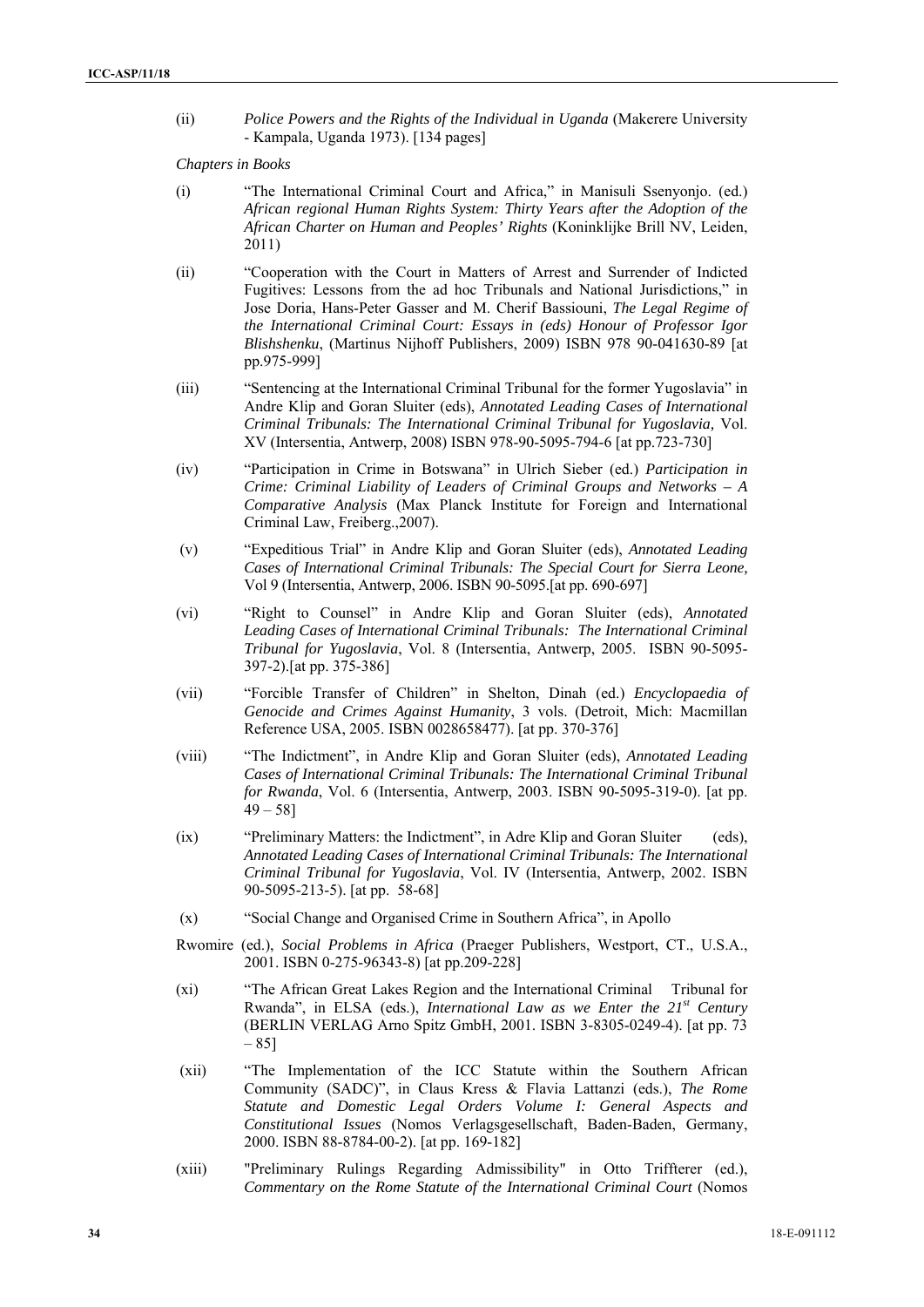Verlagsgesellschaft Baden-Baden, Germany, 1999. ISBN 3-7890-6173-5) [at pp. 395-404]

- (xiv) "Genocide: A Crime Against Mankind", in Gabrielle Kirk McDonald and Olivia Swak-Goldman (eds.), *The Law and Enforcement of International Offences – The Experience of International and National Courts* (Kluwer Law International, The Hague, The Netherlands, 1999. ISBN 90-411-1133-6). [at pp. 113-140].
- (xv) "Controlling Executive Power in Southern Africa: the Role of the Courts and Administrative Tribunals", in Hugh Corder and Tiyanjana Maluwa (eds.), *Administrative Justice in Southern Africa* (University of Cape Town, Cape Town, 1997. ISBN 0-7992-1892-8). [at pp. 95-116]
- (xvi) "Reparations in the Criminal Law: the Case of Uganda", in Albin Eser and Susanne Walther *Wiedergutmachung im Strafrecht: Internationale Perspektiven* (edition iuserim, Max-Planck Institute for Foreign and International Criminal Law, Freiburg, Germany, 1997. ISBN 3-86113-971-5). [at pp. 319-354]
- (xvii) "Issues of Implementation and Co-ordination", with Roger Clark, in Yael Danieli, Nigel Rodley and Lars Weisaeth (eds) *International Responses to Traumatic Stress* (Baywood Publishing Company, Amityville, N.Y., 1995. ISBN 0-89503-132-9). [at pp. 425-437]
- (xviii) "Victims of Crime and their Rights", in T.M. Mushanga (ed.) *Criminology in Africa*, (United Nations International Crime and Justice Research Institute, Rome, 1992. ISBN 92-9078-021-6). [at pp. 21-42]
- (xix) "The Rights of Children in Botswana", in *The Rights of the Child* (Initiative Ltd., Nairobi 1989. ISBN 9966-42-001-0). [at pp. 25-31]
- (xx) "Human Rights: A Legal Perspective", in D.Rubadiri (ed.), *Human Rights and You* D.Rubadiri (ed.),(Macmillan Botswana Ltd. 1989. ISBN 0-333 52364-4). [at pp. 11-16]
- (xxi) "Arbitrary Deprivation of Life: Controls on Permissible Deprivations",in B.G. Ramcharan (ed) *The Right to Life in International Law*, (Martinus Nijhoff Publishers, The Netherlands, 1985. ISBN 90-247-3074-0). [at pp. 245-283]

*Book Review* 

Review of D. Dyzenhaus, *Hard Cases in Wicked Legal Systems: South African Law in the Perspective of Legal Philosophy* (Oxford: Clarendon Press 1991) 28 *Canadian Journal of African Studies* 150-3 (1994).

*Articles in Internationally Peer-refereed Journals* 

- (i) "The Kampala Review Conference: The Capstone of the Rome System" 22 *Criminal Law Forum: An International Journal* (2011) – Forthcoming.
- (ii) "The Role of Victims in Criminal Proceedings Lessons National Jurisdictions can take from the ICC" *21 Criminal Law Forum: An International Journal* 399- 414 (2010); DOI 10.1007/s10609-010-9126-6.
- (iii) "The Role of International Criminal Tribunals in the Promotion of Peace: the Case of the International Criminal Court" 19 *Criminal Law Forum: An International Journal* 373 - 393 (2008).
- (iv) "The Abuse of Process Docrtrine in the Administration of Criminal Justice before National Courts and International Tribunals", 7 *University of Botswana Law Journal* 29 -71 (2008).
- (v) "Relationship between the International Criminal Court and the United Nations Security Council", 13 *Zetschrift Fur Internationale Starfrechtsdogmatik* 500 (2007).(http://www..zis-online.com)
- (vi) "Bringing Aggressors to Justice: From Nuremberg to Rome" 4 *University of Botswana Law Journal* 4 -32 (2005).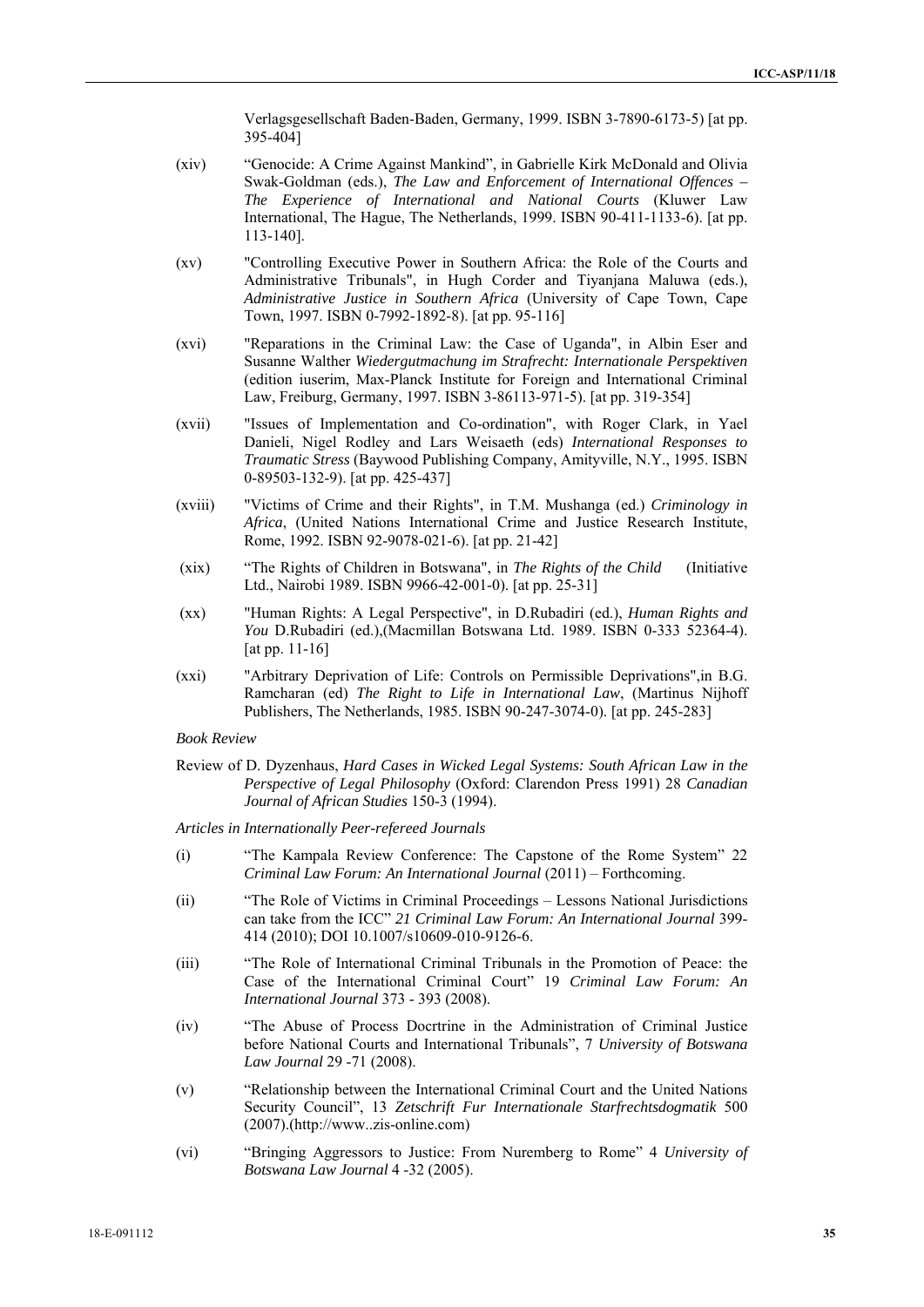| (vii)              | "The SADC Protocol against Corruption: Example of the Region's                                                                                                                                                                                                                                                                                                                                                                    |
|--------------------|-----------------------------------------------------------------------------------------------------------------------------------------------------------------------------------------------------------------------------------------------------------------------------------------------------------------------------------------------------------------------------------------------------------------------------------|
|                    | Response to an International Scourge", with Zein Kebonang,                                                                                                                                                                                                                                                                                                                                                                        |
|                    | 1 University of Botswana Law Journal 85-119 (2005).                                                                                                                                                                                                                                                                                                                                                                               |
| (viii)             | "Prosecutorial Discretion before National Courts and International                                                                                                                                                                                                                                                                                                                                                                |
|                    | Tribunals", 2 Journal of International Criminal Justice 124-144 (2005).                                                                                                                                                                                                                                                                                                                                                           |
| (ix)               | "Triggering the Jurisdiction of the International Criminal Court", 4 African<br>Human Rights Law Journal 256-274 (2004).                                                                                                                                                                                                                                                                                                          |
| (x)                | "Defining the Crime of Aggression: An Important Agenda Item for the<br>Assembly of States Parties to the Rome Statute of the International Criminal<br>Court", Acta Juridica Journal 256-286 (2003) [University of Cape Town, South<br>Africa].                                                                                                                                                                                   |
| (xi)               | "Aggression Under the Rome Statute of the International Criminal Court" 71<br>The Nordic Journal of International Law, 497-521 (2002).                                                                                                                                                                                                                                                                                            |
| (xii)              | "The Ethical Obligations of Counsel in Criminal Proceedings: Representing an<br>Unwilling Client", 12 Criminal Law Forum: an International Journal 487 - 507<br>(2001).                                                                                                                                                                                                                                                           |
| (xiii)             | "Genocidal Conflict and the International Criminal Tribunal for Rwanda",<br>48 Netherlands International Law Review 31-65 (2001).                                                                                                                                                                                                                                                                                                 |
| (xiv)              | "Minimum Sentences and their Effect on Judicial Discretion", 31 Crime, Law<br>and Social Change: An International Journal 363-384 (1999).                                                                                                                                                                                                                                                                                         |
| $\left( xy\right)$ | "Crime Prevention in Southern Africa: A Legal Perspective", 32 The<br>Comparative and International Law Journal of Southern Africa 247-265 (1999).                                                                                                                                                                                                                                                                                |
| (xvi)              | "The International Criminal Court: Jurisdictional and Related Issues", 10<br>Criminal Law Forum: An International Journal 87-120 (1999).                                                                                                                                                                                                                                                                                          |
| (xvii)             | "Police Informers and Agents Provocateurs: Accomplices or Handmaidens of<br>the Law? Perspectives from the Courts of Eastern and Southern Africa" 9<br>Criminal Law Forum: An International Journal 151-169 (1998/99).                                                                                                                                                                                                            |
| (xviii)            | "Indigenous Justice Systems: An Eastern African Perspective", 24 Indian Socio-<br>Legal Journal 23-30 (1998).                                                                                                                                                                                                                                                                                                                     |
| (xix)              | "When Crime Crosses Borders: A Southern African Perspective", 41 Journal of<br>African Law 192-200 (1997) (University of London).                                                                                                                                                                                                                                                                                                 |
| (xx)               | "Witchcraft as a Criminal Defence, From Uganda to Canada and Back", 24<br>Manitoba Law Journal 38-59 (1996) (University of Manitoba).                                                                                                                                                                                                                                                                                             |
| (xxi)              | "Rules of Procedure and Evidence of the International Tribunal for the Former<br>Yugoslavia" 5 Criminal Law Forum: An International Journal 507-555 (1994).<br>Reprinted as a chapter in Roger Clark and Madeleine Sann (eds.), The<br>Prosecution of International Crimes (Transaction Publishers, Rutgers - The<br>State University of New Jersey, New Brunswick, N.J., 1996. ISBN 1-56000-<br>269-7). [at p. 293-341]          |
| (xxii)             | "Victims of Abuse of Power, with Special Reference to Africa" 28 University of<br>British Columbia Law Review 171-192 (1994). Reprinted in 60 The Review of<br>the International Commission of Jurists 199-219 (1998).                                                                                                                                                                                                            |
| (xxiii)            | "The Poisoned Tree: Responses to Involuntary Confessions in Criminal<br>Proceedings in Botswana, Zambia, and Uganda" 5 African Journal of<br>International & Comparative Law 609-633 (1993). (London). Reprinted as a<br>chapter in M. Cherif Bassiouni and Ziyad Motala (eds), The Protection of<br>Human Rights in African Criminal Proceedings (Martinus Nijhoff Publishers,<br>Dordrecht, The Netherlands. 1995). [at 83-102] |
| (xxiv)             | "The Police, Human Rights, and the Constitution: An African Perspective", 15                                                                                                                                                                                                                                                                                                                                                      |

*Human Rights Quarterly* 465-484 (1993)(John Hopkins University Press). This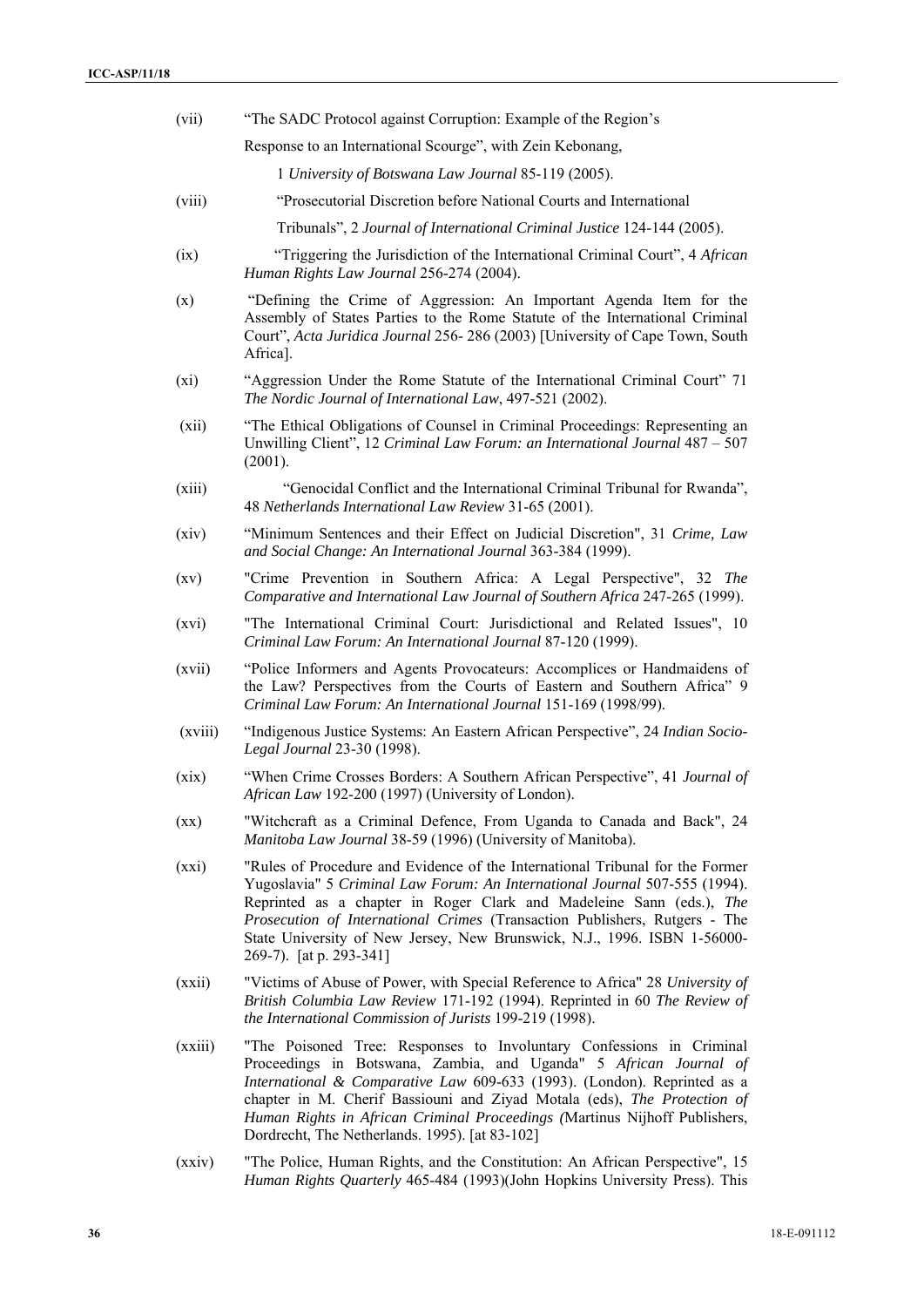article was abstracted in the 1994 *International Political Science Abstracts* (27 Rue Saint-Gallium, 75341 Paris Cedex 07, France).

- (xxv) "Religious Liberty and the Law in Botswana Today," 34 *Journal of Church and State* 843-862 (1992) (Baylor University).
- (xxvi) "La religion et la Loi au Botswana aujourd'hui" 43 *Conscience et Liberte* 89-93 (1992) (Bern, Switzerland).
- (xxvii) "Extenuating Circumstances in Capital Offences in Botswana", 2 *Criminal Law Forum: An International Journal* 235-268 (1991).
- (xxviii) "Compensating the Victims of Crime in Botswana", 33 *Journal of African Law* 157-171 (1989) (University of London).
- (xxix) "The Right to Legal Representation in Botswana", (1988) *Israel Yearbook on Human Rights* 211-227 (Tel-Aviv University).
- (xxx) "Religion, the Law and the State in Africa" 28 *Journal of Church and State* 268- 287 (1986) (Baylor University).
- (xxxi) "The Right to Return Home in International Law", 21 *Indian Journal of International Law* 335-351 (1981).
- (xxxii) "The Nature and Function of Marriage Gifts in Customary African Marriages", 23 *American Journal of Comparative Law* 682-704 (1975) (University of California).
- (xxxiii) "The Consul as a Defendant: His Amenability to the Jurisdiction of the Receiving State", 15 *Indian Journal of International Law* 333-350 (1975).
- (xxiv) "The International Court, Impartiality and Judges Ad Hoc", 13 *Indian Journal of International Law* 207-230 (1973). [This article was included in J.C. Merrills' *A Current Bibliography of International Law*, (Butterworths, London, 1978), 188.
- (xxxv) "The Tanzania Nationalisation Laws", 3 *Eastern African Law Review* 1-23 (1970) (The University of Dar Es Salaam).

#### **Conference and other papers**

- (i) "The ICC Targets Impunity, not Africa", article published in the newsletter of the Uganda Coalition on the International Criminal Court, Kampala, Uganda, July 2011.
- (ii) "Reparations for Victims of Crime in Uganda" in Eduardo Vetere & David Pedro, *Victims of Crime and Abuse of Power: Festschrift in honour of Irene Melup* (11<sup>th</sup> UN Congress on Crime Prevention and Criminal Justice, Bangkok, April 2005).
- (iii) "Bringing Aggressors to Justice: From Nuremberg to Rome" presented as an inaugural lecture at the University of Botswana, Gaborone, 13 April 2005.
- (iv) "The Right to Legal Representation before the International Tribunal for the former Yugoslavia", presented at the 18<sup>th</sup> International Conference of the International Society for the Reform of Criminal Law, Montreal, Canada, 8 – 12 August 2004.
- (v) "The Independence of the Judiciary" presented at the SADC Chief Justices' Conference, Kasane, Botswana, July, 2004.
- (vi) "Prosecutorial Discretion before National and International Tribunals" delivered as part of a series of Guest Lectures at the Office of the Prosecutor of the International Criminal Court, The Hague, Netherlands, and 19 December 2003. See website: http://www.icc-cpi/otp/lecturers\_dn.html
- (vii) "Implementation of the Rome Statute: Making the National Criminal Justice Systems Able in Law" presented at the Annual International Criminal Law Network, The Hague, Netherlands 17-19 December 2003.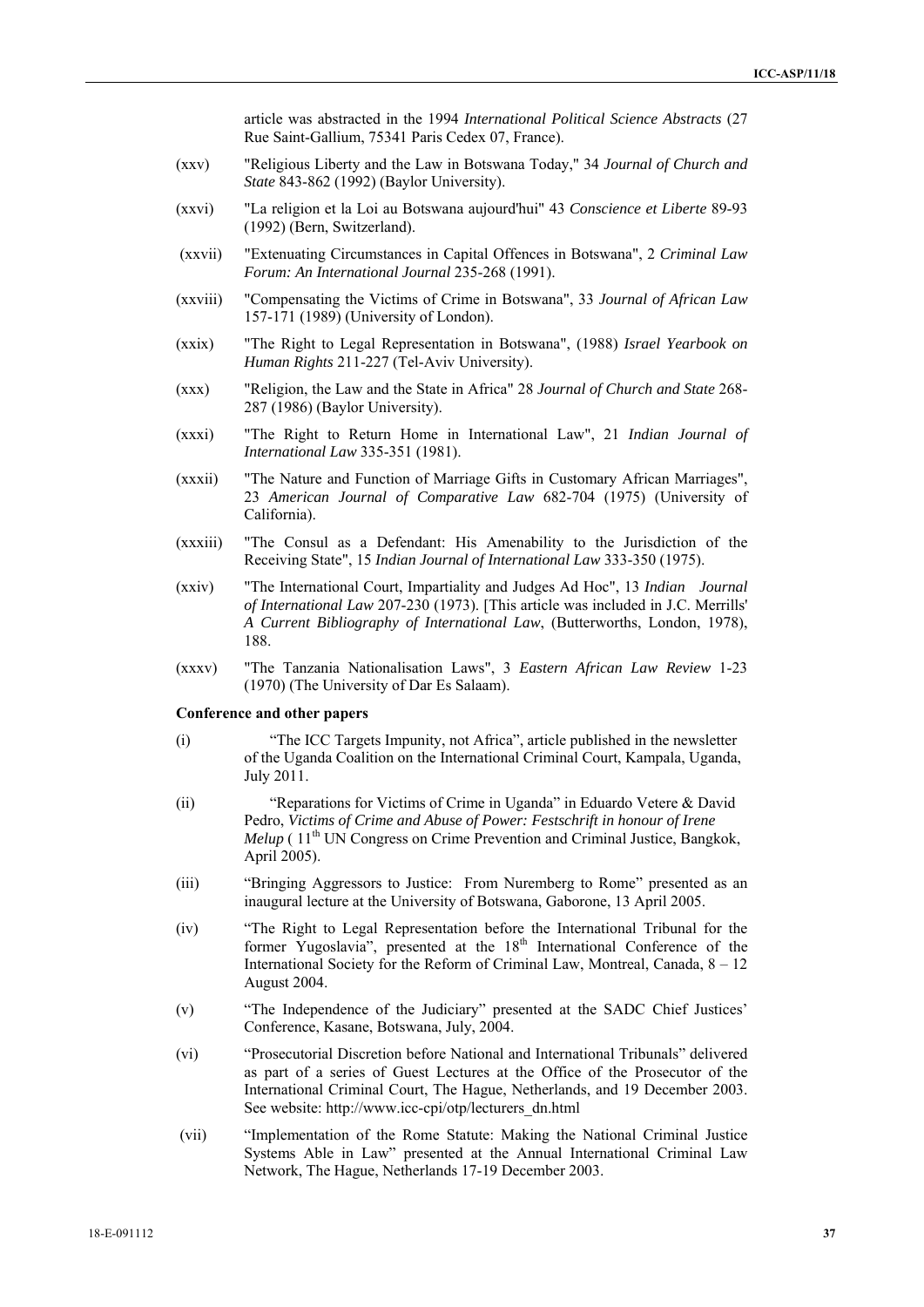- (viii) "Triggering the Jurisdiction of the International Criminal Court" presented at a Symposium on "Civil Society and Justice in Zimbabwe", Johannesburg, South Africa, 11-13 August 2003.
- (ix) "The Definition of the Crime of Aggression: Challenge facing the Assembly of States Parties" presented at the International Conference on 'The International Criminal Court: Some Ouestions and Answers from the Arab Region" at Cairo, Egypt 9 -11 May 2002.
- (x) "Rwandan Adventists on Trial for Genocide" (2000) *Adventist Lawyer* 36.
- (xi) "Treatment of Prisoners and the International Law of Human Rights", paper presented at the Seminar for Heads of Penitentiary Institutions of African Countries, Harare, Zimbabwe, 23 February - 5 March, 1988.
- (xii) "The Death Penalty in Botswana", a paper presented at the "Reform of the Criminal Law" Conference, Inns of Court, London, July 26-29, 1987. (Cited by Roger Hood in *The Death Penalty* (Oxford University Press, Oxford 1989).
- (xiii) "The Prisoner and Human Rights", in Frimpong, K.(ed.), *The Law, The Convict And The Prisons* (Mimeograph), University of Botswana, Gaborone, 1987. [at p. 210-224]
- (xiv) "Capital Punishment in Botswana" with M.J.A. Glickman in United Nations, *Crime and Criminal Justice Newsletter*, 12 and 13 (November 1986), p. 51.
- (xv) "A Magna Carta for Victims of Crime", in *Departmental Seminar Papers* Vol. I (1985/86).
- (xvi) "Christianity and Human Rights", a paper presented at a Workshop organised by the Department of Theology and Religious Studies (University of Botswana 1985).
- (xvii) "Group Victims of Crime and other Illegal Acts Linked to the Abuse of Public Power with Special Reference to Africa",(paper prepared for the Crime Prevention and Criminal Justice Branch of the United Nations Centre for Social Development and Humanitarian Affairs, New York, 1983). Cited in the *Working Paper Prepared by the UN Secretariat* for the 7th UN Congress on the Prevention of Crime and Treatment of Offenders, Milan, Italy. UN Doc. A/CONF.121/6, 1 August 1985.
- (xviii) "The Church in an Emerging Legal System: The Case of Uganda", a paper presented at the International Christian Lawyers' Conference, Geneva, Switzerland, 1981.
- (xix) "Torture: A Crime Against Human Dignity", an article published in *The Exposure* (magazine, Kampala, Uganda. 1980).

#### **Awards**

- 2006 Visiting Scholar, *Max-Planck Institute for Foreign and International Criminal Law*, Freiburg, Germany.
- 1996 Awarded a medal by the *International Society for the Reform of Criminal Law,*  at Vancouver, Canada in recognition of my contribution to International Human Rights and to Criminal Law Reform.
- 1995 Visiting Scholar, *Max-Planck Institute for Foreign and International Criminal Law,* Freiburg, Germany.
- 1982 Fellow, Institute of International Law & International Relations Research, *Hague Academy of International Law,* The Hague, Netherlands.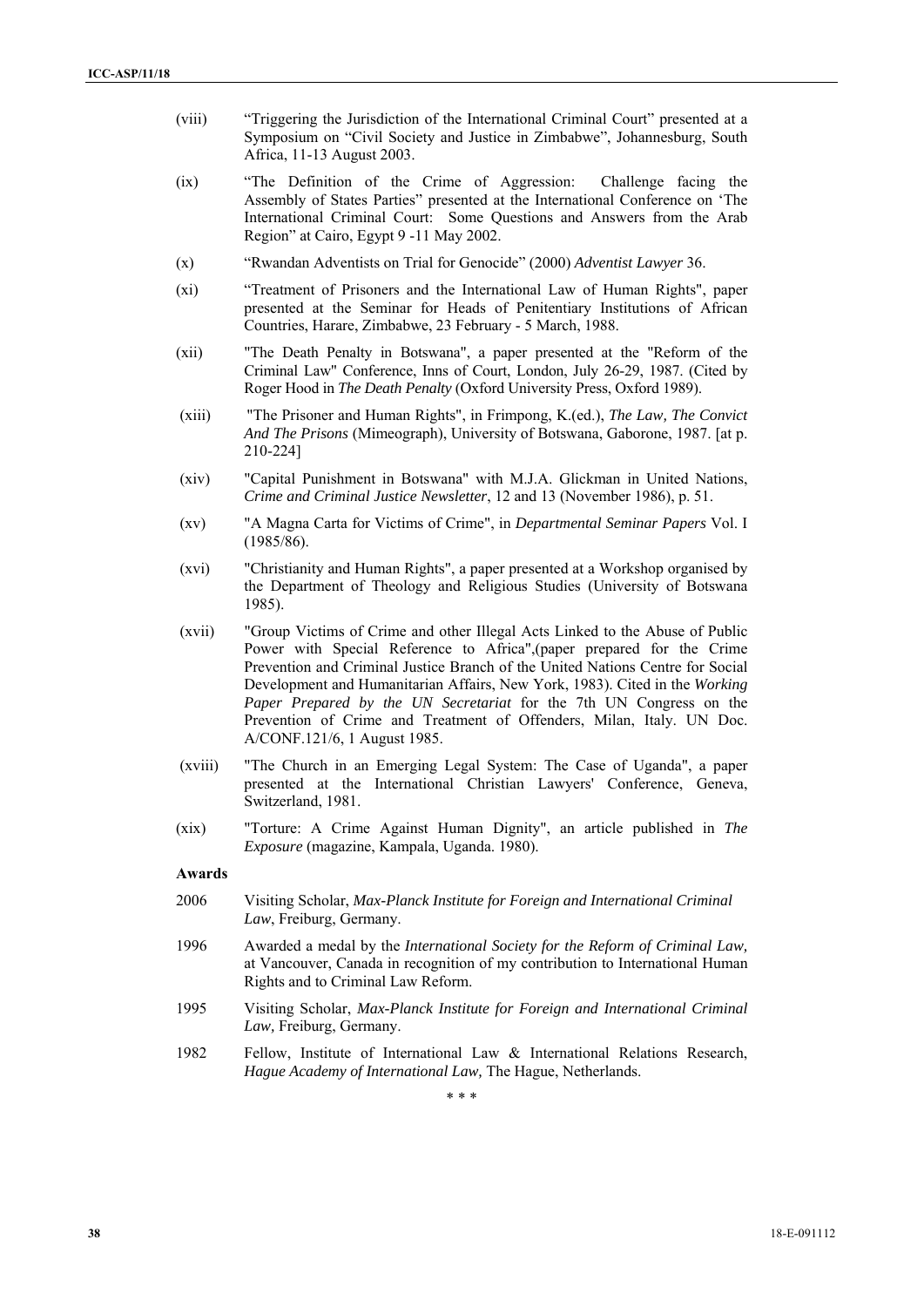# **7. PARKER, Kevin (Australia)**

(Original: English)

#### **Note verbale**

The Permanent Mission of Australia to the United Nations presents its compliments to the Secretariat of the Assembly of States Parties to the Rome Statute of the International Criminal Court (ICC) and has the honour to refer to paragraph 19 of resolution ICC-ASP/10/Res.5 of 21 December 2011 under which the Assembly of States Parties decided to establish an Advisory Committee on nominations of judges of the International Criminal Court, and the Bureau decision of 1 May 2012, which opened the nomination process for the Advisory Committee.

The Permanent Mission of Australia has the further honour to inform the Secretariat that the Government of Australia has decided to nominate Judge Kevin Parker for election to the Advisory Committee on the Nomination of Judges.

A statement in support of Judge Parker's nomination and his curriculum vitae are attached to this note.

\* \* \*

#### **Statement of qualifications**

Australia has the honour of nominating Judge Kevin Parker for the Advisory Committee on the Nominations of judges of the International Criminal Court.

Judge Parker has had a long and distinguished legal career both in Australia and at the International Criminal Tribunal for the former Yugoslavia (ICTY).

Admitted as a legal practitioner in Australia in 1960, he was appointed as the Senior Assistant Prosecutor for Western Australia in 1967 and the Chief Prosecutor in 1971. He was subsequently appointed as Queen's Counsel in 1977 before serving as the Solicitor-General of Western Australia from 1979 to 1994. From 1994 until 2003 he was a Judge of the Supreme Court of Western Australia and in that role he conducted many major criminal trials and dealt with a large number of criminal appeals.

Concurrently, Judge Parker was a legal officer of the Royal Australian Air Force (Reserve), serving as Judge Advocate from 1977 to 1985 and Reviewing Judge Advocate from 1985 to 1997. He held the rank of Air Commodore on his retirement.

In 2003, Judge Parker became a permanent judge of the ICTY, and served in that capacity until 2011. During his tenure at the ICTY, Judge Parker served as Vice-President for two terms from 2005 to 2008 and was the Presiding Judge of Trial Chamber II from 2008 to 2011. As a judge of the ICTY, Judge Parker presided over a record number of five trials, three of which involved multiple accused. He also conducted the Inquiries into the deaths in custody of Slobodan Milosevic and Milan Babic, served as a member of the Rule 11 *bis* Chamber, which was responsible for the transfer of cases to the courts of Balkan countries, as well as the Rules Committee, and he had the pre-trial management of over 10 cases.

Judge Parker's extensive domestic and international legal experience clearly establishes his competence in both criminal and international law. Indeed, his energy and commitment to excellence as a judge of the ICTY has been widely remarked upon.

During his domestic legal career, Judge Parker held many appointments that required the oversight and assessment of legal practitioners, namely, membership of the Council of the Law Society of Western Australia (1972-1979), membership (1977-1979) then Chairmanship (1979-1992) of the Barristers' Board of Western Australia, membership of the Council of the Australian Institute of Judicial Administration (1982-1988), Presidency of the Legal Practice Board of Western Australia (1992-1994), Chairmanship of the Legal Practitioners' Disciplinary Tribunal of Western Australia (1992- 1995), and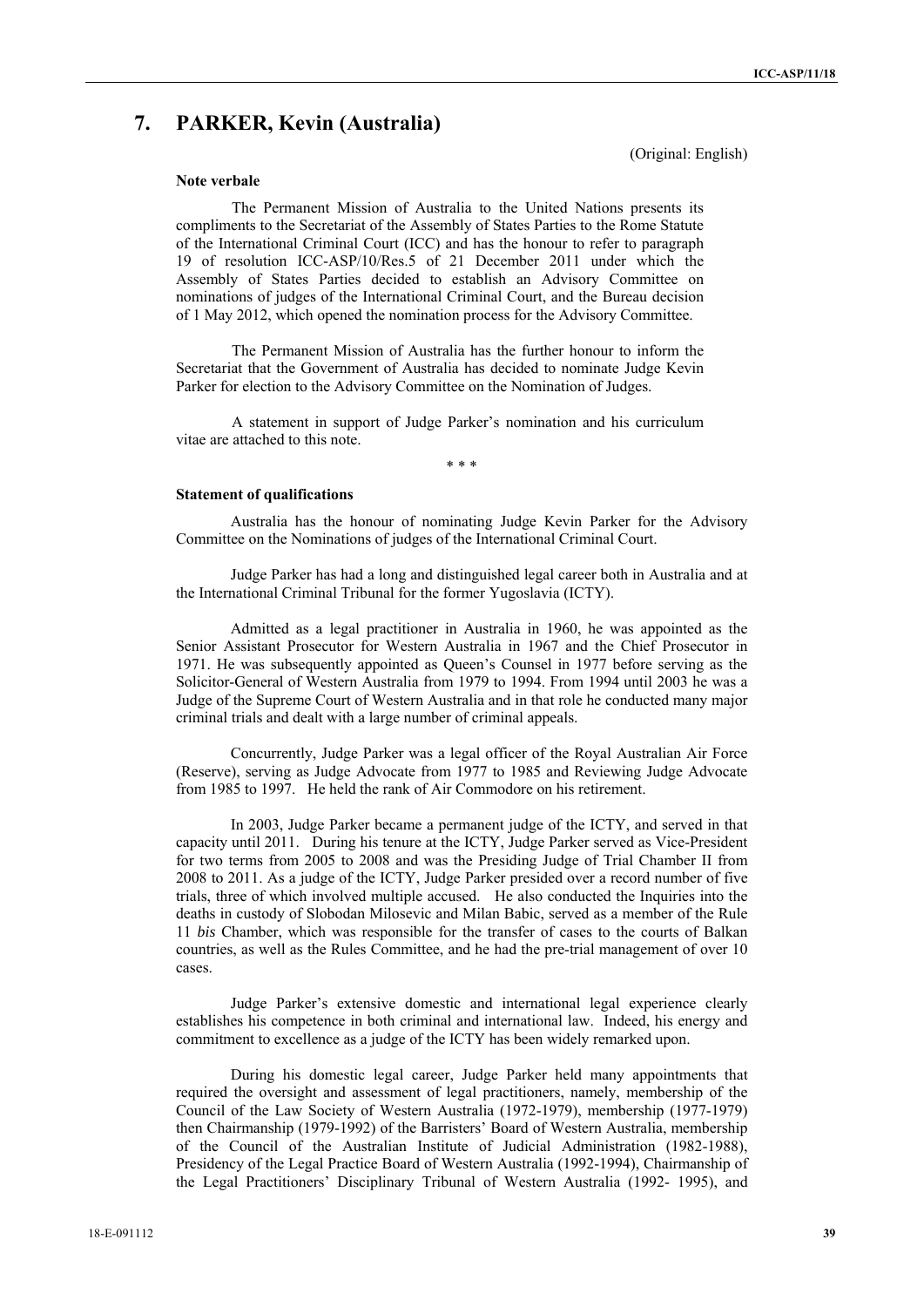Membership of the Consultative Committee of Australian Law Admitting Authorities(1983-1994). As Solicitor-General it was his responsibility to identify legal practitioners who were suitable for appointment as Judges, a role that he performed for over 14 years.

In 1989, Judge Parker's outstanding service to the law was recognised when he was appointed an Officer of the Order of Australia, and in 2008 he was made a Companion of that Order, which is Australia's highest civil honour, for his service to International law. In addition he has served as the Australian Honorary Aide-de-Camp (Air) to HM Queen Elizabeth II from 1979 to1981. These distinguished awards and appointments confirm the eminent standing and high moral character of Judge Parker. Indeed, as noted by the Chief Justice of the Western Australian Supreme Court on the occasion of Judge Parker's election to the ICTY, 'to all who know him, Judge Parker is held in the highest of esteem for his wisdom, compassion, common sense, legal skills, and his vast knowledge of the law'.

Judge Parker is deeply conscious of the importance of the task to be carried out by the Advisory Committee. Although he is from the common law tradition, his experience has demonstrated to him the importance of international judges looking beyond national legal traditions in the fulfilment of their role. It is his strongly held view that the success of the International Criminal Court will depend heavily on the quality of its judicial work.

The Australian Government recommends Judge Parker's nomination to the Bureau's working group and to States Parties.

\* \* \*

#### **Personal data**

| Name:     | The Hon Kevin Parker, AC, RFD, QC                             |
|-----------|---------------------------------------------------------------|
|           | Date of birth: 6 February 1937, Kalgoorlie, Western Australia |
| Educated: | Perth Modern School and University of Western Australia       |

#### **Professional experience**

| 1960          | Admitted as a Legal Practitioner                                                                               |
|---------------|----------------------------------------------------------------------------------------------------------------|
| 1971-1974     | Chief Crown Prosecutor, Western Australia                                                                      |
| 1977          | Appointed Queen's Counsel                                                                                      |
| 1979 – 1994   | Solicitor - General, Western Australia                                                                         |
| $1994 - 2003$ | Judge of the Supreme Court of Western Australia                                                                |
| 2003 – 2011   | Permanent Judge, International Criminal Tribunal for the former Yugoslavia<br>(ICTY), The Hague (Retired)      |
| 2005-2008     | Vice-President, ICTY                                                                                           |
| 2008 – 2011   | Presiding Judge, Trial Chamber II, ICTY                                                                        |
|               | 1982 and 1987 Member, Australian Delegation to the United Nations Commission on the<br>Law of the Sea (UNCLOS) |
| 1991          | Member, Australian Delegation to the United Nations Commission on<br>International Trade Law (UNCITRAL)        |
| 1981 - 1995   | Member, Australian Delegation negotiating Maritime Boundaries with<br>Indonesia                                |
| $1971 - 1979$ | Member of Council, the Law Society of Western Australia                                                        |
| $1979 - 1992$ | President, Barristers Board of Western Australia                                                               |
| 1992 - 1994   | President, Legal Practice Board Western Australia                                                              |
| $1982 - 1988$ | Member of Council, the Australian Institute of Judicial Administration                                         |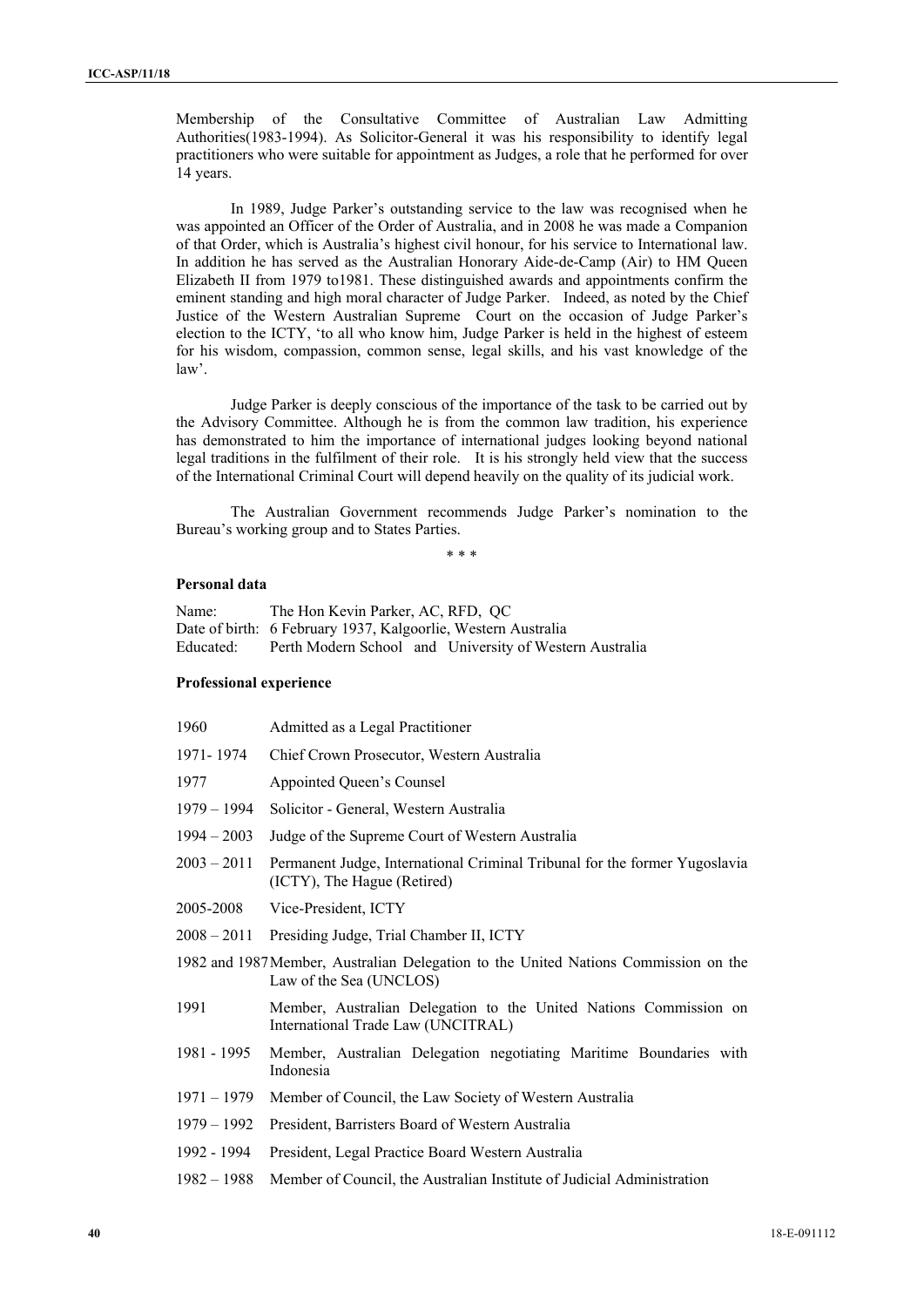| $1983 - 2003$  | Member, the Consultative Committee of Australian Law Admitting<br>Authorities                                                                                                                                                                              |  |  |
|----------------|------------------------------------------------------------------------------------------------------------------------------------------------------------------------------------------------------------------------------------------------------------|--|--|
| 1959 – 1997    | Legal Officer, RAAF (Reserve).                                                                                                                                                                                                                             |  |  |
|                | Became Reviewing Judge Advocate, Australian Defence Force, holding the<br>rank of Air Commodore.                                                                                                                                                           |  |  |
| $1965 - 1970$  | Hon ADC (Air) to Governor of Western Australia                                                                                                                                                                                                             |  |  |
| 1979 - 1981    | Hon ADC (Air) to HM the Queen                                                                                                                                                                                                                              |  |  |
| $1995 - 2003$  | Chancellor, Anglican Diocese of Perth                                                                                                                                                                                                                      |  |  |
| $1981 - 1995$  | Chancellor, Diocese of North-West Australia                                                                                                                                                                                                                |  |  |
| $1983 - 1995$  | Trustee, Diocese of Perth                                                                                                                                                                                                                                  |  |  |
| $1980 - 2003$  | Member, Canon Law Commission, Anglican Church of Australia                                                                                                                                                                                                 |  |  |
| <b>Honours</b> |                                                                                                                                                                                                                                                            |  |  |
| 1989           | AO. Appointed an Officer of the Order of Australia, for service to the Law<br>and the Anglican Church: In particular in respect of the Australia Acts<br>1986 (of Australia and the United Kingdom) and the Jurisdiction of Courts<br>(Cross-Vesting) Acts |  |  |

2008 AC. Appointed a Companion of the Order of Australia, for service to International Law.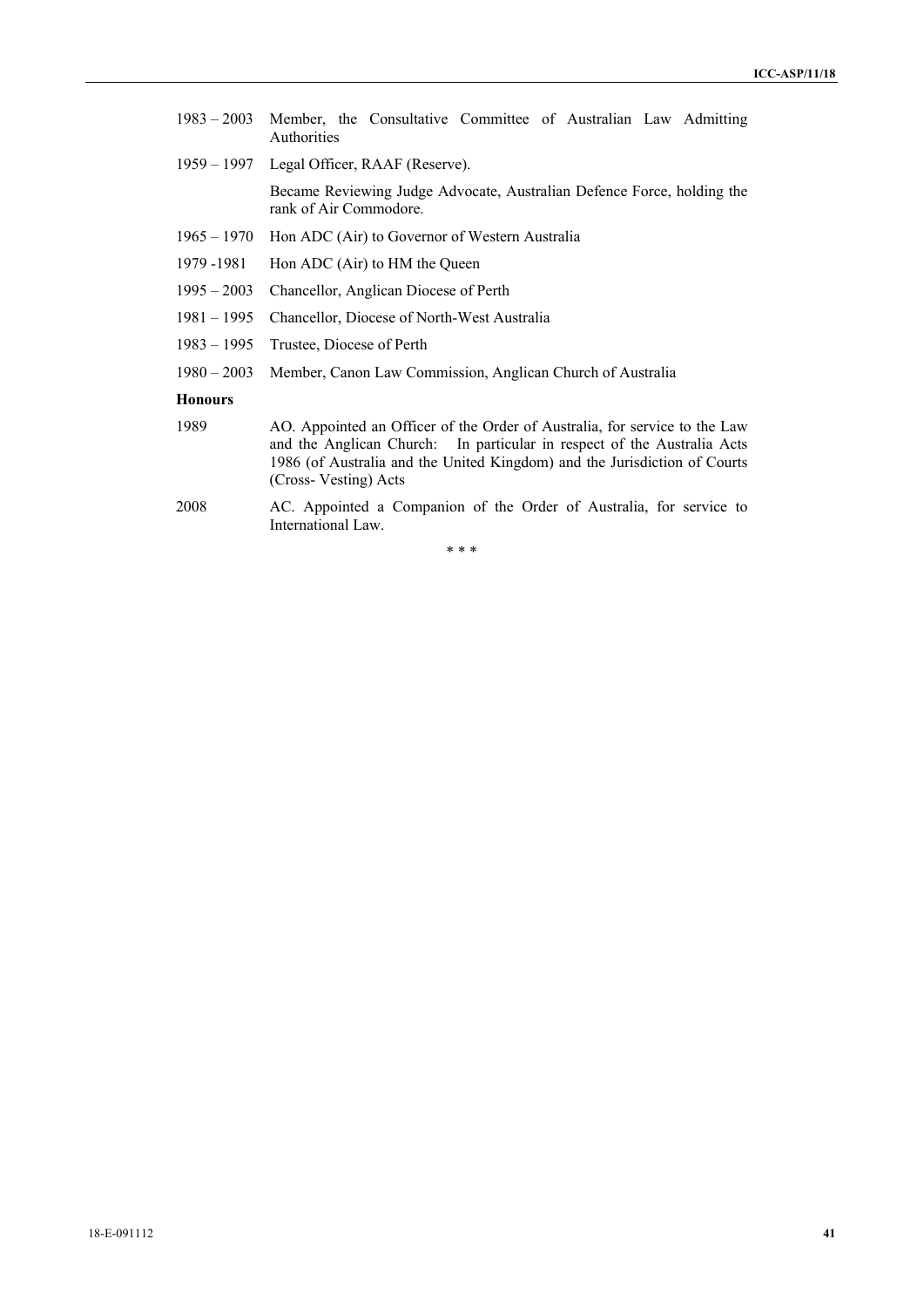# **8. PETRIČ, Ernest (Slovenia)**

(Original: English)

## **Note verbale**

The Ministry of Foreign Affairs of the Republic of Slovenia presents its compliments to the Secretariat of the Assembly of States Parties of the International Criminal Court and has the honour to communicate that the Government of the Republic of Slovenia decided to nominate Prof. Dr Ernest Petrič as candidate for a member of the Advisory Committee on Nominations of judges of the International Criminal Court.

Since the establishment of the International Criminal Court, the Republic of Slovenia has been a staunch supporter of both its work and activities. Slovenia's decision to nominate a candidate is another sign of its commitment to the effective functioning of the Court, which depends on the quality of nominated judges. An independent evaluation of candidates for the post of judges of the Court should be a decisive step in the decision on their nomination.

Slovenia has therefore decided to nominate an eminent international lawyer, judge, diplomat, and academic as candidate for a member of the Advisory Committee. A detailed description of qualifications of Prof. Dr Petrič, including his curriculum vitae, are attached to this note.

\* \* \*

#### **Statement of qualifications**

The Government of the Republic of Slovenia decided to nominate Prof. Dr Ernest Petrič as candidate for a member of the Advisory Committee on Nominations of judges of the International Criminal Court.

Prof. Dr Ernest Petrič currently holds the post of President of the Constitutional Court of the Republic of Slovenia. During his career, he has collected invaluable experience and achievements in the legal, diplomatic and academic spheres.

His diplomatic career includes the post of Ambassador of the former Socialist Federal Republic of Yugoslavia (SFRY) to India at a time when the former Yugoslavia was chairing the Non-Aligned Movement. He was also the first Ambassador of the Republic of Slovenia to the United States. Later, he held the posts of State Secretary at the Ministry of Foreign Affairs, Permanent Representative to the United Nations in New York, Ambassador to Austria, and Permanent Representative to the International Organizations in Vienna (OSCE, UNIDO, ODC, CTBT, and IAEA).

His academic career includes professorships at the University in Ljubljana, Slovenia, and in Ethiopia. He has published over 100 articles on international law, international relations and related topics. He recently published his sixth book entitled "Foreign Policy: The Basis of Theory and Practice" which, like his previous books, shows the wealth of his experience and professional achievements in diplomacy, international law and the academic sphere.

Dr Petrič is a member of the International Law Commission for the second term. During the first term, he was elected Chairman and Rapporteur. His competence in international law has been recognised by his peers repeatedly in both domestic and international fora.

Dr Petrič is a person of highest integrity and professionalism, and his personal commitment to the effective work of the International Criminal Court would guide him in his deliberations and evaluations regarding candidates for the post of judge of the Court, should he be elected.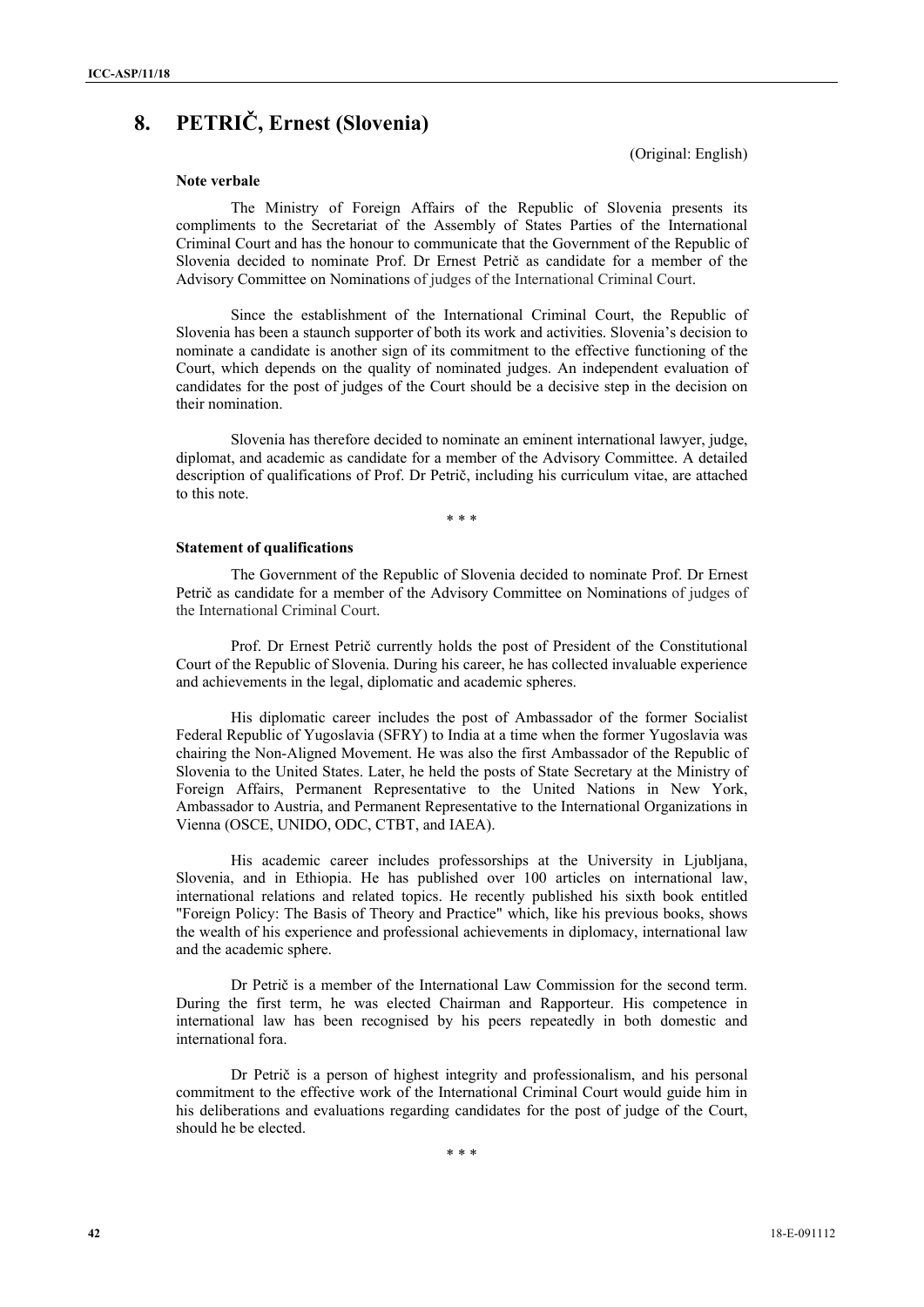#### **Personal data**

| Name: | Dr. Ernest Petrič |
|-------|-------------------|
|       | Ambassador        |

## **Education**

| 1965        | Ph.D. in International Law, Faculty of Law, University of Ljubljana. |
|-------------|----------------------------------------------------------------------|
| 1963 - 1964 | Postgraduate studies at the University of Vienna.                    |
| 1960        | LL.M. with honours, Faculty of Law, University of Ljubljana.         |

## **Additional education**

| 1979 | Max Planck Institute of International and Public Law, Heidelberg,   |  |  |
|------|---------------------------------------------------------------------|--|--|
|      | Germany.                                                            |  |  |
| 1973 | Academy of International Law, The Hague, Netherlands.               |  |  |
| 1972 | Wilton Park, United Kingdom.                                        |  |  |
| 1958 | Institute of International Law, University in Thessaloniki, Greece. |  |  |
|      | University of Lund, Sweden.                                         |  |  |

#### **Work experience**

- 2010 present President of the Constitutional Court of the Republic of Slovenia.
- 2008 present Judge of the Constitutional Court of the Republic of Slovenia.
- 2008 present Professor of International Law and International Relations, Faculty of Social Sciences, University of Ljubljana.
- 2008 present Professor of International Law, European Law Faculty in Nova Gorica.
- 2002-2004 Ambassador of the Republic of Slovenia to the Republic of Austria and Permanent Representative to the International Organizations in Vienna (2002-2008) and the OSCE.
- 2000-2002 Permanent Representative of the Republic of Slovenia to the United Nations in New York and Ambassador (non-resident) of the Republic of Slovenia to the Federative Republic of Brazil.
- 1997-2000 State Secretary, Ministry of Foreign Affairs of the Republic of Slovenia.
- 1991-1997 Ambassador of the Republic of Slovenia to the United States of America and (non-resident) to the United States of Mexico.
- 1989-1991 Ambassador of the Socialist Federal Republic of Yugoslavia to the Republic of India and (non-resident) the Kingdom of Nepal.
- 1986-1989 Professor of International Relations and International Law, Faculty of Sociology, Political Sciences and Journalism, University of Ljubljana.
- 1983-1986 Professor of International Relations and International Law, University of Addis Ababa, Ethiopia.
- 1972-1983 Professor of International Relations and International Law, Head of Department of Political Science and International Relations, Faculty of Sociology, Political Sciences and Journalism, University of Ljubljana.
- 1965-1967 Senior university teacher of international relations and international law, Faculty of Political Studies, University of Ljubljana.

## **Publications**

Author of six books on topics of international law and international relations. Author of over 100 articles on topics of international law, international relations and related topics.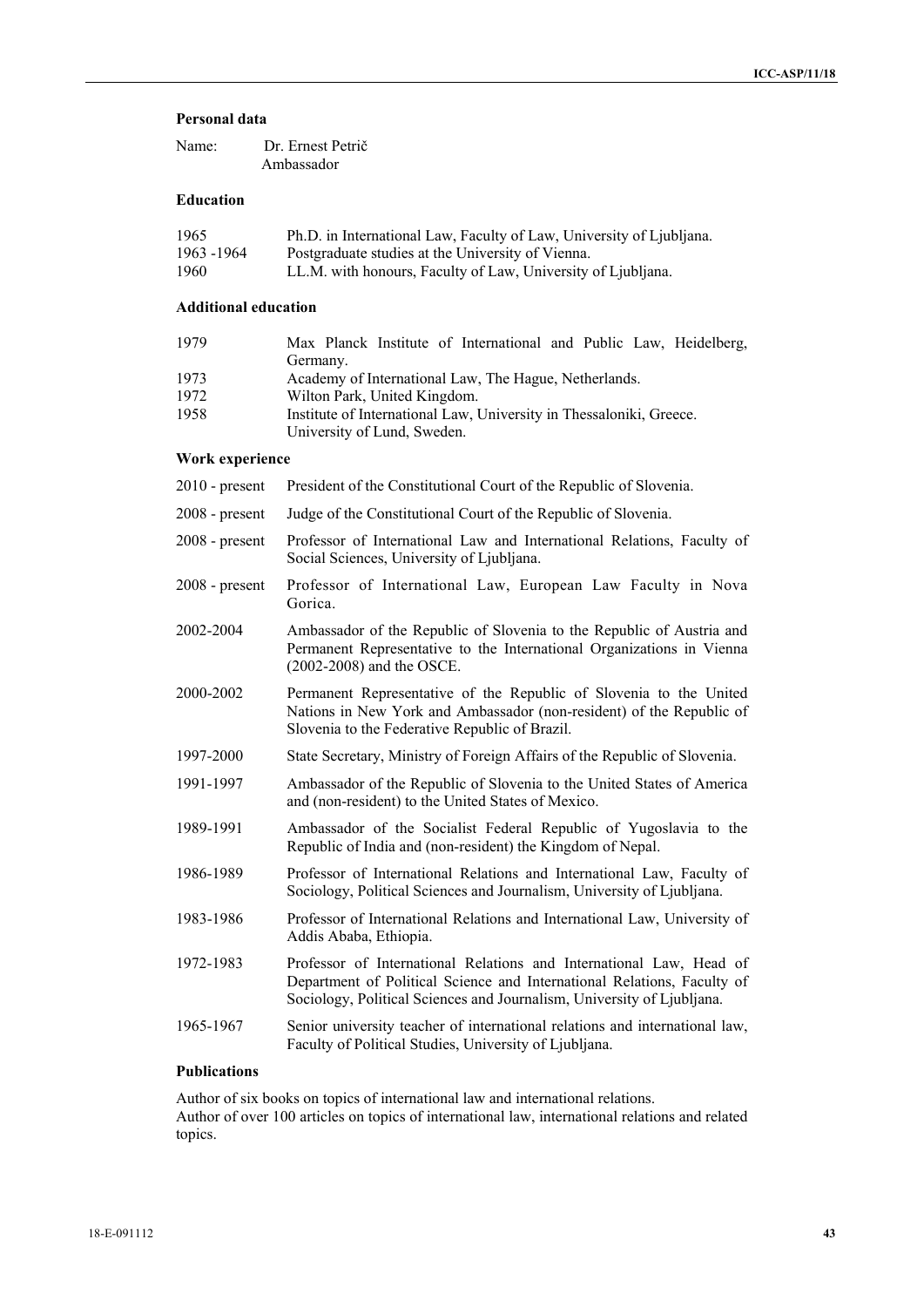#### **Management skills**

- 2009-2010 Member of the International Law Commission (2006 to present) and its Chairman, Geneva, Switzerland.
- 2006-2007 Member of the Board of Governors of the International Atomic Energy Agency (IAEA) (2005-2007) and its Chairman (Vienna, Austria).
- 1987-1989 Dean of the Faculty of Sociology, Political Sciences and Journalism, University of Ljubljana.
- 1987-1989 Director of the Research Centre of the Faculty of Sociology, Political Sciences and Journalism, University of Ljubljana.
- 1967-1972 Member (Minister) of the Executive Council (Government) of the Socialist Republic of Slovenia, responsible for science and technology.
- 1967-1972 Member of the Slovenian National Assembly.

## **Additional experience in foreign policy and international law**

Expert member of the delegations to the General Conferences of UNESCO and the OECD.

Representative of the Socialist Federal Republic of Yugoslavia to the OECD Committee for Scientific and Technological Policy (CTTP).

Member of the Yugoslav-Italian Committee for Scientific and Technical Cooperation.

Member of the Yugoslav-Greek Committee for Scientific and Technical Cooperation.

#### **Research work**

1962 - present Recipient of independent research and scientific projects and grants on issues of international law and international relations, on human rights, and peaceful settlement of disputes among states, self-determination, protection of minorities, expulsion, etc.

1977 Holder of the Highest Reward for Scientific Work

#### **Languages**

Speaks Croatian, English, German, Italian, Russian and Serbian. Understands French and Spanish.

## **Personal information**

Married, three children.

Decorated by the Socialist Federal Republic of Yugoslavia, the United States of America (State of Colorado) and the Republic of Austria. Holder of the highest decoration for civilian work of the Republic of Slovenia.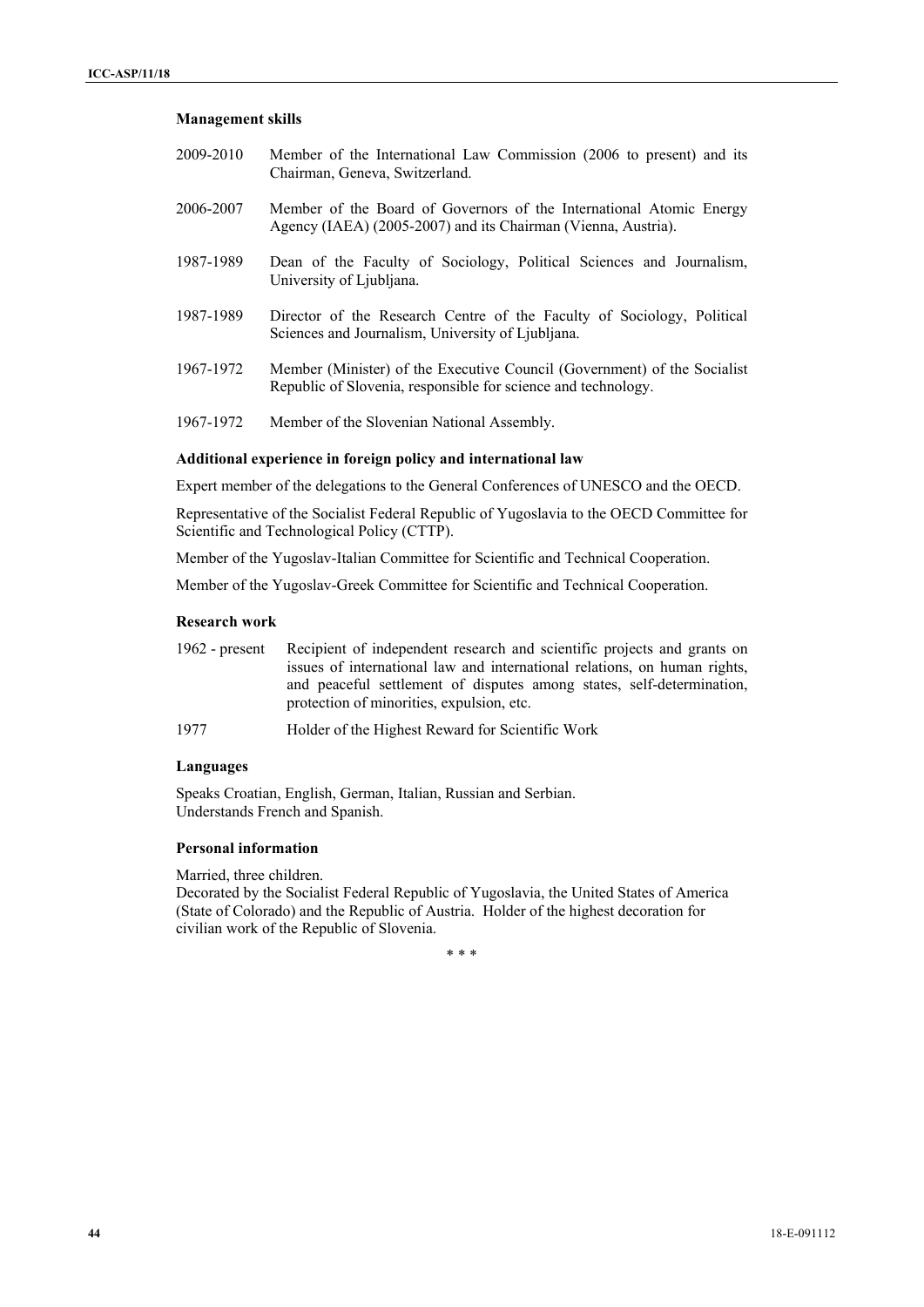# **9. PINTO, Mónica (Argentina)**

(Original: Spanish)

#### **Note verbale**

The Permanent Mission of the Argentine Republic to the United Nations presents its compliments to the Secretariat of the Assembly of States Parties to the Rome Statute of the International Criminal Court, and has the honour to inform it that the Argentine Government has decided to submit the candidacy of Dr. Mónica Pinto for appointment to the Advisory Committee on Nominations, at the election to be held at the eleventh session of the Assembly of States Parties (The Hague, 14-22 November 2012), pursuant to the recommendation of its Bureau.

Appended hereto is the candidate's curriculum vitae, together with a statement of her competencies and experience.

\* \* \*

#### **Statement of qualifications**

Argentina has decided to nominate Mrs. Pinto as a candidate for election to the Advisory Committee on Nominations.

Mrs. Pinto, whose *curriculum vitae* is submitted together with this statement, fully meets the requirements established in the terms of reference of the Advisory Committee adopted by the Assembly of States Parties with Resolution ICC-ASP/10/Res. 5, which reads: "Members of the Committee should be drawn from eminent interested and willing persons of a high moral character, who have established competence and experience in criminal or international law."

She has a longstanding and well recognized carreer that includes ademic activity and profesional practice in international law and human rights law in Argentina and abroad.

Mrs. Pinto is professor of International Law and of International Human Rights Law at the University of Buenos Aires (UBA) Law School where she serves as Dean (2010-14). She is also the coordinator of the Human Rights Programme of the University (from 2007).

Mrs. Pinto has also been professor and visiting professor in a number of academic institutions abroad, such as the Hague Academy of International Law, Columbia Law School (2001, 2003), Université Panthéon-Assas Paris II, Université de Rouen, Université Panthéon-Sorbonne Paris 1, the International Institute of Human Rights René Cassin at Strasbourg, the Interamerican Institute on Human Rights at San José, Costa Rica, Universidad de Alcalá de Henares (2002) and Universidad San Carlos, Guatemala.

Among others, she is as a Member of the governing board of the Inter-American Institute on Human Rights (San José), a Member of the Association for the Prevention of Torture (Geneva), the International Institute of Human Rights (Strasbourg), and a Commissioner and a member of the Executive Committee of the International Commission of Jurists (Geneva).

She has served in the international sphere as independent expert for the examination of the situation of human rights in Guatemala (1993-96), in Chad (2004-05) to the UN Commission on Human Rights. She also appeared before several human rights bodies and tribunals, and before arbitral tribunals both as an attorney and as an expert.

She was Director of the Department of Human Rights, Ministry of Foreign Affairs of Argentina, appointed by public competition –concours- (1994-2000); Director of Cooperation and International Affairs at the Ministry of Justice and Human Rights (2000- 01) and again legal officer in the area of Human Rights, Ministry of Foreign Affairs (2002- 07).

Mrs. Pinto is also the author of many books and publications on international law and human rights law.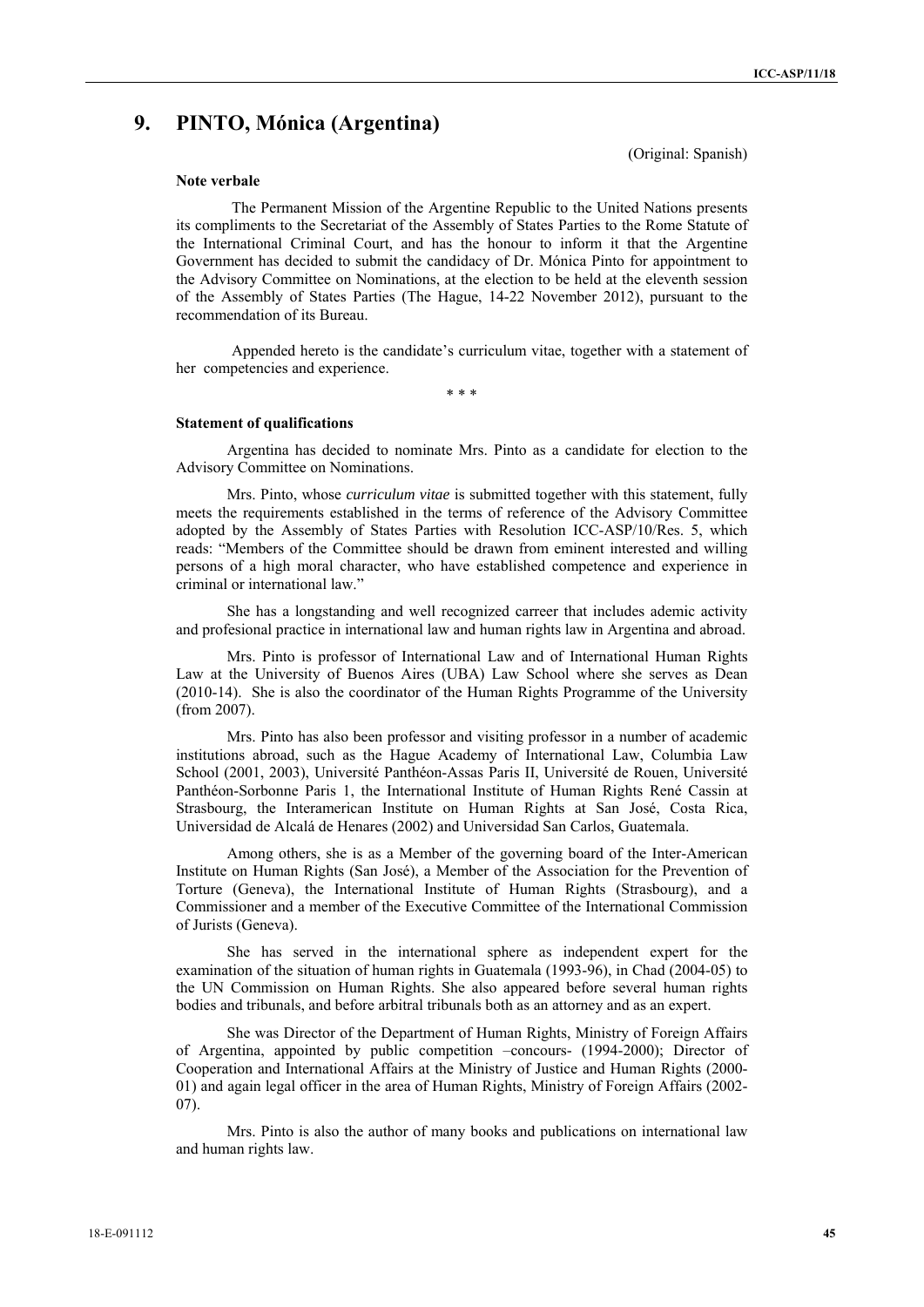Mrs. Pinto is broadly recognized as a person of high moral character. She was awarded the *Ordre national du mérite*, as a *Chevalier*, by the French republic, the Goler T. Butcher Medal by the American Society of International Law, the award "Personalidad destacada de los derechos humanos" of the city of Buenos Aires (2011) and the "Margarita de Ponce Award" of the Union of Argentine Women (2012).

Mrs. Pinto is very conscious of the importance of the responsibilities entrusted to the Advisory Committee, and Argentina is convinced her election will greatly benefit the work of the Committee.

\* \* \*

#### **Personal data**

Mrs. Pinto is a national of Argentina (1952).

She obtained a first law degree (Abogada) in 1975 and a Ph.D Law (Doctora en Derecho) in 1983 at the University of Buenos Aires.

Mrs. Pinto is professor of International Law and of International Human Rights Law at the University of Buenos Aires (UBA) Law School where she serves as Dean (2010-14). She is also the coordinator of the Human Rights Programme of the University (from 2007).

Mrs. Pinto has taught a course at the Public International Law 2007 Summer Programme of the Hague Academy of International Law; in 2000 she was the Director of Studies for the French-speaking Seminar in the Public International Law Session. As a Visiting Professor of Law she served at Columbia Law School (2001, 2003), Université Panthéon-Assas Paris II (1997, 2005, 2009), Université de Rouen (2007), Université Panthéon-Sorbonne Paris 1 (2008). She participated as professor at the Buenos Aires Summer Programme of Southwestern University School of Law (2006-11). She has taught at the UN International Law Fellowship Programme (2001-02, 2004, 2007-08), at the International Institute of Human Rights René Cassin at Strasbourg (2004-08, 2012), at the Interamerican Institute on Human Rights at San José (from 2004). Visiting professor at the Universidad de Alcalá de Henares (2002) and San Carlos de Guatemala (2009). She has been Visiting Research Scholar at the University of Michigan, Ann Arbour, USA, 1988.

She is a Member of the Executive Committee of the Human Rights Observatory of the Association of Universities of the Montevideo Group/AUGM as a representative of UBA. She is the Director of the Master and of the post-graduate courses on International Human Rights Law at UBA Law School. She has been Vice-dean (2002-06), Assistant Dean for academic affairs at UBA Law School (1994-02), and chaired its publishing house –EUDEBA- (2007-10).

She served as President of the International Association of Law Schools – IALS  $(2008-11)$ .

Mrs. Pinto serves as a member of the Steering Committee of the Project on International Courts and Tribunals (PICT) from 1998. She is a member of the American Society of International Law and the Société française de droit international. She joined as consultant the Argentine Council for International Relations/CARI.

She sits as a Judge (2009-14) and Vice President (from 2011) at the World Bank Administrative Tribunal. She is in the List of Arbitrators of the International Arbitral Tribunal for Salto Grande (2011-14). She has appeared before several human rights bodies and tribunals, and before arbitral tribunals both as an attorney and as an expert.

In the area of human rights she serves as a Member of the governing board of the Inter-American Institute on Human Rights (San José), the Association for the Prevention of Torture (Geneva), the International Institute of Human Rights (Strasbourg). She is a Commissioner and a member of the Executive Committee of the International Commission of Jurists (Geneva).

Mrs.Pinto has been appointed by the UN Secretary General as member of the Board of Trustees of the Voluntary Fund for Technical Co-operation in the Matter of Human Rights (2006-09, 2009-11). Previously, she held a mandate as independent expert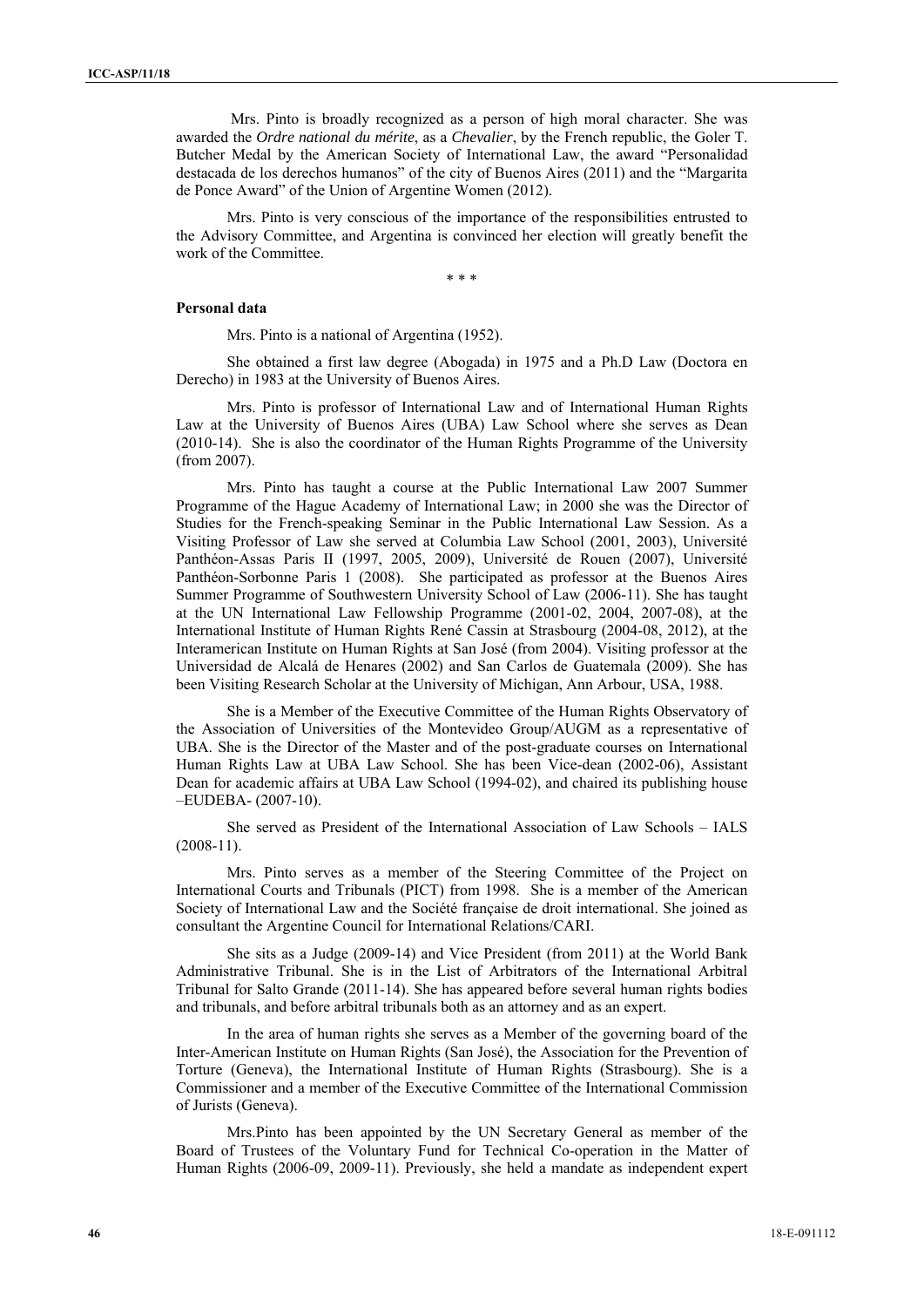for the examination of the situation of human rights in Guatemala (1993-96), in Chad (2004-05) and reported to the UN Commission on Human Rights.

In the public service, she was appointed Director of the Department of Human Rights, Ministry of Foreign Affairs of Argentina, by public competition –concours- (1994- 2000); Director of Cooperation and International affairs at the Ministry of Justice ans Human Rights (2000-01); legal officer in the Department of Human Rights, Ministry of Foreign Affairs (2002-07).

She was awarded the *Ordre national du mérite*, as a *Chevalier*, by the French republic in 2008; the *Goler T. Butcher Medal* by the American Society of International Law in 2009; the *Human Rights Prize* by B'nai Brith in Argentina in 2009; "Personalidad destacada de los derechos humanos" by the city of Buenos Aires in 2011; "Margarita de Ponce Award" by the Union of Argentine Women in 2012.

Mrs. Pinto is the autor of five books *– Las fuentes del derecho internacional en la era de la globalización* (ed., Bs.As. 2009), *L'Amérique latine et le traitement des violations systématiques des droits de l'homme* (Paris, 2007), *El Derecho Internacional, Vigencia y desafíos en un escenario globalizado* (Bs.As., 2004), *Temas de Derechos Humanos*  (Bs.As., 1997) *and La denuncia ante la Comisión Interamericana de Derechos Humanos*  (Bs.As., 1993) – and several articles published in legal periodicals and collective books in Latin America and Europe.

She is married with two daughters.

## **Publications**

- "L'identification des sources de la nationalité. Du droit de la nationalité au droit à la nationalité. Du droit de l'Etat au droit de la personne. De la souveraineté aux droits de l'homme », *Droit international et nationalité. Colloque SFDI de Poitiers*, Paris, Pédone, 2012, 41-58

- « Lo que nos dicen los mecanismos internacionales de protección de los derechos de la mujer", *El derecho en movimiento. En homenaje a Elena Highton,* Buenos Aires, Rubinzal Culzoni, 2012, 103-116

- "El fallo de la Corte Suprema Argentina sobre el aborto", 4 *Revista de Derecho Penal y Criminología,* Buenos Aires, La Ley, mayo 2012, 30-38

- "Género y Derechos Humanos en el Sistema Interamericano" en *Los Desafíos del Derecho de Familia en el Siglo XXI. Homenaje a la Dra. Nelly Minyersky*, Lily Flah Dir., Sandra Fodor y Mabel del Arbol Coord., Buenos Aires, Errepar, 2011, 163-181

- "Facultad de Derecho: Compromiso con los logros del último siglo: Democracia y Derechos Humanos", 52 *Encrucijadas* (UBA), 2011, 30-34

- "La pobreza como denegación de derechos humanos", 51 *Encrucijadas* (UBA), 2011, 75- 79

- "Las Mujeres de la UBA", 50 *Encrucijadas* (UBA), 2011

- "Jornada Manuel Belgrano. Justicia, Derechos Humanos y Sociales" en *Desafíos del Bicentenario. Ciclo de Debates 2010*, Buenos Aires, Fundación Participar y H.Cámara de Diputados de la Nación, 2011, 79-83

- "De los derechos humanos, del género y de la violencia", en *Discriminación y Género. La formas de la violencia.*, Encuentro Internacional sobre violencia de género. Taller Acceso a la Justicia y Defensa pública, Buenos Aires, Ministerio Público de la Defensa, 2011, 49-65

- "La Constitución de la Nación Argentina consagra la igualdad de todas las personas y sus iguales derechos" en *Matrimonio entre personas del mismo sexo. Ley 26.618 Antecedentes, Implicancias, Efectos,* AAVV, Néstor Solari y Carolina von Opiela (comp.), Buenos Aires, La Ley, 2011, 1-12

- "La enseñanza de los derechos humanos en la Universidad de Buenos Aires", 16 *Academia*, 2010, 9-21

- "Symposium: The Role of Law Schools and Law School Leadership in a Changing World. A Comment on Argentina's University of Buenos Aires Law School (Facultad de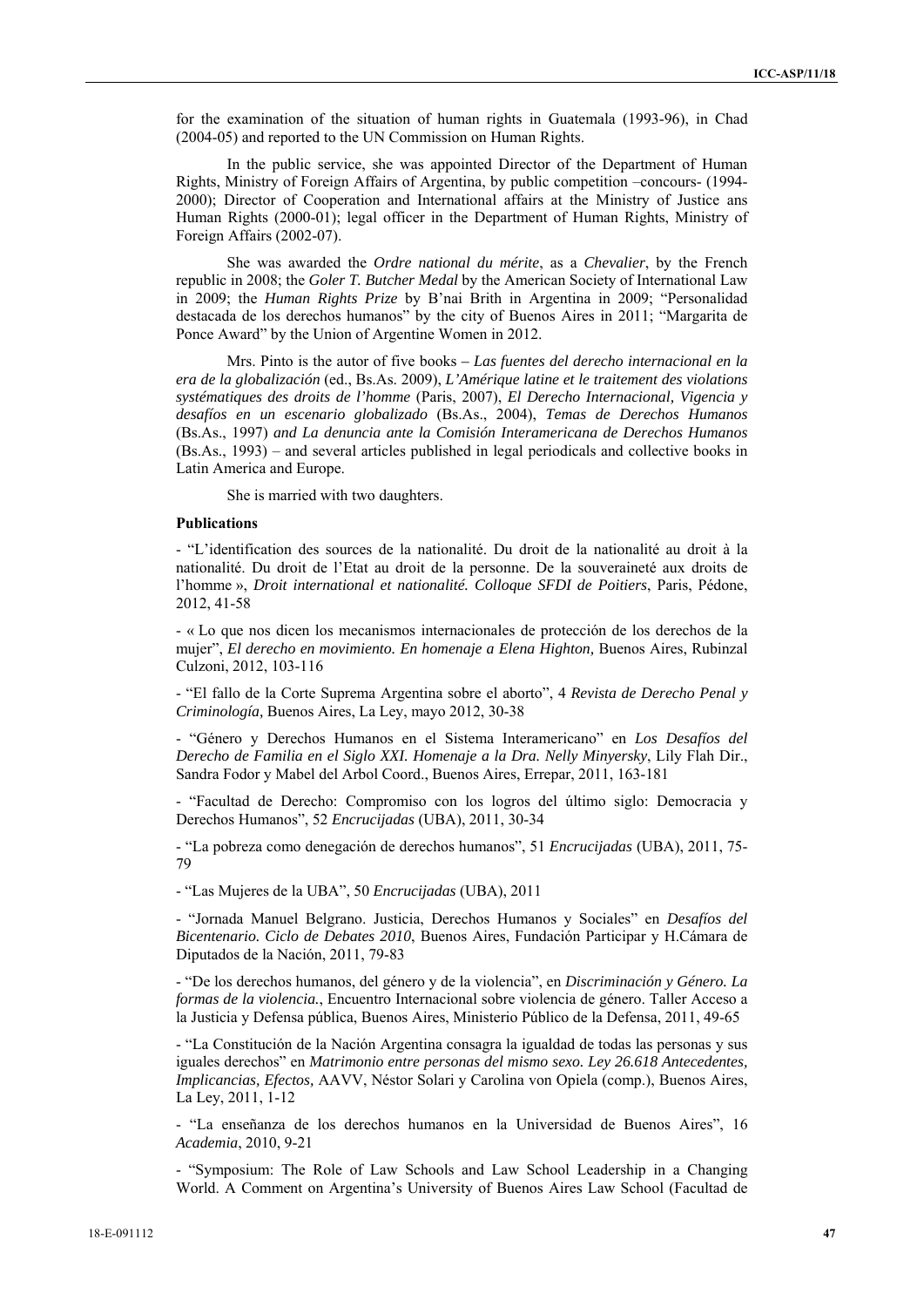Derecho de la Universidad de Buenos Aires)", con Alejandro Gómez, 29 *Penn State International Law Review*, 2010, 105-112.

- "La igualdad de la democracia", prólogo al libro *Matrimonio Igualitario. Perspectivas sociales, políticas y jurídicas.*, Buenos Aires, Eudeba, 2010, 7-9

- "La soberanía y el nuevo orden internacional", 29 *Anuario de Filosofía Jurídica y Social*  (Asociación Argentina de Derecho Comparado Sección Teoría General), 2009, Buenos Aires, Abeledo Perrot, 2010, 165-178

- "Poverty and Constitutional Rights", 28 *Penn State International Law Review*, 2010, 477- 485

- "Derechos Humanos" en *Contribuciones de la OEA a la agenda hemisférica 1949-2009- Democracia, Derechos Humanos, Solución de Controversias y Derechos Internacional*, AAVV, Buenos Aires, CARI/Eudeba, 2010, p.83-91

- "Dealing with the Past – Democracies and Victims' Struggle to Deal with Past Human Rights Violations", in *La protection internationale des droits de l'homme et le droit des victimes/International protection of Human Rights and Victims' Rights*, J.-F. Flauss (éd), Publications de l'Institut International des droits de l'homme Institut René Cassin de Strasbourg, Bruxelles, Editions Bruylant, 2009, p.111-127

- "Los derechos humanos desde la dimensión de la pobreza", 48 *Revista Instituto Interamericano de Derechos Humanos 2008*, San José de Costa Rica 2009, 43-62

- «National and International Courts—Deference or Disdain? » , 30 *Loyola of Los Angeles International & Comparative Law Review* 2008[Publicado 2009], 101-127

- « L'emploi de la force Dans la jurisprudente des tribunaux internationaux» , *331 Recueil des cours de l'Academie de droit international de La Haye*, 2007, 1-157 [Paris, Brill, 2009]

- « Las fuentes del derecho internacional en la era de la globalización. Un comentario» en *Las fuentes del derecho internacional en la era de la globalización*, Mónica Pinto compiladora, Buenos Aires, Eudeba, 2009, 13-30

- « Los derechos humanos del niño» en *La familia en el nuevo derecho. Libro homenaje a la profesora Dra. Cecilia P. Grosman.*, Aída Kemelmajer de Carlucci y Marisa Herrera ed., Buenos Aires, Rubinzal Culzoni, 2009, 2 vol, tomo II, 115-130

- « Institucionalidad» en *Reflexiones sobre la profesión militar*, Buenos Aires, Armada Argentina/Instituto Interamericano de Derechos Humanos, Buenos Aires, 2008, 26-28

- « Los derechos humanos en la jurisprudencia de la Corte Internacional de Justicia », *Revista Jurídica de Buenos Aires* 2007, Facultad de Derecho Universidad de Buenos Aires 2008, 9-31

- « Los juicios de la verdad en Argentina», 42 *Hechos del Callejón*, diciembre 2008, PNUD-Colombia, 17-19

- « Légitimer la diversité», 1 *Revue Aspects [Revue d'études francophones sur l'état de droit et la démocratie, Cultures Juridiques]*, 2008, 17-28

- « Los derechos humanos económicos, sociales y culturales» en *Homenaje a Carlos S. Nino*, Marcelo Alegre, Roberto Gargarella y Carlos Rosenkrantz coordinadores, Buenos Aires, Facultad de Derecho UBA y La Ley, 2008, 389-398

- « Council Comment: The International Court of Justice's Decision in Bosnia and Herzegovina vs. Serbia and Montenegro» , 23 *ASIL Newsletter*, Spring 2007, p.9

- *L'Amérique latine et le traitement des violations systématiques des droits de l'homme* Université Panthéon-Assas Paris II, Institut de Hautes Etudes Internationales, Coll. Cours et Travaux N°7, París, Éditions .Pédone, 2007

- « Los derechos económicos, sociales y culturales en el contexto del Sistema Interamericano de derechos humanos », *Jornadas de derecho internacional, Buenos Aires, 14 a 17 de noviembre de 2006,* Washington, Secretaría General de la OEA, 2007, 231-241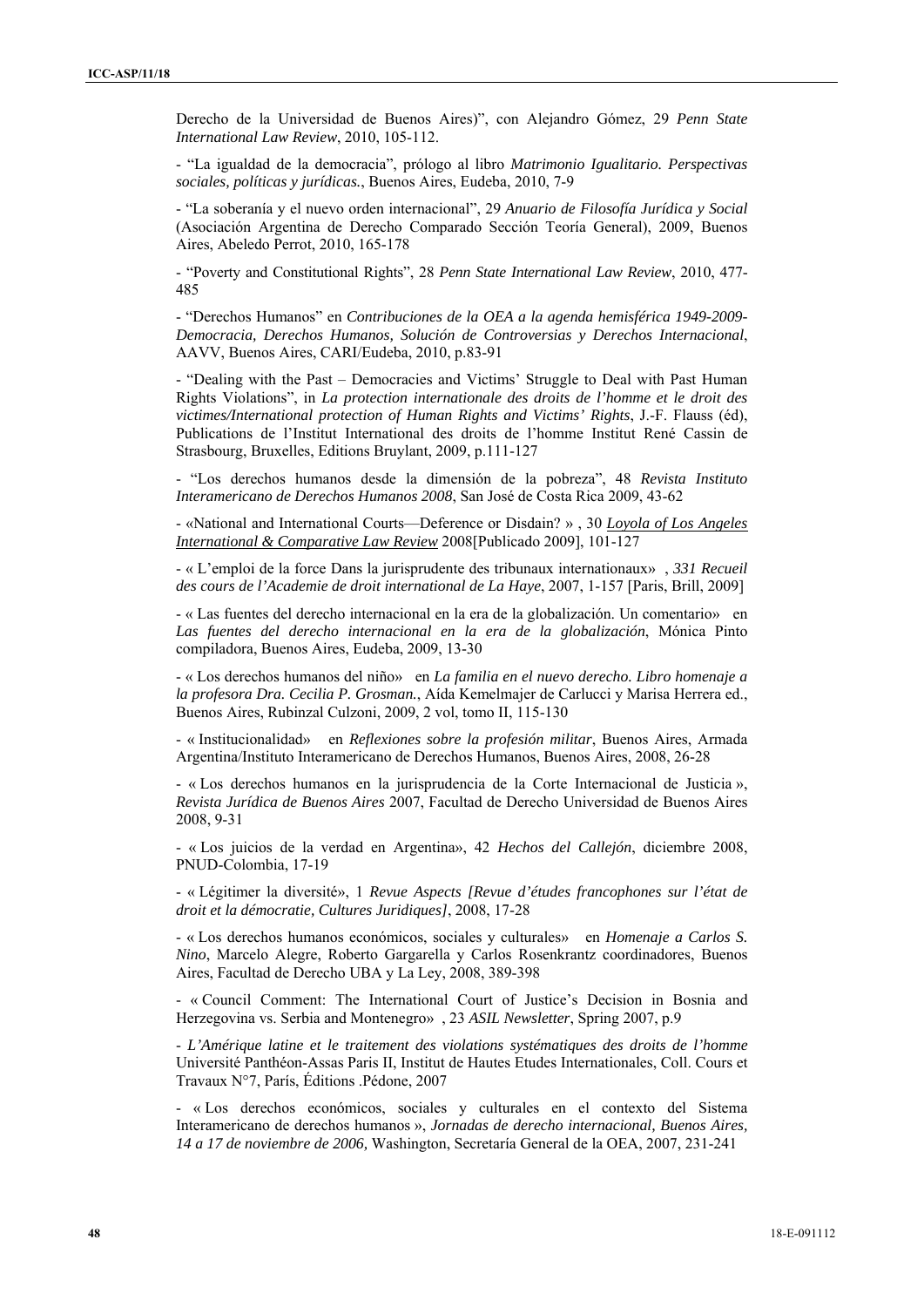- « El valor jurídico de las decisiones de los órganos de control en materia de derechos humanos en la jurisprudencia de la Corte Suprema de Justicia» , en Víctor Abramovich, Alberto Bovino y Christian Courtis (compiladores), *La aplicación de los tratados sobre derechos humanos en el ámbito local. La experiencia de una década.*, Buenos Aires, Cels /Editores del Puerto, 2007, 119-152

- « El antisemitismo y los derechos humanos», 40 *Indice Revista de Ciencias Sociales*, Daia, 2007, 39-60

- « Simposio: Una revisión crítica del Sistema Interamericano de Derechos Humanos: pasado, Presente y Futuro» , en *Anuario de Derechos Humanos*, Centro de Derechos Humanos, Facultad de Derecho, Universidad de Chile, 2007, 51-82

**-** « Cuestiones de género y acceso al sistema internacional de derechos humanos», en *Acceso a la Justicia como garantía de igualdad. Instituciones, actores y experiencias comparadas.*, Haydée Birgin y Beatriz Kohen comp., Buenos Aires, Editorial Biblos, 2006, 189-203

**-** « Los derechos humanos en el contexto internacional» en *La Paz y el Derecho Internacional. III Encuentro de Salamanca.*, Madrid, Fundación Sistema, 2005, 249-269

- « NGOs and the Inter-American Court of Human Rights» en *Civil Society, International Courts and Compliance Bodies*, Tullio Treves et al. editors, The Hague, T.M.C.Asser Press, 2005, 47-56

- « Apuntes sobre la Subjetividad internacional del individuo», *Rumbos del Derecho Internacional de los Derechos Humanos, Liber Amicorum Cançado Trindade*, Porto Alegre, Sergio Antonio Fabris Ed., 2005, vol.1, 323-338

- *Situation des droits de l'homme au Tchad. Rapport établi par l'Experte indépendante Mónica Pinto*, Doc. ONU, E/CN.4/2005/121.

- *El derecho internacional. Vigencia y desafíos en un escenario globalizado,* Buenos Aires, Fondo de Cultura Económica (Colección Breves), 2004.

- « La responsabilidad internacional del estado por los actos de los grupos terroristas»en *Temas actuales del derecho internacional: la responsabilidad internacional del estado*, Buenos Aires, Consejo Argentino para las Relaciones Internacionales, 2004.

- « Los derechos económicos, sociales y culturales y su protección en el sistema universal y en el sistema interamericano» , 40 *Revista del IIDH*, 2004, 25-86

- « La noción de conflicto armado en la jurisprudencia del Tribunal Penal Internacional para la ex Yugoslavia» , *Lecciones y Ensayos* (publicación de la Facultad de Derecho de la Universidad de Buenos Aires) N° 78, 2003, 297-310

- « Terrorismo y Derechos Humanos» , *Revista Jurídica de Buenos Aires*, 2002-2003, 105- 140

- « De la protection diplomatique à la protection des droits de l'homme» , *Revue générale de droit international public* 2002-3, 513-548

- « Developments in Latin American Legal Education », 21 *Penn State International Law Review*, 2002, 61

- « Las instituciones supranacionales y el rule of law» en *Estado de derecho y democracia. Un debate acerca del rule of law. SELA 2000 Seminario en Latinoamérica de Teoría Constitucional y Política*, Roberto Saba (ed.), Buenos Aires, Editores del Puerto, 2001, 281- 294

- « Libertad de Expresión y Derecho a la Información como Derechos Humanos»in *Estudios Básicos de Derechos Humanos X*, San José, Instituto Interamericano de Derechos Humanos/Fundación Ford, 2000, 17-47

- « L'écriture de la Déclaration universelle: Les lacunes et les compromis» in *La Déclaration Universelle des droits de l'homme. Avenir d'un idéal commun*, Paris, La documentation française, 1999, 183-189.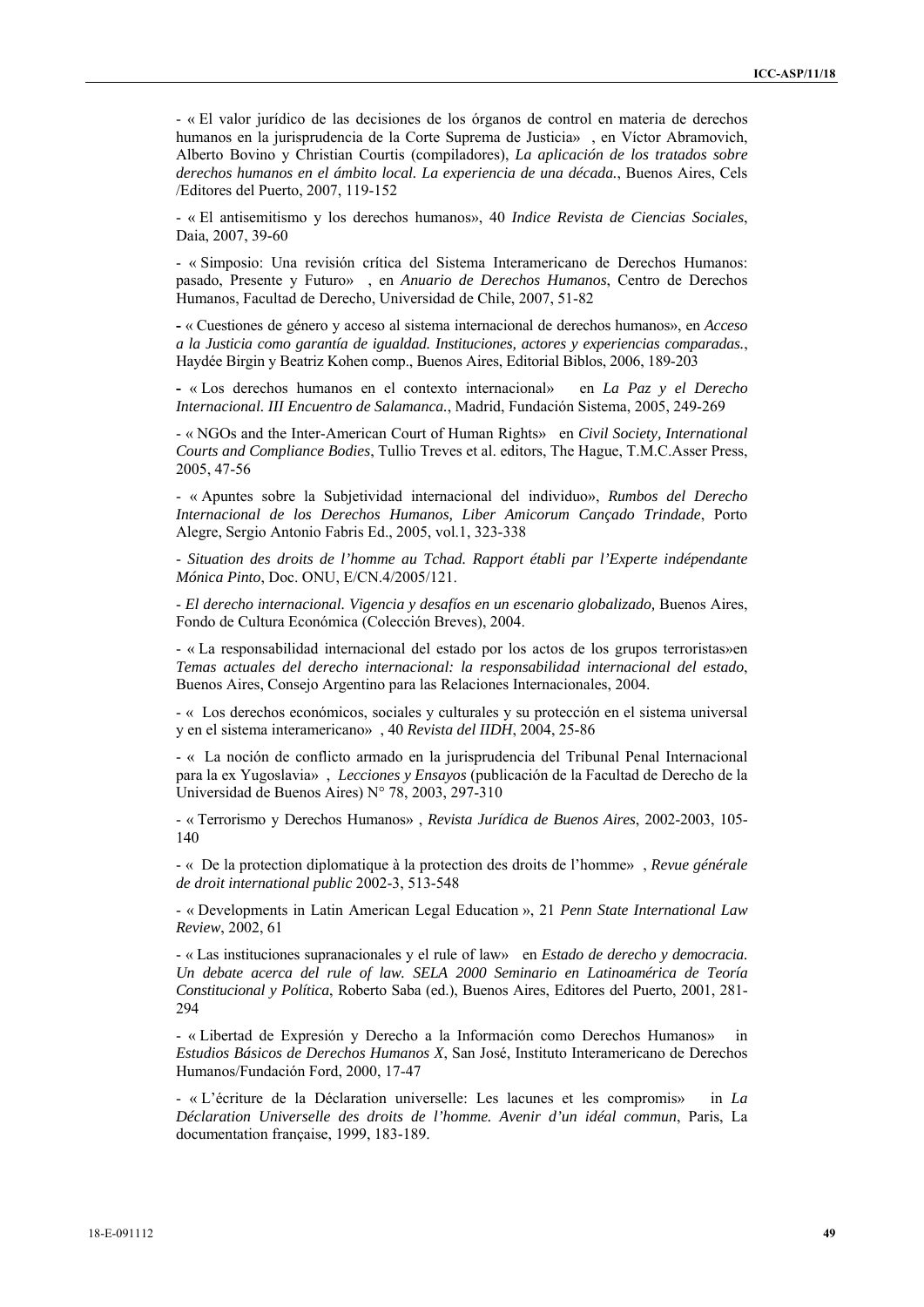- « Fragmentation or Unification Among International Institutions: Human Rights Tribunals» , 31 *New York University Journal of International Law and Politics*, 1999 Nº 4, 833-842.

- « Las relaciones entre los órganos del sistema» en *El Futuro del Sistema Interamericano de Protección de los Derechos Humanos*, Juan Méndez y Francisco Cox eds., San José, Instituto Interamericano de Derechos Humanos, 1998, 169-184

- "« Los mecanismos de protección de los derechos humanos en el ámbito de las Naciones Unidas», 1997/98 *Lecciones y Ensayos* (publicación de la Facultad de Derecho y Ciencias Sociales de la Universidad de Buenos Aires), Nº 69/70/71, pp.327-341.

- *Temas de derechos humanos*, Buenos Aires, Editores del Puerto, 1997.

- *Informe sobre la situación de los derechos humanos en Guatemala. Informe de la experta independiente Señora Mónica Pinto*, Doc.ONU E/CN.4/1997/90

- « Derechos humanos y concepto de soberanía: cambios en la concepción tradicional y Tribunales penales internacionales» en *Derechos humanos en el Umbral del Tercer Milenio: Retos y Proyecciones,* Lima, Comisión Andina de Juristas, 1997,107-114 y 161-168

- « El principio *pro homine* Criterios de hermenéutica y pautas para la regulación de los derechos humanos» , en *La aplicación de los tratados de derechos humanos por los tribunales locales*, Martín Abregú & Christian Courtis ed., Buenos Aires, Centro de Estudios Legales y Sociales (CELS)/ Editores del Puerto, 1997, 163-171.

- « Responsabilidad internacional por la violación de los derechos humanos y los entes no estatales», en *Héctor Gros Espiell Amicorum Liber*, Bruxelles, Bruylant, 1997, v.2, 1155- 1173.

- « La réparation dans le système interaméricain. A propos de l'arrêt de la Cour interaméricaine des droits de l'homme dans l'affaire Aloeboetoe» , *Annuaire français de droit international1996*, Paris, 1997, 733-747.

- *Further Promotion and Encouragement of Human Rights: Report of the Meeting of Special Rapporteurs/Representatives/Experts and Chairpersons of Working Groups of the Special Procedures of the Commission of Human Rights and the Advisory Services Programme, Geneva, 28-30 May 1996*, Rapporteur: Ms.Mónica Pinto, Doc.ONU E/CN.4/1997/3 (30 September 1996).

- *Informe sobre la situación de los derechos humanos en Guatemala. Informe de la experta independiente Señora Mónica Pinto*, Doc.ONU E/CN.4/1996/15

- « Comentario sobre la Evaluación del Sistema Interamericano de Derechos Humanos» , *The Journal of Latin American Affairs*, Vol.4, Nº2, Fall/Winter, 1996, Washington D.C., 56-58.

- *Informe sobre la situación de los derechos humanos en Guatemala. Informe de la experta independiente Señora Mónica Pinto*, Doc.ONU E/CN.4/1994/10

- « Y Cayara pasó a la historia... », *No Hay Derecho,* Nº10 (Diciembre 1993-Marzo 1994), pp.23-25.

- *Informe sobre la situación de los derechos humanos en Guatemala. Informe de la experta independiente Señora Mónica Pinto*, Doc.ONU E/CN.4/1993/10.

- *La denuncia ante la Comisión Interamericana de Derechos Humanos*, Buenos Aires, Editores del Puerto, 1993.

- « Un tribunal internacional para las violaciones de los derechos humanos» , *La Ley*, 27 de agosto de 1993.

- « Tlatelolco en la Década de los Noventa», en *Política y Seguridad en América Latina y el Caribe en los Noventa*, Lima, Centro Regional de las Naciones Unidas para la Paz, el Desarme y el Desarrollo en América Latina y el Caribe, 1992, 281-322

- « El Sistema Interamericano de Promoción y Protección de los derechos humanos», en *Seminario sobre la aplicación de los instrumentos internacionales de derechos humanos y la administración de justicia*, Asunción, PNUD-Gobierno del Paraguay, 1991, pp.29-56.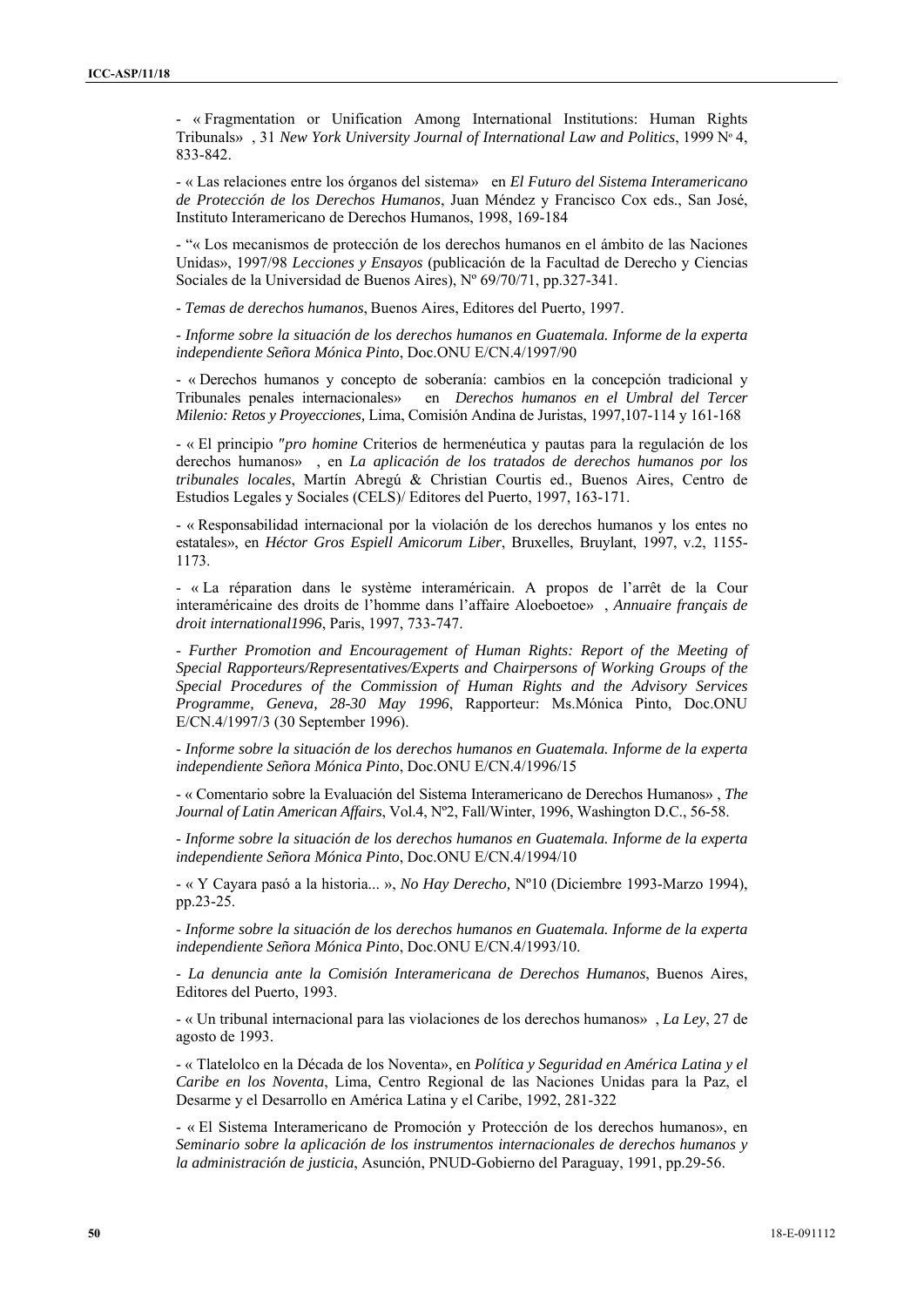- *Cooperación Nuclear Civil*, 1945-1973, Buenos Aires, Instituto de Investigaciones Jurídicas y Sociales Ambrosio L. Gioja, 1989.

- « No Intervención y derechos humanos», *Revista Jurídica de Buenos Aires*, 1989/II-III, pp.101-124.

- « Islas Malvinas/Falkland, Georgias y Sandwich del Sur. Algunas consideraciones relativas a los hidrocarburos», en *Malvinas hoy. Herencia de un conflicto*, (A.Borón y J.Faúndez, comp.), Buenos Aires, Puntosur, 1989, pp.125-151.

- « Sistema Interamericano de derechos humanos: Respuesta normativa a la urgencia», en *Compilación de trabajos académicos del Curso Interdisciplinario en Derechos Humanos (1983-1987),* San José, Instituto Interamericano de Derechos Humanos, 1989, pp.119-156.

- « Aperçu sur les systèmes juridiques de l'Amérique du sud », con Rubén Segal y Carlos E. Colautti, *Revue de droit international et de droit comparé*, Bruxelles, 1988/1-2, pp.105- 133.

- « Encuadramiento jurídico internacional de la desaparición forzada de personas», en *La Desaparición: Crímen contra la humanidad*, Buenos Aires, Asamblea Permanente por los derechos humanos, 1987, pp.195-204.

- « Malvinas/Falkland, Georgias y Sandwich del Sur : Recursos Naturales. Informe sobre los hidrocarburos», en *Malvinas, Georgias y Sandwich del Sur. Perspectiva históricojurídica*, Buenos Aires, Consejo Argentino para las Relaciones Internacionales, 1986, pp.187-245.

- « Transnational protection of human rights», en *República Argentina: National Reports to International Congress of Comparative Law*, Buenos Aires, Asociación Argentina de Derecho Comparado, 1986, pp.191-244.

- « Derecho internacional del desarrollo. Una aproximación doctrinaria», *Revista Jurídica de Buenos Aires*, 1986/II-III, pp.153-176.

- « La generación de energía es sólo un aspecto de la cuestión», *Tiempo Argentino*, Buenos Aires, 3 de agosto de 1986, suplemento, p.3.

- « Tlatelolco : aspectos neurálgicos y posibilidades de acción nacional», *Revista argentina de estudios estratégicos,* Buenos Aires, 1985, pp.15-23.

- « En lo nuclear, actuemos como pensamos», *Clarín*, Buenos Aires, 25 de julio de 1984, p.15.

- "« Inviabilidad del cobro compulsivo de deudas de estado a estado y la moral económica internacional», con Rubén Segal, *La Ley*, Buenos Aires, 1984-C, pp.1227-1231.

- « El Tratado de Tlatelolco y la Argentina», *La Ley*, Buenos Aires, 1984-A, pp.895-905.

- « Las organizaciones internacionales», *Lecciones y Ensayos*, Buenos Aires, 1983, pp.57-67.

- «Argentina's Rights to the Falkland/Malvinas Islands», *Texas International Law Journal*, Austin, 1983, pp.1-10.

- « Les ressources minérales de l'Argentine : les compétences des provinces et de l'État fédéral », *Revue de droit international et de droit comparé*, Bruxelles, 1981, pp.125-137.

- « Declaración sobre los principios de amistad y de cooperación entre los estados, Resolución 2625(XXV) de la Asamblea General de la ONU», *Boletín del Museo Social Argentino, Buenos Aires*, N° 379, 1980, pp.115-138.

- « Les résolutions des organisations internationales à propos des rapports entre le droit interne et le droit international », en *International Law and Municipal Law. German-Argentinian Constitutional Law Colloquium*, (M.Bothe, ed.), Berlin, Duncker & Humblot, 1982, pp.173-178.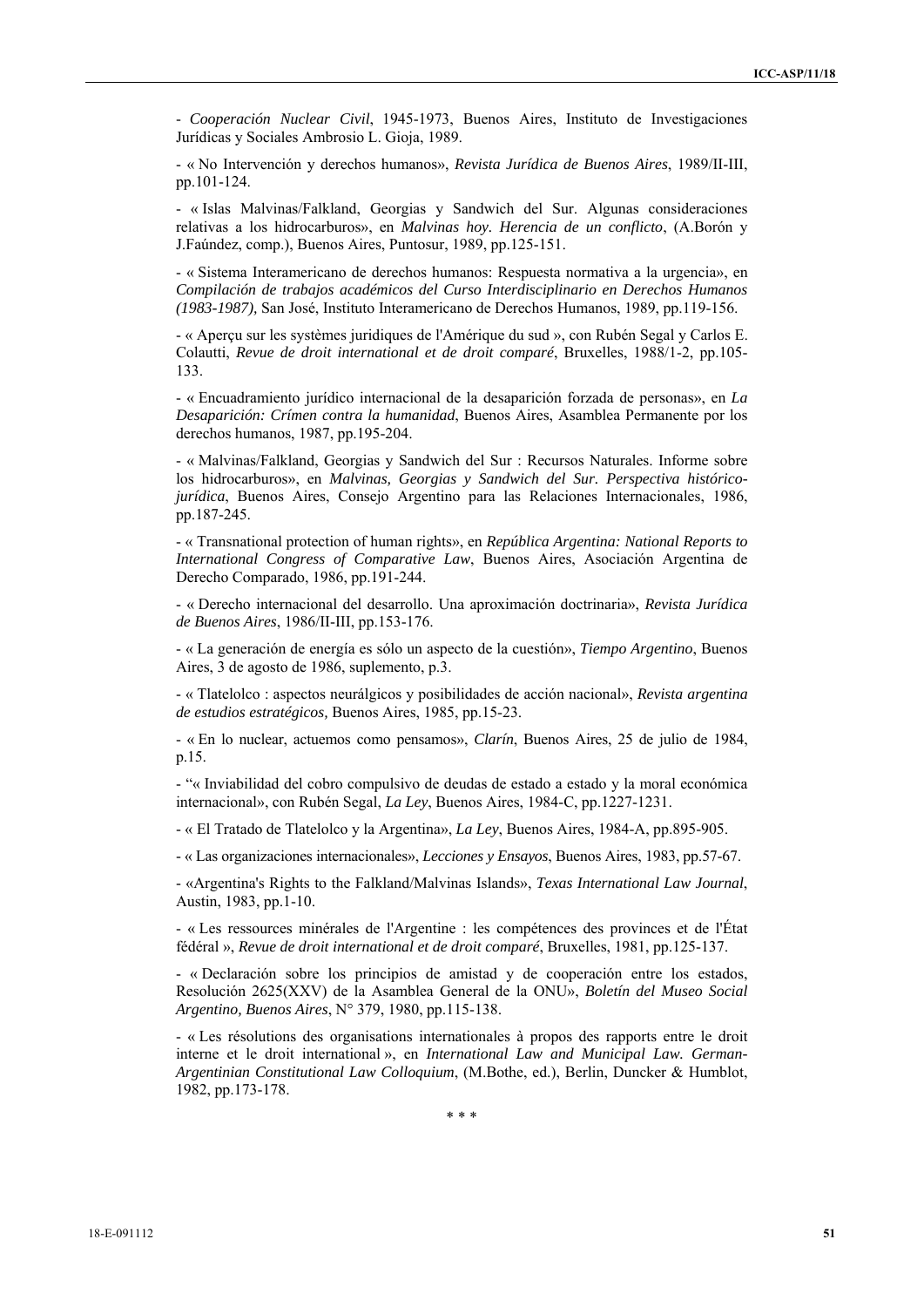# **10. POLITI, Mauro (Italy)**

(Original: English)

## **Note verbale**

The Embassy of Italy presents its compliments to the Secretariat of the Assembly of the States Parties, International Criminal Court and, with reference to the note verbale ICC-ASP/11/S/07 of 14 May 2012, has the honour to inform the Secretariat about the decision of the Government of Italy to candidate Professor Mauro Politi for the election of the members of the Advisory Committee on Nominations.

Enclosed to this note are the curriculum vitae of Professor Mauro Politi and a statement of his qualifications.

\* \* \*

#### **Statement of qualifications**

Professor Mauro Politi, whose curriculum vitae is herewith attached, fully meets the requirements established in the terms of reference of the Advisory Committee adopted by the Assembly of States Parties: "Members of the Committee should be drawn from eminent interested and willing persons of a high moral character, who have established competence and experience in criminal or international law".

In his professional career, of more than 40 years, he has developed an extensive and very appreciated knowledge and experience of criminal law, both at the national and international levels. He has worked for many years within the Italian judicial system as judge and prosecutor with growing responsibilities and scope of action. In 2001, he was also elected as *ad litem* judge of the International Criminal Tribunal for the former Yugoslavia and then as a judge of the International Criminal Court, from 2003 to 2009. During his mandate at the ICC, he also served as the Presiding Judge of Pre-Trial Chamber II.

Professor Mauro Politi has carried out extensive diplomatic activities, in particular for the elaboration and negotiation of various conventions (including the Rome Statute of the International Criminal Court), and provided legal advice to the Government of Italy in many areas of international law.

Finally, he has excellent and highly recognized academic credentials, having taught as Professor of International Law in various universities in Italy and having developed a considerable and highly appreciated publishing activity, which constitutes a noteworthy contribution to the development of international law and justice.

His high moral character is proved not only by his long-lasting and distinguished career, but also by the Great Cross for Merit of the Republic of Italy, which was granted him by the President of the Republic of Italy in 2005.

\* \* \*

#### **Personal data**

Name: Mauro Politi Date of birth: 13 September 1944, Fabrica di Roma, Italy

Fluent in English and French, written and spoken

Law Degree, *magna cum laude*, from the University of Florence, 1966

Gran Croce al Merito della Repubblica Italiana (Great Cross for Merit of the Italian Republic), granted by the President of Italy in 2005.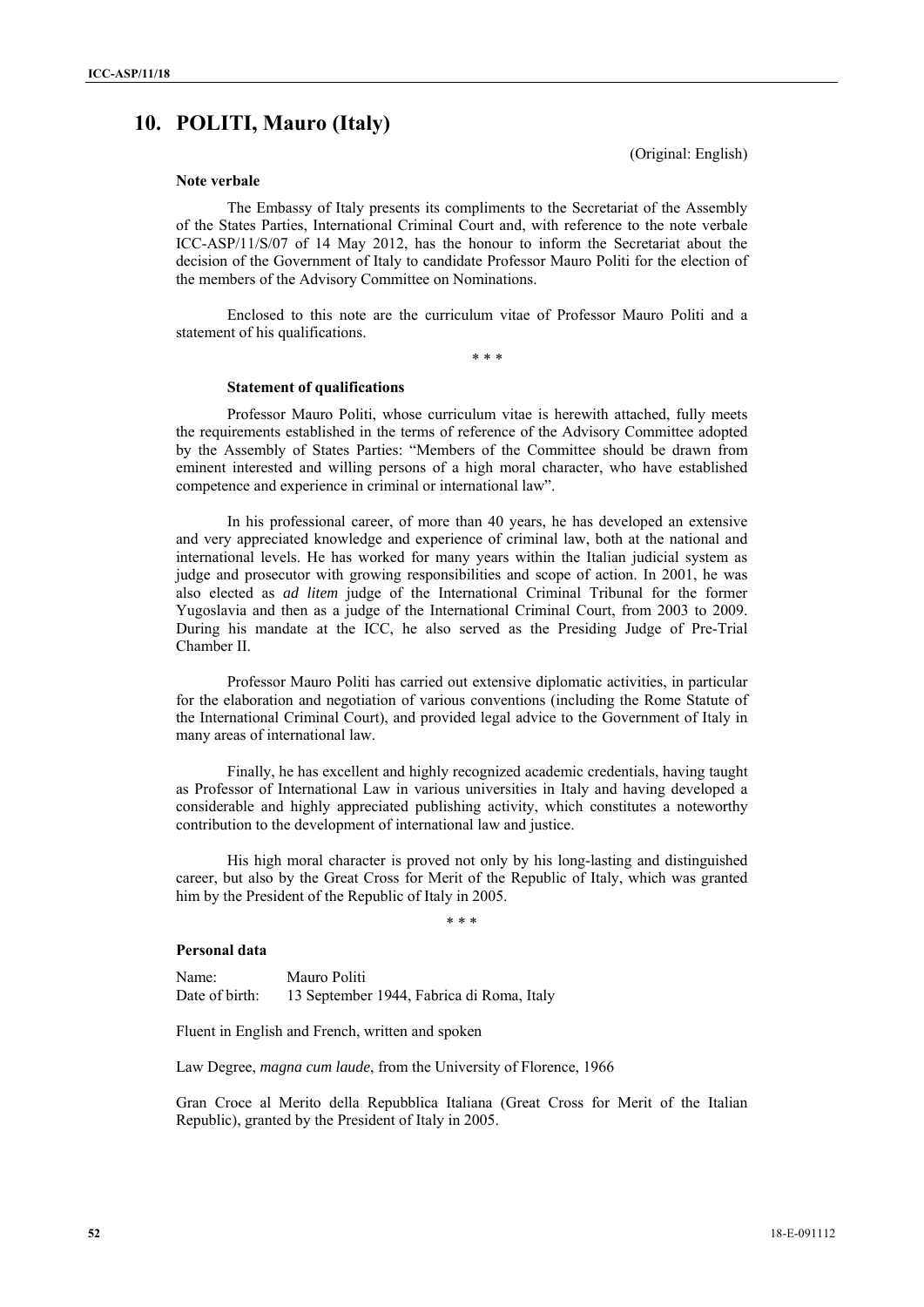## **Academic activities**

| 1976-1979  | Adjunct Professor of Private International Law, University of Cagliari<br>School of Political Sciences |
|------------|--------------------------------------------------------------------------------------------------------|
| 1979-1983  | Adjunct Professor of International Law, University of Urbino Law School                                |
| 1983-1986  | Associate Professor of International Law, University of Urbino Law School                              |
| 1986-1990  | Associate Professor of International Law, University of Trento Law School                              |
| Since 1990 | Full Professor of International Law, University of Trento Law School                                   |
|            | Judicial and professional activities                                                                   |
| 1969       | He started his judicial career at the Tribunal of Florence                                             |

| 1972 |  | Judge of the (civil and criminal) Tribunal of Oristano |
|------|--|--------------------------------------------------------|
|      |  |                                                        |

- 1972-1975 Deputy Prosecutor at the Juvenile Court of Milan
- 1975-1983 Judge of the (civil and criminal) Tribunal of Milan
- 1983 In his domestic judicial career, he reached the level of Appellate Judge
- 1983-1992 Of counsel, law firm of Mazzoni e associati, Milan
- 2001 He was elected by the U.N. General Assembly to the list of *ad litem* judges of the International Criminal Tribunal for the former Yugoslavia
- 2003-2009 Judge of the International Criminal Court
- Since 2011 Member of the National Group of the Permanent Court of Arbitration

#### **Diplomatic activities**

Member of the Italian delegation to the IAEA Conference for the elaboration of the Conventions on the Early Notification of a Nuclear Accident and on Assistance in the Case of a Nuclear Accident or Radiological Emergency (Vienna, 1986)

Member of the Italian delegation to the IAEA-NEA negotiations to draft a Joint Protocol Relating to the Application of the Vienna and Paris Conventions on Civil Liability for Nuclear Accidents (Vienna, 1988)

Member of the Italian delegation to the negotiations to elaborate a Convention on the Control of the Transboundary Movements of Hazardous Waste and Their Disposal (Geneva, Luxembourg, Basel, 1988-1989)

Member of the Italian delegation to the IAEA Working Group on Nuclear Liability and to the IAEA Standing Committee on Liability for Nuclear Damage (Vienna, 1989-1991)

Member of the Group of Jurists entrusted by the Italian Government with the preparation of the introductory document for the Siena Forum on International Law of the Environment, convened by the Summit of the seven most industrialized countries (1990)

Member of the Italian delegation to the Preparatory Committee of the United Nations Conference on Environment and Development (New York, 1992)

Legal Adviser to the Permanent Mission of Italy to the United Nations (1992-2001)

Delegate of Italy to the Vancouver Meeting on the Statute of the International Criminal Tribunal for the former Yugoslavia (1993)

Vice-Chairman of the Special Committee on the Charter of the United Nations and on the Strengthening of the Role of the Organization (1994)

Member of the delegation of Italy to the Security Council (1995-1996)

Member of the Italian delegation to the ad Hoc Committee and the Preparatory Committee on the Establishment of an International Criminal Court (1995-1998)

Member of the Italian delegation to the United Nations Conference of Plenipotentiaries on the Establishment of an International Criminal Court (Rome, 1998)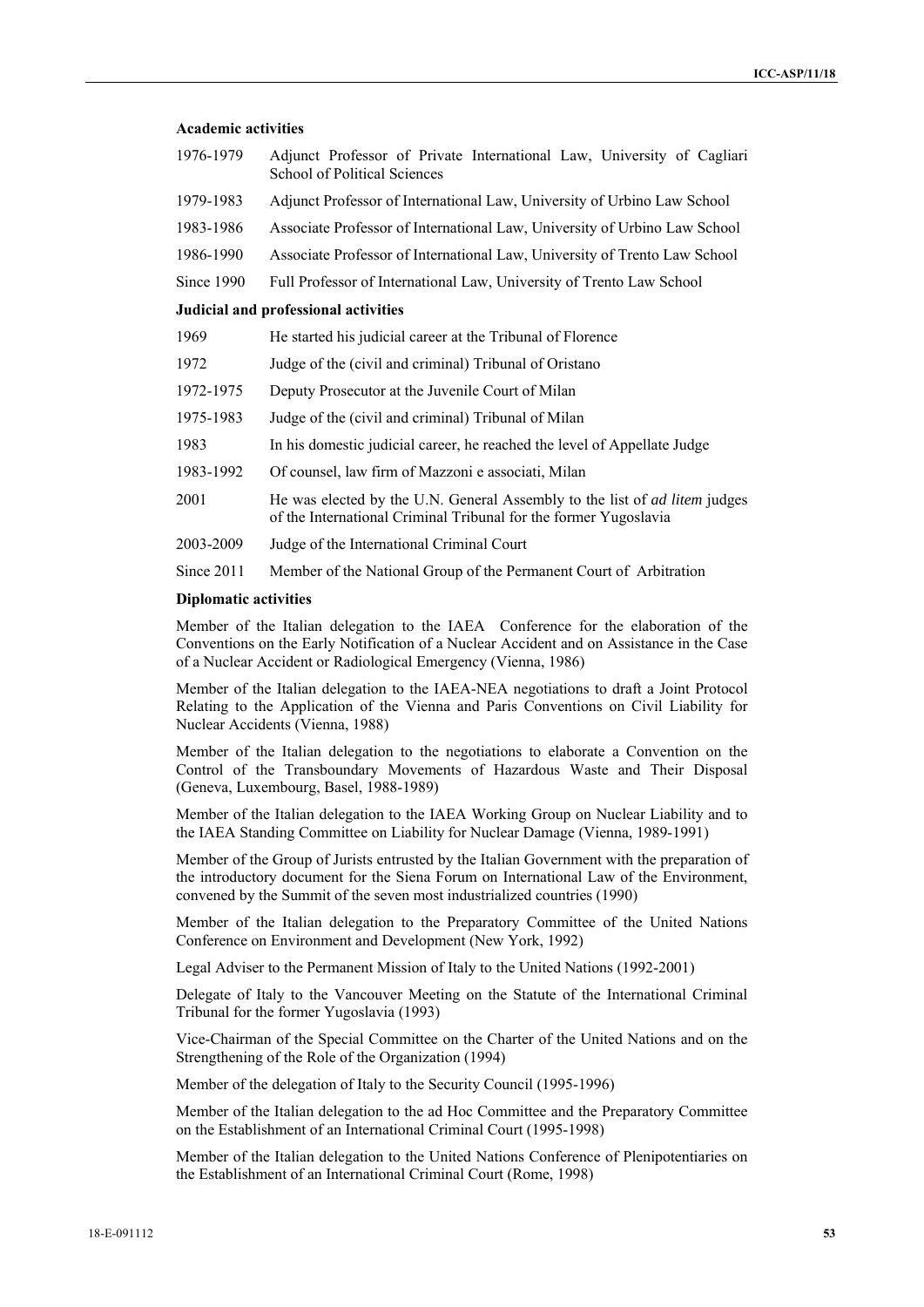At the Rome Conference, coordinator on the issue of children in armed conflicts

Member of the Italian delegation to the Preparatory Commission for the International Criminal Court (1999-2002)

Chairman of the Sixth (Legal) Committee of the U.N. General Assembly (55th Session: 2000-2001)

Member of the Italian delegation to the Preparatory Committee for the Kampala Review Conference of the Statute of the International Criminal Court (New York, 2010)

Member of the Italian delegation to the Sixth (Legal) Committee of the General Assembly (2010-2011)

Italian delegate to the Cojur ICC and Cojur meetings of the European Union (Bruxelles, 2011-2012)

Member, appointed by the Italian Government, of the Conciliation Commission under the 1954 Agreement between Italy and Brazil concerning conciliation and judicial settlement (2011)

#### **Research activities and scholarly meetings abroad**

Columbia University, School of International Affairs. Research Project on the Resolutions of the General Assembly of the United Nations (1968)

Yale University Law School, Research Project on Nuclear Non-Proliferation (1980-1981)

Rapporteur at "Nuclear Inter Jura 87", organized by the International Nuclear Law Association (Antwerp, 1987)

Rapporteur at the "Travaux des XIIIes Journées d'études juridiques Jean Dabin", organized by the International Law Department of the University of Louvain (Louvain, 1988)

Rapporteur at the Colloquium "Science et Droit", organized by the French Ministry of Research and Technology (Paris, 1991)

Participant in a Panel Discussion on the Reform of the U.N. Security Council organized by the University of Georgia (Athens, Georgia, 1996)

Rapporteur at the Annual Seminar on International Humanitarian Law, organized by the ICRC and the New York University School of Law (New York, 1997)

Rapporteur at the Regional Conference on the International Criminal Court, organized by "No Peace Without Justice" and the Ministry of Foreign Affairs of Uruguay (Montevideo, 1997)

Participant in the Seminar organized by the French Ministry of Foreign Affairs on "The Access of Victims to the International Criminal Court" (Paris, 1999)

From 2000 to 2002, participant and rapporteur in various conferences and meetings on the International Criminal Court, notably in Storrs (Connecticut), Brussels, Prague and Sevilla

During his mandate as judge of the International Criminal Court, he took part as key-note speaker or panellist in meetings and conferences, held in particular in Strasbourg, Paris, Yerevan, Moscow, Madrid, Athens, Seoul, Cairo, St. Petersburg, Manila

He was also a key-note speaker at various scholarly meetings, in particular at the Asser Institute in the Hague, at Leiden University, at the Ljubljana University School of Law.

Member of the Advisory Committee of ICLN (International Criminal Law Network), the Hague.

#### **Main publications**

"Foro della reciprocita' e principii costituzionali in tema di giurisdizione" (Competence by Way of Reciprocity and Constitutional Principles Relating to Jurisdiction), Rivista di diritto internazionale, 1969, pp. 258-288.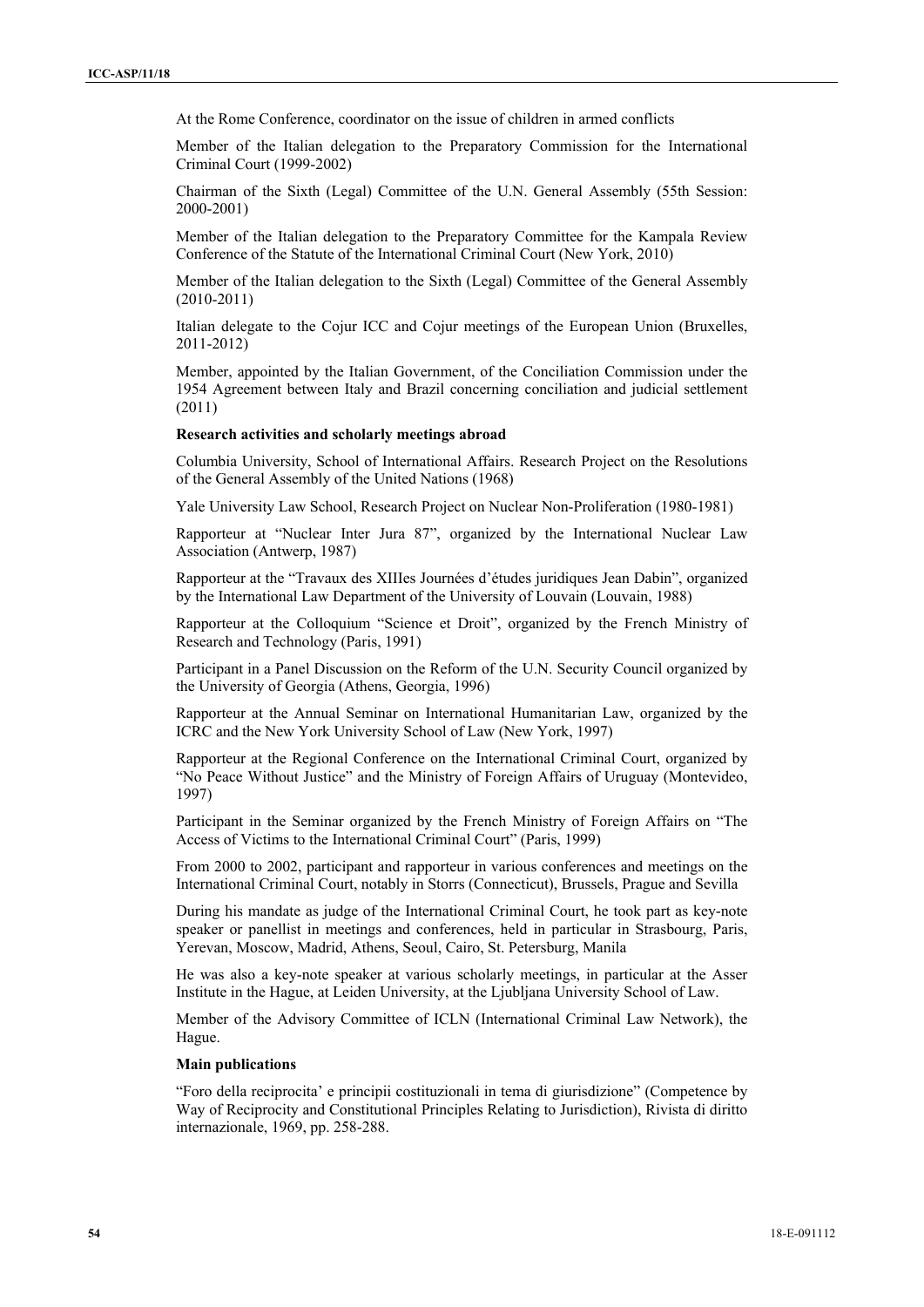"L'immunita' giurisdizionale dei rappresentanti degli Stati presso la FAO" (Jurisdictional Immunity of States' Representatives to F.A.O.), Rivista di diritto internazionale, 1970, pp.526-550.

"Responsabilita' da fatto illecito nella Convenzione sullo Statuto delle forze armate della NATO" (Responsibility for Wrongful Acts in the Convention on the Status of NATO Armed Forces), Rivista di diritto internazionale, 1973, pp.45-85.

"Giurisdizione penale sul personale della NATO e problemi di costituzionalita'" (Criminal Jurisdiction over NATO Personnel and Constitutional Issues), Rivista di diritto internazionale privato e processuale, 1974, pp.470-486.

Notes to Comment Upon Various Judgements of Courts of Merit and of the Court of Cassation, The Italian Yearbook of International Law, 1977, pp. 279-282 and 1978-79, pp.149-161.

Funzioni consolari e rapporti tra ordinamenti. Diritto internazionale e legge locale nell'attivita' del console italiano (Consular Functions and the Relationships between Legal Systems. International Law and Domestic Law in the Activity of the Italian Consul), Milan, 1978 (pp.1-181).

"Miniere d'uranio nelle Alpi Marittime, inquinamento transfrontaliero e tutela internazionale dell'ambiente" (Uranium Mines in the Maritime Alps, Transfrontier Pollution and International Protection of the Environment), Rivista di diritto internazionale privato e processuale, 1981, pp.541-599.

"Esportazioni nucleari e politiche di non proliferazione" (Nuclear Exports and Non-Proliferation Policies), Legislazione economica, 1980-1981, pp.806-821.

"La Convenzione dell'Aja del 1965 sulle notificazioni civili all'estero e le notifiche a cura dei consoli italiani" (The 1965 Hague Convention on Civil Notifications Abroad and the Notifications by the Italian Consuls), Rivista di diritto internazionale, 1983, pp.375-383.

Diritto internazionale e non proliferazione nucleare (Nuclear Non-Proliferation and International Law), Padua, 1984 (pp. 1-301).

"Safeguards Against Nuclear Proliferation: The Need for Greater Effectiveness", The Italian Yearbook of International Law, 1985, pp.85-95.

"Assistenza giudiziaria internazionale" (International Judicial Assistance), Digesto, IV ed., vol.I, 1987, pp.455-472.

"I danni da inquinamento nella normativa internazionale: realta' e prospettive" (Pollution Damage in International Legislation: Reality and Prospects for Progress), Diritto e Pratica nell'assicurazione, Atti del Convegno su "il danno ambientale", Milan, 30 November 1987, pp.79-92.

"Incidenti nucleari e responsabilita' civile: verso un simultaneo ampliamento della sfera di applicazione delle convenzioni internazionali vigenti?" (Nuclear Accidents and Civil Liability: Towards a Simultaneous Widening of the Scope of Application of the Existing International Conventions?), Rivista giuridica dell'ambiente, 1988, 2, pp.209-235.

"International and Civil Liability for Nuclear Damage: Some Recent Developments of State Practice", La reparation des dommages catastrophiques. Les risques technologiques majeurs en droit international et en droit communautaire. Travaux del XIIIes Journées d'études juridiques Jean Dabin, Université de Louvain, Bruxelles, 1990, pp.319-337.

"Basi militari straniere e giurisdizione italiana" (Foreign Military Bases and Italian Jurisdiction), Le basi militari della NATO e di paesi esteri in Italia, Camera dei deputati, Roma, 1990, pp.67-97.

"Energia nel diritto comunitario" (Energy in European Community Law), Digesto, IV ed., pp.473-490.

"The Impact of the Chernobyl Accident on the States' Perception of International Responsibility for Nuclear Damage", Francioni-Scovazzi (eds.), International Responsibility for Environmental Harm, London, 1991, pp.473-490.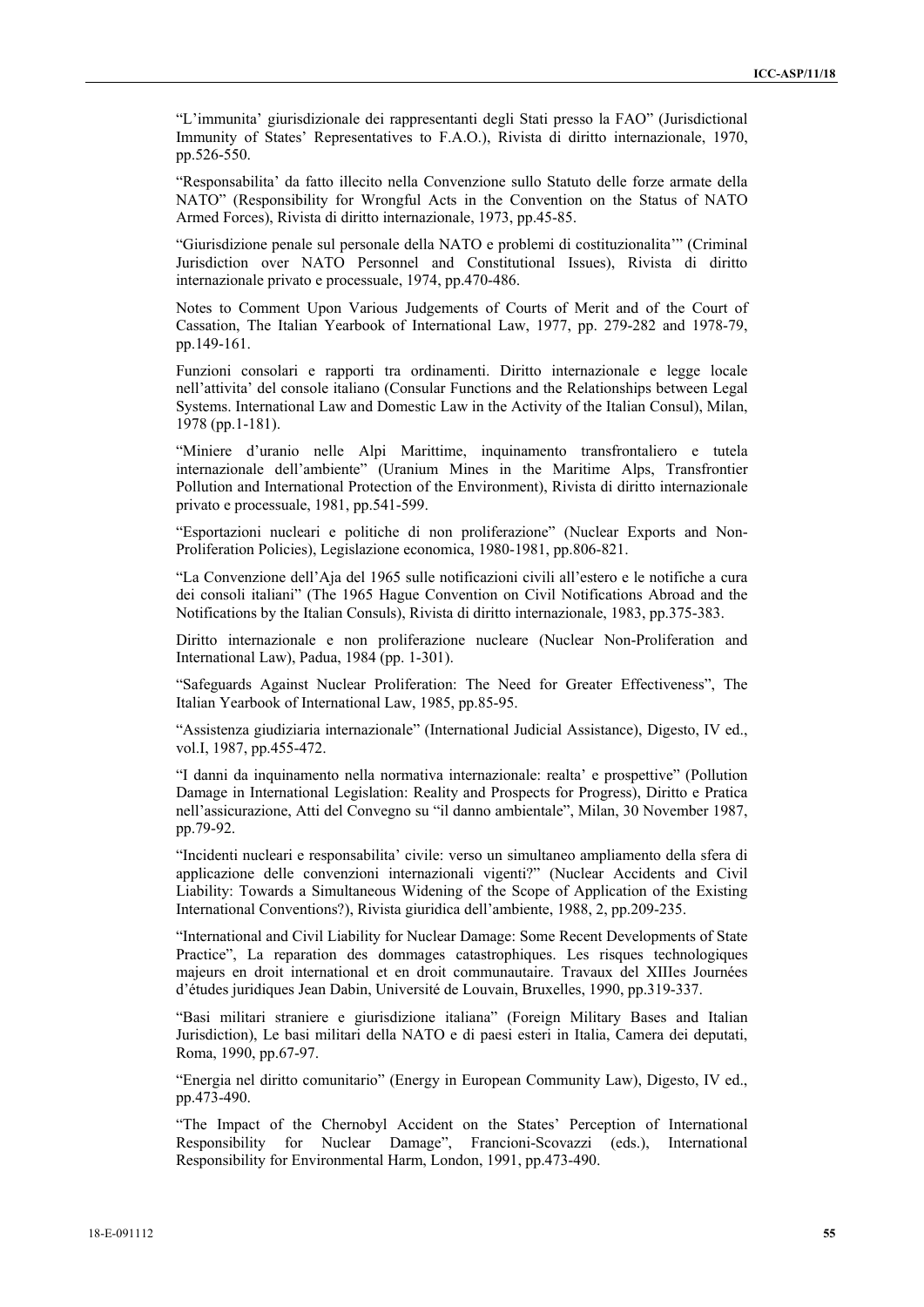"La disciplina giuridica della tutela dell'ambiente nei rapporti di vicinato tra Italia e Francia" (The Legal Regime of Environmental Protection in the Relationships between Italy and France), De Guttry-Ronzitti (eds.), I rapporti di vicinato tra Italia e Francia, Padua, 1994, pp.227-239.

"Tutela dell'ambiente e sviluppo sostenibile: profili e prospettive di evoluzione del diritto internazionale alla luce della Conferenza di Rio de Janeiro" (Environmental Protection and Sustainable Development: Issues and Prospects for Progress after the Rio Conference), Scritti in memoria di Giuseppe Barile, Padua, 1995, pp.447-580.

"The Establishment of an International Criminal Court at a Crossroads: Issues and Prospects after the First Session of the Preparatory Committee". The International Criminal Court: Observations and Issues before the 1997-98 Preparatory Committee, and Administrative and Financial Implications, Nouvelles Etudes Pénales, 1997, pp. 115-157.

"Il diritto umanitario alla svolta della Conferenza di Roma sulla istituzione di una Corte penale internazionale: un auspicio ed un impegno dell'Italia" (Humanitarian Law at the Juncture of the Rome Conference on the Establishment of an International Criminal Court: an Auspice and a Commitment of Italy), Cooperazione fra Stati e giustizia penale internazionale. Societa' italiana di diritto internazionale, III Convegno, Siena 12-13 giugno 1998, Naples, 1999, pp.37-61.

"Le Statut de Rome de la Cour pénale internazionale: le point de vue d'un négociateur" (The Rome Statute of the International Criminal Court: the point of view of a negotiator), Revue générale de droit international public, 1999,4,pp.817-850.

"The Rome Statute of the ICC: Rays of Light and Some Shadows", Politi-Nesi (eds.), The Rome Statute of the International Criminal Court. A Challenge to Impunity (Proceedings of the Trento Conference of 13-15 May 1999), Ashgate, Aldershot, 2001, pp.7-16.

"Elements of crimes", Cassese-Gaeta-Jones (eds.), The Rome Statute of the International Criminal Court. A Commentary., Oxford University Press, London, 2002, vol. I, pp.443- 473.

"The Debate Within the Preparatory Commission for the International Criminal Court", Politi-Nesi (eds.), The International Criminal Court and the Crime of Aggression (Proceedings of the Trento Conference of 30 May-1 June 2001), Ashgate, Aldershot, 2004, pp. 43-51.

"Complementarity or Competition among International Jurisdictions: The International Criminal Court Perspective", Les juridictions internationales: complementarité ou concurrence ?" , Bruylant, Bruxelles, 2005, pp.41-49..

"Some Concluding Remarks on the Role of NGOs in the International Criminal Court", Civil Society, International Courts and Compliance Bodies, TMC Asser Press, the Hague, 2005, pp.143-145.

POLITI-GIOIA, The Criminal Procedure before the International Criminal Court: Main Features, New International Tribunals and New International Proceedings, Milan, 2006, pp.135-156.

"The ICC and International Cooperation under the Rome Statute – Introductory Remarks, Proceedings of the Workshop held in Lecce on October 21-22, 2005, Lecce, 2007, pp.7-12.

GIOIA, La responsabilita' penale individuale per violazione degli obblighi a tutela dei beni culturali in tempo di conflitto armato, La tutela internazionale dei beni culturali nei conflitti armati, Milan, 2008, pp.197-219.

POLITI-GIOIA (eds.), The International Criminal Court and National Jurisdictions, Proceedings of the Trento Colloquium of 4-5 May 2007, Ashgate, Aldershot, 2008.

"Foreword", M. El ZEIDY, The Principle of Complementarity in International Criminal Law. Origin, Development and Practice, M. Nijhoff, Leiden-Boston, 2008.

"La Corte penale internazionale a dieci anni dalla Conferenza di Roma: un primo bilancio" (The International Criminal Court Ten Years after the Rome Conference), Liber Fausto Pocar, Diritti individuali e giustizia internazionale, Milano, 2009, pp.735-752.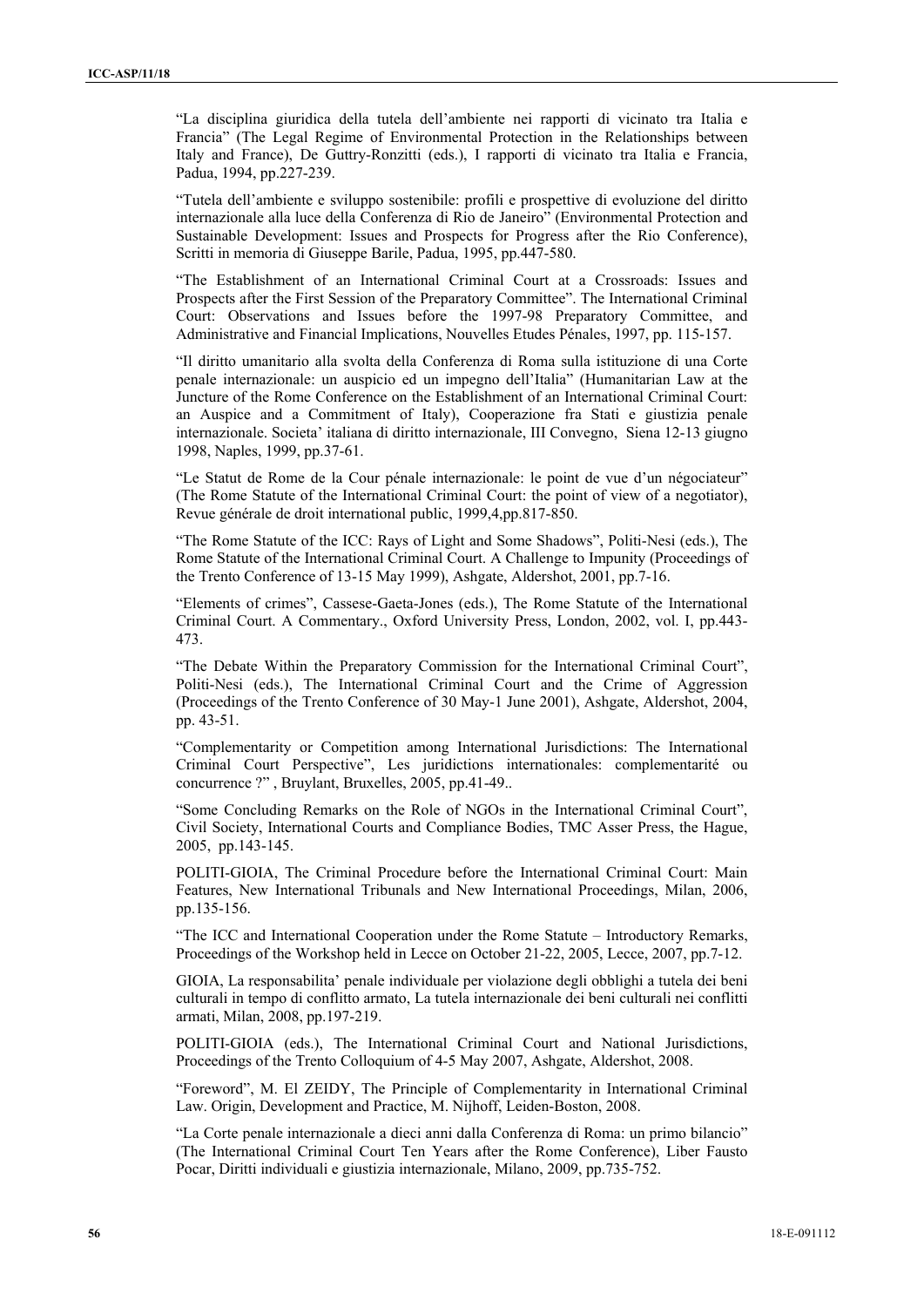"Reflections on Complementarity at the Rome Conference and Beyond", The International Criminal Court and Complementarity: from Theory to Practice, Cambridge Univ. Press, Cambridge, 2011, pp.142-149.

"The ICC and the Crime of Aggression: A Dream that Came Through and the Reality Ahead, Journal of International Criminal Justice, Vol.10, 1, 2012, pp.267-288.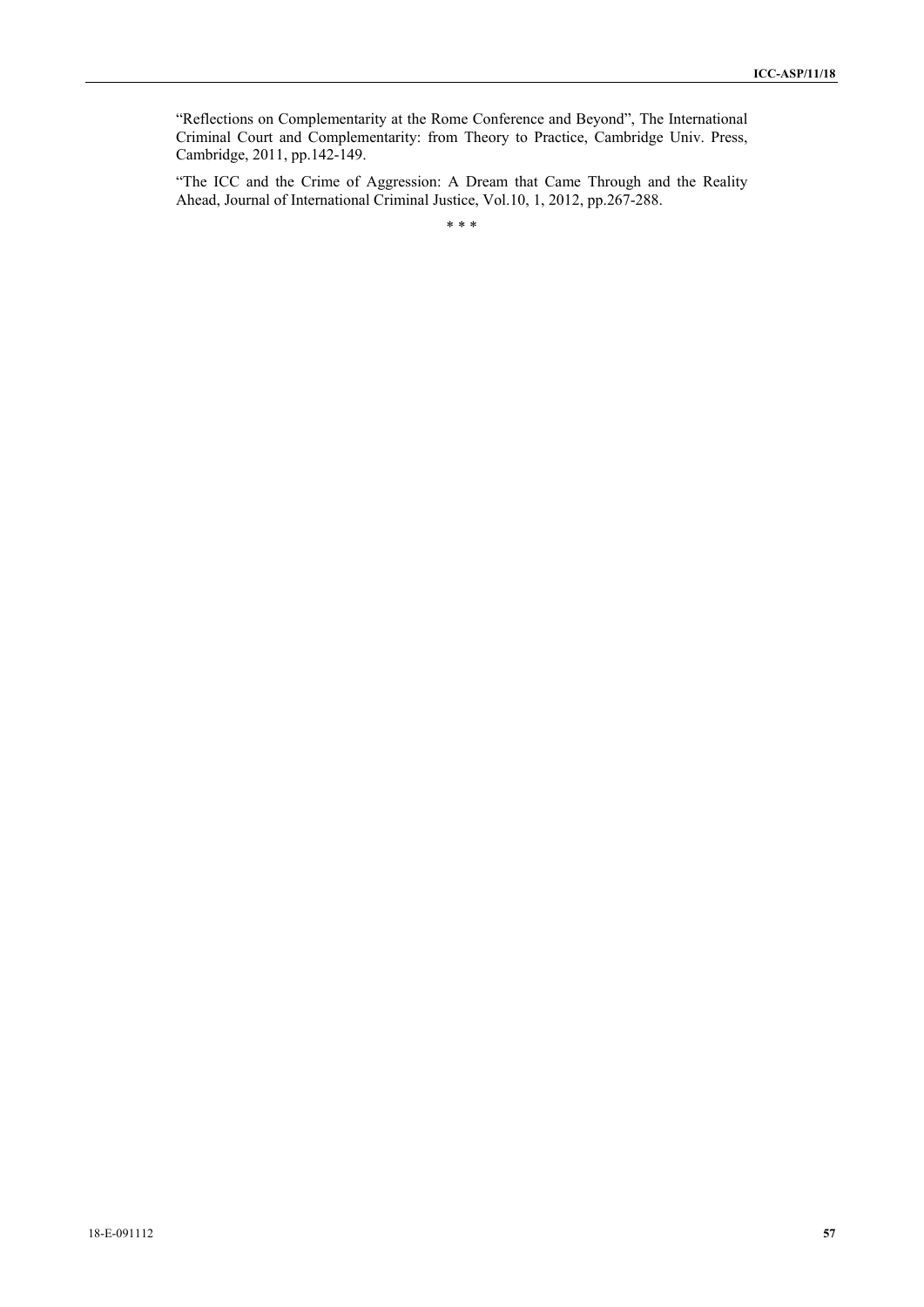# **11. PRANDLER, Árpád (Hungary)**

(Original: English)

## **Note verbale**

The Embassy of Hungary presents its compliments to the Secretariat of the Assembly of States Parties of the International Criminal Court and has the honour to inform it of the following.

The Government of Hungary attaches great importance to the work of the International Criminal Court and regarding the qualities of its judges as being of the utmost significance to the effectiveness of the Court, therefore, as part of the Eastern European Group, Hungary hereby would like to submit the nomination of Judge Árpád Prandler Ph.D to the Advisory Committee on nominations of judges of the International Criminal Court.

Judge Prandler has been active both in the field of public international law and international criminal law. He acquired his doctorate in the field of international law and, since 1952, he has gathered relevant experience as professor at the most prestigious Hungarian universities.

Judge Prandler has moreover, established competence and experience in international criminal law and has an extensive knowledge of issues concerning the International Criminal Court (ICC), since in 1998 he was a member of the Hungarian delegation to the preparatory work of the Rome Statute of the International Criminal Court, later Head of the Hungarian delegation to the Preparatory Commission for the ICC. As an ad litem judge of the International Criminal Tribunal for the former Yugoslavia, since 2006, he has proved to be a person of high moral character, which is further enriched by his widespread professional experience.

In addition, he has outstanding practical experience in the field of international law and the United Nations system in particular, obtained in the governmental sector, as on numerous occasions he filled the position of the Director of the International Law Department of the Ministry of Foreign Affairs of Hungary, served at the Permanent Mission of Hungary to the United Nations and was a member of the Hungarian delegation to the United Nations General Assembly. Between 2002 and 2003, Judge Prandler also filled the position of the Chairman of the Sixth Committee of the United Nations General Assembly.

Judge Prandler's professional biographical note is enclosed with the present note verbale.

\* \* \*

#### **Personal data**

| Name:                    | Árpád Prandler                       |
|--------------------------|--------------------------------------|
| Date and place of birth: | 23 February 1930, Kaposvár, Hungary. |

#### **Education**

| 1952          | Eötvös Loránd University, Budapest, Faculty of Law – Doctor Juris,<br>Bachelor of Law.                                          |
|---------------|---------------------------------------------------------------------------------------------------------------------------------|
| 1957          | Eötvös Loránd University, Budapest, Faculty of History – Bachelor of<br>History.                                                |
| 1972          | Hungarian Academy of Sciences - Candidate of Legal Sciences<br>(International Law, Ph.D).                                       |
| $1952 - 2006$ | Budapest University, Faculty of Law - Senior Lecturer, History of Law -<br>Professor of International Law.                      |
| $1992 - 2006$ | Budapest University of Economics, later on Corvinus University -<br>Department of International Relations - Honorary Professor. |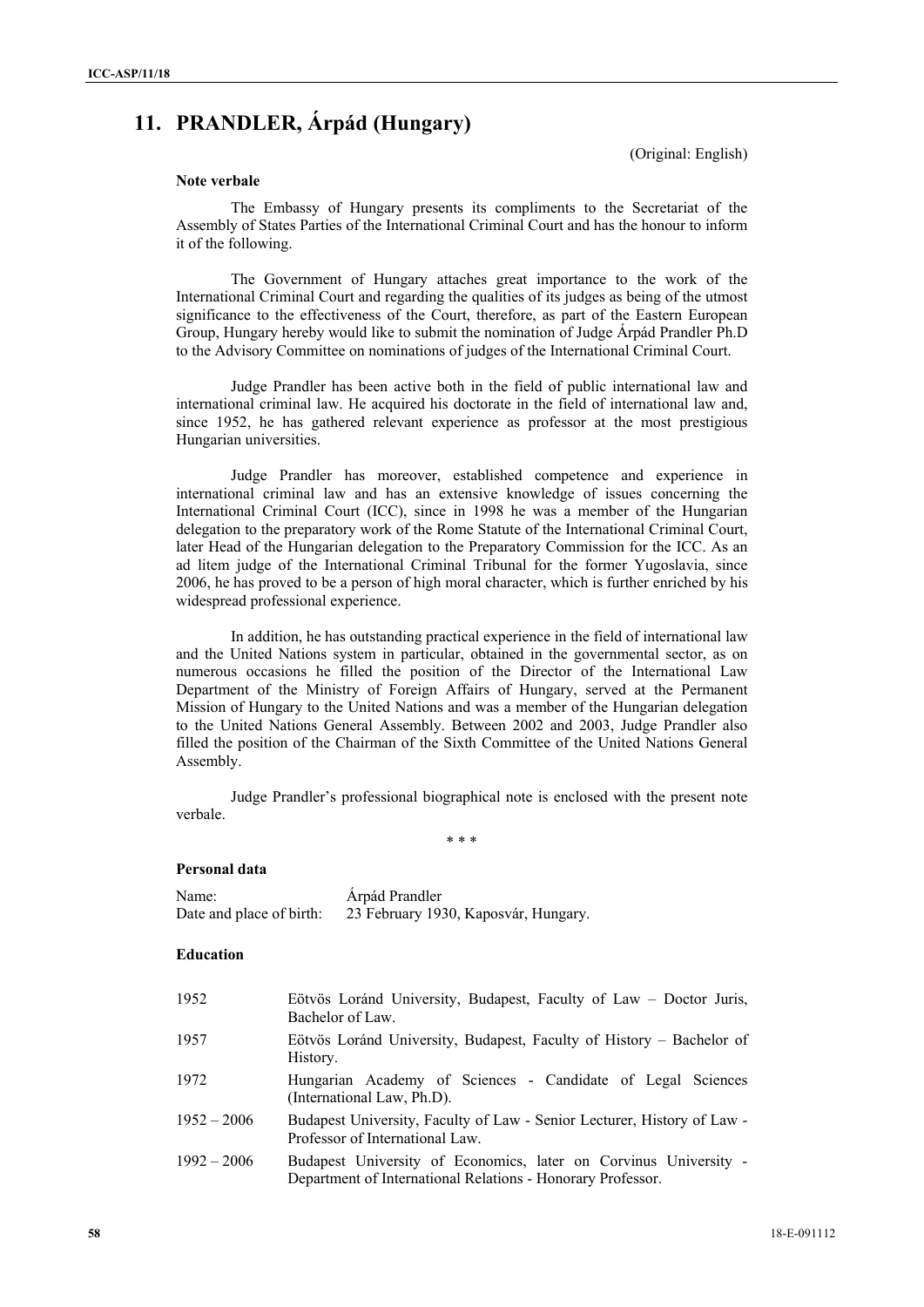## **Professional experience**

| 1962-present     | Various positions at the Hungarian Ministry of Foreign Affairs.                                                                                                                                              |  |  |
|------------------|--------------------------------------------------------------------------------------------------------------------------------------------------------------------------------------------------------------|--|--|
| 1963-1968        | Deputy Representative, Permanent Mission of Hungary to the United<br><b>Nations</b>                                                                                                                          |  |  |
| 1963-1970        | Member of the Hungarian delegation to United Nations General<br>Assembly                                                                                                                                     |  |  |
| 1968-1974        | Secretary General, Hungarian Lawyers Association.                                                                                                                                                            |  |  |
| 1974-1983        | Director, International Law Department.                                                                                                                                                                      |  |  |
| 1974-1982        | Head of Hungarian delegation to the Third United Nations Conference on<br>Law of the Sea.                                                                                                                    |  |  |
| 1975-1982        | Member of the Hungarian delegation to the General Assembly of the<br><b>United Nations.</b>                                                                                                                  |  |  |
| 1976-present     | Ambassador.                                                                                                                                                                                                  |  |  |
| 1981-present     | Member of the Permanent Court of Arbitration in The Hague.                                                                                                                                                   |  |  |
| 1983-1990        | Director and Deputy to the Under-Secretary-General for Disarmament<br>Affairs at the United Nations.                                                                                                         |  |  |
| 1990             | Secretary-General of the Fourth Review Conference of the Parties to the<br>Treaty on the Non-Proliferation of Nuclear Weapons.                                                                               |  |  |
| 1993-present     | Alternate Representative of Hungary to the Danube Commission.                                                                                                                                                |  |  |
| 1994-2004        | Member of the Hungarian delegation to United Nations General<br>Assembly.                                                                                                                                    |  |  |
| 1996-present     | Member of the International Humanitarian Fact-Finding Commission.                                                                                                                                            |  |  |
| 1992-1997        | Senior Adviser at the Ministry of Foreign Affairs.                                                                                                                                                           |  |  |
| 1997-2000        | Deputy Director of the International Law Department of the Ministry of<br>Foreign Affairs.                                                                                                                   |  |  |
| 1998-2002        | Member of Hungarian delegations to preparatory work on the Statute of<br>the International Criminal Court.                                                                                                   |  |  |
| 1999-2002        | Head of Hungarian delegation to the Preparatory Commission for the<br>International Criminal Court.                                                                                                          |  |  |
| 2001-2002        | Director of the International Law Department of the Ministry of Foreign<br><b>Affairs</b>                                                                                                                    |  |  |
| 2002-2003        | Chairman of the Sixth (Legal) Committee of the United Nations General<br>Assembly.                                                                                                                           |  |  |
| 2003-present     | Senior Adviser at the Ministry of Foreign Affairs.                                                                                                                                                           |  |  |
| 2003-present     | Chairman of the Preparatory Committee for revising the Belgrade<br>Convention of 1948 regarding the regime of navigation of the Danube.                                                                      |  |  |
| $2006$ - present | Ad litem judge, International Criminal Tribunal for the former<br>Yugoslavia.                                                                                                                                |  |  |
|                  | In addition, served as Chairman of the National Advisory Committee on<br>International Humanitarian Law since 1999 and, since 2000, as Chairman<br>of the Hungarian branch of International Law Association. |  |  |

## **Publications**

Author of several articles on, among other things, the Charter of the United Nations, peacekeeping, Law of the Sea, disarmament, human rights, international humanitarian law, international criminal law, human rights law, and international organizations. Also published a University textbook on international organizations and institutions (its third edition was published in 2011) and written a Monograph on the United Nations Security Council.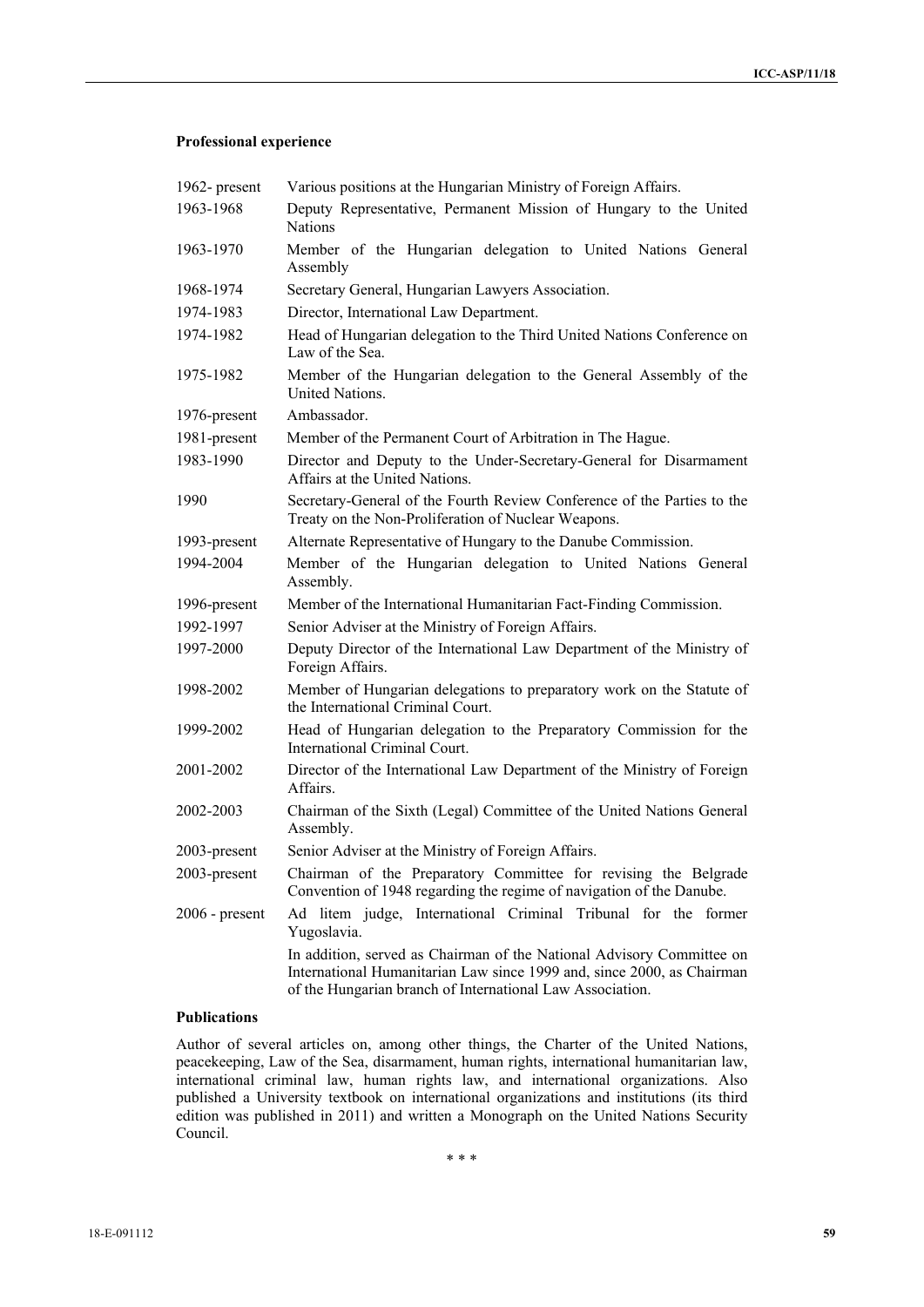# **12. SIMMA, Bruno (Germany)**

(Original: English)

#### **Note verbale**

The Embassy of the Federal Republic of Germany presents its compliments to the Secretariat of the Assembly of States Parties and, with reference to note ICC-ASP/11/S/07 of May 14, 2012, has the honour to inform the Secretariat of the decision of the Federal Republic of Germany to nominate Prof. Dr. Bruno Simma as a candidate for the election of members of the Advisory Committee on Nominations.

Enclosed with this note are the curriculum vitae of Prof. Dr. Bruno Simma and a statement of his qualifications which document his high moral character and his extensive experience in the field of international law.

\* \* \*

#### **Statement of qualifications**

The Federal Republic of Germany has decided to nominate Prof. Bruno Simma as a candidate for election to the Advisory Committee on Nominations.

Prof. Simma, whose curriculum vitae accompanies this statement, fully meets the requirements established in the terms of reference of the Advisory Committee adopted by the Assembly of States Parties with Resolution ICC-ASP/10/Res. 5, which read as follows:

 "Members of the Committee should be drawn from eminent interested and willing persons of a high moral character, who have established competence and experience in criminal or international law."

Throughout his professional and personal life Prof. Simma has demonstrated the highest moral standards. His career, spanning more than 40 years, has encompassed posts at international institutions and at the International Court of Justice in The Hague, as well as teaching activities at universities all over the world, thus combining a rigorously pursued academic approach with the dedicated practice of international law.

Prof. Simma has worked in the most distinguished international institutions of international law. Before serving as a judge in the International Court of Justice from 2003 to 2012, he was a member of the United Nations International Law Commission (1996-2003), preceded by membership of the United Nations Committee on Economic, Social and Cultural Rights (1987-1996). He has arbitrated in international arbitration cases on various occasions.

His credentials as an academic expert on international law are equally outstanding.

Prof. Simma is one of Germany's most eminent scholars of international law and enjoys an excellent reputation worldwide. He is familiar with all principal legal systems. Prof. Simma is the current William W. Cook Global Law Professor at the University of Michigan Law School, Ann Arbor, in the United States.

From 1973 to 2003 he was Professor of International Law and European Community Law as well as Director of the Institute of International Law at the University of Munich. During this period he was also Visiting Professor at the University of Siena, Italy, (1984-1985) and Visiting Professor (1986 and 1995), Professor of Law (1987-1992), Member of the Affiliate Overseas Faculty (from 1997) of the University of Michigan Law School, Ann Arbor. He was also a Lecturer (1995) and Director of Studies (1976 and 1982) at The Hague Academy of International Law.

Prof. Simma has published extensively on all subjects of international law.

The Federal Republic of Germany is confident that Prof. Simma's professional experience as well as his personal qualities would greatly benefit the work of the Advisory Committee on Nominations.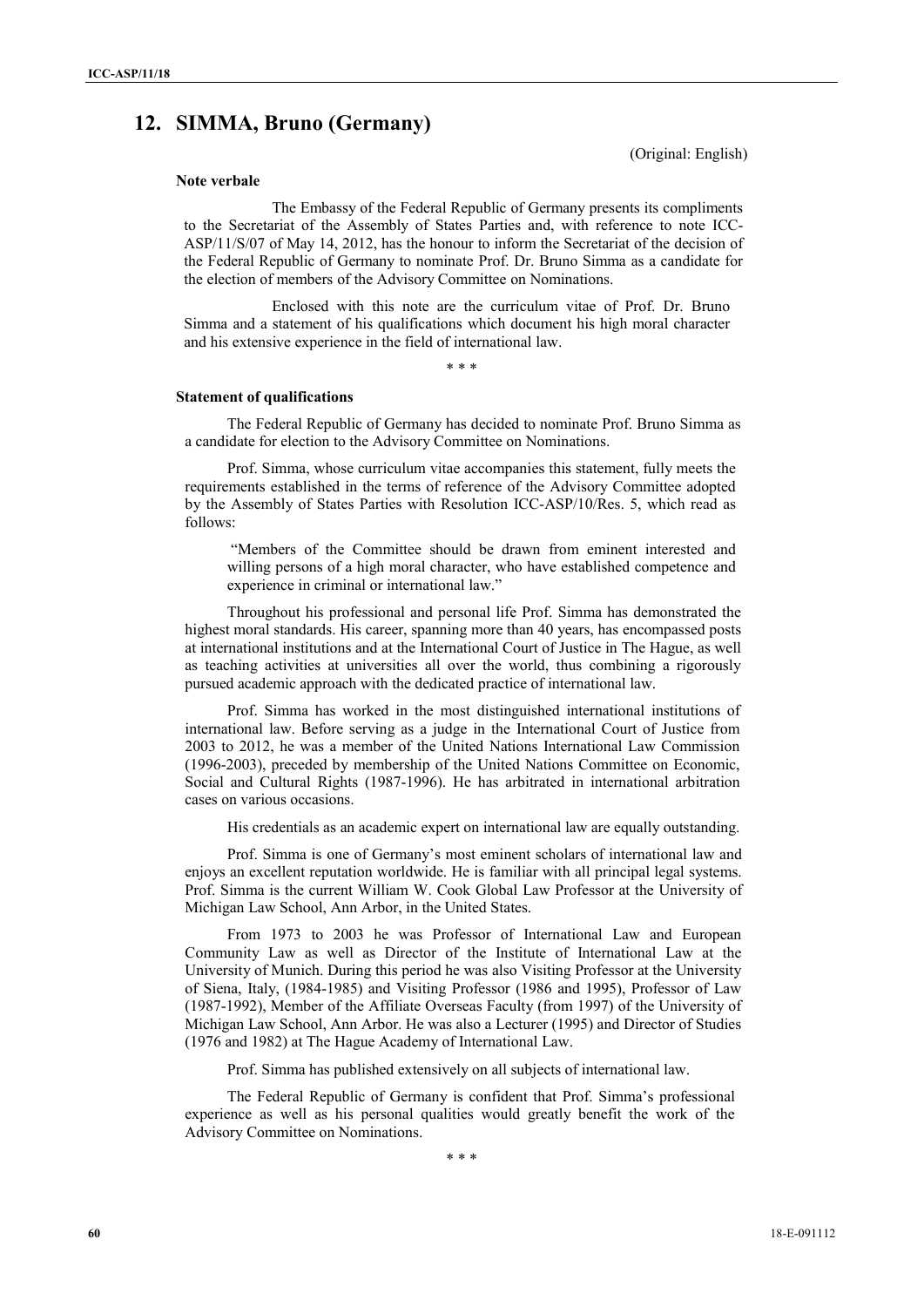#### **Personal information**

| Name:                          | Prof. Dr. Bruno Simma                          |  |
|--------------------------------|------------------------------------------------|--|
| Date of birth:                 | 29 March 1941, in Quierschied (Saar), Germany. |  |
| <b>International positions</b> |                                                |  |
| 2003-2012                      | Judge at the International Court of Justice.   |  |

- 2012- present Judge ad hoc in the Case concerning Construction of a Road in Costa Rica along the San Juan River (Nicaragua v. Costa Rica)
- 1996-2003 Member of the United Nations International Law Commission.
- 1987- 1996 Member of the United Nations Committee on Economic, Social and Cultural Rights
- 2011-present Arbitrator in the Iron Rhine Arbitration between Belgium and the Netherlands (2003- 2005), in the Kishenganga Arbitration between Pakistan and India (2010)in the Arbitration between Croatia and Slovenia, as well as in a number of foreign investment (BIT) and international commercial arbitrations. Member of the Court of Arbitration for Sport (CAS).
- 1972 Expert at the Council of Europe (Directorate of Legal Affairs). Expert for the Human Dimension Mechanism of the OSCE and for Conflict Prevention Activities of the Secretary- General of the United

#### **Academic positions**

Nations.

1997- present William W. Cook Global Law Professor, University of Michigan Law School, Ann Arbor, Michigan, United States. 1973-2003 Professor of International Law and European Community Law, Director of the Institute of International Law, University of Munich. 1984-1985 Visiting Professor at the University of Siena, Italy. 1986 and 1995 Visiting Professor, University of Michigan Law School, Ann Arbor, Michigan, United States 1987-1992 Professor of Law, Michigan Law School, Ann Arbor, Michigan, United States. 1995 and 2009 Lecturer, The Hague Academy of International Law. 1976 and 1982 Director of Studies, The Hague Academy of International Law. First President of the European Society of International Law. Associate Member of the *Institut de Droit international*. Member of the International Council of Environmental Law. Member of the Advisory Board of the Heidelberg Max Planck Institute of Foreign Public and International Law. 1987- present Member of the Council, German Society of International Law. 1989- 1993 Vice-President, German Society of International Law. Member of various other professional associations. Co-founder and co-editor of the European Journal of International Law. Member of the advisory boards of various international legal journals and yearbooks. Member of the Advisory Boards on International Law and on United Nations Issues of the German Federal Foreign Ministry (until 2002). 1981-1989 Lecturer for International Law at the Training Centre for Junior Diplomats, German Federal Foreign Ministry.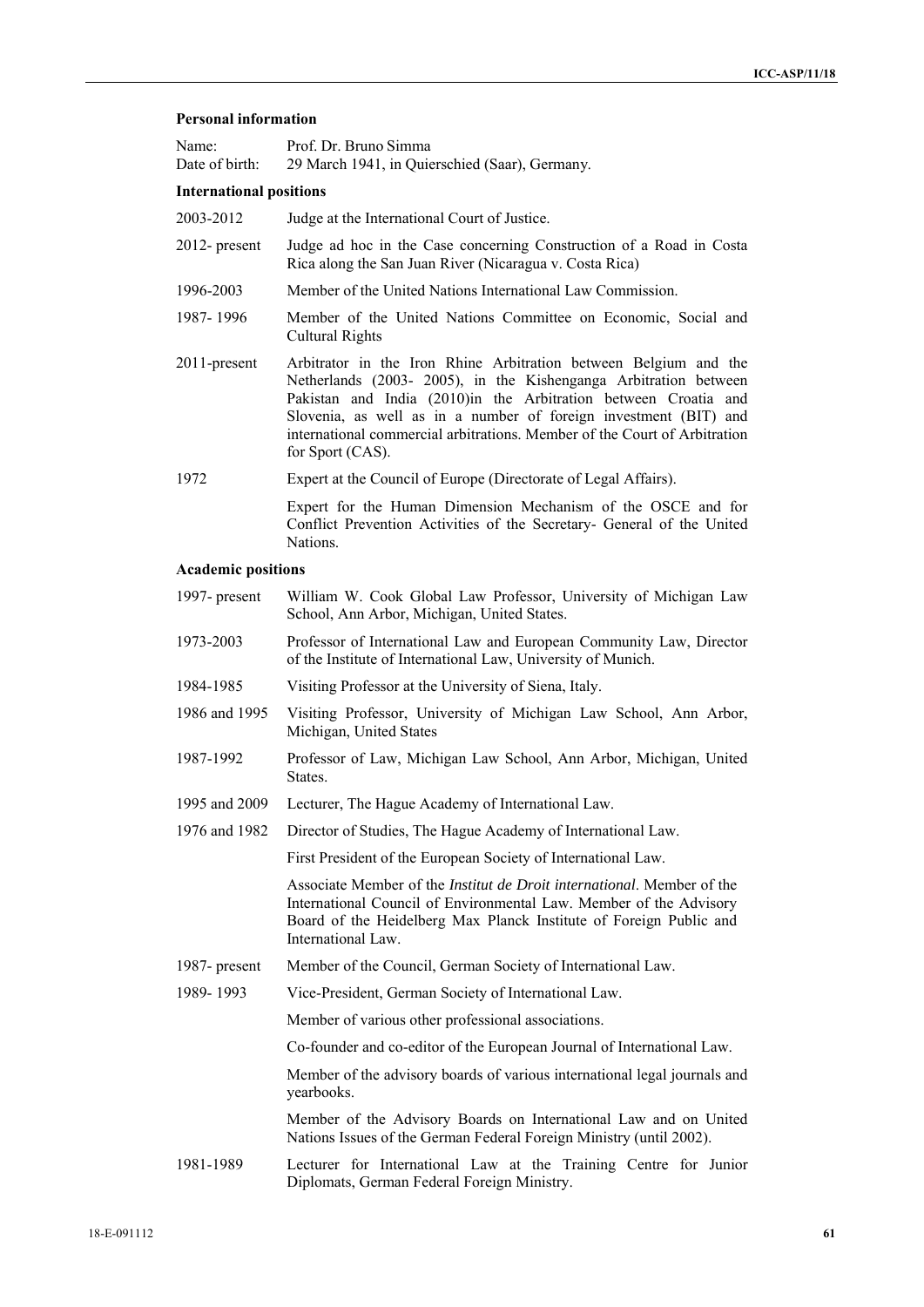| 1967-1972 | Assistant at the Faculty of Law, University of Innsbruck, Austria.<br>Universitätsdozent (venia legendi) for International Law and International<br>Relations (1971). |
|-----------|-----------------------------------------------------------------------------------------------------------------------------------------------------------------------|
| 1966      | Doctorate of Law, University of Innsbruck, Austria.                                                                                                                   |
| 1967      | Practice at the Bar, Innsbruck, Austria.                                                                                                                              |
| Awards    |                                                                                                                                                                       |
| 1996      | Certificate of Merit awarded by the American Society of<br>International Law.                                                                                         |
| 2004      | Distinguished Global Law School Fellow of New York<br>University Law School.                                                                                          |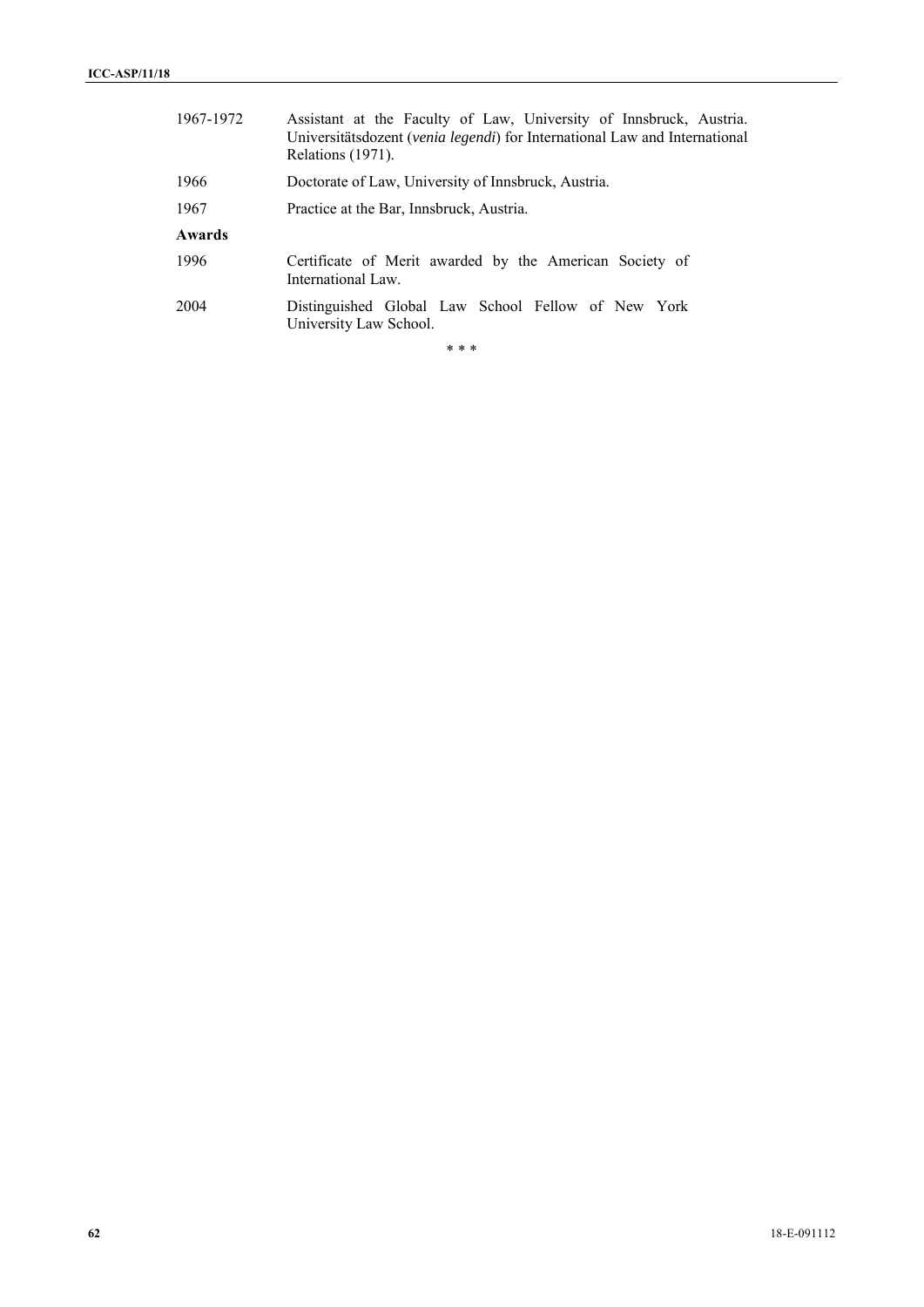# **13. SOCK, Raymond Claudius (Gambia)**

(Original: English)

#### **Note verbale**

The Embassy of the Republic of The Gambia presents its compliments to the Secretariat of the Assembly of States Parties and has the pleasure to forward the nomination of Justice Raymond Claudius Sock for election as member of the Advisory Committee on Nominations. Attached is a copy of his CV in support of his nomination.

\* \* \*

## **Statement of qualifications**

Honorable Justice Raymond C. Sock, ORG, JSC received his primary and secondary education in The Gambia and further education in the United States of America, B. A. Cum Laude from Lewis and Clark College in Portland, Oregon and M.A. from Penn State; in London, where he attended the Inns of Court School of Law (now the City University, London) and the Middle Temple and was called to the Bar with Honors; and in Australia, where he received a certificate with citation in legislative drafting from the Australia Legislative Drafting Institute.

Honorable Justice Sock is presently a Judge of the Supreme Court of The Gambia, the apex court, with final appellate jurisdiction in both civil and criminal matters; the Director General of The Gambia Law School, established in October 2011; and the Deputy Chairperson of the Law Reform Commission.

Honorable Justice Sock has spent most of his professional career at the Attorney-General's Chambers and Ministry of Justice, where he rose over the years through the ranks from State Counsel in 1980 to Attorney General and Minister of Justice in 2005. During this period he was actively involved not only in legislative drafting but also in supervising and prosecuting both civil and criminal cases on behalf of the State.

In 1989 Honorable Justice Sock, then Solicitor General and Legal Secretary, was seconded to establish the African Centre for Democracy and Human Rights Studies (ACDHRS), where he served as its first Executive Director, responsible for the establishment and operation of the Centre's core programmes, including in collaboration with the International Commission of Jurists (ICJ) the now world renowned bi-annual NGO Forum on the Participation of NGOs in the Work of the African Commission on Human and Peoples' Rights. Between 1989 and 1995, Honorable Justice Sock authored several articles on human rights issues in Africa and organized and participated in numerous meetings and workshops on human rights.

From 1995 to 2000, Honorable Justice Sock engaged in private legal practice as a Senior Partner, during which he handled both civil and criminal cases, including murder and treason. However, his practice as a private legal practitioner was short-lived as he was recalled in 2000 to assist at the Attorney General's Chambers as Solicitor General and Legal Secretary. For a brief period in 2005, he served as Attorney General and Minister of Justice.

From 2005 to 2011 Honorable Justice Sock served as a consultant for the Ministry of Justice, the UNDP, the Judiciary and ECOWAS, and continues to work with the Ministry of Justice as a consultant in the preparation of national periodic reports to the UN Treaty Bodies; with his assistance, The Gambia has recently submitted its Common Core Document and Initial Report on ECOSOC rights. In May this year he prepared a discussion paper (for the Attorney General's Chambers) and actively participated in a two-day colloquium on the establishment of a national human rights institution in The Gambia, sponsored by the Human Rights Unit of the Commonwealth Secretariat, and attended by all stakeholders, including civil society organizations.

Honorable Justice Raymond C. Sock's curriculum vitae is attached for further details and ease of reference.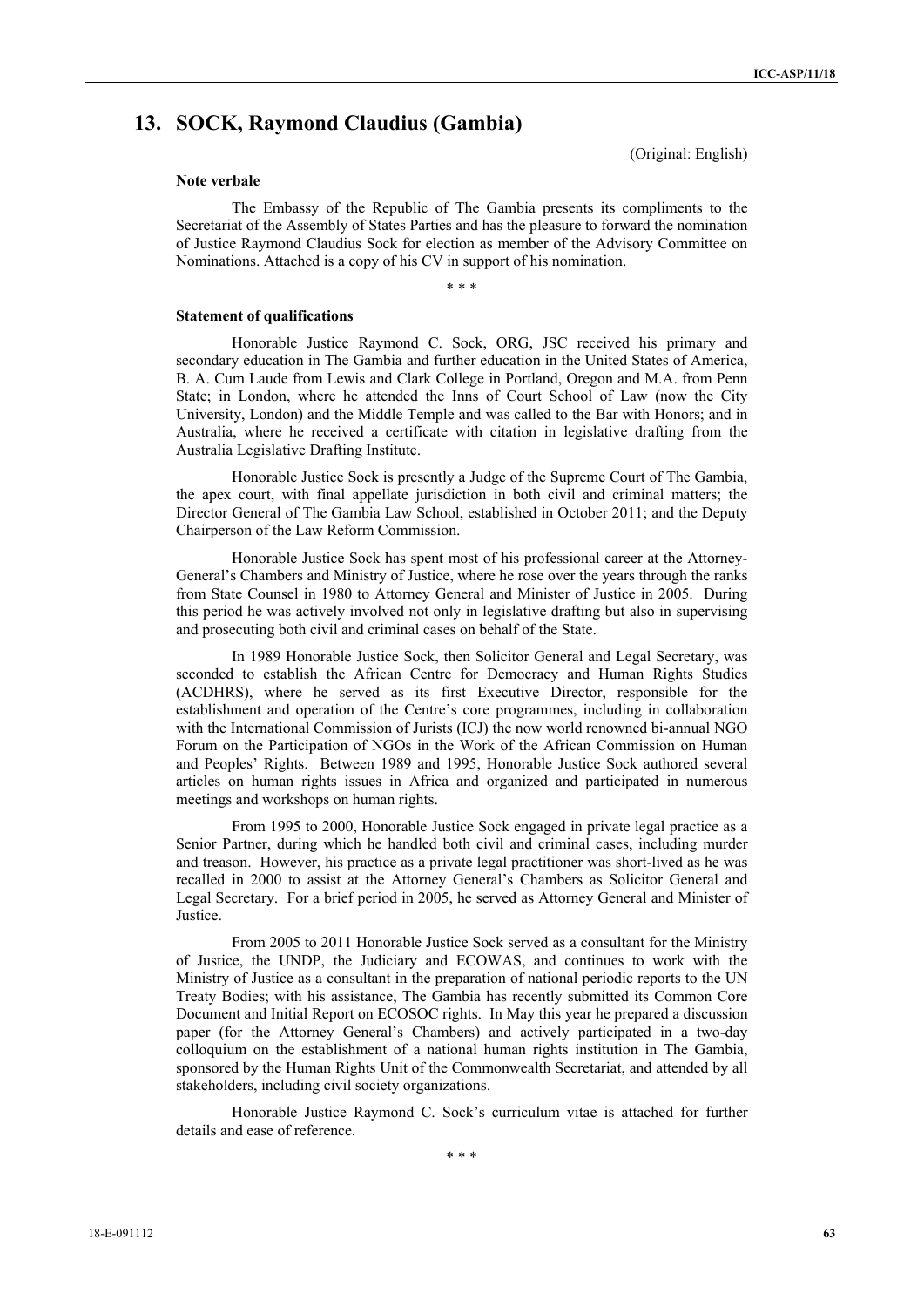## **Personal data**

Name Raymond Claudius Sock Date of birth 5 June 1946 Nationality Gambian

#### **Present position**

Supreme Court Judge/Director General, Gambia Law School

## **Membership of Professional and other Bodies**

Judicial Service Commission at various periods from 1985 to 2005

Chairperson, Governing Board of the Institute for Human Rights and Development in Africa from 2000 to 2005

Adviser to the African Centre for Democracy and Human Rights Studies

Member of The Gambia Bar Association.

#### **Education and professional training**

| March - December 1980          | The Australia Legislative Drafting Institute                                                                                                                                                                |
|--------------------------------|-------------------------------------------------------------------------------------------------------------------------------------------------------------------------------------------------------------|
|                                | Canberra, Australia                                                                                                                                                                                         |
|                                | Certificate (with citation) in Legislative Drafting                                                                                                                                                         |
| 1975-1978                      | The Inns of Court School of Law and the Honourable<br>Society of the Middle Temple, London, United<br>Kingdom                                                                                               |
|                                | Barrister-at-Law (B.L. Honours)                                                                                                                                                                             |
| 1968-1970                      | The Pennsylvania State University, Pennsylvania,<br><b>USA</b>                                                                                                                                              |
|                                | M.A. English Literature                                                                                                                                                                                     |
| 1965-1968                      | Lewis and Clark College, Portland, Oregon, USA                                                                                                                                                              |
|                                | B.A. (Cum Laude) English                                                                                                                                                                                    |
|                                | Summer 1966<br>Fordham University, Bronx, New<br>York, USA                                                                                                                                                  |
|                                | Certificate in Communications (Script Writing and<br>Radio Broadcasting)                                                                                                                                    |
| Professional experience        |                                                                                                                                                                                                             |
| April to present 2012          | Judge, Supreme Court of The Gambia Adjudication                                                                                                                                                             |
| September 2011 to present 2012 | Director<br>General,<br>The<br>Gambia Law<br>School,<br>Administration and Teaching/Lecturer                                                                                                                |
| February 2011 to present 2012  | Deputy Chairperson, Law Reform Commission,<br>Reform of the laws in accordance with the Law<br>Reform Act                                                                                                   |
| 2011                           | Consultant, Judiciary/UNDP, Preparation of and<br>training on an Operational Manual for Registrars and<br><b>Clerks of Courts</b>                                                                           |
| $2010 - 2011$                  | Consultant, Judiciary/UNDP, Preparation of and<br>training on an Operational Manual for the Sheriff's<br>Division of the High Court.                                                                        |
| 2010                           | Consultant, Ministry of Justice/Alternative Dispute<br>Resolution<br>Secretariat/UNDP,<br>County-wide<br>sensitization on alternative dispute resolution and<br>training of staff of Pilot Regional Centres |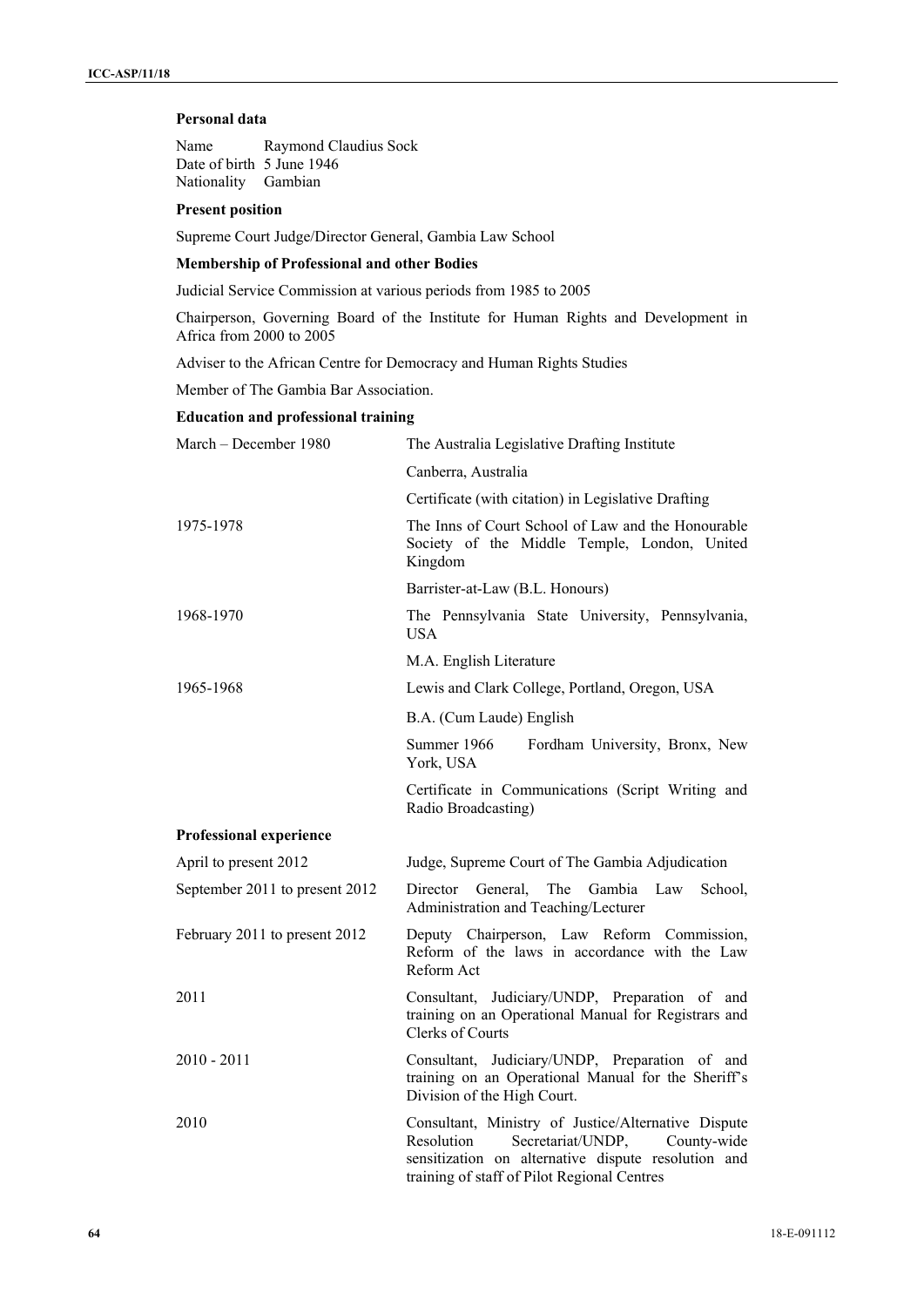| 2010                    | Consultant, Ministry of Justice/ Alternative Dispute<br>Secretariat/UNDP, Identifying<br>Resolution<br>and<br>assessing the gaps at the Alternative Dispute<br>Resolution Secretariat and its Pilot Regional Centres |
|-------------------------|----------------------------------------------------------------------------------------------------------------------------------------------------------------------------------------------------------------------|
| $2009 - 2010$           | Commissioner for Law Revision, Ministry of Justice,<br>Revision of the laws of The Gambia – 2009 Revised<br>Edition – consisting of 16 vols. Laws last revised in<br>1990                                            |
| 2009                    | Consultant, Judiciary of The Gambia, Drafting<br>Amendments to the Rules of the High Court to<br>accelerate Commencement Proceedings                                                                                 |
| 2008                    | Consultant, Ministry of Justice, Preparation of Policy<br>Paper of the Ministry of Justice                                                                                                                           |
| 2007                    | Consultant, ECOWAS, Contributing consultant to the<br>collation and preparation of a compendium of the<br>Business Laws of Non-OHADA States                                                                          |
| March to September 2005 | Attorney-General and Minister of Justice, Ministry of<br>Justice, Administration of Justice – oversight of allied<br>institutions                                                                                    |
| $2000 - 2005$           | Solicitor -General and Legal Secretary, Ministry of<br>Justice, Supervision of all the Divisions of the<br>Attorney-General's Chambers                                                                               |
| 1995 - 2000             | Senior Partner, Sock and Bittaye Legal Practitioners,<br>Private Practice in Civil and Criminal cases                                                                                                                |
| 1989 - 1995             | Executive Director, African Centre for Democracy<br>and Human Rights Studies, First Executive Director<br>responsible for the establishment and operation of the<br>core programmes of the Centre                    |
| 1985 - 1989             | Solicitor-General and Legal Secretary, Ministry of<br>Justice, Supervision of all the Divisions of the<br>Attorney-General's Chambers                                                                                |
| 1984 - 1985             | Registrar-General and Curator of Intestate Estates,<br>Ministry of Justice, Registering deeds, businesses,<br>companies and administration of intestate estates                                                      |
| 1983 - 1984             | Legal Draftsman, Ministry of Justice, Legislative<br>drafting and attending sessions of Parliament                                                                                                                   |
| 1980 - 1981             | State Counsel Drafting Section, Ministry of Justice,<br>drafting and attending sessions<br>Legislative<br>of<br>Parliament                                                                                           |
| 1973 - 1975             | Assistant Secretary, Ministry of Agriculture and<br>Natural Resources, General administration of the<br>Ministry of Agriculture & Natural Resources                                                                  |
| 1972 - 1973             | English Master, Ministry of Education Armitage High<br>School (Boarding School), Teaching English language<br>and literature                                                                                         |
| 1970 - 1972             | English Instructor, Bidwell Cultural and Training<br>Centre, Pittburgh Pennsylvania Teaching English<br>language and literature to adults in programme for<br>employment by trade unions                             |
| Summer 1969             | English Instructor Federal Program for Disadvantaged<br>kids, Bronx, New York U.S. A., Remedial teaching<br>and child motivation including visits to homes                                                           |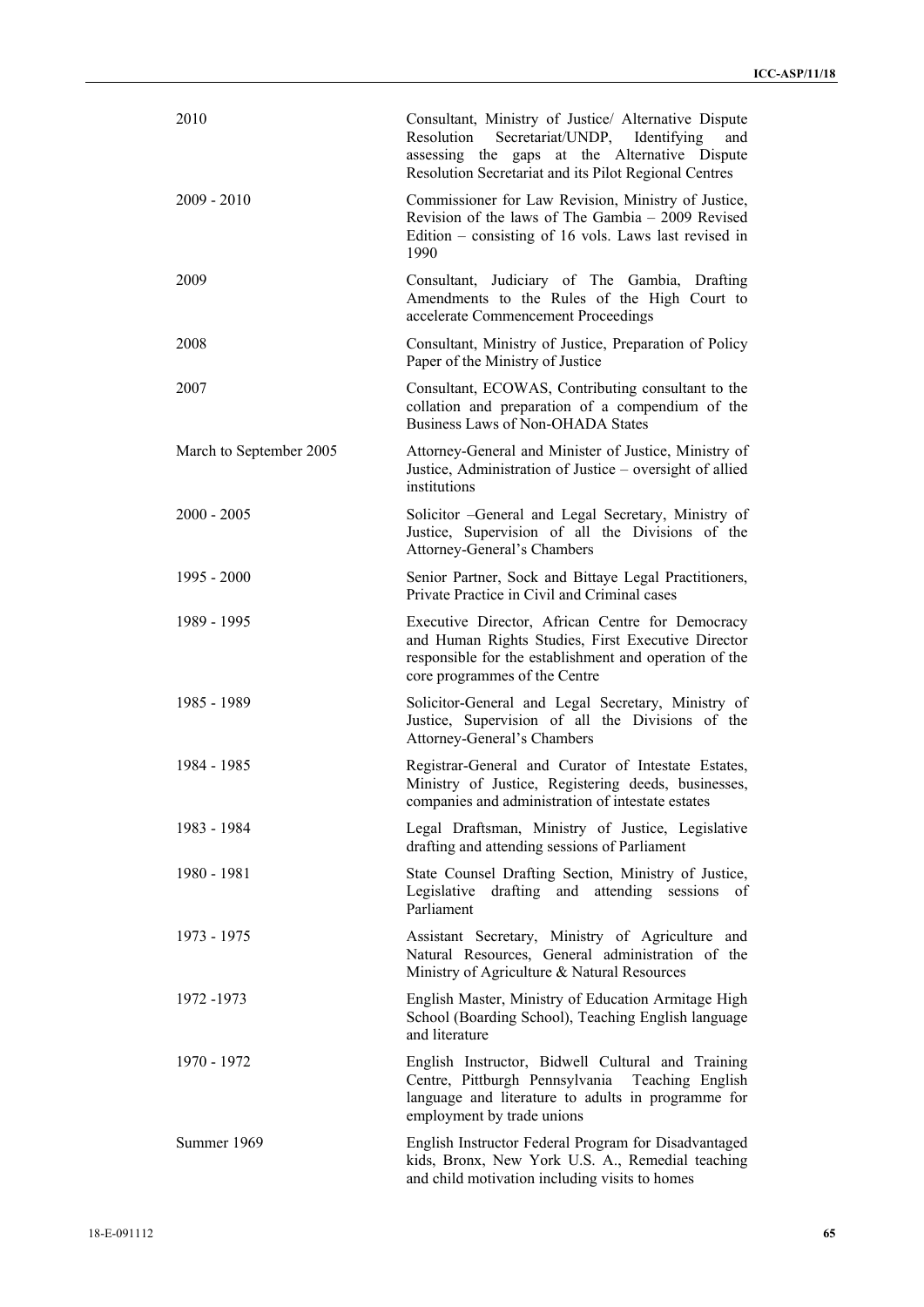| 1968 - 1970                   | Teaching Assistant, Pennsylvania State University,<br>Teaching English to Freshmen and post-graduate<br>students with English as a second language                                                                                                                      |
|-------------------------------|-------------------------------------------------------------------------------------------------------------------------------------------------------------------------------------------------------------------------------------------------------------------------|
| <b>Other activities</b>       |                                                                                                                                                                                                                                                                         |
| 1986                          | Observer at the First Commonwealth<br>Judicial<br>Conference held in Banjul, The Gambia                                                                                                                                                                                 |
| 1988                          | Leader of the Gambian delegation to negotiate and<br>initial the Headquarters Agreement for the African<br>Commission on Human and Peoples' Rights with the<br>then O.A.U. Secretariat in Addis Ababa, Ethiopia.                                                        |
| 24 April – 2 May 1989         | Participant in training course on "Developing National<br>Strategies and Mechanisms for the Protection and<br>Promotion of Human Rights in Africa" held in Banjul<br>and sponsored by United National Centre for Human<br>Rights.                                       |
| 1 -2 June 1989                | Participant in pilot training workshop on "Human<br>for Commonwealth<br>Rights<br>Training<br>Public<br>Administrators" sponsored by the Human Rights Units<br>of the Commonwealth Secretariat.                                                                         |
| 3 July - 4 August 1989        | United Nations Human Rights Fellowship Programme<br>tenable at the Centre for Human Rights, United<br>Nations Office at Geneva and the International<br>Institute for Human Rights, Strasbourg, France.                                                                 |
| 1990 - 1994                   | Observer at the sessions of the African Commission<br>on Human and Peoples' Rights.                                                                                                                                                                                     |
| $8 - 12$ July 1991            | Observer at the United Nations<br>Seminar<br>on<br>International Human Rights Standards and<br>the<br>Administration of Justice; co-sponsored by the African<br>Commission; Cairo, Egypt.                                                                               |
| 29 November – 2 December 1991 | Resource person at the Arab-African Seminar on<br>Penal Justice and Penitentiary Reform, Tunis, Tunisia.                                                                                                                                                                |
| November 1993                 | Participant at the Fifth ICJ Workshop on NGO<br>Participation in the African Commission during which<br>I delivered a paper entitled "A Case for the Creation of<br>an African Court of Human and Peoples' Rights".                                                     |
| January 1994                  | Participant at meeting of group of African Experts to<br>Draft the Protocol for the Establishment of an African<br>Court of Human and Peoples' Rights, ICJ Geneva.                                                                                                      |
| June 1995                     | Resource person at a Training Course on the<br>Protection of Human Rights for Senior Military<br>Officers from African Countries organised by the<br>African Centre for Democracy and Human Rights<br>Studies Banjul, The Gambia.                                       |
| May 1998                      | Member of a four-man international delegation to<br>Liberia under the International Commission of Jurists<br>(ICJ) fact-finding mission on the Judiciary in Liberia.                                                                                                    |
| January 2000                  | Participant in ECOWAS/ICRC Seminar on<br>the<br>International Criminal Court - Abidjan Cote D'Ivoire.                                                                                                                                                                   |
| 2 -3 November 2007            | Representative of the African Centre for Democracy<br>and Human Rights studies at "A Strategic Meeting on<br>NGO's Participation in the Human Rights Council;<br>2006-2007 Evaluation and Planning for 2008", Sao<br>Paulo, Brazil, organised by Connectas Human Rights |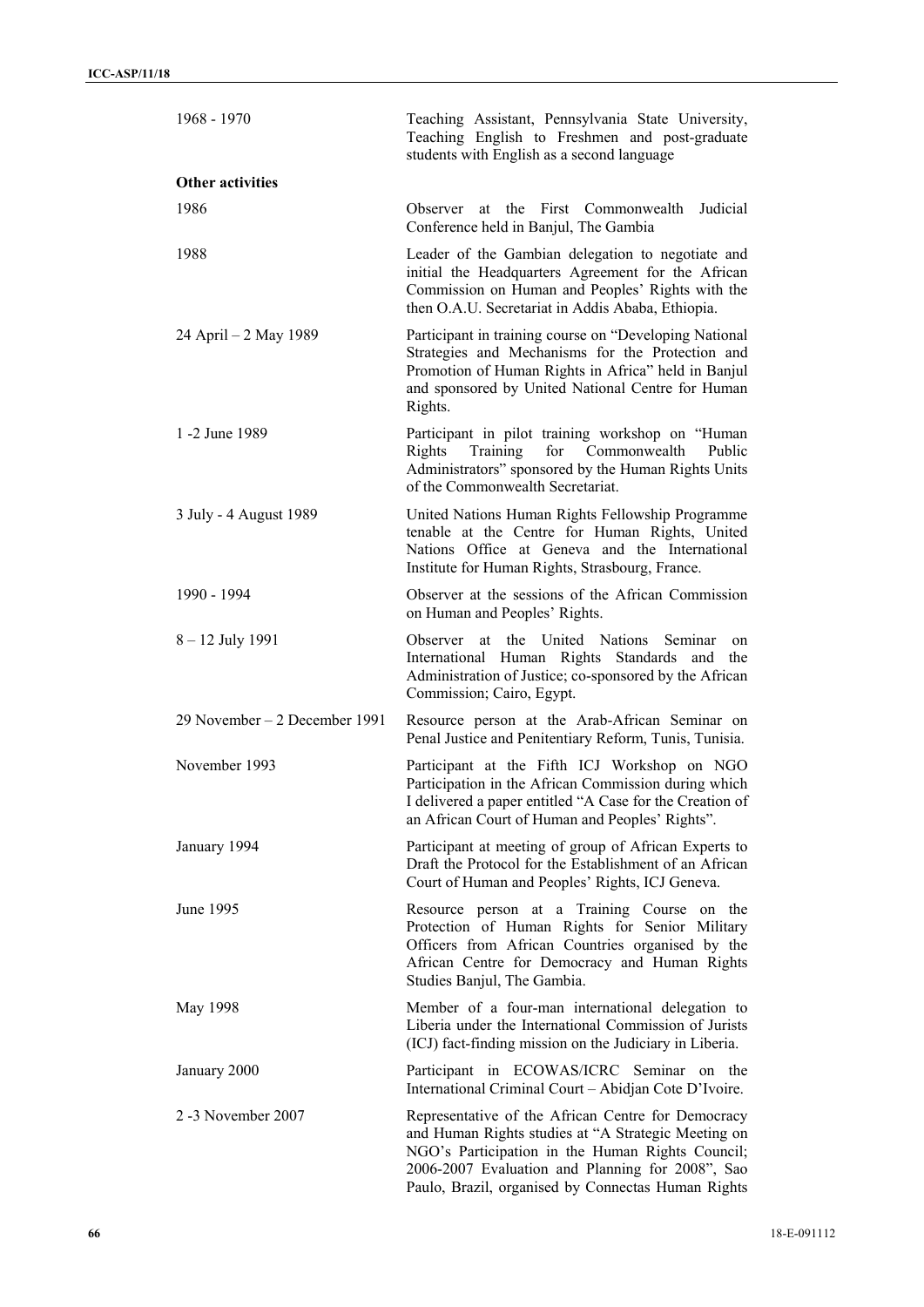Human Rights (ISHR). 23 - 24 May 2012 Participant at a Colloquium on the Establishment of a National Human Rights Institution in Compliance the Paris Principles, sponsored by the Commonwealth Secretariat, Banjul, The Gambia.

in Partnership with the International Service for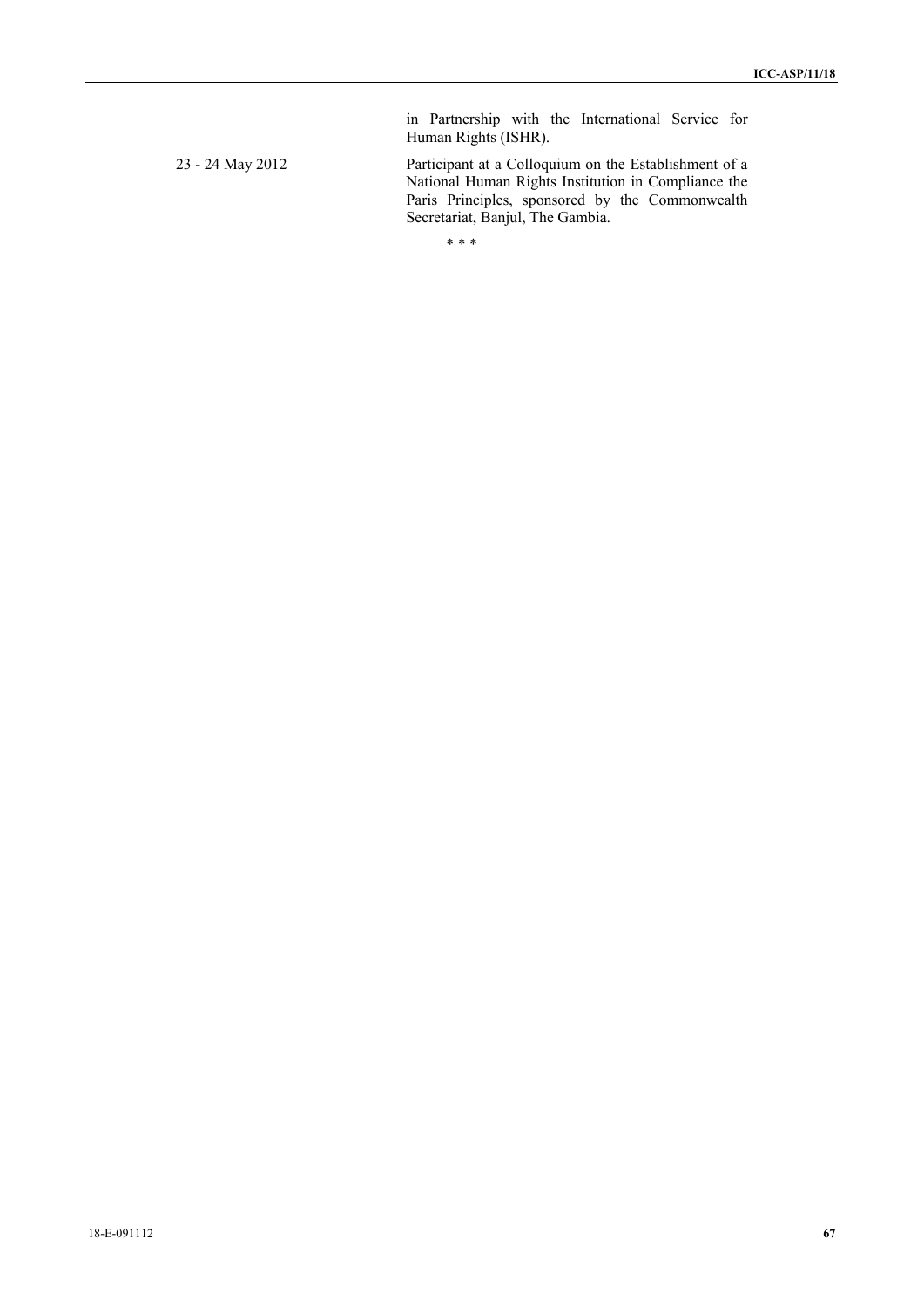# **14. STRADA-ROZENBERGA, Kristïne (Latvia)**

(Original: English)

#### **Note verbale**

The Ministry of Foreign Affairs of the Republic of Latvia presents its compliments to the Secretariat of the Assembly of States Parties to the Rome Statute of the International Criminal Court and has the honour to inform about the decision of the Government of the Republic of Latvia to present the candidacy of Prof. Dr. iur Kristīne Strada – Rozenberga, for election as a member of the Advisory Committee on nominations of judges of the International Criminal Court, to be held during the eleventh session of the Assembly of States Parties in the Hague from 14 to 22 November 2012.

Professor, Dr. iur Kristine Strada-Rozenberga has an outstanding and extensive knowledge and experience in the field of criminal law and criminal procedure. Mrs. Strada-Rozenberga is a lecturer at the Judicial Training Centre (since 2002) as well as Faculty of Law, University of Latvia (2000 -2003). Mrs. Strada-Rozenberga has been head of The Chair of Private Law (2001) as well as a head of The Chair of Public Law and Legal Theory (2001) at the University "Turība" and a head of The Chair of Criminal Law at the University of Latvia, Faculty of Law (2006 - 2007). She was a member of the standing working group at the Ministry of Justice for drafting amendments to Criminal Procedure Law (2006-2007). In 2006, Mrs. Strada-Rozenberga was appointed as an expert in the legal field in the criminal law sub-sector at the Latvian Council of Science. Currently Mrs. Strada-Rozenberga is a Dean of the Faculty of Law at the University of Latvia and a sworn attorney.

Mrs. Strada-Rozenberga has participated in various international scientific legal researche and she is an author of more than 45 scientific publications, including monographs "Argumentation Theory in Criminal Procedure. General Part" (2002) and "The Principle of Mutual Recognition in the International Criminal Procedural Cooperation in the European Union Space – Theory and Practice" (2009). She has also appeared in conferences at the international level, giving reports on topical criminal law and criminal procedure law issues."

Her professional and long-standing experience make her highly qualified to fulfil the requirements of paragraph 2 of the terms of reference for the establishment of an Advisory Committee on nominations of judges of the International Criminal Court (ICC-ASP/10/36, annex, para. 2). She's a person of high moral character, who has established competence and experience in criminal law.

The detailed curriculum vitae of Prof. Dr. iur Kristīne Strada-Rozenberga is attached to this note.

\* \* \*

#### **Personal data**

| Name:<br>Place of birth: | Kristīne Strada-Rozenberga<br>Dobele, Latvia                                                                               |
|--------------------------|----------------------------------------------------------------------------------------------------------------------------|
| <b>Education</b>         |                                                                                                                            |
| 1993                     | Graduated from Riga Secondary School No. 90.                                                                               |
| 1998                     | Graduated from the Faculty of Law of the University of Latvia, acquiring<br>the qualification of a lawyer.                 |
| 1999                     | Awarded the degree of the Master of Social Sciences in Legal Science at<br>the Faculty of Law of the University of Latvia. |
| 2002                     | Awarded the scientific degree of the Doctor of Law (Dr.iur.) in the sub-<br>branch of the science of criminal law.         |
|                          |                                                                                                                            |

## **Academic titles and degrees**

Professor, Dr.iur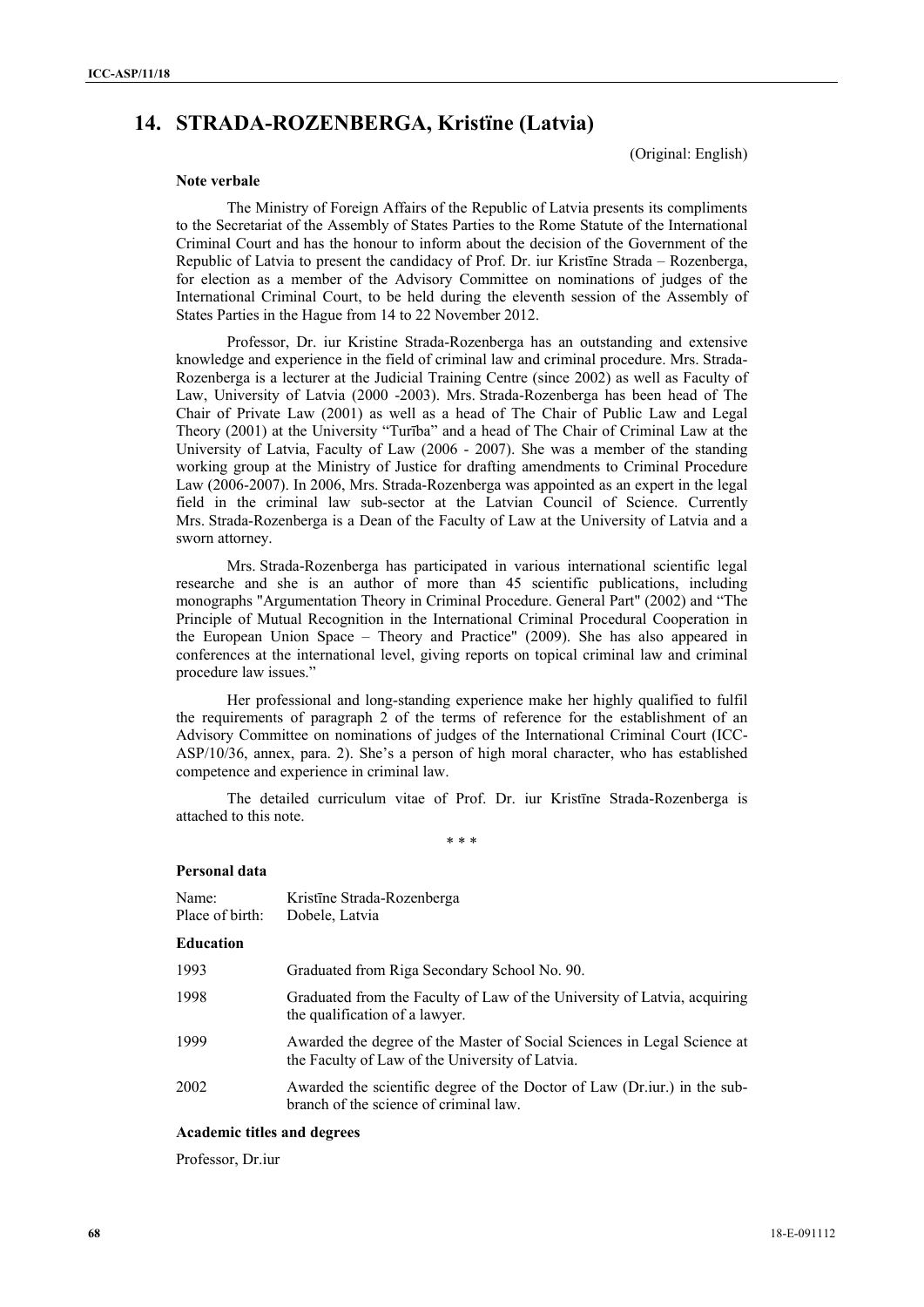| <b>Employment</b> |                                                                                                                   |
|-------------------|-------------------------------------------------------------------------------------------------------------------|
| 1995 - 1998       | Prosecutor's Office for Investigating Organised and Economic Crime,<br>assistant to the prosecutor.               |
| 1998 - 2000       | Prosecutor's Office for Investigating Financial and Economic Crime,<br>prosecutor.                                |
| 2000-2001         | Specialised Prosecutor's Office for Organised Crime and Other Sectors,<br>prosecutor.                             |
| From 1998         | University of Latvia, the Faculty of Law, conducting seminars,<br>participation in a research project.            |
| 1998-2000         | University of Latvia, the Faculty of Law, Department of Criminal Law,<br>Assistant.                               |
| $2000 - 2003$     | University of Latvia, the Faculty of Law, Department of Criminal Law,<br>Lecturer                                 |
| 2001              | Ltd. "University Turība", Head of the Department of Private Law<br>Science and Public Law and Law Theory, docent. |
| $2001 - 2003$     | Ltd. "University Turība", director of Legal Science Program, Dean of the<br>Faculty of Law, docent.               |
| $2003 - 2006$     | University of Latvia, the Faculty of Law, Vice-Dean.                                                              |
| $2003 - 2004$     | University of Latvia, the Faculty of Law, Department of Criminal Law,<br>docent.                                  |
| 2004 - 2008       | University of Latvia, the Faculty of Law, Department of Criminal Law,<br>Associate professor.                     |
| $2006 - 2007$     | University of Latvia, the Faculty of Law, Department of Criminal Law,<br>Head of department.                      |
| $2007$ - present  | University of Latvia the Faculty of Law, Dean.                                                                    |
| $2008$ - present  | University of Latvia, the Faculty of Law, Department of Criminal Law,<br>Professor.                               |
| $2006$ - present  | Sworn attorney.                                                                                                   |
| $2010$ - present  | Senator of the University of Latvia, chairperson of the Senate<br><b>Constitutional Committee.</b>                |

## **Additional skills**

| 1999 | Completed accountancy course. |  |
|------|-------------------------------|--|
|      |                               |  |

## **Professional continuous education**

- 1999 Columbia, United States of America, Seminar on combating public corruption (jointly with prosecutors and judges).
- 2000 Jūrmala, Latvia, Seminar on combating juvenile delinquency (organized by Canadian specialists).
- 2001 Rotterdam, Netherlands, Seminar "Euro-fraud and Safeguarding the Fiscal Interests of the European Union".
- 2001 Riga, Latvia, Seminar on investigating economic crime.
- 2001 Riga, Latvia, Riga Graduate School of Law, conference "Kriminālprocess: starptautiska un Baltijas valstu pieredze" (Criminal procedure: the International and Baltic States' Experience).
- 2001 Riga, Latvia, Riga Graduate School of Law, scientific conference "Latvijas suverenitāte un dalība Eiropas Savienībā" (The Sovereignty of Latvia and Membership in the European Union).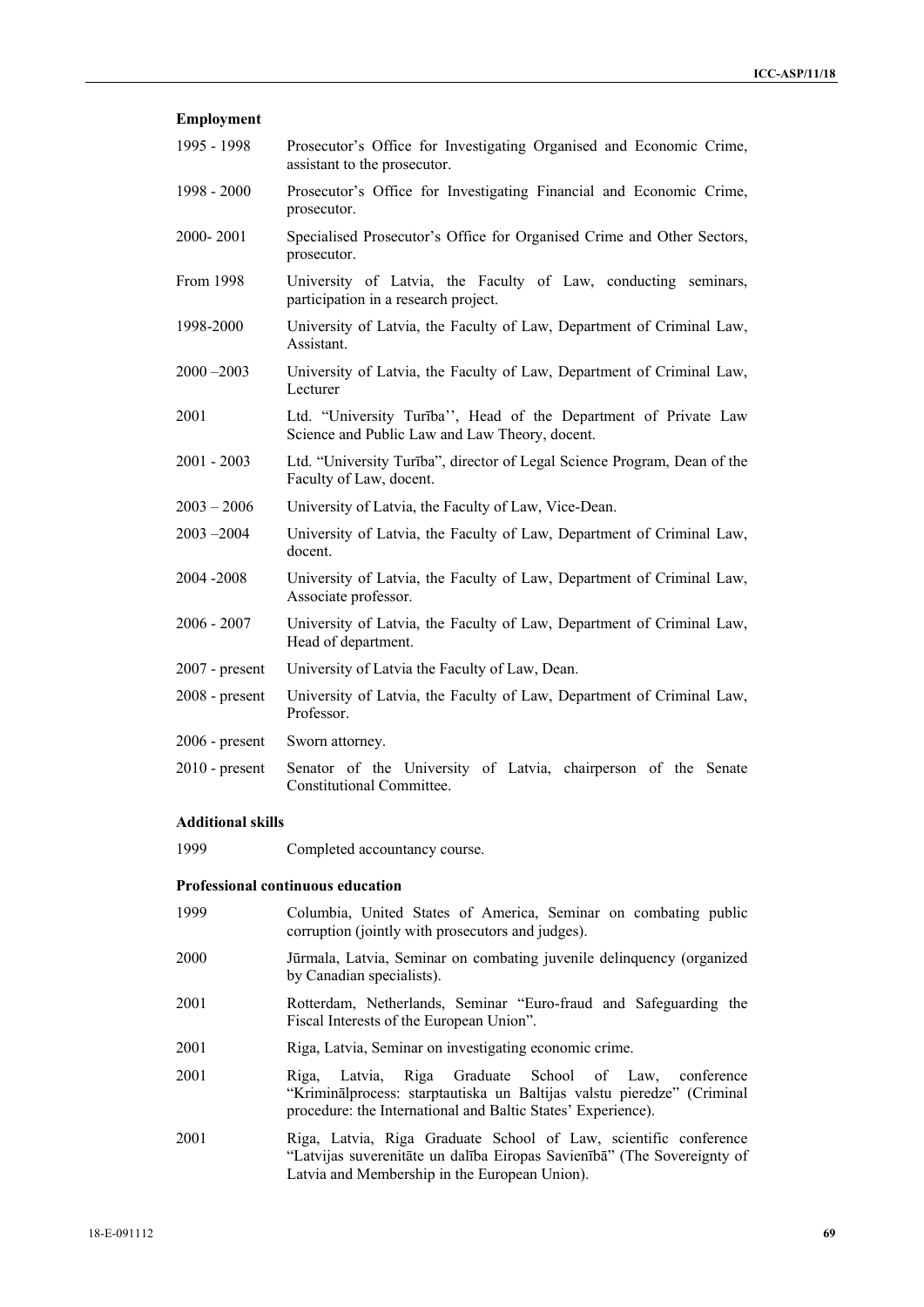| 2001                                   | Riga, Latvia, Riga Graduate School of Law, seminar "Tiesu varas<br>neatkarība Latvijā: Tiesnešu<br>tālākizglītības, kvalifikācijas<br>un<br>pašpārvaldes jautājumi" (Independence of the Judicial Power in Latvia:<br>Issues of Judge's Continuous Education, Qualification and Self-<br>Governance)                                                             |  |
|----------------------------------------|------------------------------------------------------------------------------------------------------------------------------------------------------------------------------------------------------------------------------------------------------------------------------------------------------------------------------------------------------------------|--|
| 2002                                   | Riga, Latvia, Project "Tiesas spriedumu apspriešana" (Discussing Court<br>Rulings), seminar "Eiropas Cilvēktiesību tiesas prakses izmantošana<br>Latvijas tiesās" (The Use of the Case-Law of the European Court of<br>Human Rights in Latvian Courts).                                                                                                          |  |
| 2003                                   | Lodz, Poland, University of Lodz, Colloquium "The Future of the<br>European Union" (In the framework of the meeting of the exchange<br>program Socrates/ Erasmus coordinators).                                                                                                                                                                                  |  |
| 2004                                   | University of Latvia professional continuous education program<br>"Augstskolu mācībspēku pedagoģiskā pilnveide/Inovācijas augstākās<br>izglītības sistēmā/Izglītības darba vadība" (Continuous Pedagogical<br>Training for University faculty Members/ Innovations in the System of<br>Higher Education/ Management of Educational Work) (certificate).          |  |
| 2004                                   | Salzburg Seminar Session 419 "Changing Concepts of International<br>Educational Exchange and Mobility", Austria.                                                                                                                                                                                                                                                 |  |
| 2007                                   | Conference "Which Jurisdiction" (examining issues of the common<br>regulation of criminal procedure issues in the EU space), Luxembourg.                                                                                                                                                                                                                         |  |
| 2009                                   | Riga, Latvia, Seminar "Cilvēktiesību pamattiesību principa piemērošana<br>kriminālprocesā, Eiropas apcietināšanas ordera un Eiropas pierādījumu<br>ordera praktiskā piemērošana" (The Application of the Principle of<br>Fundamental Human Rights in Criminal Procedure, Practical Application<br>of the European Arrest Warrant and European Evidence Warrant). |  |
| 2011                                   | Barcelona, Spain, Academy of European Law, - Conference "E-evidence"<br>- the Admissibility of Electronic Evidence in Criminal Procedure".                                                                                                                                                                                                                       |  |
| 2011                                   | Trier, Germany, Academy of European Law, - Annual European Criminal<br>Law Forum.                                                                                                                                                                                                                                                                                |  |
| Awards                                 |                                                                                                                                                                                                                                                                                                                                                                  |  |
| 2002                                   | Annual Prize of the Stock Company Grindeks and the Latvian Academy<br>of Science and Bonus to the Best Young Researchers of Latvia for paper<br>"Pierādīšanas teorijas pamatjēdzienu problemātika kriminālprocesā"<br>(Problematic Issues Related to the Basic Concepts of the Theory of<br>Argumentation in Criminal Procedure").                               |  |
| 2008                                   | Dean of the Year, 2008, Award of the University of Latvia Students'<br>Council.                                                                                                                                                                                                                                                                                  |  |
| 2011                                   | Dean of the Year, 2011, Award of the University of Latvia Students'<br>Council.                                                                                                                                                                                                                                                                                  |  |
| Participation in competitions, results |                                                                                                                                                                                                                                                                                                                                                                  |  |
| 2000                                   | LPA employees contest of research work, the first place in the<br>nomination of study aids for the study aid - A.Meikališa K.Strada Tiesu<br>varas institūciju tiesības Shēmas (The Rights of the Institutions of<br>Judicial Power, Diagrams) R., P un Ko, 1999.                                                                                                |  |
| 2000                                   | Competition of the University Turiba "The Best Class", the second place<br>for lecture "The Victim in Criminal Procedure".                                                                                                                                                                                                                                       |  |
| 2001                                   | LPA employees contest of research work, the first place in the<br>nomination of study aids for the study aid - Ā.Meikališa K.Strada<br>Kriminālprocesa tiesības. Vispārīgā daļa. Shēmas (Criminal Procedure<br>Law. General Part. Diagrams) R., P un Ko, 2000.                                                                                                   |  |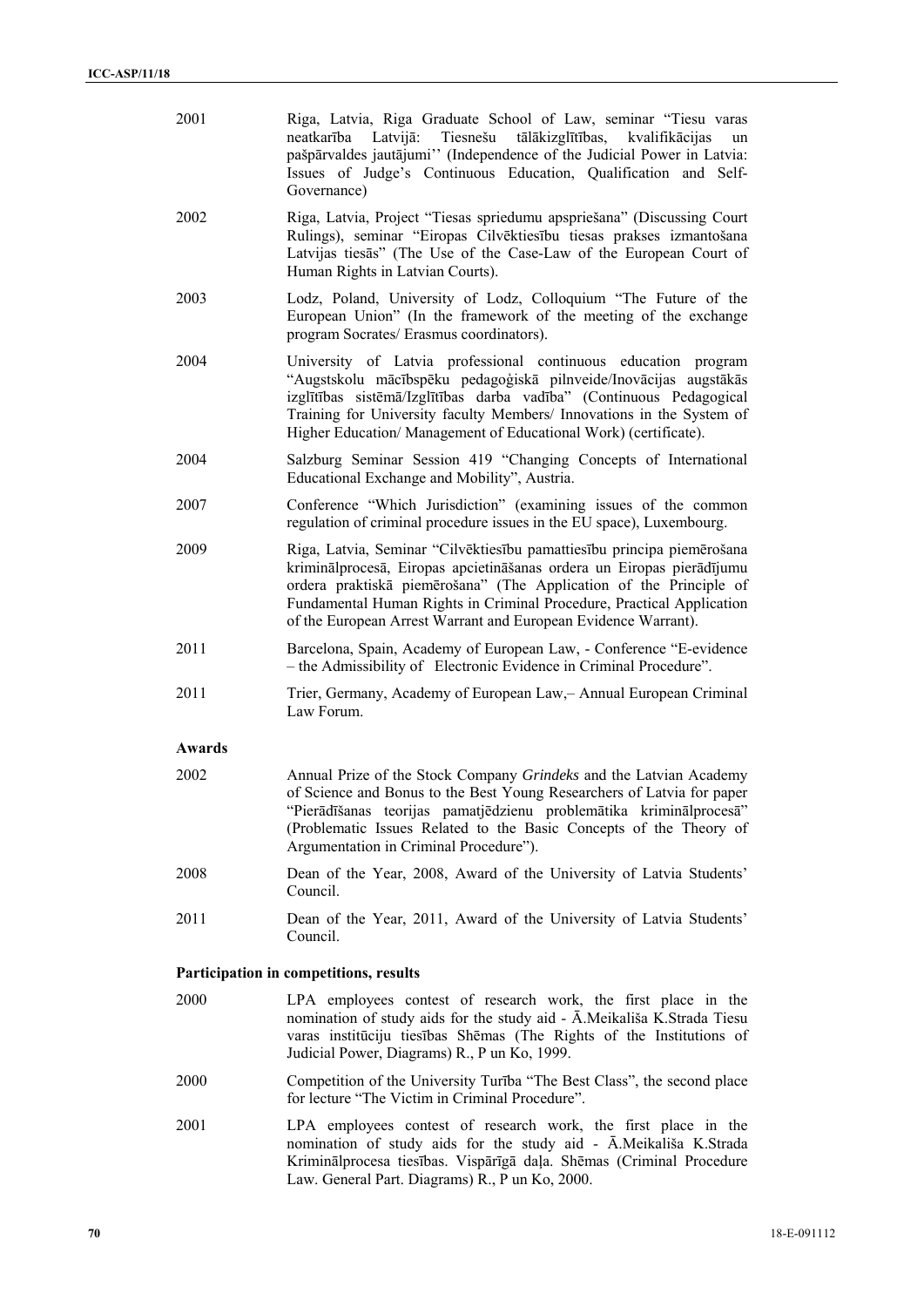| 2002 | LPA employees contest of research work, the second place in the<br>nomination of study aids for the study aid- A.Meikališa K.Strada<br>Uzdevumu krājums kriminālprocesa tiesībās (A Collection of Exercises<br>in Criminal procedure Law) R., P un Ko, 2001. |
|------|--------------------------------------------------------------------------------------------------------------------------------------------------------------------------------------------------------------------------------------------------------------|
| 2005 | Award winner of the competition "Outstanding Young People" organized<br>by "Junior Chamber International, Latvia", category "Academic<br>Achievements".                                                                                                      |
| 2007 | Journal "Jurista vards", diploma of appreciation in the nomination<br>"Articles with Significant Impact upon Legal Thought in Latvia" for<br>series of articles "Pārmaiņu laiks kriminālprocesā" ("Times of Change in<br>Criminal Procedure").               |

## **Research activity and publications**

*Participation in research projects, programs funded by the Latvian Council of Science and other countries* 

- 2006 Project "The Issues of the First Year in the Application of the Latvian Criminal Procedure Law." Funding Institution – the Ministry of Education of the Republic of Latvia, project No. 2006/17) - researcher of the topic "The Interpretation of the Provisions of the Criminal Procedure Law in the Courts of Appeal and Cassation Instances During the First Year of the CPL Being into Force."
- 2007 Project "Theoretical and Practical Problems in Initiating Criminal Procedure on the Basis of Public Accusation". Funding Institution – the Ministry of Education and Science of the Republic of Latvia. Project No. 20007/1- 23/116) – research on the topic "The Role of the Person, who has Suffered Damage from Crime, in Initiating Criminal Procedure."
- 2008 Scientific research and infrastructure development project "The Lawfulness of Detention in Criminal Procedure" – the Ministry of Interior of the Republic of Latvia, agreement between the Ministry of Interior and LPA on ensuring the development of research activity in 2008, No.51-13.06.2008, agreement on the implementation of the project funded by the Ministry of Interior "The Lawfulness of Detention in Criminal Procedure" (Reg.no. 24- 08/46) – researcher of the topic "Nature of Detention in Criminal Procedure as a Coercive Measure in Criminal Procedure – National and International Aspects".
- 2008 Study "Realisation of the Victims' Rights in Private Accusation Cases the Regulation in Criminal Procedure, Practice, Problems, Solutions" – commissioned by the Ministry of Justice of the Republic of Latvia (author's copyright agreement No.1-6.1/66).
- 2009 Project of the Latvian Council of Science No. 09.1506 "The Outcomes of Modernising Criminal Procedure and Further Directions of Development" – implementer of the project.
- 2010 Project of the Latvian Council of Science No. 09.1616 "Ensuring Sustainable Development of Legal Relationships", third subproject "The Outcomes of Modernising Criminal Procedure and Further Directions of Development" – project implementer.
- 2010 Study commissioned by the Ministry of Justice "Legal Regulation on the Confiscation of Property in Latvia and the European Union, Ensuring the Effectiveness of its Enforcement Mechanism", in the framework of a project "Legal Assistance in Implementing Acquis communautaire", of the EEA financial instrument, bilateral financial instrument of Norwegian government – project implementer.
- 2011 Project of the Latvian Council of Science No.09.1616 "Ensuring Sustainable Development of Legal Relationships", third subproject "The Outcomes of Modernising Criminal Procedure and Further Directions of Development" –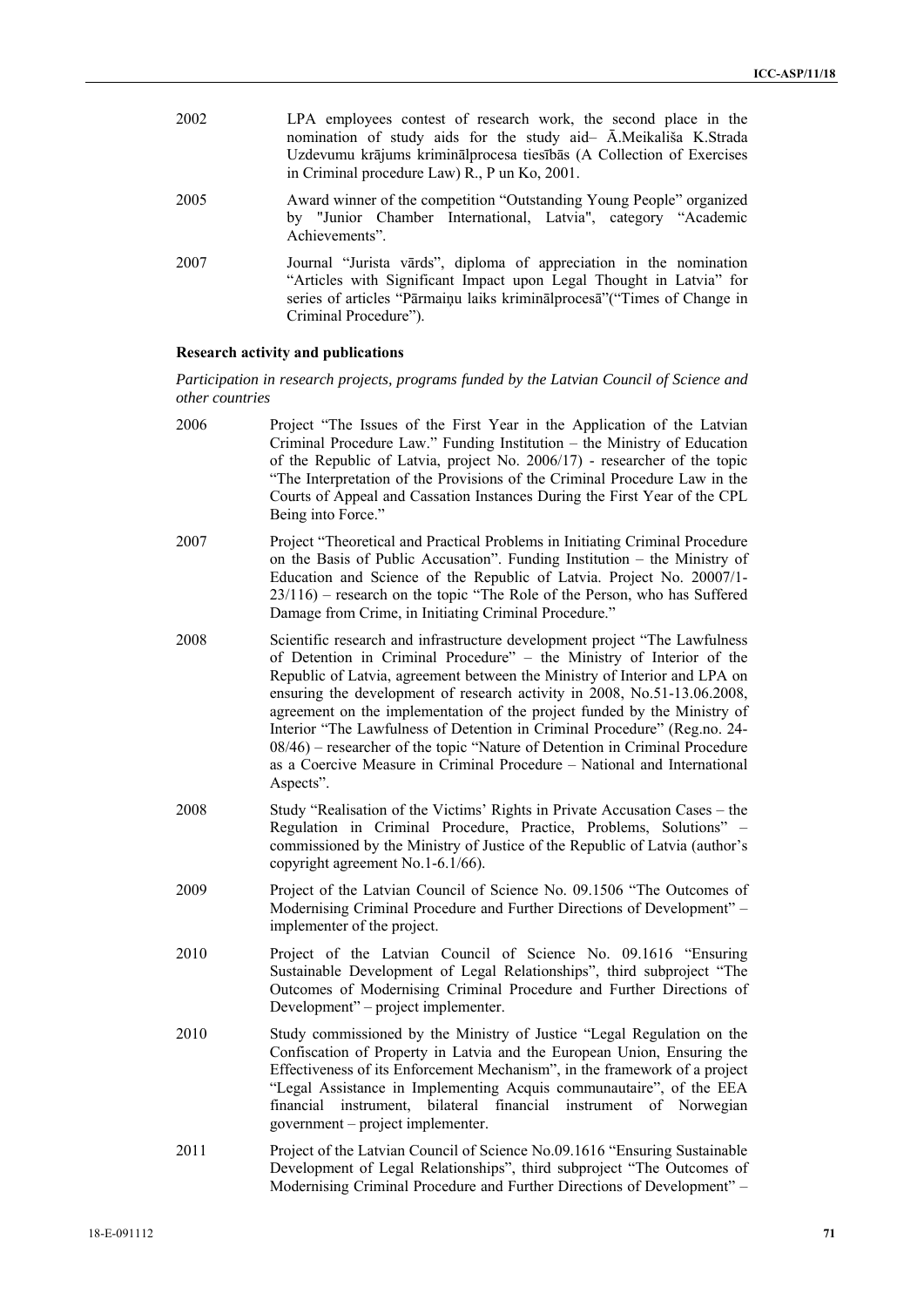project implementer.

*Participation in international research projects* 

- 2003 International study coordinated by Rijeka University (Croatia) "Transition of Criminal Procedure Systems", report on the reform of criminal procedure system in Latvia (with Ā.Meikališa).
- 2004 Project of the UNDP and the Ministry of Justice of the Republic of Latvia LAT/01/004 "Support for Judicial Reform in Latvia", topic "Human Resources Planning and Management in the System of Justice"; research line "Coordination and Planning of Training, Quality Monitoring", local expert.
- 2005 International study, coordinated by Radboud University, Nijmege, Netherlands, AGIS (European Union) study "Tasks and Powers of the Prosecution Services in EU Member States" – report on the system of prosecutor's office in Latvia, its tasks, functions, etc. (with Ā. Meikališa).
- 2008 Universite de Bruxelles, Institut d'etudes europeennes in cooperation with European Criminal Law Academic Network support, study "Analysis of Future of Mutual Recognition in Criminal Matters in the European Union", local expert.
- 2009 Events held in the framework of project funded by the European Union Directorate General for Justice, Freedom and Security - international conference "Atjaunojošais taisnīgums nepilngadīgo noziedzības aspektā: Baltijas valstis Eiropas dimensijā" (Restorative Justice in the Aspect of Juvenile Delinquency) – providing oral advice to the participants of the conference participants on 26 November 2009 and organising a seminar on 27 November 2009.
- 2010 A study coordinated by the University of Luxembourg "Criminal investigation and prosecution of crimes affecting the financial interests of the Union – the Member States dimension (F2R-DRO-PEU-10CRIM)" – local expert.

#### **Publications in the branch of science**

Articles in reviewed editions

Strada K. Kratīšanas kriminālprocesuālais institūts Latvijā un ASV (The Criminal Procedural Institution of Search in Latvia and the US)// Latvijas Universitātes zinātniskie raksti 617. Procesuālais taisnīgums 1998.

Strada K. Vienošanās Latvijas kriminālprocesuālajā likumdošanā – izpratne, nozīme, pilnveides iespēja un nepieciešamība. (Settlement in Latvian Criminal Procedure Law - Understanding, Significance, Possibilities of Improvement and Necessity) Starptautiskās konferences ''Tiesību transformācijas problēmas sakarā ar integrāciju Eiropas Savienībā'' R., LU, 2001.gada 1-2.februāris rakstu krājums R., 2002.

Strada K. Pierādīšanas teorijas un prakses aktuālie jautājumi kriminālprocesā (Topical Theoretical and Practical Issues of Argumentation in Criminal Procedure) // Starptautiskās zinātniskās konferences ''Tradicionālais un novatoriskais sabiedrības ilgspējīgā attīstībā'' rakstu krājums Rēzeknes augstskola, 2002.

Strada K. Novitātes un aktualitātes kriminālprocesuālajā pierādīšanas teorijā un to ietekme uz uzņēmējdarbības tiesisko vidi (Novelties and Topical Issues in the Theory of Argumentation in Criminal Procedure and their Impact upon the Legal Business Environment) // Starptautiskās zinātniskās konferences ''Uzņēmējdarbība un tās tiesiskā vide: procesi, tendences, rezultāti'' rakstu krājums Biznesa augstskola Turība, 2002.

Strada-Rozenberga K. Pierādīšanas pienākums un tā tiesiskā reglamentācija: attīstības perspektīvas kriminālprocesa reformas kontekstā (The Burden of Proof and its Legal Regulation: Development Prospects in the Context of the Criminal Procedure Reform) //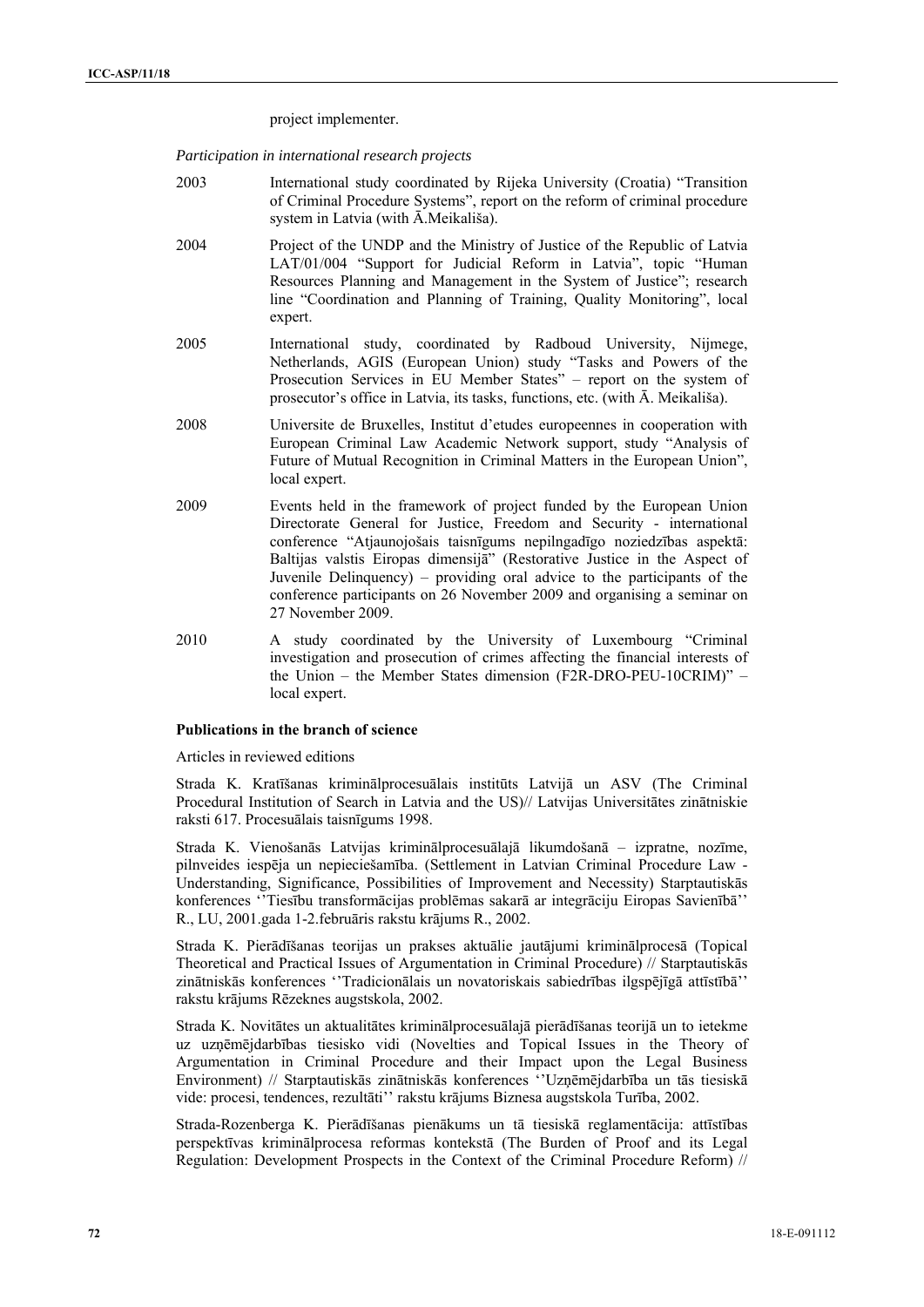Latvijas Zinātņu akadēmijas vēstis, 2002., 56.sējums, 4./5./6. numurs A daļa: Sociālās un humanitārās zinātnes. 50-58.lpp.

Страда-Розенберга К. Предмет доказывания в уголовном процессе(The Subject of Proof in Criminal Procedure) // Вестник Калининградского Юридического института Но2 2002 ,ст. 79-89.

Strada-Rozenberga K. Latvija un Eiropas Savienības tiesību politika kriminālās justīcijas sfērā (Latvian and European Union Legal Policy in the Field of Criminal Justice) //Latvijas Vēsture. Jaunie un jaunākie laiki. 2003., 1(49). 78.-88.lpp.

Strada-Rozenberga K. Novitātes pierādīšanas teorijā kriminālprocesā – draudi vai iespējas (Novelties in the Theory of Argumentation in Criminal Procedure - Threats or Opportunities) //Starptautiskās zinātniskās konferences "PERSONĪBA. LAIKS. KOMUNIKĀCIJA. Tiesības, vēsture, kultūrvēsture" materiālu krājums Rēzekne, 2003. 86- 95.lpp.

Strada-Rozenberga K., Meikališa Ā. Criminal Procedure System of the Republic of Latvia//Transition of Criminal Procedure Systems Volume 2, Rijeka, 2004, P.147-179.

Strada-Rozenberga K. Kriminālprocesa modernizācijas un optimizācijas tendences Latvijā 20/21.gs.mijā (The Trends of Modernising and Optimising Criminal Procedure in Latvia at the Turn of the  $20^{th}/21^{st}$  Centuries) // starptautiskās konferences "Tiesību harmonizācija Baltijas jūras reģionā" (Rīga, LU, 2004.gada 29-30. janvāris) rakstu krājumā, Rīga, LU, 2006, 309.-326.lpp.

Strada-Rozenberga K. Vienkāršotās procesa formas un to piemērošanas priekšnoteikumi Latvijas kriminālprocesā (Types of Simplified Procedures and the Preconditions for their Application in Latvian Criminal Procedure) //Starptautiskās zinātniskās konferences "Kriminālprocesa taisnīgums" (Rīga, LPA, 2005) rakstu krājums. Rīga, LPA, 2005. 134.-144.lpp.

Strada-Rozenberga K. Krimināltiesību un kriminālprocesa tiesību attīstības galvenie aspekti Latvijā 1990-2007.g. (The Main Aspects in the Development of Criminal Law and Criminal Procedure Law in Latvia , 1990- 2007) // accepted for publication LU Starptautiskās konferences "Tiesību harmonizācija Baltijas jūras reģionā pēc ES paplašināšanās" (Rīga, 2007.gada 24.-27.janvāris),rakstu krājumā

K.Strada-Rozenberga Noziedzīgā nodarījumā cietusī persona un cietušais kriminālprocesā – izpratne, statuss un aktuālā problemātika. (A Person, who has Suffered Damage from Crime, and the Victim in Criminal Procedure – Understanding, Status and Relevant Issues) // Starptautiskais semināra "Noziegumu upuri-kā kompensēt kaitējumu" (Rīga, Rīgas Stradiņa universitāte, 2007.gada 23.-24.augusts). Programma un tēzes, R., RSU, 2007, 16.- 19.lpp.

Страда-Розенберга К. Альтернативи уголовного преследования и их воздействия на уровень преступности несовершеннолетних (Alternatives to Criminal Prosecution and their Impact upon Juvenile Delinquency) // Mатериалы международной научно – практической конференции Межотраслевие проблеми предупреждения и дорьбы против преступности в среде несовершеннолетних на современном этапе, Молдова, Кишинев, 2007.

Strada-Rozenberga K. "Personas, kurai ar noziedzīgu nodarījumu radīts kaitējums, loma kriminālprocesa uzsākšanā"(The Role of a Person, who has Suffered Damage from Crime, in Initiating a Criminal Procedure) //Administratīvā un kriminālā justīcija, LPA, 2007.g. Nr.4(41), 145.-160.lpp.

Strada-Rozenberga K. Nepilngadīgā, kuram ar noziedzīgu nodarījumu nodarīts kaitējums, statuss kriminālprocesā/(The Status of a Minor, who has Suffered Damage from Crime, in Criminal Procedure) / Starptautiskā zinātniski-praktiskā konference "Nepilngadīgo drošība un aizsardzība"( Rīga, LPA, 2007.gada 24.-25.janvāris) rakstu krājums, R., LPA, 2008., 192-201.lpp.

Strada-Rozenberga K. Rīcība ar noziedzīga nodarījuma rīkiem, priekšmetiem un citiem ar noziedzīgu nodarījumu saistītiem objektiem kriminālprocesā (Handling Instruments of Crime, Articles and Other Crime Related Objects in Criminal Procedure) //LU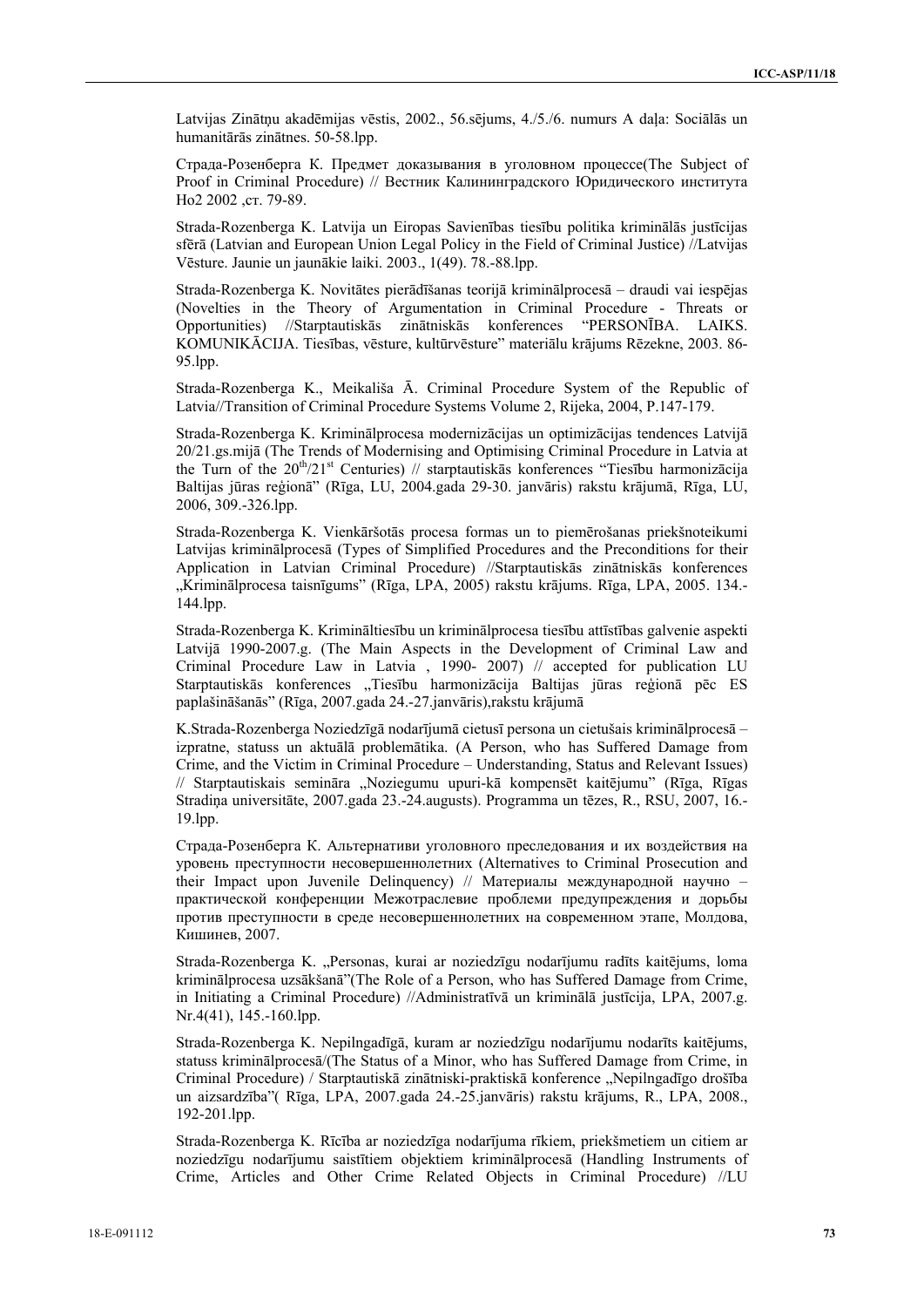69.konferences rakstu krājums "Aktuālās tiesību realizācijas problēmas", Rīga, Latvijas Universitātes Akadēmiskais apgāds, 2011, 405-411.lpp.

Strada-Rozenberga K., Meikališa A. Alternatives to criminal prosecutions: Latvia's experience//The role of national criminal law in the European Union area and the alternative resolutions of criminal procedure, Collection of papers from International Scholastic Conference Law as Unifying factor of Europe – Jurisprudence and Practice, Comenius University in Bratislava, 2011, P. 293-299

Strada-Rozenberga K. Publisko un privāto interešu kolīzija kriminālprocesā (Conflict of Public and Private Interests in Criminal Procedure) // Apvienotais pasaules latviešu zinātnieku 3. un Letonikas 4. kongress "Zinātne, sabiedrība un nacionālā identitāte", Latvija, Rīga, 2011.gada 24.-27.oktobris, rakstu krājums "Politika un tiesības. Tiesību un juridiskās prakses ilgtspējīga attīstība", R., LU Akadēmiskais apgāds, 2012, 2-29.lpp.

# *Monographs*

Strada-Rozenberga K. Pierādīšanas teorija kriminālprocesā. Vispārīgā daļa (Argumentation Theory in Criminal Procedure. General Part) R., Biznesa augstskola Turība, 2002.

Strada-Rozenberga K. Savstarpējās atzīšanas princips starptautiskajā kriminālprocesuālajā sadarbībā Eiropas Savienības telpā – teorija un prakse (The Principle of Mutual Recognition in the International Criminal Procedural Cooperation in the European Union Space – Theory and Practice) //Kolektīva monogrāfija Eiropas Savienība un tiesiska valsts: Latvijas pieredze. Rīga, Rīgas Juridiskā augstskola, 2009, 159.-173.lpp.

### *Textbooks*

Meikališa Ā. Strada K. Tiesu varas institūciju tiesības Shēmas (The Rights of the Institutions of the Judicial Power. Diagrams) R., P un Ko, 1999.

Meikališa Ā. Strada K.Tiesu varas institūciju tiesības Shēmas Atkārtots, labots, papildināts izdevums (The Rights of the Institutions of the Judicial Power. Diagrams. Repeated, amended and expanded edition) R., P un Ko, 2000.

Meikališa Ā. Strada K.Kriminālprocesa tiesības. Vispārīgā daļa. Shēmas (The Criminal Procedure Law. General Part. Diagrams.) R., P un Ko, 2000.

Meikališa Ā. Strada K. Kriminālprocesuālo terminu skaidrojošā vārdnīca. 2.papildinātais un labotais izdevums (Explanatory Dictionary of the Criminal Procedure Terms, second expanded and amended edition) R., RaKa, 2001.

Meikališa Ā. Strada K.Tiesu varas institūciju tiesības Shēmas Atkārtots, labots, papildināts izdevums (The Rights of the Institutions of the Judicial Power. Diagrams. Repeated, amended and expanded edition) R., P un Ko, 2001.

Meikališa Ā. Strada K. Kriminālprocesa tiesības. Vispārīgā daļa. Shēmas Atkārtots, labots, papildināts izdevums (The Criminal Procedure Law. General Part. Diagrams. Repeated, amended, expanded edition) R., P un Ko, 2001.

Meikališa Ā. Strada K. Uzdevumu krājums kriminālprocesa tiesībās 1. (Collection of Exercises in the Criminal Procedure Law 1) R., P un Ko, 2001.

Meikališa Ā. Strada K. Uzdevumu krājums kriminālprocesa tiesībās 2. (Collection of Exercises in the Criminal Procedure Law 2) R., P un Ko, 2001.

Meikališa Ā. Strada K. Uzdevumu krājums kriminālprocesa tiesībās 3. (Collection of Exercises in the Criminal Procedure Law 3) R., P un Ko, 2002.

Strada-Rozenberga K., Meikališa Ā "Kriminālprocess. Struktūrloģiskās shēmas ar paskaidrojumiem. A(vispārīgā) daļa." (The Criminal Procedure. Structurological Diagrams with Explanations. Part A (General)) R., Latvijas Vēstnesis, 2007.

Strada-Rozenberga K., Meikališa Ā. "Kriminālprocess. Struktūrloģiskās shēmas ar paskaidrojumiem. B un C daļa."(The Criminal Procedure. Structurological Diagrams with Explanations. Parts B and C) , R., Latvijas Vēstnesis, 2009.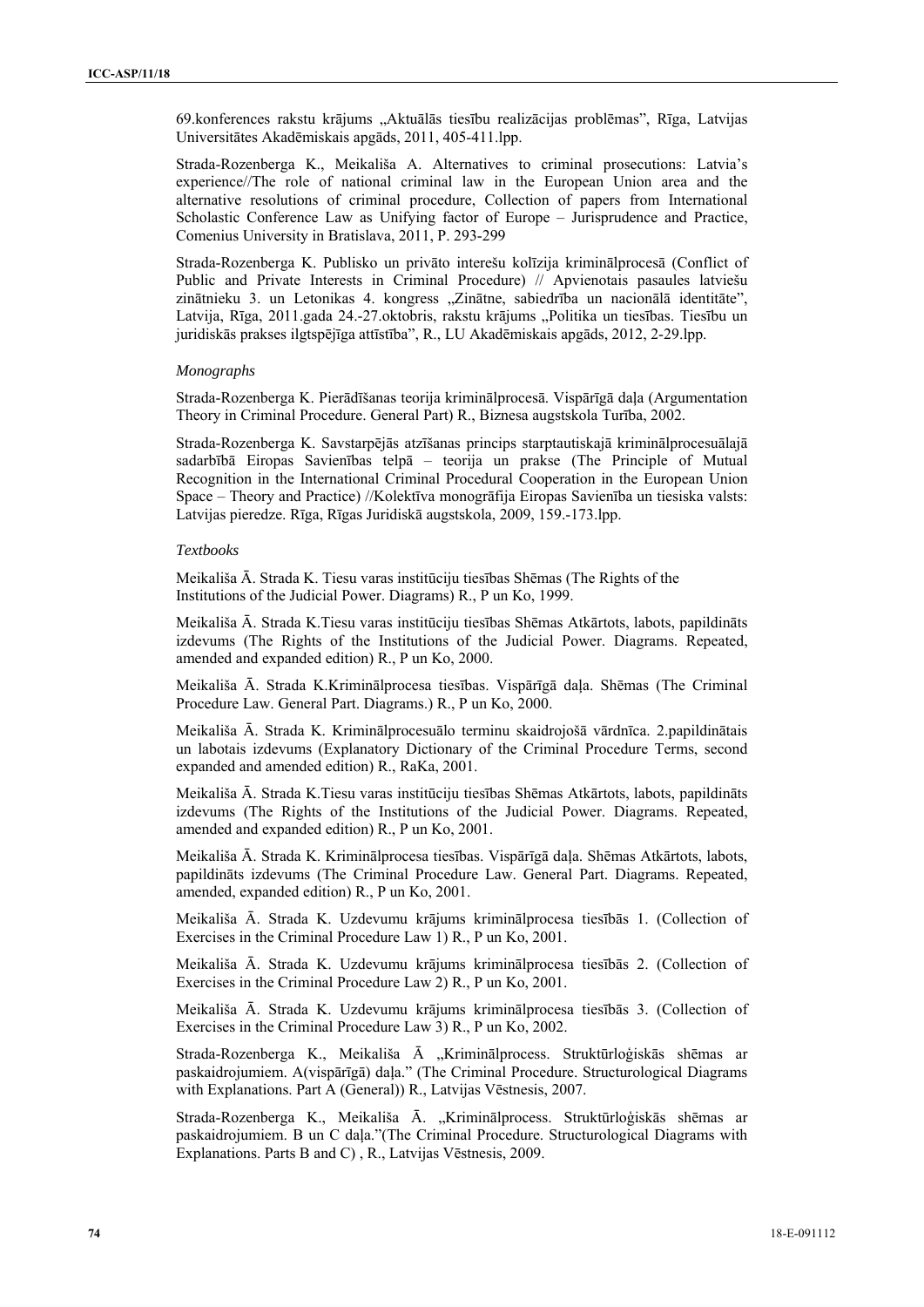### **Other publications**

Strada K. Par pieaicināto institūtu kriminālprocesā (On the Institution of Invited Persons in Criminal procedure) //Latvijas Vēstnesis 11.12.1997, turpinājums 18.12.1997.

Strada K. Par kratīšanas kriminālprocesuālo institūtu (On the Institution of Search in Criminal Procedure) // Latvijā un Amerikas Savienotajās valstīs Latvijas Vēstnesis 24.09.1998 , turpinājums 08.10.1998.

Strada K. Par atteikšanos dot liecību un pierādījumu neizdošanu (On the Refusal to Testify and to Hand Over Evidence) // Latvijas Vēstnesis 26.08.1999, turpinājums 02.09.1999.

Strada K. Kriminālatbildības noilgums un procesuālā nozīme (The Statute of Limitation of Criminal Liability and its Procedural Significance) // Latvijas Vēstnesis 27.04.2000.

Strada K. Par grozījumiem Kriminālprocesa kodeksā, kas stājas spēkā šodien (On the Amendments to the Criminal Procedure Code, which Come into Force Today) // Latvijas Vēstnesis 20.03.2001.

Strada K. Vai šobrīd jaunais nav labi aizmirsts vecais/ (Isn't the Novelty of Today a Wellforgotten Thing of the Past?) / Latvijas Vēstnesis 03.04.2001.0,15 a.l.

Strada K. Par vienošanos kriminālprocesuālajā likumdošanā (On Settlement in the Criminal Procedure Legislation) // Latvijas Vēstnesis 10.04.2001, turpinājums 24.04.2001.

Strada K. Par grozījumiem kriminālprocesa kodeksā (On Amendments to the Criminal Procedure Code) // Latvijas Vēstnesis 02.10.2001.

Strada K. Ar netradicionālu skatu uz pierādīšanas teoriju kriminālprocesā (An Unorthodox View on the Argumentation Theory in Criminal Procedure)// Latvijas Vēstnesis, 09.04.2002, turpinājums 23.04.2002, 07.05.2002.

Strada K. Objektīvā patiesība vai subjektīvā pārliecība kā pieradīšanas standarta kritēriji kriminālprocesā (The Objective Truth or the Subjective Conviction as the Criteria for the Standard of Argumentation in Criminal Procedure) // Likums un tiesības. 2002.g. marts, aprīlis.

Strada K. Par netradicionālu pierādīšanas izpratni kriminālprocesā (On Unorthodox Understanding of Argumentation in Criminal Procedure) // Latvijas Policijas akadēmijas raksti 9 Zinātnisko rakstu krājums Rīga, 2002.

Strada-Rozenberga K., Meikališa Ā. Mājas arests un tā ieskaitīšana brīvības atņemšanas soda termiņā (House Arrest and Including it into the Term of the Sentence of Deprivation of Liberty) //Latvijas vēstnesis, Jurista vārds 08.07.2003.

Strada-Rozenberga K., Meikališa Ā. Tiesneša loma apcietinājuma piemērošanā pirmstiesas izmeklēšanā (The Judge's Role in Applying Detention in Pre-trial Investigation) // Latvijas Vēstnesis, Jurista vārds 03.08.2004.

Strada-Rozenberga K. Kriminālprocesa vienkāršošana: izpratne, tendences, problēmas (Simplifying the Criminal Procedure: Understanding, Trends, Problems) // Latvijas Vēstnesis, Jurista vārds 10.08.2004., 17.08.2004.

Strada-Rozenberga K., Meikališa Ā. Kriminālprocesa izpratne, mērķis un kriminālprocesa tiesību avoti (The Understanding, Purpose of Criminal Procedure and the Criminal Procedure Sources of Law) Rakstu kopas "Pārmaiņu laiks kriminālprocesā" 1.raksts//Latvijas Vēstnesis, Jurista vārds 21.02.2006.

Strada-Rozenberga K., Meikališa Ā. Kriminālprocesa veidi, uzbūves raksturojums un pamatprincipi/ (The Types of Criminal Procedure, Characteristics of Structure and Basic Principles) The second article in the series of articles "Pārmaiņu laiks kriminālprocesā" (The Times of Change in Criminal Procedure) //Latvijas Vēstnesis, Jurista vārds 14.03.2006.

Strada-Rozenberga K. Aizturēšanas kriminālprocesuālā būtība un izpausme (The Nature and Manifestation of Detention in Criminal Procedure) //Latvijas Vēstnesis, Jurista vārds 24.04.2006.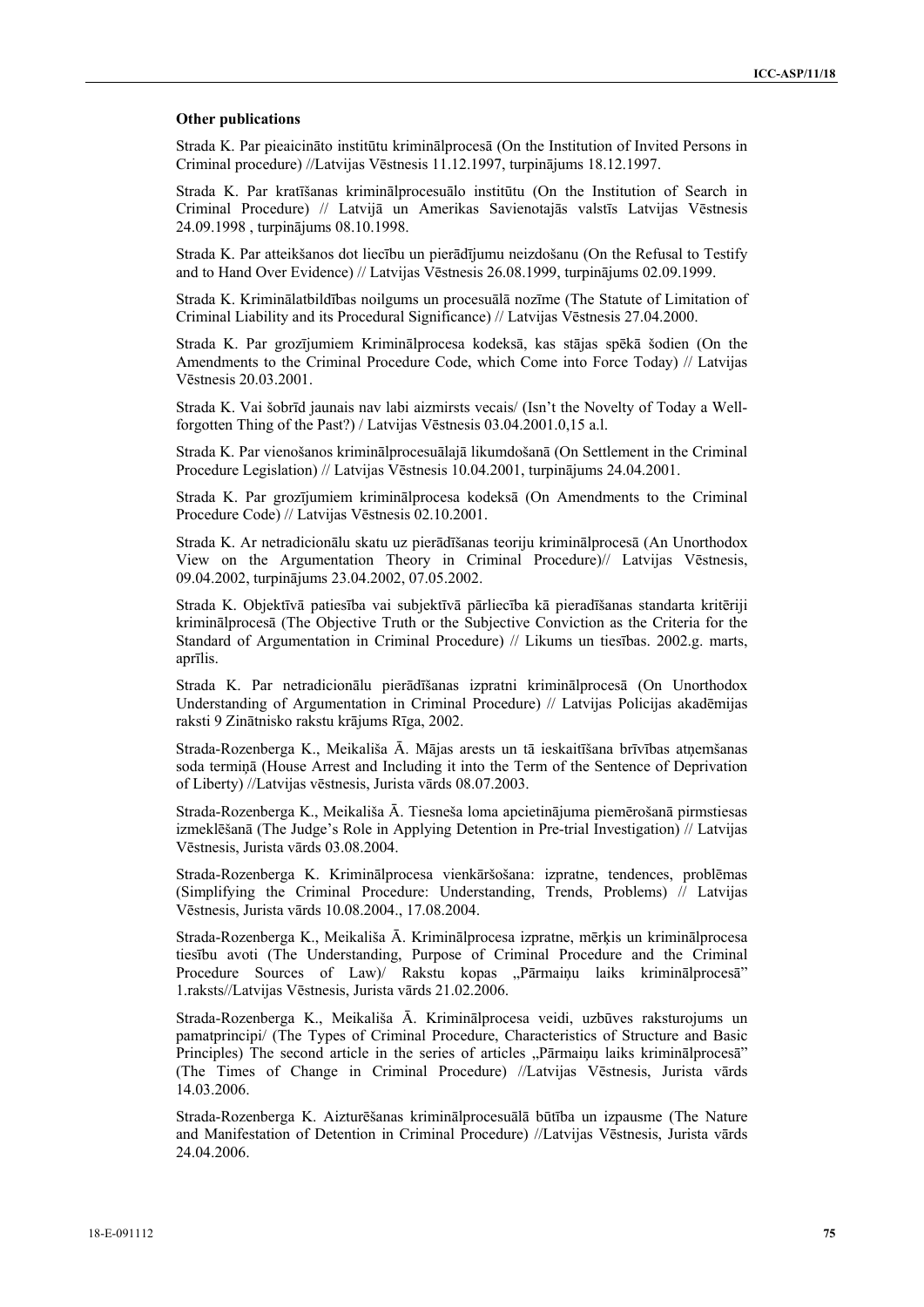Strada-Rozenberga K., Meikališa Ā. Kriminālprocesa dalībnieki (Parties to Criminal Procedure) /The third article in the series of articles "Parmainu laiks kriminālprocesā" (The Times of Change in Criminal Procedure) /Latvijas Vēstnesis, Jurista vārds 23.05.2006., turpinājums 30.05.2006.

Strada-Rozenberga K., Meikališa Ā. Pierādīšana un izmeklēšanas darbības (Argumentation and Investigation Activities) / The fourth article in the series of articles . Parmainu laiks kriminālprocesā" (The Times of Change in Criminal Procedure) /Latvijas Vēstnesis, Jurista vārds 13.06.2006.

Strada-Rozenberga K., Meikališa Ā. Procesuālie piespiedu līdzekļi un procesuālās sankcijas (Procedural Coercive Means and Procedural Sanctions)/ The fifth article in the series of articles "Pārmaiņu laiks kriminālprocesā" (The Times of Change in Criminal Procedure) //Latvijas Vēstnesis, Jurista vārds 04.07.2006.

Strada-Rozenberga K., Meikališa Ā. Procesuālie termiņi, dokumenti un mantiskie dokumenti (Procedural Terms, Documents and Property Issues) / The sixth article in the series of articles "Pārmaiņu laiks kriminālprocesā" (The Times of Change in Criminal Procedure) /Latvijas Vēstnesis, Jurista vārds 01.08.2006., turpinājums 08.08.2006.

Strada-Rozenberga K. Kasācijas instances tiesas prakse Kriminālprocesa likuma normu skaidrojumā no 2005.gada 1.oktobra līdz 2006.gada 15.septembrim (The Case Law of the Cassation Instance Court in Interpreting the Provisions of the Criminal Procedure Law from 1 October 2005 to 15 September 2006) // Konferences "Latvijas Kriminālprocesa likuma piemērošanas pirmā gada problēmas" rakstu krājumā, Rīga, LPA, 2006.

Strada-Rozenberga K. Cietušais un tā tiesības kriminālprocesā (The Victim and his Rights in Criminal Procedure) // Latvijas Vēstnesis, Jurista vārds 04.11.2008.

Strada-Rozenberga K. Privātās apsūdzības process: likums un prakse Latvijā (The Procedure of Private Accusation: the Law and Practice in Latvia) // Latvijas Vēstnesis, Jurista vārds 9.12.2008., 16.12.2008.

Strada-Rozenberga K. "Kriminālprocesuālās aizturēšanas kā kriminālprocesuālā piespiedu līdzekļa būtība – nacionālie un starptautiskie aspekti" (Nature of Detention in Criminal Procedure as a Coercive Measure in Criminal Procedure – National and International Aspects) // Zinātniski pētnieciskā projekta "Kriminālprocesuālās aizturēšanas tiesiskums" rakstu krājums, LPA, 2008.

Strada-Rozenberga K. "Cietušo tiesību realizācija privātās apsūdzības lietās krimināltiesiskais regulējums, prakse, problēmas, risinājumi" (The Realisation of the Victims' Rights in Private Accusation Cases – the Regulation of Criminal Law, Practice, Problems, Solutions) (pētījuma, kas veikts saskaņā ar Tieslietu ministrijas un K.Stradas-Rozenbergas 2008.gada 9. jūlija līgumu, nr.1-6.1/66 pārskats) 2008.gada novembris// http://www.tm.gov.lv/lv/documents/petijumi/Cietuso\_tiesibu\_realizacija/petijuma\_atskaite. doc

Strada-Rozenberga K. Kriminālprocess teorijā un praksē – ieguvumi un zaudējumi (Criminal Procedure in Theory and in Practice – Benefits and Losses) // Latvijas Vēstnesis, Jurista vārds 31.03.2009.

 Strada-Rozenberga K., Meikališa Ā. Kriminālprocesa likuma attīstība: 2005-2009. Vispārīgs raksturojums. Kriminālprocesa likuma grozījumu komentāri- kriminālprocesa pamatnoteikumi un pamatprincipi (The Development of the Criminal Procedure Law: 2005-2009. General Characteristics. Comments on the Amendments to the Criminal Procedure Law: the Fundamental Rules and Principles of the Criminal Procedure/ (The first article in the series of articles "Pārmaiņu laiks kriminālprocesā turpinās" (The Times of Change in Criminal Procedure Continue)//Latvijas Vēstnesis, Jurista vārds 30.06.2009.

Strada-Rozenberga K., Meikališa Ā. Kriminālprocesa likuma attīstība: 01.06.2009- 30.06.2009. Kriminālprocesa likumu grozījumu komentāri – Kriminālprocesā iesaistītās personas. Speciālā procesuālā aizsardzība. Pierādījumi un izmeklēšanas darbības (The Development of the Criminal Procedure Law: 01.06.2009-30.06.2009. Comments on the Amendments to the Criminal Procedure Law: Special Procedural Protection. Argumentation and Investigative Activities / the second article in the series of articles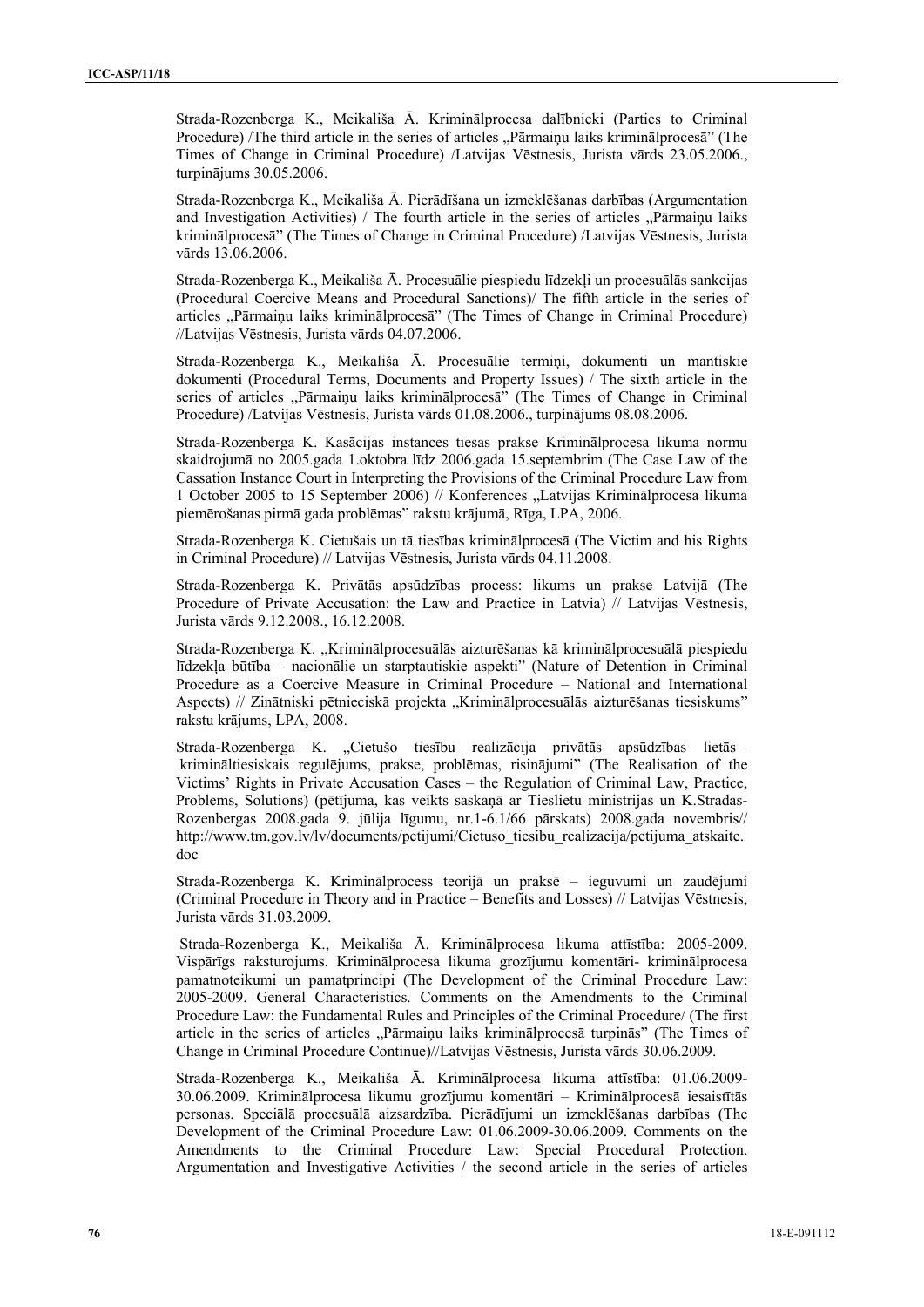"Pārmaiņu laiks kriminālprocesā turpinās" (The Times of Change in Criminal Procedure Continue) //Latvijas Vēstnesis, Jurista vārds 11.08.2009., 18.08.2009.

Strada-Rozenberga K., Meikališa Ā. Kriminālprocesa likuma grozījumu komentāri – Procesuālie piespiedu līdzekļi. Procesuālie termiņi un dokumenti. Mantiskie jautājumi kriminālprocesā (Comments on the Amendments to the Criminal Procedure Law. Procedural Terms and Documents. Property Issues in Criminal Procedure/ the third article in the series of articles ...Pārmainu laiks kriminālprocesā turpinās" (The Times of Change in Criminal Procedure Continue) //Latvijas Vēstnesis, Jurista vārds 01.09.2009.

 Strada-Rozenberga K., Meikališa Ā. Kriminālprocesa likuma grozījumu komentāri – Kriminālprocesa uzsākšana un atsevišķi vispārīgi jautājumi. Pirmstiesas kriminālprocess (Comments on the Amendments to the Criminal Procedure Law - Initiation of a Criminal Procedure and Some General Issues. The Pre-trial Criminal Procedure)/The fourth article in the series of articles ..Pārmainu laiks kriminālprocesā turpinās" (The Times of Change in Criminal Procedure Continue) //Latvijas Vēstnesis, Jurista vārds 01.09.2009.

Strada-Rozenberga K., Meikališa Ā. Kriminālprocesa likuma grozījumu komentāri – Tiesvedība krimināllietās. Vienkāršotie un sevišķie procesi (Comments on the Amendments to the Criminal Procedure Law – Court Proceedings in Criminal Cases. Simplified and Special Procedures)/ The fifth article in the series of articles "Pārmaiņu laiks" kriminālprocesā turpinās" (The Times of Change in Criminal Procedure Continue) //Latvijas Vēstnesis, Jurista vārds 06.10.2009.

Strada-Rozenberga K. Krīze un juridiskā izglītība Latvijā (Crisis and Legal Education in Latvia) //Latvijas Vēstnesis, Jurista vārds, 15.12.2009.

Strada-Rozenberga K. Meikališa Ā. Kārtējie jaunumi Kriminālprocesa likumā (Recurrent Innovations to the Criminal Procedure Law) //Latvijas Vēstnesis, Jurista vārds, 23.02.2010).

Strada-Rozenberga K. Meikališa Ā. Kriminālprocess. Raksti 2005-2010 (Criminal Procedure. Articles 2005-2010), Latvijas Vēstnesis, 2010 – the collection of articles contains 31 previously published articles with annotations and comments and 4 previously unpublished articles.

Strada-Rozenberga K. Latvijas tiesībzinātnieku atziņas Augstākās tiesas nolēmumos (The Conclusions of Latvian Legal Scholars in the Supreme Court Rulings) //Latvijas Vēstnesis, Jurista vārds, 16.11.2010 un LR Augstākās tiesas biļetens nr.1/2010.

Strada-Rozenberga K., Meikališa Ā. Kriminālprocesa likuma alfabētiskais rādītājs (An Alphabetic Index of the Criminal Procedure Law) , Zvaigzne, 2010.

Strada-Rozenberga K., Meikališa Ā. Mantas konfiskācijas tiesiskais regulējums Latvijā un Eiropas Savienībā, tās izpildes mehānisma efektivitātes nodrošināšana (Legal Regulation on the Confiscation of Property in Latvia and the European Union, Ensuring the Effectiveness of its Enforcement Mechanism) //http://www.tm.gov.lv/lv/ministrija/imateriali/petijumi.html.

Strada-Rozenberga K., Meikališa Ā. Taisnīgums kriminālprocesā (Justice in Criminal Procedure) //Latvijas Vēstnesis, Jurista Vārds, 29.11.2011.

Strada-Rozenberga K. Rīcība ar noziedzīgi iegūtu mantu kriminālprocesā/ (Handling of Illegally Obtained Property in Criminal Procedure) /LR Augstākās tiesas biļetens nr.3/2011, 29-24.lpp.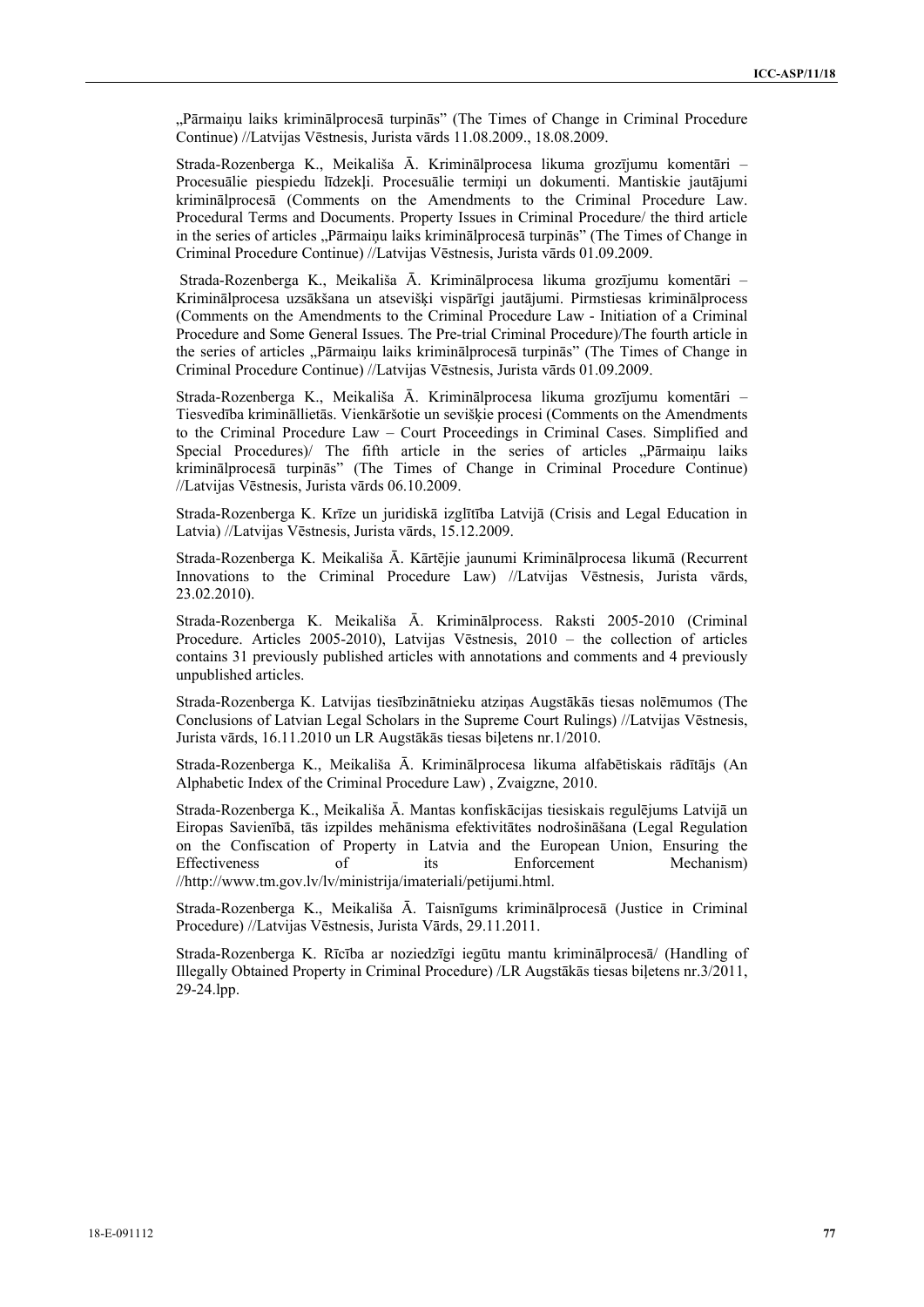### *Reports presented at international scientific conferences*

International conference 'Tiesību transformācijas problēmas sakarā ar integrāciju Eiropas Savienībā' (Issues of the Transformation of Law in Connection with Integration into the European Union) R., LU, 2001, 1-2 February - presentation of a report ''Vienošanās kriminālprocesā – izpausme, pilnveides iespējas un nepieciešamība'' (Settlement in Criminal Procedure – Manifestation, Possibilities of Improvement and Necessity).

International scientific conference 'Tradicionālais un novatoriskais sabiedrības ilgspējīgā attīstībā' (Sustainable Development of Traditional and Innovative Society) Rēzekne, Rēzekne Higher Education Institution, 2002, 2 March – presentation of a report ''Pierādīšanas teorijas un prakses aktuālie jautājumi kriminālprocesā''(Topical Issues of the Argumentation Theory and Practice in Criminal Procedure).

International Scientific Conference ''Uzņēmējdarbība un tās tiesiskā vide: procesi, tendences, rezultāti'' (Entrepreneurship and its Legal Environment: Processes, Trends, Outcomes.) R., University Turība, 2002, 12 April– presentation of a report ''Novitātes un aktualitātes kriminālprocesuālajā pierādīšanas teorijā un to ietekme uz uzņēmējdarbības tiesisko vidi'' (The Novelties and Relevant Issues in Argumentation Theory in Criminal Procedure and their Impact upon Legal Business Environment).

Conference organised by the Ministry of Justice and the UNDP "Tiesu vara Latvijā"(The Judicial Power in Latvia) R., 2002, 4 December – presentation of a report "Tiesu varas neatkarība – izpratne un problēmas" (The Independence of the Judicial Power – Understanding and Problems).

International Scientific Conference "PERSONĪBA. LAIKS. KOMUNIKĀCIJA. Tiesības, vēsture, kultūrvēsture" (PERSONALITY. TIME. COMMUNICATION. Law, History, Cultural History). Rēzekne, 2003, 27-28 February – presentation of a report "Novitātes pierādīšanas teorijā kriminālprocesā – draudi vai iespējas" (Innovations in the Argumentation Theory in Criminal Procedure – Threats or Opportunities).

International conference "Kriminālprocesa modernizācija cilvēktiesību garantēšanai" (Modernising the Criminal procedure for Guaranteeing the Human Rights") R., the Ministry of Justice, 2003, 1 October – presentation of a report "Pierādīšanas teorijas aktualitātes" (Topical issues in the Argumentation Theory).

International scientific conference "Tiesību harmonizācija Baltijas jūras reģionā" (Harmonisation of Law in the Baltic Sea Region) R., LU, 2004, 29-30. January – presentation of a report "Kriminālprocesa modernizācijas un optimizācijas tendences Latvijā 20/21.gs.mijā" (The Trends of Modernising and Optimising Criminal Procedure in Latvia at the Turn of the  $20^{th}/21^{st}$  Centuries).

International scientific conference "Kriminālprocesuālais taisnīgums" (Justice in Criminal Procedure) R., LPA, 2005, 25 -26 August – presentation of a report "Vienkāršotās procesa formas un to piemērošanas priekšnoteikumi Latvijas kriminālprocesā" (Types of Simplified procedure and the Preconditions for their Application in Latvian Criminal Procedure).

International scientific conference "Tiesību harmonizācija Baltijas jūras reģionā pēc ES paplašināšanās" (Harmonisation of Law in the Baltic Sea Region following the Enlargement of the European Union) R., LU, 2007, 24-27 January – presentation of a report "Krimināltiesību un kriminālprocesa tiesību attīstības galvenie aspekti Latvijā 1990-2007.gadam" (The Main Development Aspects of the Criminal Law and the Criminal Procedure Law in Latvia, 1990 -2007).

International seminar "Noziegumu upuri-kā kompensēt kaitējumu" (Victims of Crime – how to Compensate for Damage?),Riga, Riga Stradins University, 2007, 23- 24 August – presentation of a report "Noziedzīgā nodarījumā cietusī persona un cietušais kriminālprocesā – izpratne, statuss un aktuālā problemātika". (A Person, who has Suffered Damage from Crime, and the Victim in Criminal Procedure – Understanding, Status and Topical Issues).

International scientific practical conference "Juvenile Delinquency – a Social Phenomenon", Moldova, Kishinev, 2007, 4-7 October– presentation of a report "Alternatives to Criminal Prosecution and their Impact upon Juvenile Delinquency".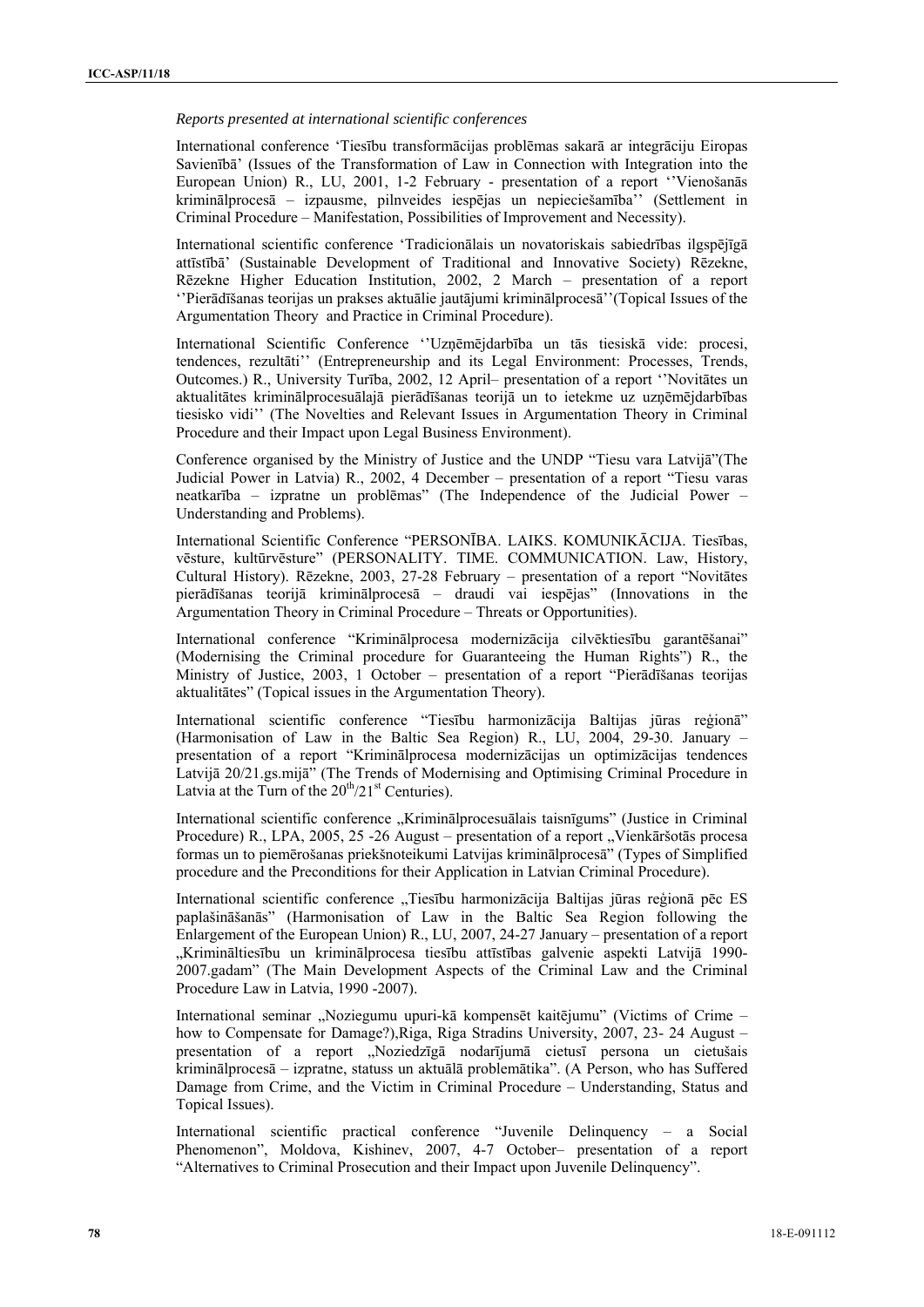International scientific practical conference "Nepilngadīgo drošība un aizsardzība" (Safety and Protection of Minors) , Latvia, Riga, LPA, 2008, 24-25 January – presentation of a report "Nepilngadīgā, kuram ar noziedzīgu nodarījumu nodarīts kaitējums, statuss kriminālprocesā" (The Status of a Minor, who has Suffered Damage from Crime, Status in Criminal Procedure).

International scientific conference "Mācoties Eiropas Savienībā. Tiesības – demokrātijas balsts" (Learning in the European Union. Law – Pillar or Democracy), 2008, 11-12 April Latvia, Riga, Riga Graduate School of Law - presentation of a report "Starptautiskajā kriminālprocesuālajā sadarbībā– teorija un prakse" (International Cooperation in Criminal Procedure – Theory and Practice).

International scientific conference "Augstākās tiesas judikatūra un tās loma tiesiskās domas attīstībā Latvijā" (The Judicature of the Supreme Court and its Role in the Development of Legal Thought in Latvia), Latviaa, Riga, LU, 2010, 15 October – presentation of a report "Latvijas tiesībzinātnieku atziņas Augstākās tiesas nolēmumos" (The Conclusions of Latvian Legal Scholars in the Supreme Court Rulings).

International scientific conference "Law as a Unifying Factor of Europe – Jurisprudence and Practice", Slovakia, Bratislava, 2010, 21- 23 October - presentation of a report "Alternatives to Criminal Prosecution: Latvia's Experience".

The Joint Third Congress of Latvian Scientists of the World and the fourth *Letonika*  Congress "Zinātne, sabiedrība un nacionālā identitāte" (Science, Society and National Identity), Latvia, Riga, 2011, 24-27 October – presentation of a report "Publisko un privāto interešu kolīzija kriminālprocesā" (Conflict of Public and Private Interests in Criminal Procedure).

### *Reports presented at other conferences*

The 58<sup>th</sup> Conference of the University of Latvia, February - presentation of a report ''Kriminālatbildības noilguma krimināltiesiskā izpratne un kriminālprocesuālā nozīme'' (Understanding of the Statute of Limitation in Criminal Law and its Significance in Criminal Procedure).

The 60<sup>th</sup> Conference of the University of Latvia, 2002, 6 February - presentation of a report '''Pierādīšanas teorijas problēmas kriminālprocesā'' (The Problems of Argumentation Theory in Criminal Procedure).

Conference ''Kriminālprocesuālās likumdošanas pilnveides problēmas'' (Problems in Improving the Cirminal Procedure Legislation), R., LPA, 2002, 26 April - presentation of a report ''Problēmjautājumi un novitātes pierādīšanas priekšmeta noteikšanā kriminālprocesā'' (Problematic Issues and Novelties in Identifying the Subject of Proof in Criminal Procedure).

 Scientific practical conference commemorating the hundredth anniversary of Professor A.Liede, held in the framework of the  $64<sup>th</sup>$  Conference of the University of Latvia on topical issues in criminal procedure, R., LU, 2006, 15 February – presentation of a report "Aizturēšanas kriminālprocesuālā būtība un izpausme Latvijas kriminālprocesā" (The Nature of Detention in Criminal Procedure and its Manifestation in Latvian Criminal Procedure).

Conference "Latvijas Kriminālprocesa likuma piemērošanas pirmā gada problēmas" (The Problems in Application of Latvian Criminal Procedure Law during the First year of its being in Force) R., LPA, 2006, 15 December – presentation of a report "Kasācijas instances tiesas prakse Kriminālprocesa likuma normu skaidrojumā no 2005.gada 1.oktobra līdz 2006.gada 15.septembrim" (The Practice of Cassation Instance Court in Interpreting the Provisions of the Criminal Procedure Law from 1 October 2005 to 15 September 2006).

Conference "Latvijas Tiesību sistēma šodien" (Latvian Legal System Today), conference dedicated to the anniversary of the weekly journal "Jurista vārds": marking the publication of its 500<sup>th</sup> issue R., LU, 2007, 16 November – presentation of a report "Publiskā un privātā apsūdzība kriminālprocesā" (Public and Private Accusation in Criminal Procedure).

Scientific practical conference "Publisko apsūdzību kriminālprocesa uzsākšanas teorētiski praktiskās problēmas" (Theoretical-practical Problems in Initiating Criminal Procedure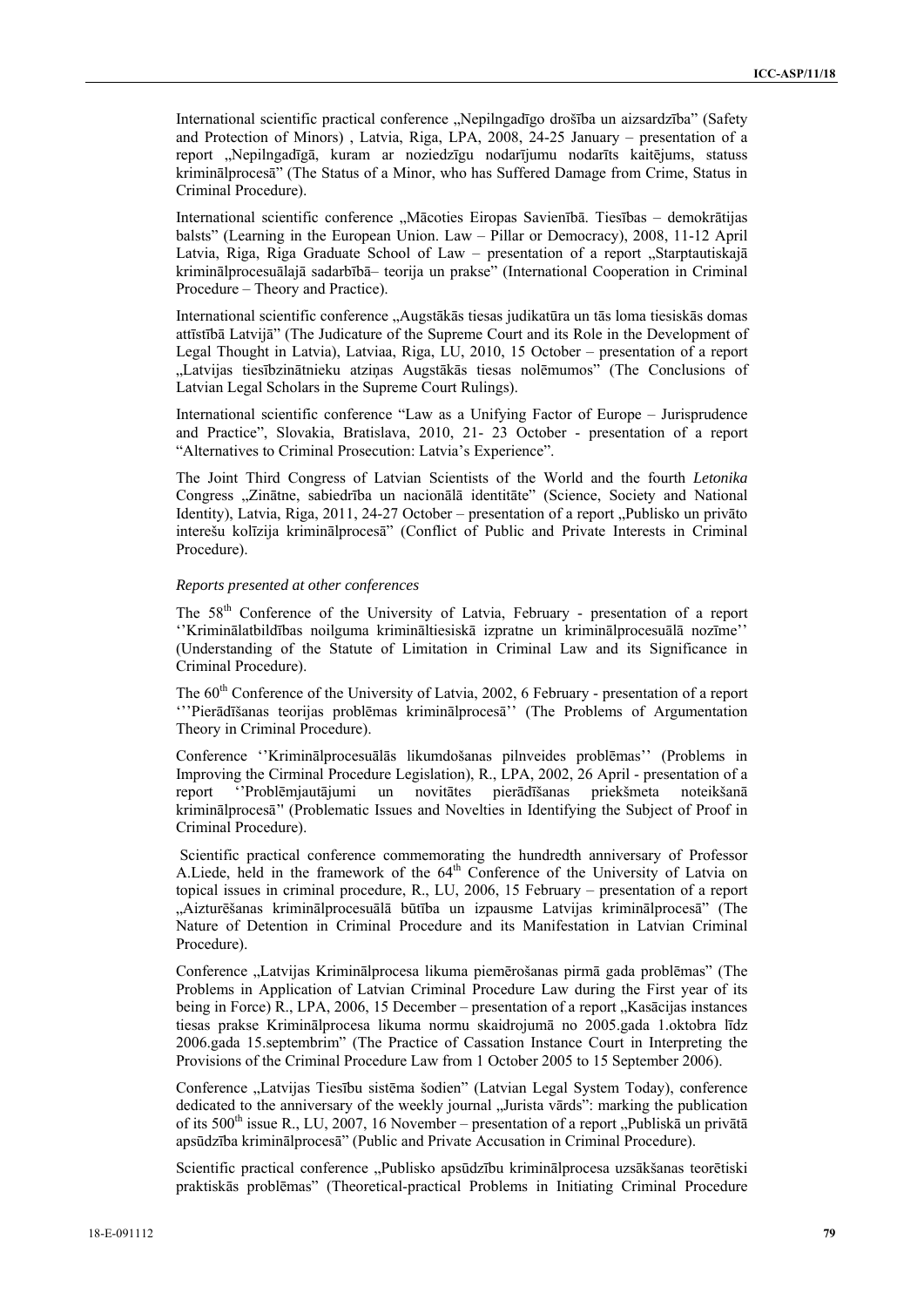with Public Accusation) , R., LPA, 2007, 12 December – presentation of a report "Personas, kurai nodarīts kaitējums, loma kriminālprocesa uzsākšanā" (The Role of the Person, who has Suffered Damage, in Initiating a Criminal Procedure).

Scientific-practical seminar "Cietušo tiesību realizācija kriminālprocesa ietvaros" (Realisation of the Victim's Rights in the Framework of Criminal Procedure), R., the Ministry of Justice, 2008, 25 September – presentation of a report "Cietušā tiesību realizācija kriminālprocesā" (Realisation of the Victim's Rights in Criminal Procedure).

Scientific-practical seminar "Cietušo tiesību realizācija kriminālprocesa ietvaros" (Realisation of the Victim's Rights in the Framework of Criminal Procedure), R., the Ministry of Justice, 2008, 25 September – presentation of a report "Privātās apsūdzības process un cietušā loma" (The Procedure of Private Accusation and the Victim's Role).

Scientific-practical conference "Kurp ved kriminālprocesa likums?" (Where does the Criminal Procedure Law Lead to?)R., LU Faculty of Law, 2008, 14 November – presentation of a report "Kriminālprocess teorijā un praksē – ieguvumi un zaudējumi" (Criminal Procedure in Theory and Practice - Benefits and Losses).

Scientific-practical conference "Kurp ved kriminālprocesa likums?" (Where does the Criminal Procedure Law Lead to?) R., LU Faculty of Law, 2008, 14 November – presentation of a report "Pierādīšana kriminālprocesā – aktualitātes teorijā un praksē" (Argumentation in Criminal Procedure - Topical Issues in Theory and Practice).

Conference "Krīze un tieslietas" (Crisis and Justice) R., LU, 2009, 27 November presentation of a report "Krīze un augstākā juridiskā izglītība Latvijā" (Crisis and Higher Legal Education in Latvia).

Scientific-practical seminar "Kriminālprocesa aktuālās problēmas" (Topical problems of Criminal Procedure) R., LU, 2009, 19 November – presentation of a report "Kriminālatbildības noilguma konstatēšanas kriminālprocesuālā kārtība" (Establishing the Statute of Limitation for Criminal Liability according to the Criminal Procedure).

The 68th Conference of the University of Latvia, 2010, 9 February - presentation of a report "Ar pierādīšanu saistīto jautājumu aktualitātes Kriminālprocesa likumā, teorijā un praksē'' (Topical Argumentation Related Issues in the Criminal Procedure Law, in Theory and in Practice).

 Working seminar of the Embassy of Switzerland and the Swiss Association of Criminal Matters, R., 2010, 24 September – presentation of a report (introductory report)  $\overline{S}$  is ieskats Latvijas krimināltiesiskajā sistēmā" (Brief Insight into the Latvian System of Criminal Law).

Reporting- concluding seminar of a research grant "Kriminālprocesa modernizācijas" rezultāti un turpmākās attīstības virzieni" (The Outcomes of Modernisation of the Criminal Procedure and Further Directions of Development), R., LU, 2010, 16 December – presentation of a report "Lietiskais pierādījums kriminālprocesā – atsevišķi aktuāli jautājumi" (Material Evidence in Criminal Procedure – Some Topical Issues).

The 69th Conference of the University of Latvia, 2011, 8 February– presentation of a report "Rīcība ar noziedzīga nodarījuma rīkiem, priekšmetiem un citiem ar noziedzīgu nodarījumu saistītiem objektiem kriminālprocesā" (Handling Instruments of Crime, Articles and Other Crime Related Objects in Criminal Procedure).

Conference of Latvia's Judges, Section on Criminal Law R., the Supreme Court of the Republic of Latvia in cooperation with the LU Faculty of Law, 2011, 25 November – presentation of a report "Rīcība ar noziedzīgi iegūtu mantu kriminālprocesā" (Handling of Illegally Obtained Property in Criminal Procedure).

Conference of the Ministry of Interior of the Republic of Latvia "Iekšlietu ministrijas sistēmas iestāžu personāla profesionālā izglītība" (Professional Education of the Employees of the Institutions of the Ministry of Interior System), R., Ministry of Interior, 2012, 23 March – speech on the topic "Augstākā juridiskā izglītība Iekšlietu ministrijas sistēmas iestāžu personāla profesionālās kvalifikācijas nodrošināšanai Latvijā – esošā situācija un tās attīstības perspektīvas" (Higher Legal Education for Ensuring Professional Qualification of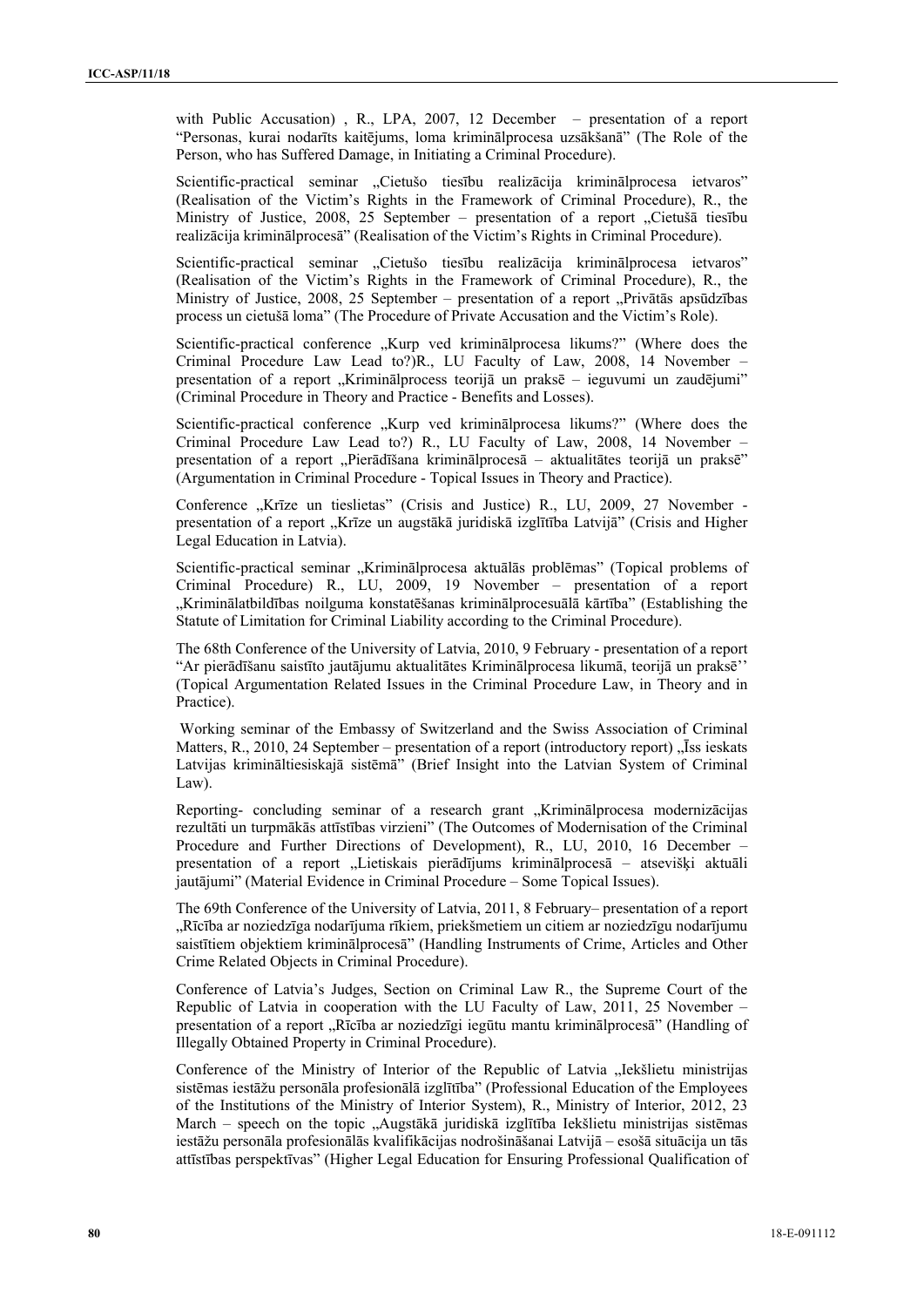the Employees of the Institutions in the Ministry of Interior System in Latvia – Current Situation and Development Prospects).

Conference "Tiesu procesu efektivizācija" (Increasing the Effectiveness of Court Procedures), R., LU, 2012, 29 March – speech on the topic "Using Information Obtained through Intelligence Activities as Proof).

# **Pedagogical activities**

Study courses taught- Criminal procedure

Network.

| April 2001 -          | University Turība $(3CP)$ – in the second level higher professional<br>education program                                                                                                    |
|-----------------------|---------------------------------------------------------------------------------------------------------------------------------------------------------------------------------------------|
| January 2003          |                                                                                                                                                                                             |
| 1998 - present        | University of Latvia, the Faculty of Law $(6 \text{ CP})$ – in the second level<br>higher professional education program, since 2005/2006 academic<br>year – in academic bachelor's program |
| Criminal law (3CP)    |                                                                                                                                                                                             |
| $2001 - 2003$         | University Turība- in the second level higher professional education<br>program.                                                                                                            |
|                       | Argumentation theory in Criminal Procedure (2 CP)                                                                                                                                           |
| $2002 - 2003$         | University Turība- in the second level higher professional education<br>program,                                                                                                            |
| $2002$ - present      | University of Latvia, the Faculty of Law $-$ in academic master's<br>program                                                                                                                |
|                       | Law enforcement institutions in latvia and abroad (2 CP)                                                                                                                                    |
| 1999-2000, 2000-2001, |                                                                                                                                                                                             |
| 2001-2002             | University of Latvia, the Faculty of $Law - in$ the second level higher<br>professional education program                                                                                   |
|                       | Topical problems in Criminal Procedure (2 CP)                                                                                                                                               |
| 2003-2004             | University of Latvia, the Faculty of Law $-$ the second level higher<br>professional education program                                                                                      |
| 2005-2006             | University of Latvia, the Faculty of Law – the second level higher<br>professional education program Problem of Argumentation in<br>Criminal Procedure (4CP)                                |
| $2007$ - present      | University of Latvia, the Faculty of $Law - in$ professional master's<br>study program, academic master's study program                                                                     |
|                       | Comparative Criminal Procedure law                                                                                                                                                          |
| 2009-2010             | University of Latvia, the Faculty of Law $-$ in academic master's<br>program                                                                                                                |
| Foreign universities  |                                                                                                                                                                                             |
| 2001                  | Criminal Procedure Concordia International University (Estonia)                                                                                                                             |
| 2006                  | Lectures on criminal procedure in the framework of international<br>academic exchange program Socrates/Erasmus at Mykolo Romerio<br>Universitātē, Lithuania.                                |
| 2007                  | Study of the continuous education system for Croatian judges and<br>prosecutors in an exchange program ensured by European Judicial                                                         |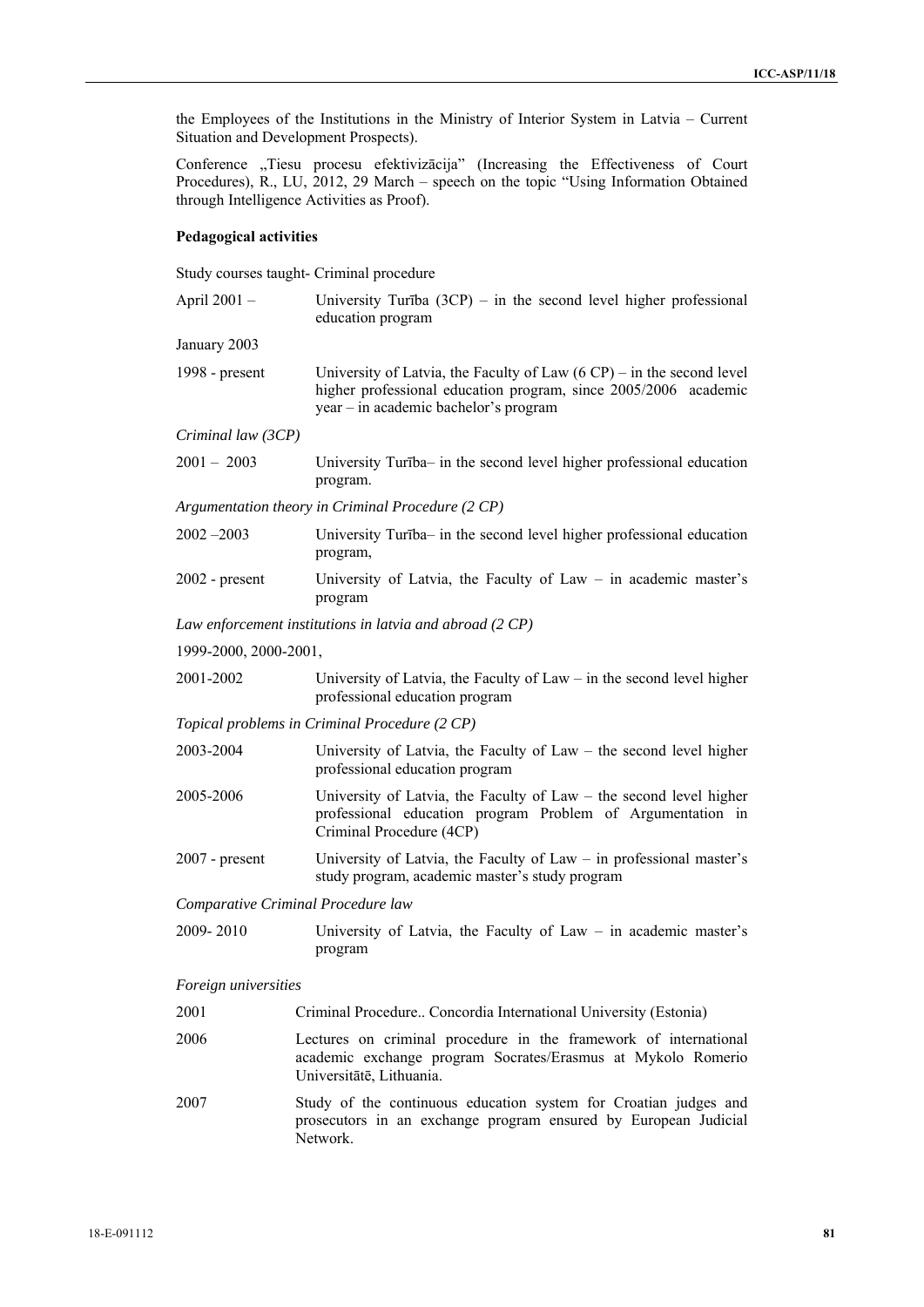### *Work in the Council of Study Programs*

| $2003$ - present | Member of the Council of Study Programs in Legal Science, the                      |
|------------------|------------------------------------------------------------------------------------|
|                  | University of Latvia                                                               |
|                  | Since 2007-2008 Chairperson of the Council of Study Programs in Legal Science, the |
|                  | University of Latvia.                                                              |

#### *Elaborated study courses*

Criminal Procedure – being implemented in the professional study program Legal Science. Argumentation Theory in Criminal Procedure – being implemented in the master's study program Legal Science.

Topical Problems in Criminal procedure - being implemented in the professional study program Legal Science.

Argumentation Theory in Criminal Procedure - being implemented in the professional master's study program Legal Science.

## *Elaborated study programs*

Academic bachelor's study program in legal science and professional higher education master's study program in legal science - approved by the Senate of the University of Latvia on 26 January 2004.

### *Supervision of master's and doctoral theses*

Supervised master's theses 2002-2011 – more than 30.

Supervised doctoral theses  $(2002-2011) - 6$ , one PhD student currently exmatriculated as having completed the study program.

Doctoral thesis was presented by and doctoral degree awarded to, in 2009, A.Pundurs, thesis, "The Legal Argumentation Theory and Circumstantial Evidence, and Evidence of Procedural Importance in the Criminal Procedure"; in 2010 – V.Zeppa-Priedīte, thesis "Immunity from Criminal Proceedings of Public Officials".

### Organizational activities

| $2003$ -present | Member of the Council of Study Programs in Legal Science,              |
|-----------------|------------------------------------------------------------------------|
|                 | University of Latvia, the Faculty of Law.                              |
| $2006 - 2008$   | Chairperson of the Promotion Council of the University of Latvia in    |
|                 | Legal Science, sub-branch State Law, Criminal and International        |
|                 | Law.                                                                   |
| 2007-2008       | Chairperson, the Council of Study Programs in Legal Science,           |
|                 | University of Latvia, the Faculty of Law.                              |
| $2007 - 2008$   | Expert of the Study Council of the University of Latvia.               |
| $2007$ -present | Member of the European Criminal Law Academic Network, contact          |
|                 | person for the Network activities in Latvia.                           |
| 2008 – present  | Member of the Constitutional Assembly of the University of Latvia.     |
| $2008$ -present | Council member of the foundation "Judicial Training Centre".           |
| $2010$ -present | Senator of the University of Latvia, Chairperson of the Senate         |
|                 | Constitutional Committee.                                              |
| 2012 – present  | Representative of the University of Latvia in the council of directors |
|                 | of European Public Law Organization.                                   |
| $2012$ -present | Member of Expert Group on EU Criminal Policy.                          |
|                 |                                                                        |

# **Work in conference organizational committees, etc.**

International scientific conference "Uzņēmējdarbība un tās tiesiskā vide: procesi, tendences, rezultāti" (Entrepreneurship and its Legal Environment: Processes, Trends, Outcomes) R., University Turība, 2002, 12 April – member of organisational committee, moderator of the Law Section.

Annual meeting of the coordinators of the international exchange program Socrates/Erasmus and colloquium held in its framework "The European Union as a Uniform Legal Space", Riga, the University of Latvia Law faculty, 2004, 27-29 May, responsible organizer.